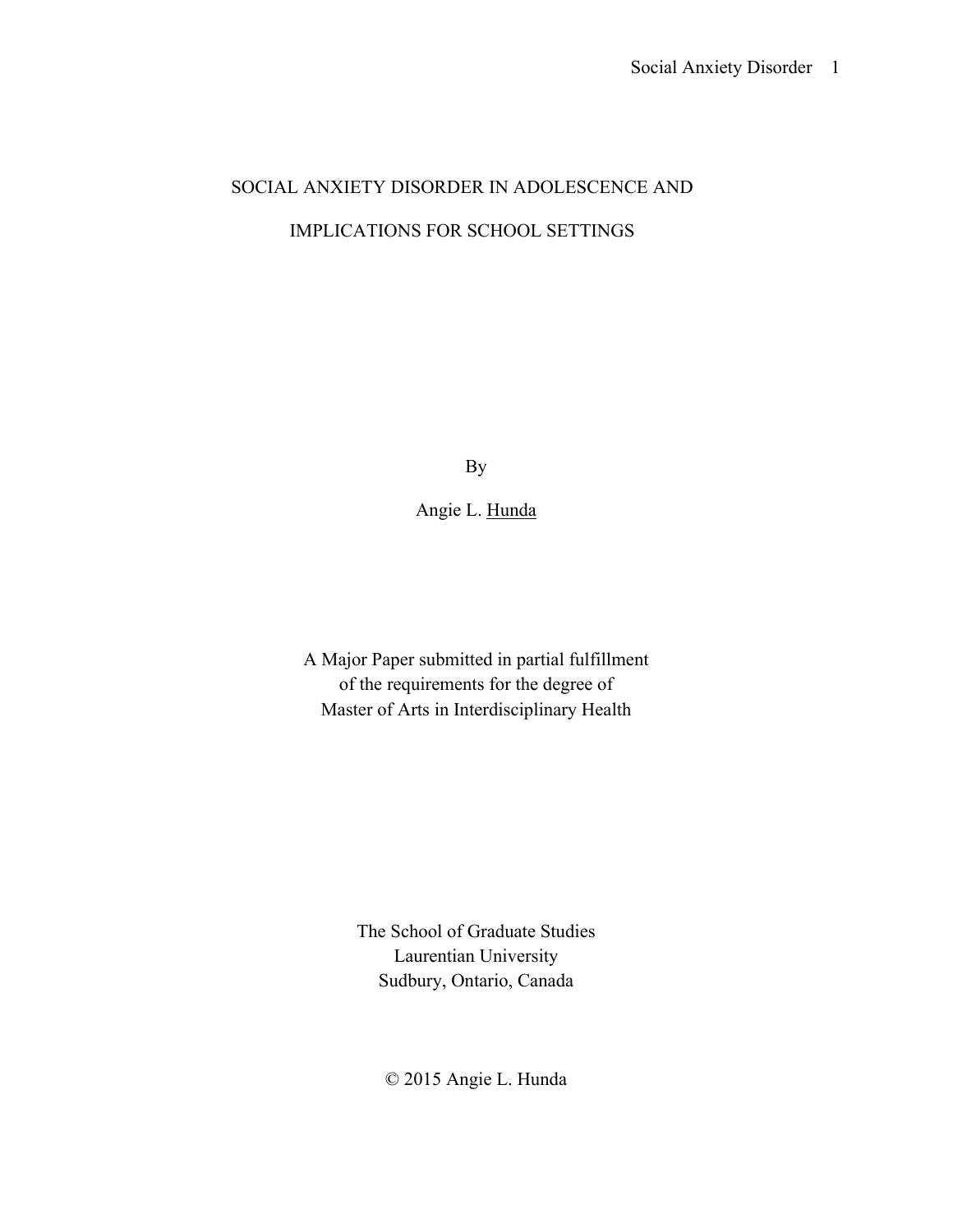# Acknowledgements

There are a number of individuals who supported and guided me in the successful completion of my major paper. First and foremost, I would like to thank my supervisor, Dr. Shelley Watson. Dr. Watson, you provided unending patience, ongoing constructive feedback, and were a role model of excellent work ethic and positivity. When I reflect upon how my writing and research abilities have improved since the onset of my Masters education, I know that I have you to thank for this. I will miss meetings and work sessions with you and your children. Actually, I'll miss Owen's hugs and Rhyme's musical voice the most.

I was also privileged to have two very knowledgeable and supportive committee members, Dr. Diana Urajnik and Dr. Diana Coholic. You both provided valuable insights and feedback. Your willingness to give of your time to help me pursue my goals is appreciated.

To my husband, thank-you for never letting me give up and providing encouraging words when I needed them the most. To Carole, the mother I wish I always had, your support and willingness to help me in any way has meant the world to me.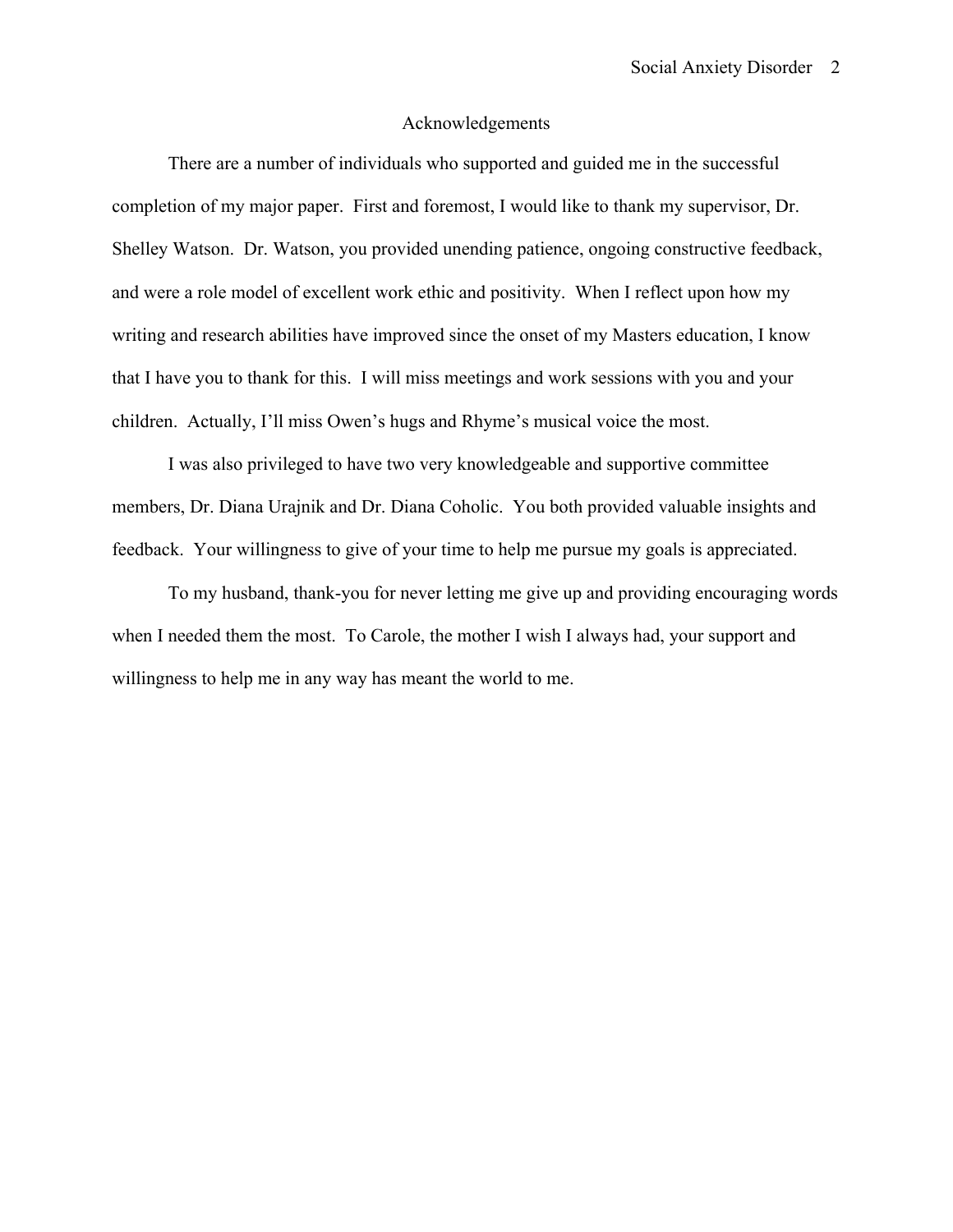# Abstract

Social anxiety disorder (SAD), sometimes referred to as social phobia, is a disorder in which an individual experiences fear of negative evaluation in social situations. The disorder has an early age of onset with approximately 60% of individuals retrospectively reporting symptom onset prior to 17 years of age (Rosellini et al., 2013). SAD is also common with a prevalence rate of 7% in community samples of children and adolescents (Beesdo-Baum, Knappe & Pine, 2009). Although SAD can be effectively treated, many adolescents do not seek help. As a result, they experience impaired functioning in a number of life domains such as academics and relationships that persist into adulthood and impact their quality of life. The education system has the potential to address the promotion, prevention, and intervention of mental health problems such as SAD at the classroom, school, and/or community level. Suggestions for policy and practice are discussed.

*Keywords*: social anxiety, social anxiety disorder, social phobia, adolescents, education, school-based mental health, mental health promotion, mental health prevention; mental health intervention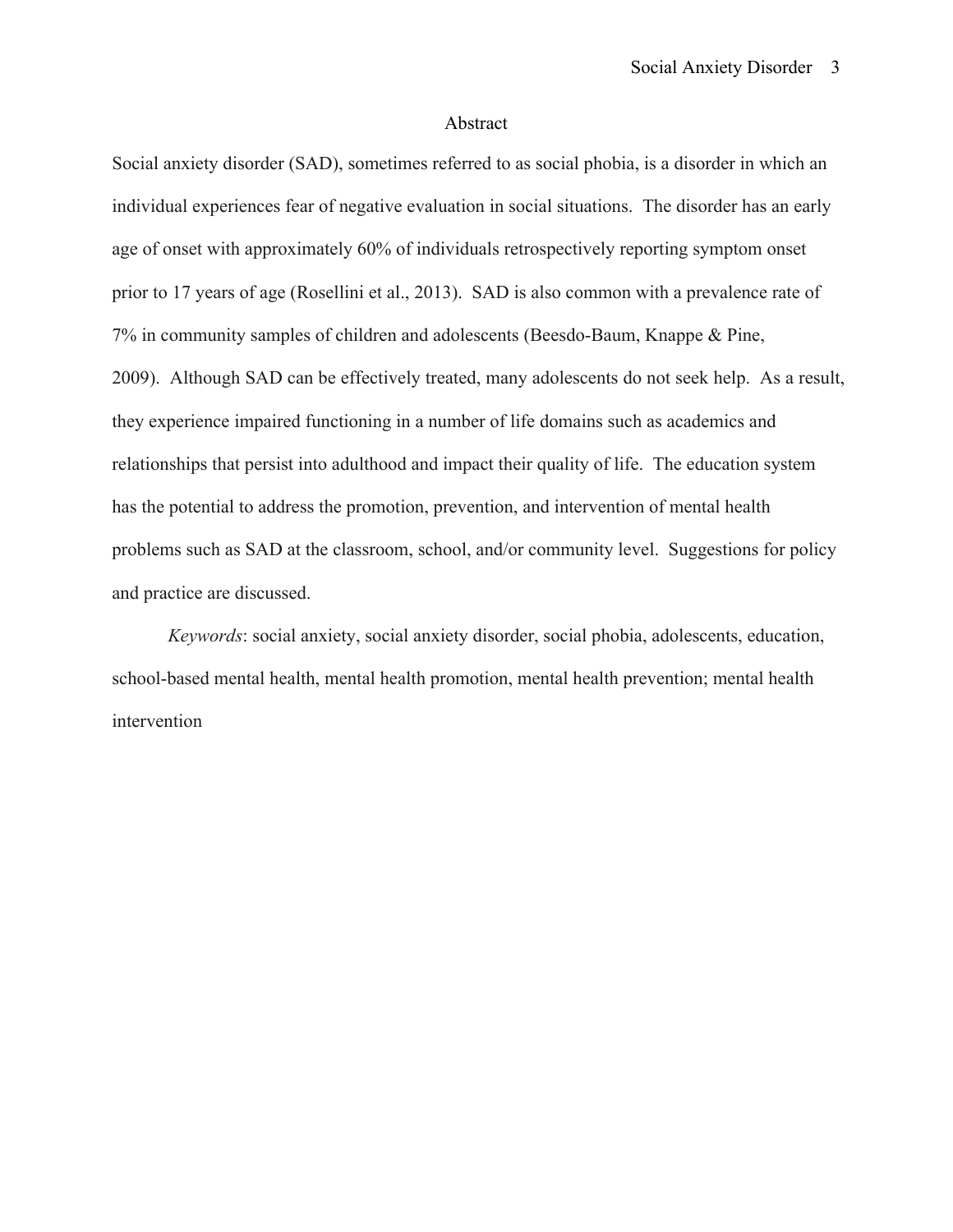# TABLE OF CONTENTS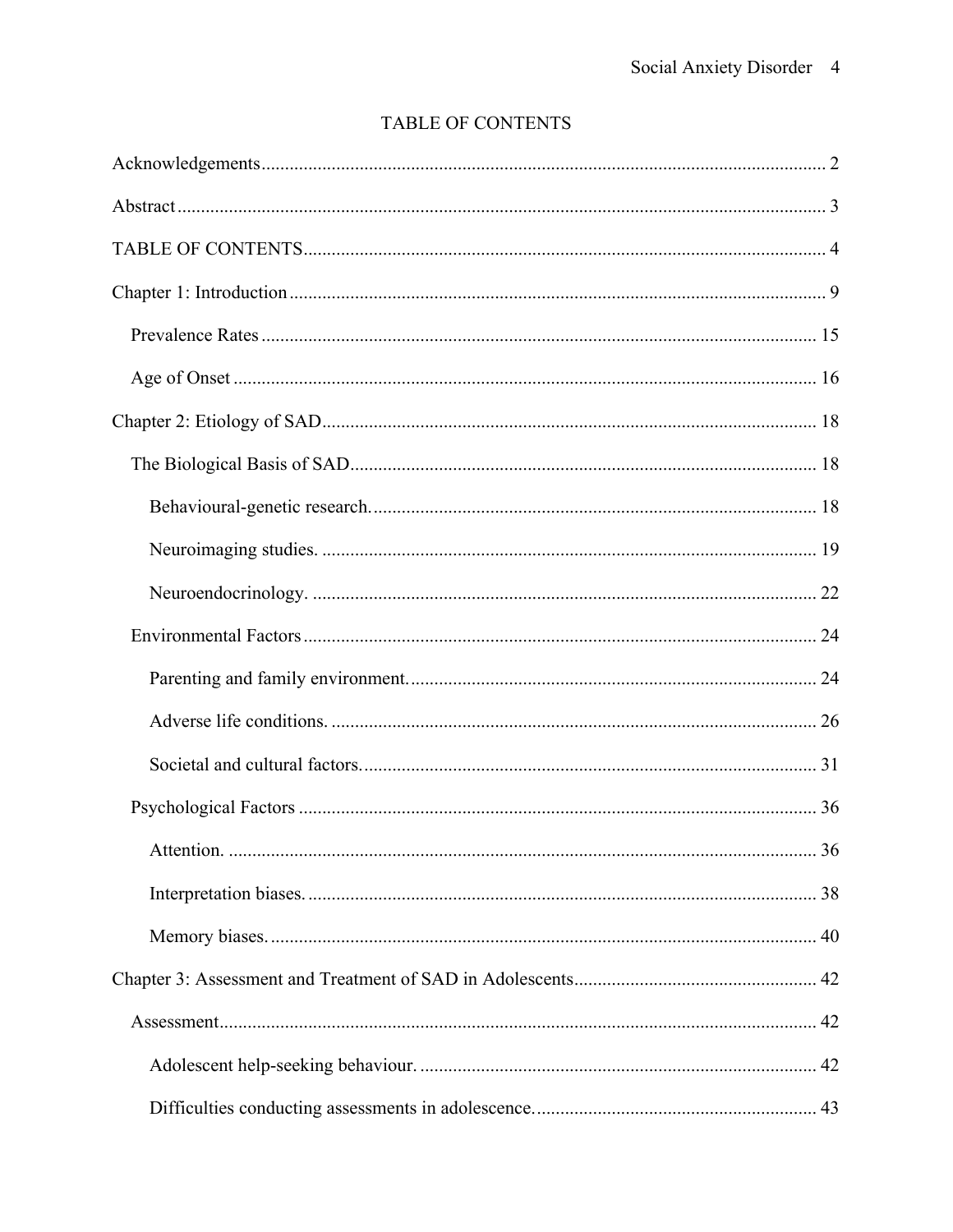| Selective serotonin reuptake inhibitors (SSRIs) and serotonin-norepinephrine reuptake |  |
|---------------------------------------------------------------------------------------|--|
|                                                                                       |  |
|                                                                                       |  |
|                                                                                       |  |
|                                                                                       |  |
|                                                                                       |  |
|                                                                                       |  |
|                                                                                       |  |
|                                                                                       |  |
|                                                                                       |  |
|                                                                                       |  |
|                                                                                       |  |
|                                                                                       |  |
|                                                                                       |  |
|                                                                                       |  |
|                                                                                       |  |
|                                                                                       |  |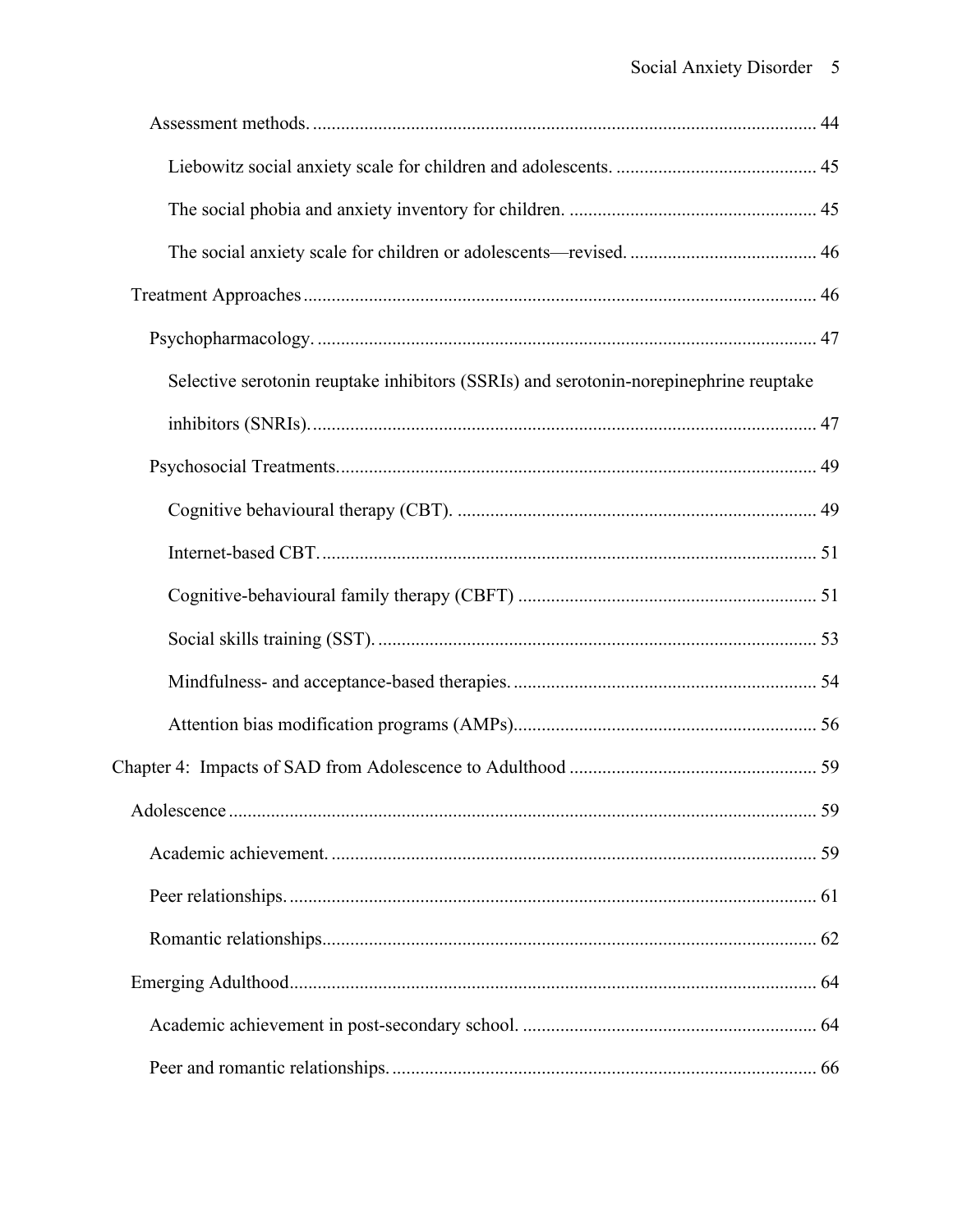| Individual education plan versus non-exceptional individual education plan 84 |  |
|-------------------------------------------------------------------------------|--|
|                                                                               |  |
|                                                                               |  |
|                                                                               |  |
|                                                                               |  |
|                                                                               |  |
|                                                                               |  |
|                                                                               |  |
|                                                                               |  |
|                                                                               |  |
|                                                                               |  |
|                                                                               |  |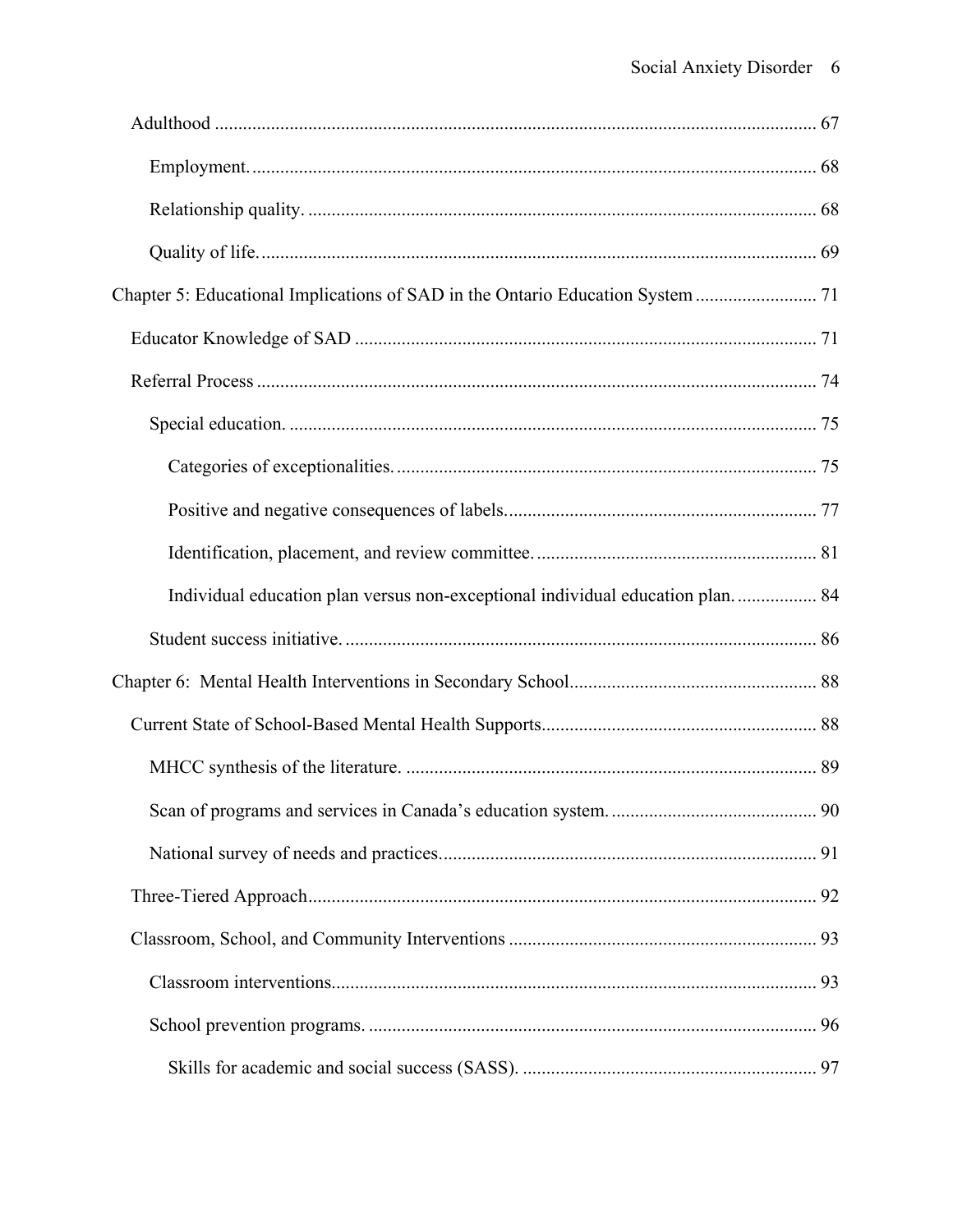| Search institute surveys—profiles of student life-attitudes and behaviours questionnaire |  |
|------------------------------------------------------------------------------------------|--|
|                                                                                          |  |
|                                                                                          |  |
|                                                                                          |  |
|                                                                                          |  |
|                                                                                          |  |
|                                                                                          |  |
|                                                                                          |  |
|                                                                                          |  |
|                                                                                          |  |
|                                                                                          |  |
|                                                                                          |  |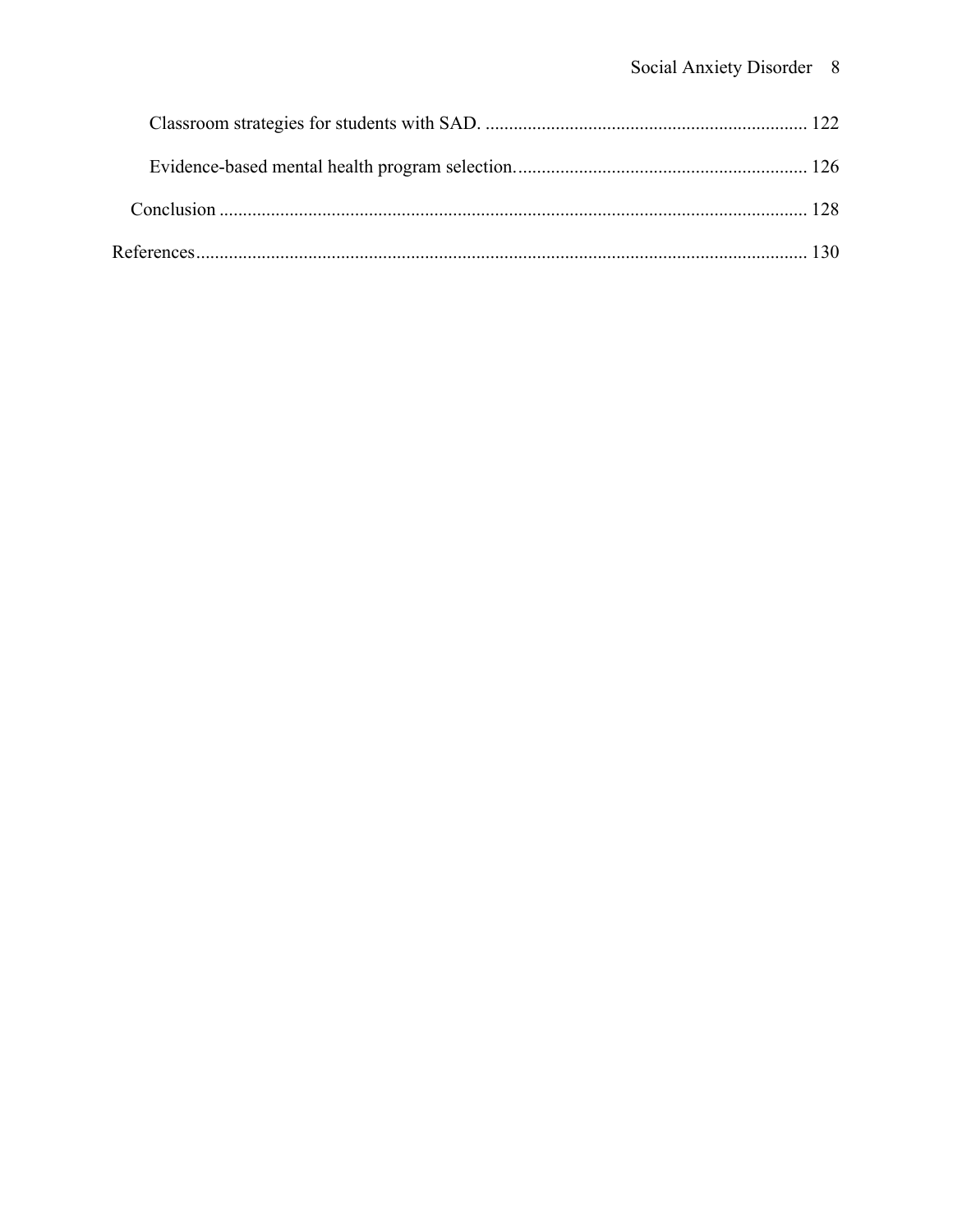# **Chapter 1: Introduction**

Social anxiety disorder (SAD), sometimes referred to as social phobia, is a disorder in which an individual experiences fear of negative evaluation in social situations. A common age of onset is in adolescence (Rosellini et al., 2013). Adolescence begins around age 12 or 13 and continues until approximately 18 years of age. In Western societies, most adolescents attend secondary school and live at home with the family unit. However, relationships with parents become less important while friends move to the forefront and are perceived as the most important source of support (Furman & Buhrmester, 1992). Moreover, Furman and Buhrmester (1992) state that intimacy, mutuality, and self-disclosure with friends become increasingly essential during this time. It is during this stage that romantic relationships begin to emerge and by age 15, most adolescents will have had at least one romantic relationship (Brown, 2004). As a result of SAD, some adolescents may not be able to participate fully in the developmental milestones of adolescence such as the development of close friendships, the initiation of dating behaviour, and completion of secondary school. Furthermore, the impacts in adolescence may extend into adulthood and result in a reduction in the quality of relationships and employment opportunities. Furthermore, SAD has implications for the whole community (Mental Health Commission of Canada, 2011).

Mental health problems, such as SAD, pose a significant economic burden. On behalf of the Mental Health Commission of Canada, Smetanin et al. (2011) estimated the total financial burden of mental health. They conservatively estimated that the direct costs in 2011 were 42.3 billion with 6.3 billion in indirect costs. Direct costs include hospitalizations, physician visits, medication, and care and support staff. Indirect costs are losses in productivity such as shortterm disability, long-term disability, and early death. The cumulative cost over the next 30 years is projected to exceed 2.5 trillion dollars.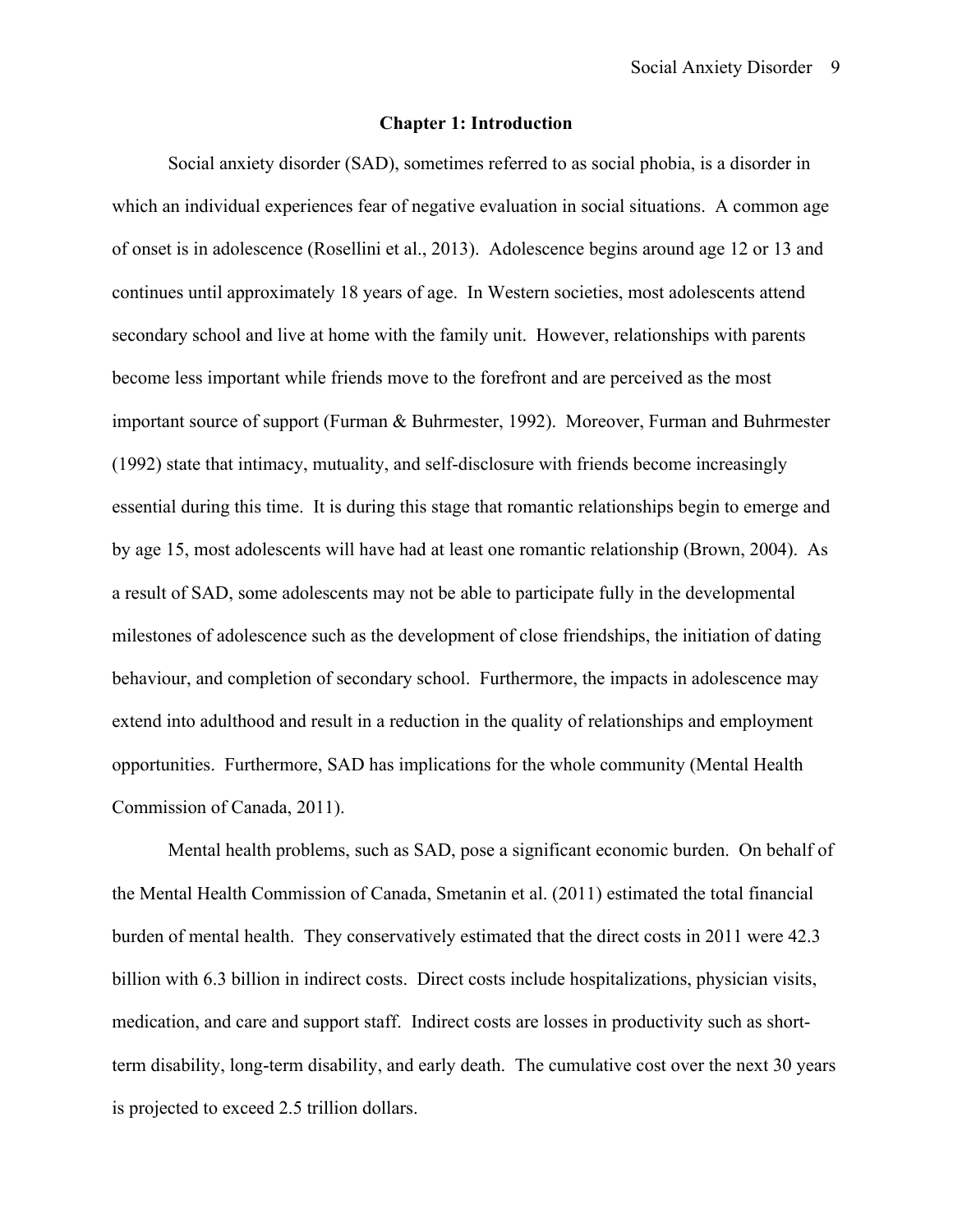The estimates provided by Smetanin et al. (2011) can be used in order to determine the approximate costs of SAD in Canada in 2011. The Mood Disorders Society of Canada (2009) estimated that 6.7% of Canadians met criteria for a diagnosis of SAD and because 19.8% of Canadians have a mental health illness (Smetanin et al, 2011), we can infer that approximately 34% of the costs associated with mental health problems can be directly attributed to SAD. Therefore, the direct costs in 2011 for SAD were 14.3 billion and 2.1 billion in indirect costs. The direct costs are probably somewhat of an overestimation considering that many individuals with SAD do not seek treatment, but the indirect costs through loss of productivity are likely greater. Nonetheless, mental health problems and SAD in particular, pose a significant economic burden to Canadians. However, social anxiety is not always negative; in some cases it can function positively.

Historically, researchers studied the negative aspects of social anxiety, but some researchers have described how social anxiety can be adaptive (Leitenberg, 1990). For instance, the fear of negative evaluation can motivate people to obey existing rules and conventions. Rasmussen and Dover (2006) supported the hypothesis that social anxiety can be adaptive and indicate that it may function to protect one's sense of physical or psychological safety. Additionally, anxiety is a state that has been shown to be a source of motivation in specific contexts. Yerkes and Dodson (1908) first described the relationship between arousal and performance using the inverted-U hypothesis. They indicated an optimal level of arousal on a task led to better performance than either arousal that was too low or too high. There have been mixed results in studies since then but more recent research suggests that certain variables, such as age or gender, may impact results. One study investigated age differences in working memory performance when experiencing tense arousal (Riediger et al, 2014). The results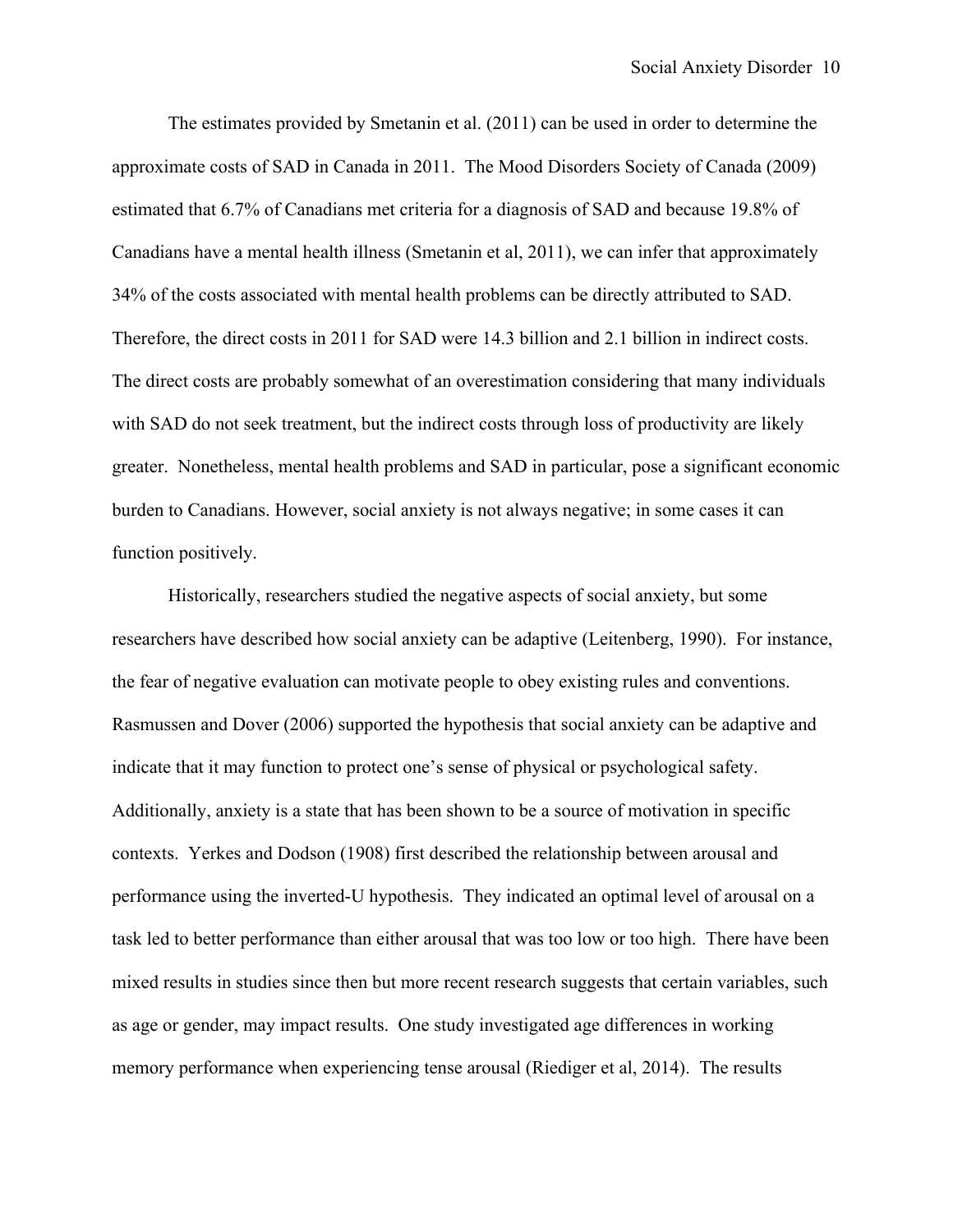suggested that anxiety experiences were associated with lower working memory performance but only in middle-aged and older adults, not in younger adults.

Regardless of whether or not anxiety may be adaptive for some individuals, for other individuals, anxiety goes beyond adaptive levels and interferes with daily activities such as work and school. An individual may be diagnosed with a Social Anxiety Disorder or Social Phobia if the level of social anxiety and social avoidance result in impaired functioning that reaches clinical significance. Social Phobia was first documented by the Diagnostic and Statistical Manual of Mental Disorders system in its third revision (Turner, Beidel & Townsley, 1992). Over the following revisions, the diagnostic criteria changed as well as the term used to describe social phobia. Therefore, the literature related to this topic employs various terms and definitions. For the purposes of this paper, research using the terms fear, anxious, social phobia (SP), social anxiety (SA), and SAD are considered.

The current version of the Diagnostic and Statistical Manual of Mental Disorders  $(5<sup>th</sup>$  ed.; DSM-5; American Psychiatric Association, 2013a) outlines the following diagnostic criteria for SAD:

A. Marked fear or anxiety about one or more social situations in which the individual is exposed to possible scrutiny by others. Examples include social interactions (e.g., having a conversation, meeting unfamiliar people), being observed (e.g., eating or drinking), and performing in front of others (e.g., giving a speech).

**Note**: In children, the anxiety must occur in peer settings and not just during interactions with adults.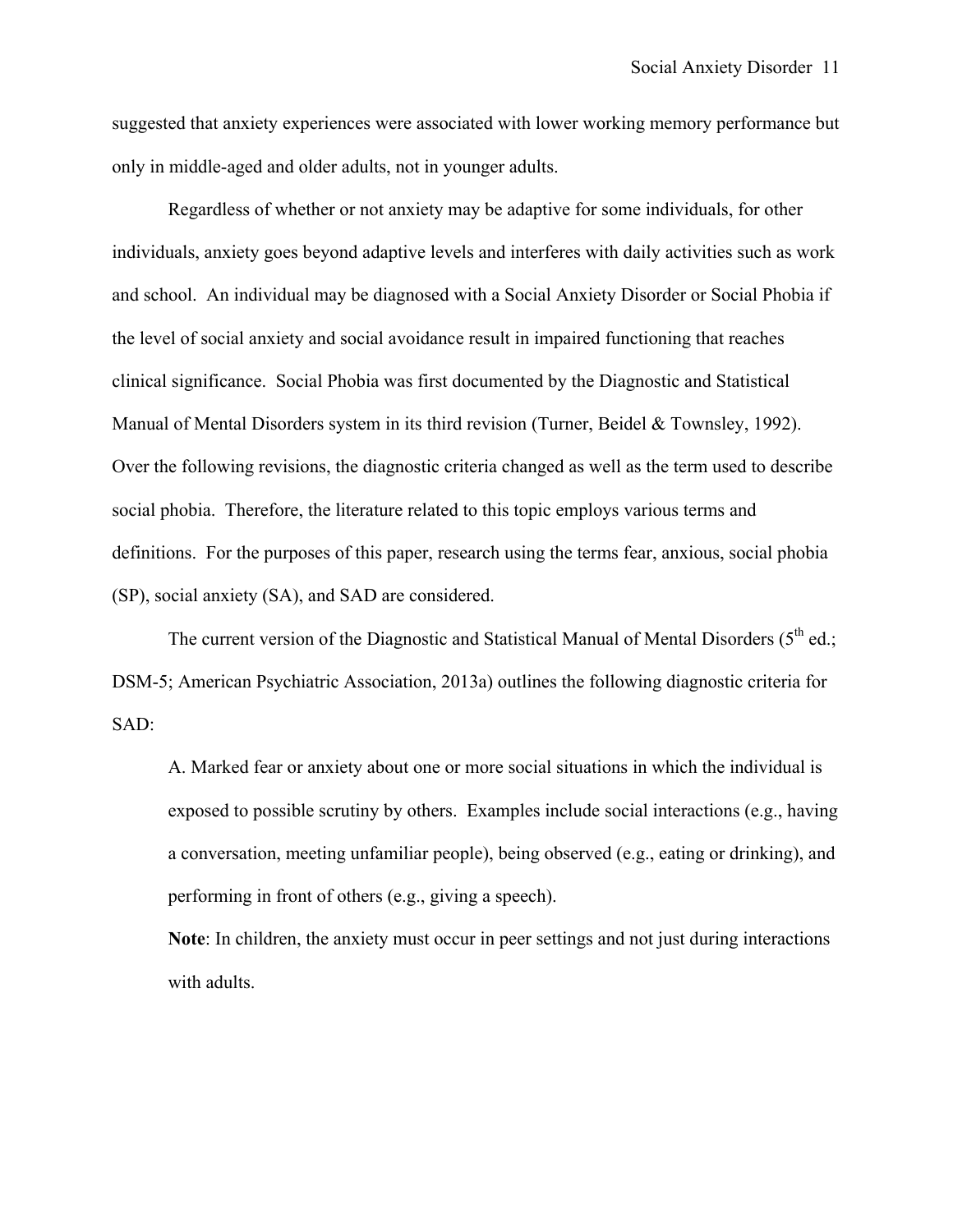B. The individual fears that he or she will act in a way or show anxiety symptoms that will be negatively evaluated (i.e., will be humiliating or embarrassing; will lead to rejection or offend others).

C. The social situations almost always provoke fear or anxiety.

**Note**: In children, the fear or anxiety may be expressed by crying, tantrums, freezing, clinging, shrinking, or failing to speak in social situations.

D. The social situations are avoided or endured with intense fear or anxiety.

E. The fear or anxiety is out of proportion to the actual threat posed by the social situation and to the sociocultural context.

F. The fear, anxiety, or avoidance is persistent, typically lasting for 6 months or more.

G. The fear, anxiety or avoidance causes clinically significant distress or impairment in social, occupation, or other important areas of functioning.

H. The fear, anxiety, or avoidance is not attributable to the physiological effects of a substance (e.g., a drug of abuse, a medication) or another medical condition.

I. The fear, anxiety, or avoidance is not better explained by the symptoms of another mental disorder, such as panic disorder, body dysmorphic disorder, or autism spectrum disorder.

J. If another medical condition (e.g., Parkinson's disease, obesity, disfigurement from burns or injury) is present, the fear, anxiety, or avoidance is clearly unrelated or is excessive. (pp. 202-203)

Furthermore, the DSM-V (2013) explicates a "performance only" based SAD that involves anxiety restricted to speaking or performing in public with the absence of anxiety and/or avoidance of nonperformance based social situations.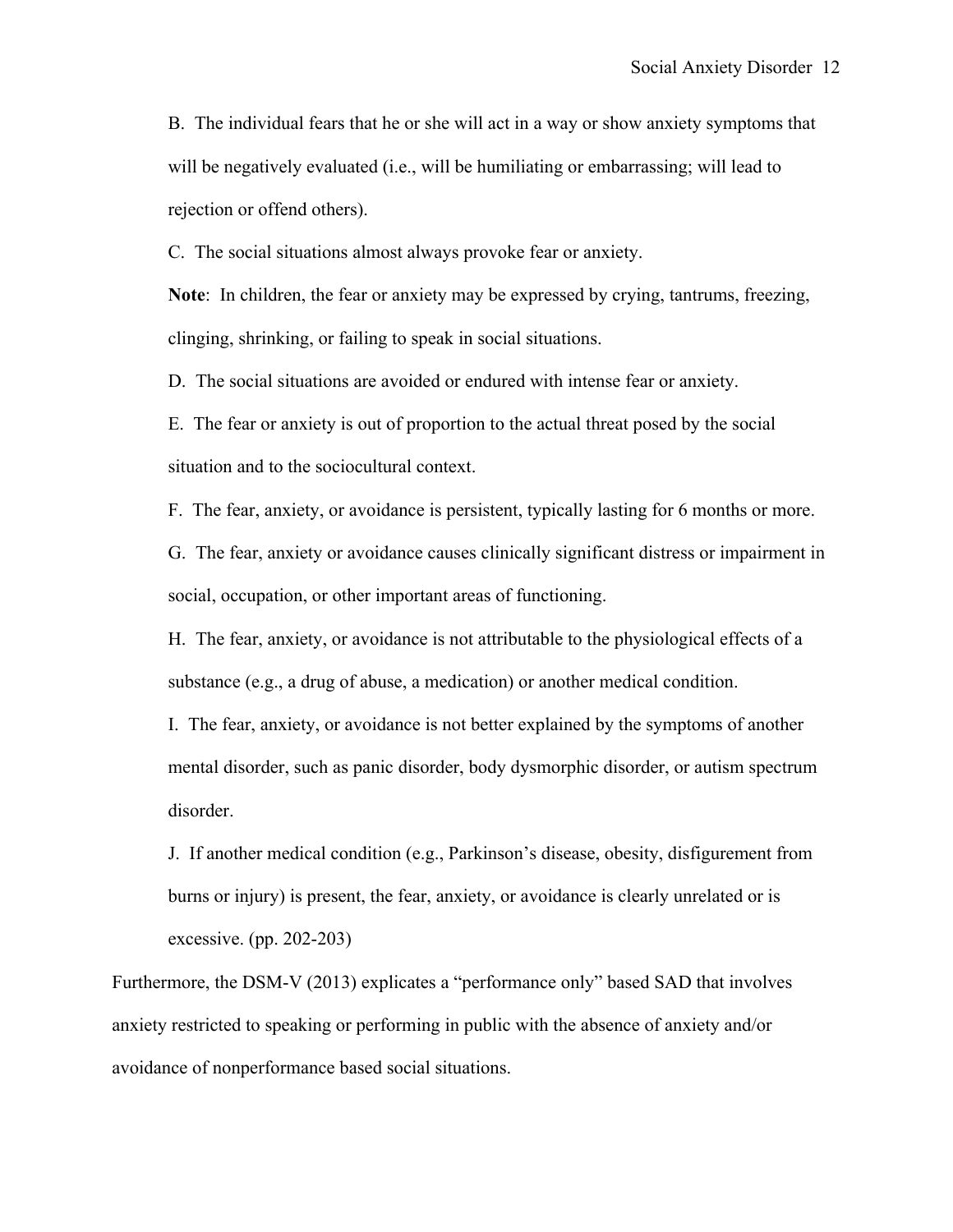The current definition utilized by the DSM-V has been an improvement over earlier versions of the DSM for a number of reasons (American Psychiatric Association, 2013b). First, the definition is now broader allowing for a diagnosis based on a larger variety of social situations such as conversations, not just performance situations. Hence, individuals who would not have been able to receive a diagnosis of SAD in the past, now can. Second, a timeframe criterion of experiencing symptoms for at least six months has been included for adults and children in order to prevent diagnoses of SAD in individuals experiencing brief or temporary fear. Third, recognizing fearful responses as excessive or unreasonable has shifted focus from the individual to the clinician because many individuals with SAD do not recognize their own symptoms as being unreasonable.

Although the DSM definition of SAD is most commonly used in the recent literature, some researchers have divided mental health concerns into two broad types: externalizing and internalizing problems (Merrell, 2008). This division is important to understand and consider when exploring SAD because it may help to understand problems relating to assessment and treatment as well as issues adolescents may face in school settings. Merrell (2008) defines externalizing problems as behaviours directed outward at others that are often disruptive to activities in the classroom. Conduct problems and hyperactivity-impulsivity are examples of externalizing problems. On the other hand, Merrell (2008) explains that internalizing problems develop and persist within the individual and result in little disruption to classroom instruction. Examples of internalizing problems are anxiety and depression. Although these two domains are separate, comorbidity is possible such that a student with a conduct disorder may develop social anxiety as a result of feeling inadequate in social situations, or a student who has anxiety may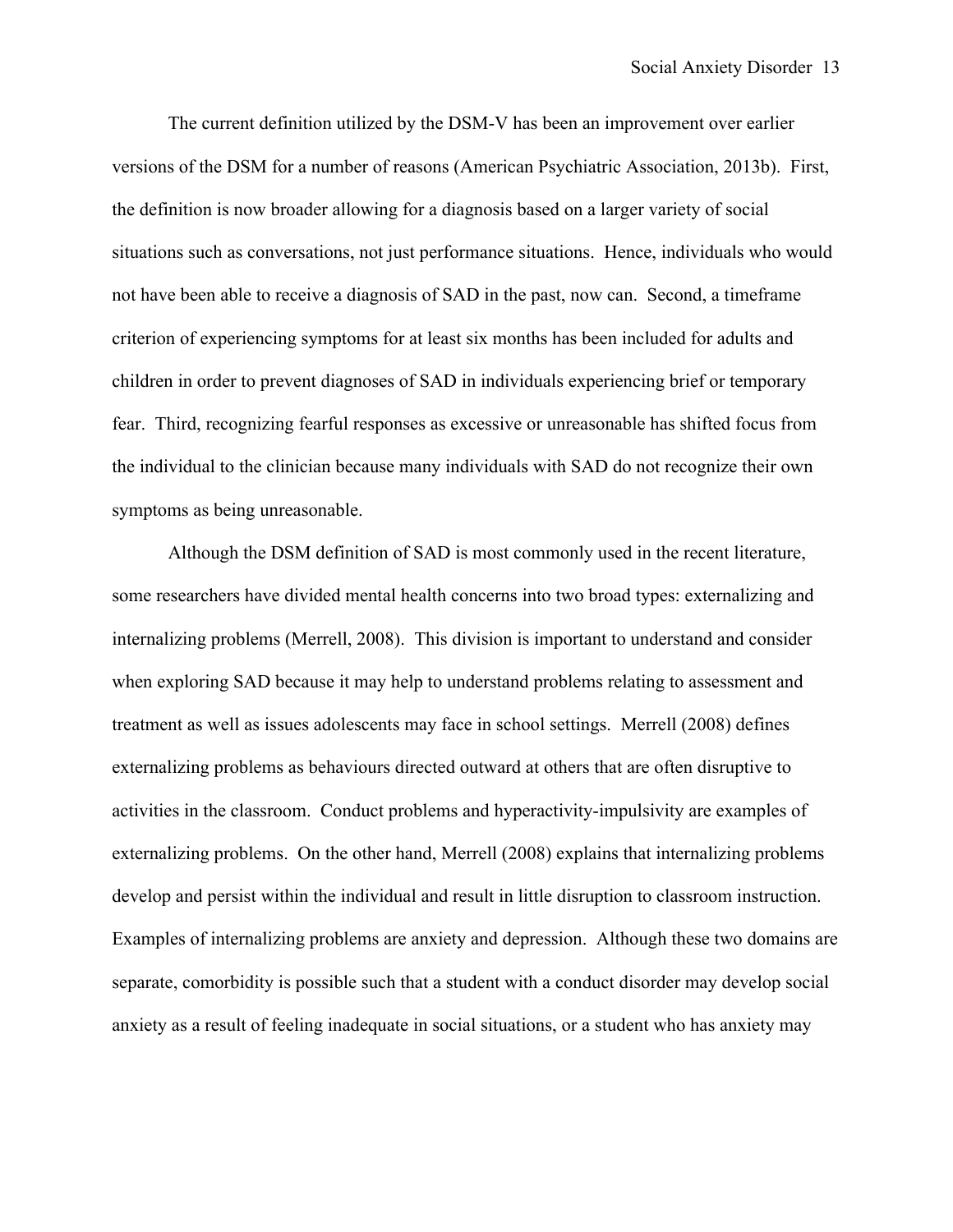become aggressive and exhibit disruptive behaviours. Consequently, comorbidities must be examined in relation to SAD.

Comorbidities can occur at any time and may confer additional impairments to individuals with SAD. Substance use disorders and anxiety disorders have been reported to cooccur, but some researchers have indicated that the apparent order of onset and the association with different anxiety disorders needs to be examined more precisely (Marmorstein, 2012). Marmorstein (2012) used data from the National Comorbidity Survey-Replication that included a cross-sectional sample from the United States. The data revealed that SAD was positively associated with substance use disorder but that SAD almost always had an onset prior to a substance use disorder developing. Some researchers have found that SAD in mid-adolescence initially functions in a protective manner such that avoidance of social situations makes it less likely that the adolescent will use substances such as alcohol or marijuana. However, marijuana use may begin as a method to cope with situations that are anxiety provoking (Buckner, Heimberg, Matthews & Silgado, 2012). Hence, individuals with SAD are at an increased risk of developing a substance use disorder.

A substance use disorder is only one possible comorbidity; it is also possible that an individual with SAD can have another anxiety disorder or even a mood disorder. Fehm, Beesdo, Jacobi, and Fiedler (2008) found the odds ratio of having another anxiety disorder to be 22.2 and a mood disorder to be 19.7 suggesting high rates of comorbidity for these particular mental health concerns. Research has also suggested that people with comorbid SAD and major depressive disorder (MDD) have higher levels of suicidal ideation, suicide attempts, specific suicide plans, and past hospitalization from attempts than those with only MDD (Cougle, Keough, Riccardi & Sachs-Ericsson, 2009). Therefore, it would appear that individuals with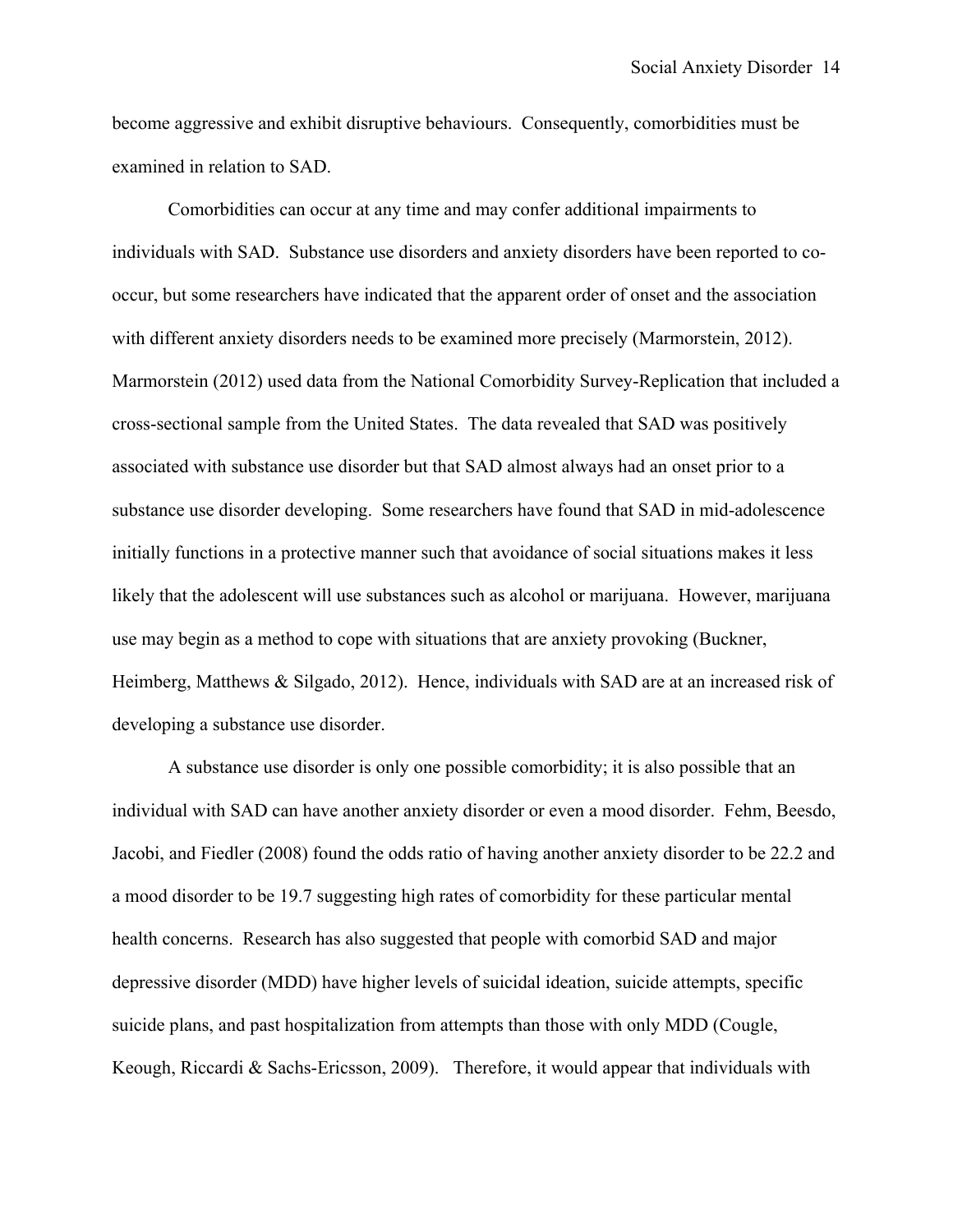SAD are at risk of developing other mental health problems that may confer more negative impacts than SAD alone. As a result of these impacts, there will likely be large costs associated with health care.

Compared to earlier versions, the DSM-V has an improved capacity to accurately diagnose SAD. Receiving a timely diagnosis of SAD can ameliorate some of the additional negative consequences that may result, such as the likelihood of developing a comorbid mental health problem. In order to determine how common SAD is in adolescence, the prevalence rates are explored.

# **Prevalence Rates**

In order to determine the prevalence rate of SAD, research often focuses on community samples to obtain an accurate depiction of the prevalence rate of SAD in the community of interest. In 2012, Statistics Canada administered the Mental Health and Well-being Survey to a sample of Canadians 15 years of age and older. They reported that the 12-month prevalence rate for any anxiety disorder was approximately 12% and that 2.6% of Canadians in this sample reported symptoms consistent with generalized anxiety disorder. However, this report may not provide an accurate depiction of SAD in the adolescent population. First, the survey only determined the symptoms that may be consistent with generalized anxiety disorder and not SAD specifically, and second, the sample included adults.

A study conducted in the United States aimed to delineate the prevalence rate of anxiety in the adolescent population. The National Comorbidity Survey—Adolescent Supplement (NCS-A) was administered to 10,123 participants between the ages of 13 to 18 (Merikangas et al., 2010). In order to generate DSM-IV diagnoses, the researchers used a modified version of the World Health Organization (WHO) Composite International Diagnostic Interview (Version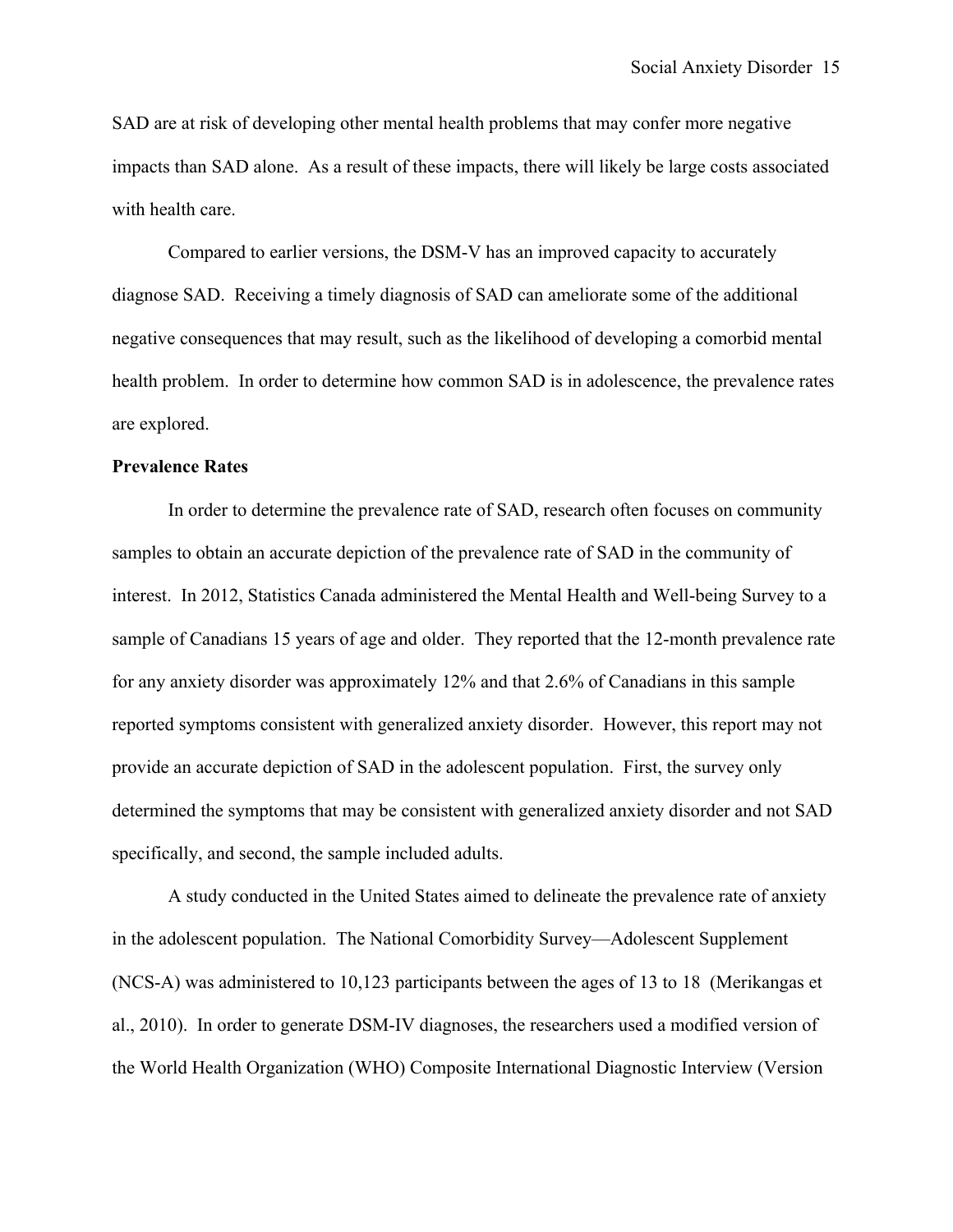3.0), which is a fully structured interview that was administered by trained lay interviewers. The researchers determined that 31.9% of adolescents in this survey met diagnostic criteria for an anxiety disorder and it was the most common diagnosed condition in this sample. This is a much larger percentage than was found in the Mental Health and Well-Being Survey administered in Canada. Some possible explanations may be that the samples varied due to the age range of the participants, country of origin, and the two studies used different assessment instruments, and diagnostic systems. However, it is possible that a similar prevalence rate for anxiety could be found in Canadian adolescents.

The two studies discussed above have not accurately addressed the prevalence rate of SAD in the adolescent population. One study that aimed to provide an accurate prevalence rate of social phobia in adolescence was a review conducted by Beesdo-Baum, Knappe, and Pine (2009). These researchers examined the epidemiological findings related to social phobia from 1990 to 2007. They concluded that approximately 7% of the community samples of children and adolescents had social phobia and that social phobia was the second most common anxiety disorder. However, this study included data from many different countries that used different assessment and diagnostic instruments. As a result, the prevalence rate for SAD in adolescence is difficult to ascertain but nonetheless, the data presented above demonstrates that SAD in adolescence is common enough to warrant concern.

#### **Age of Onset**

Research on age of onset of SAD appears to be based almost exclusively on treatment; however, another layer of complexity exists in that much of the research in this area examines retrospective data and may hence, be subject to recall bias. Therefore, there is also variability in the reported age of onset as a result. Earlier research by Turner et al. (1990) found that the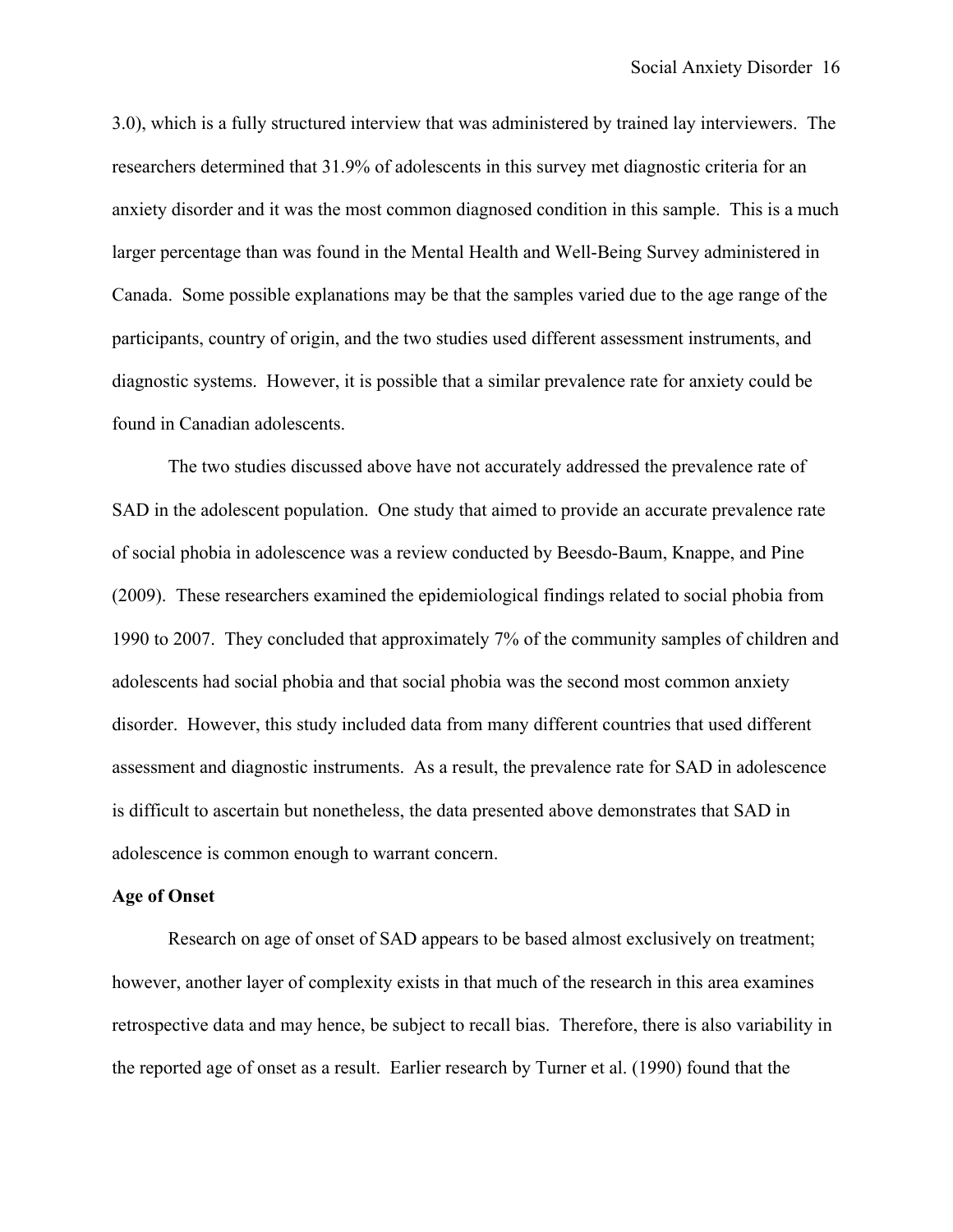average age of onset was in early to middle adolescence, around the age of 16 years. Prior to the Turner and colleagues (1990) study, little research was conducted on children and adolescents because mental wellbeing and anxiety were seen as predominantly adult concerns. More recently, Rosellini et al. (2013) conducted a retrospective study using a sample of 210 participants between the ages of 17 to 24 years accessing assessment and treatment at Boston University's Center for Anxiety and Related Disorders. They found that 21% of participants reported having an age of onset during early childhood (10 years or younger), 10% during middle childhood (10-13), 28.1% during adolescence (14-17), 19.5% during late adolescence/young adulthood (18-22), and 11.4% during adulthood (23 or older).

Therefore, SAD has an early age of onset and is prevalent in adolescent populations. It has been demonstrated that there are negative impacts associated with SAD that affect the adolescent and society. In order to prevent the onset of SAD, or to at least prevent additional negative consequences for the adolescent, knowing what the risks are could inform the practices of parents, educators, clinicians, and researchers.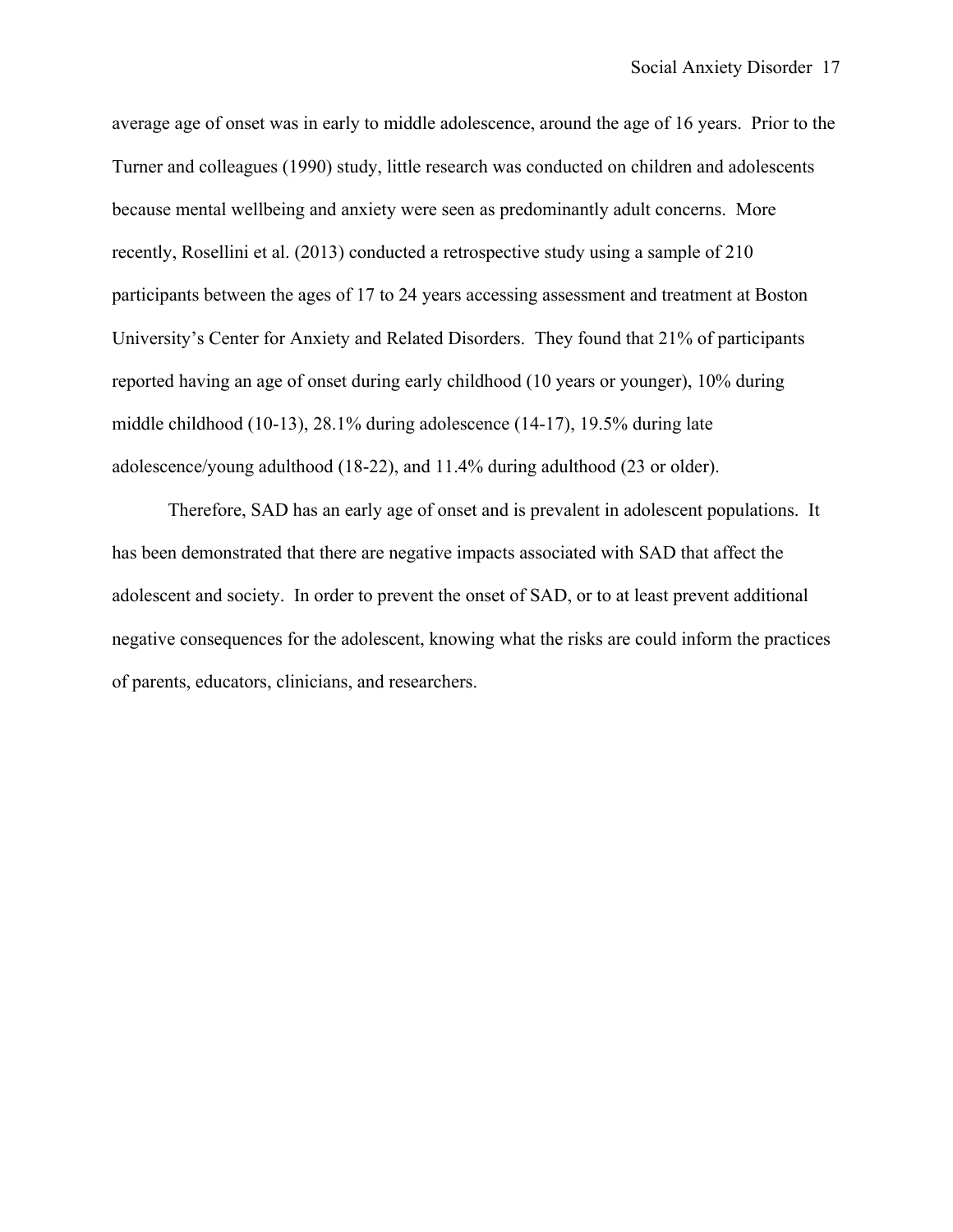### **Chapter 2: Etiology of SAD**

Understanding the risk factors that contribute to the development and maintenance of SAD is important so that appropriate interventions can be designed. One theory that lends itself well to this study is the developmental psychopathology perspective (Cicchetti & Cohen, 1995), which postulates that psychopathology results from multiple causal influences, that it is important to understand both successful and unsuccessful adaptations, and that it occurs in a developing organism. Looking more specifically at the multiple causal influences, factors relating to an individual's biology, psychology, and environment are associated with onset and need to be addressed.

# **The Biological Basis of SAD**

There are three main areas of biological research that are examining the biological contribution to the development of SAD; behavioural-genetic research, neuroimaging studies, and neuroendocrinology. Behavioural-genetic research aims to quantify the incidence of SAD in individuals with a familial connection and compare this to the incidence in controls. Neuroimaging studies look at how various brain structures may be involved in the development of SAD, and neuroendocrinology examines the extent to which certain neurotransmitters may be linked to the presence of SAD. Each of these three main areas is discussed below.

**Behavioural-genetic research.** Behavioural-genetic research was the first attempt to prove that excessive fear and anxiety had a biological basis. Because advanced technologies were unavailable for use in earlier studies, researchers needed to use more novel procedures so data on twins and relatives were used to lend some support for the genetic transmission of childhood anxiety disorders. One early study looked specifically at twins and determined that a twin's level of fearfulness could be predicted from a co-twin's score on the Fear Survey Schedule for Children-Revised (Stevenson, Batten, & Cherner, 1992). Furthermore, these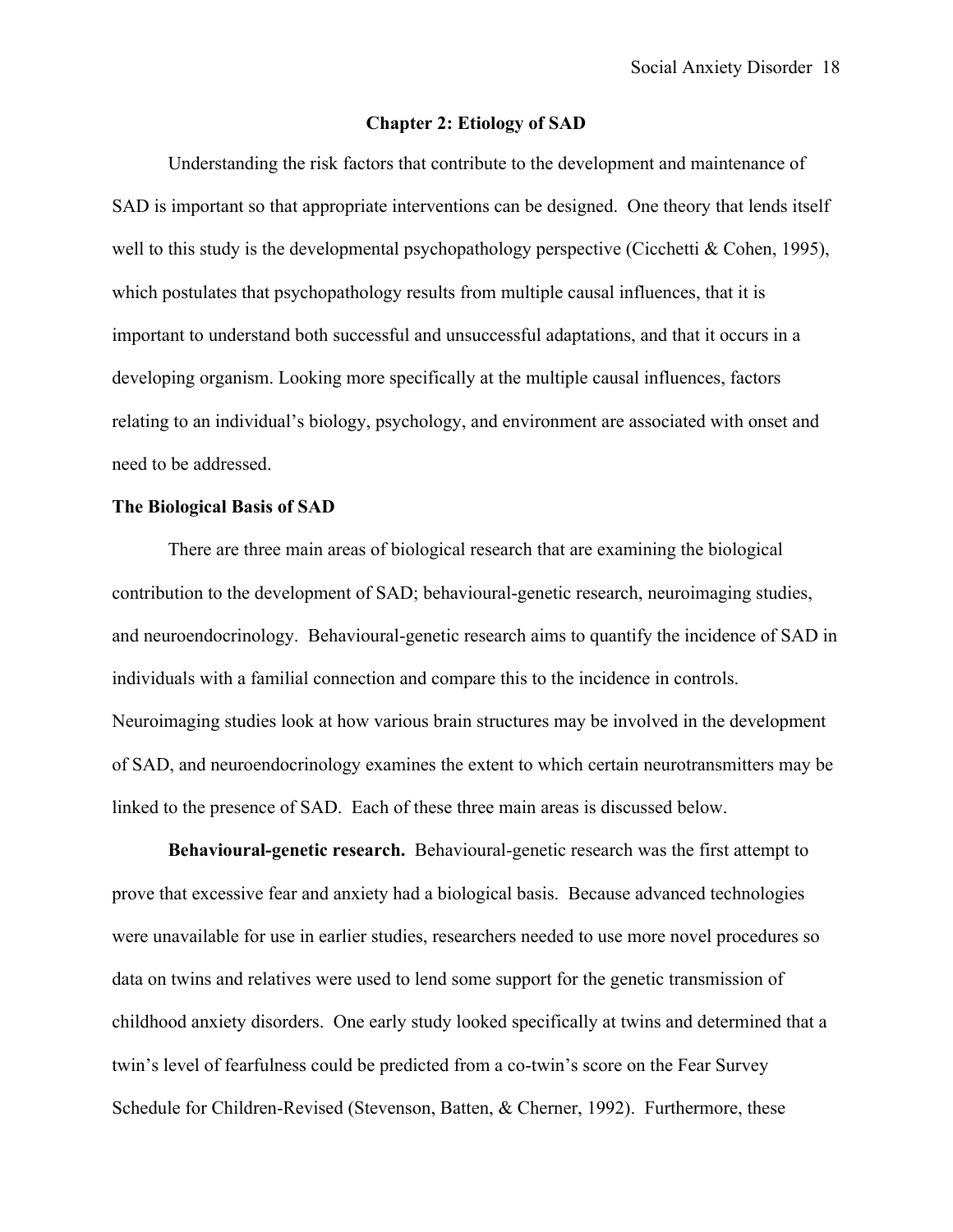researchers noted that the frequency of fears for monozygotic twins were more similar than for dizygotic twins, lending support for the genetic transmission of fears because monozygotic twins share more genes compared to dizygotic twins. A criticism of this study is that it is assessing fears as opposed to anxiety or SAD. In order to address this concern, other studies that examined the familial transmission of social anxiety are explored next.

In order to determine if parental psychopathology impacted the development of SAD in adolescence, Knappe et al. (2009) used a community sample of 1395 adolescents from Munich, Germany that were prospectively studied over 10 years. Parental psychopathology was assessed according to the DSM-IV criteria using the computer assisted version of the Munich Composite International Diagnostic Interview (DIA-X/M-CIDI) and supplemented by family history reports. These researchers found that having a parent with social phobia, any anxiety disorder, depression, or alcohol use disorders was associated with an offspring's risk of developing SAD.

The results of the Knappe et al. (2009) study lend some additional support to the genetic basis of the development of SAD. However, these studies are only able to indicate that there is an association between the presence of SAD amongst family members without the ability to hypothesize on the mechanism of transmission. With advances in technology, researchers are now able to examine the physical structure of the brain through neuroimaging to observe the specific brain structures that may be involved in the behavioural expression of SAD.

**Neuroimaging studies.**Neuroimaging studies became possible around the 1980s for diagnostic and research purposes. Hence, researchers were able to not only obtain images of the brain but also images of how the brain was functioning. Structures in the brain that are of particular interest in the behavioural expression of SAD are the amygdala, the prefrontal and anterior cingulate cortices, and the orbitofrontal cortex (OFC; Davidson, 2002; Goldin et al.,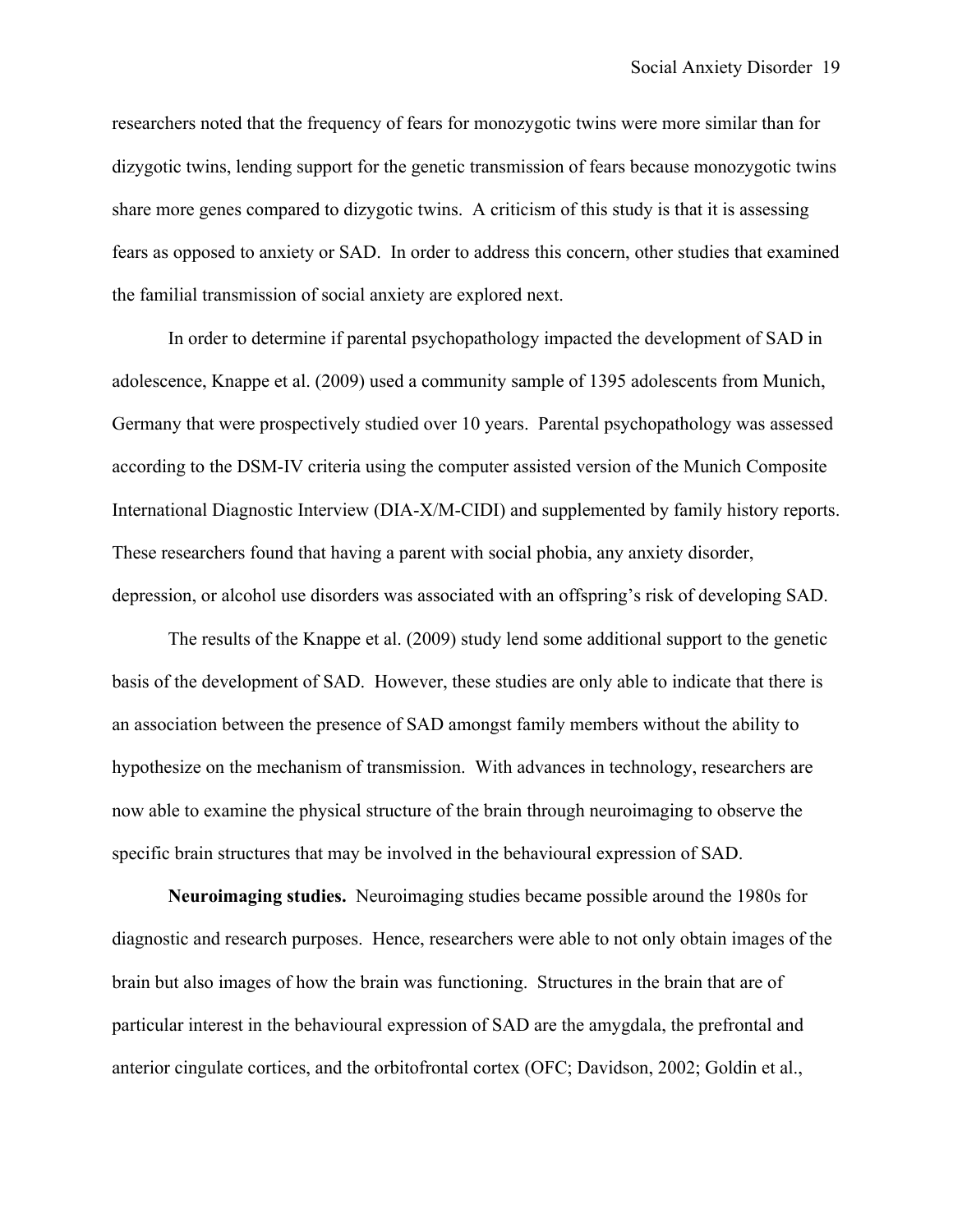2009; Machado-de-Sousa et al. 2014; Milad et al., 2007). The amygdala responds to fear and the OFC underlies social behaviour such as emotion and decision-making (Davis, 1992). The medial orbitofrontal cortex is responsible for monitoring, learning, and memory of the reward value of reinforcers, while the lateral orbitofrontal cortex is associated with evaluation of punishers that can lead to changes in behavior (Kringelbach & Rolls, 2004). The hypothesis that increased activity in the amygdala paired with OFC dysfunction during exposure to social situations may cause an individual to experience the situation as fearful was first supported using brain-imaging data (Tillfors et al., 2001).

To demonstrate the involvement of the amygdala in the experience of SAD, Evans et al. (2008) used neuroimaging to determine if angry schematic faces would induce exaggerated amygdalar responses in participants with SAD as compared to participants with no disorder. They chose angry faces because individuals with SAD have a fear of being negatively evaluated. They found that participants with SAD exhibited exaggerated responses in the right amygdala compared to participants without SAD. In another experiment, Blair et al. (2011) used functional magnetic resonance imaging of the medial prefrontal cortex (MPFC) to show its involvement in SAD. They had participants read first person (e.g., I'm ugly) and second person (e.g., You're ugly) viewpoint comments. They found that the participants with SAD showed more activation in the MPFC during second person viewpoint comments than participants without SAD. Additionally, the reduction in MPFC activity during first person viewpoint comments was correlated significantly with the severity of social anxiety symptoms. These authors concluded that individuals with social anxiety relate their self-concept to the view of others. Links have also been drawn between variations in the RGS2 gene, childhood behavioural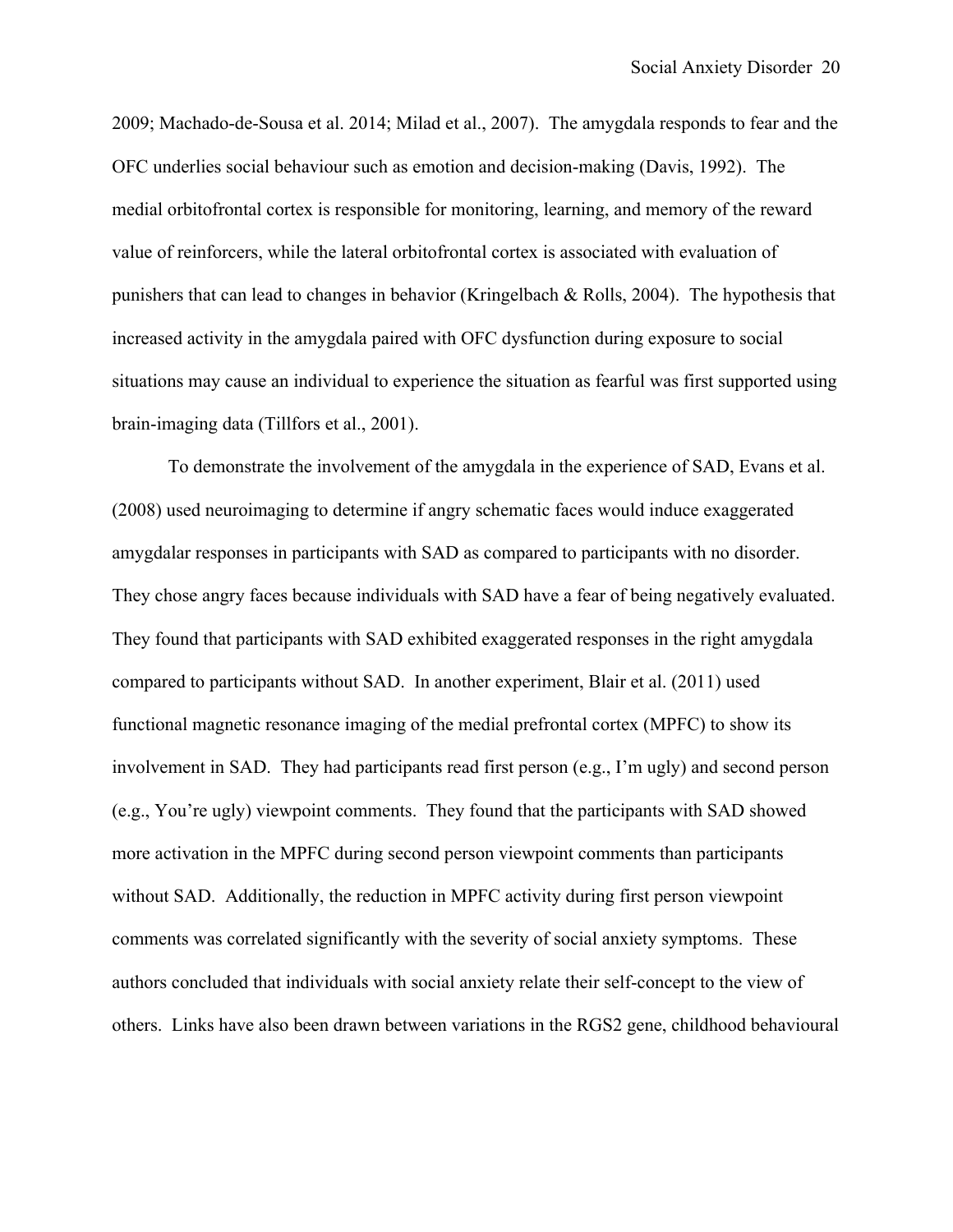inhibition, and amygdala activation in participants with social anxiety (Smoller et al., 2008). Therefore, it would appear that the amygdala is involved in the experience of SAD.

Other researchers have examined the structural differences in the brain regions. Irle et al. (2010) found that men with generalizd social anxiety (GSA) had decreased amygdalar and hippocampal volumes compared to those without GSA. Another study found that there were no volumetric differences in the amygdala and hippocampus of participants with social anxiety versus those without social anxiety (Syal et al., 2012). Yet another group of researchers obtained increased amygdalar and hippocampal volumes in anxious individuals compared to controls within their study (Machado-de-Sousa et al., 2014). This difference in results can be explained by the impacts of increased metabolic activity on brain structures, stress-induced brain plasticity, and finally, the participants in each study. First, it is hypothesized that increased metabolic activity in certain brain structures may lead to increased blood flow, which may result in small volume increases (Frodl et al. 2003). Second, research using rats has shown that chronic stress that increases anxiety-like behaviour is associated with dendritic hypertrophy in the basolateral amygdala and dendritic atrophy in the hippocampal area (Vyas & Chattarji, 2004). As a result, there may be small volume decreases in this case. Third, comparing the participants in the studies conducted by Machado-de-Sousa et al. (2014), Syal et al. (2012), and Irle et al. (2010) allows one to recognize that the participants in Machado-de-Sousa et al.'s study were on average, 10 years younger than the participants in either of the other two studies. This difference in age is important because prolonged stress, which is a direct result of social anxiety, may lead to atrophy of particular brain structures. Additionally, the participants in the Machado-de-Sousa et al. (2014) study had not received any treatment for their disorder and they refrained from ingesting food and beverages that could have impacted their results.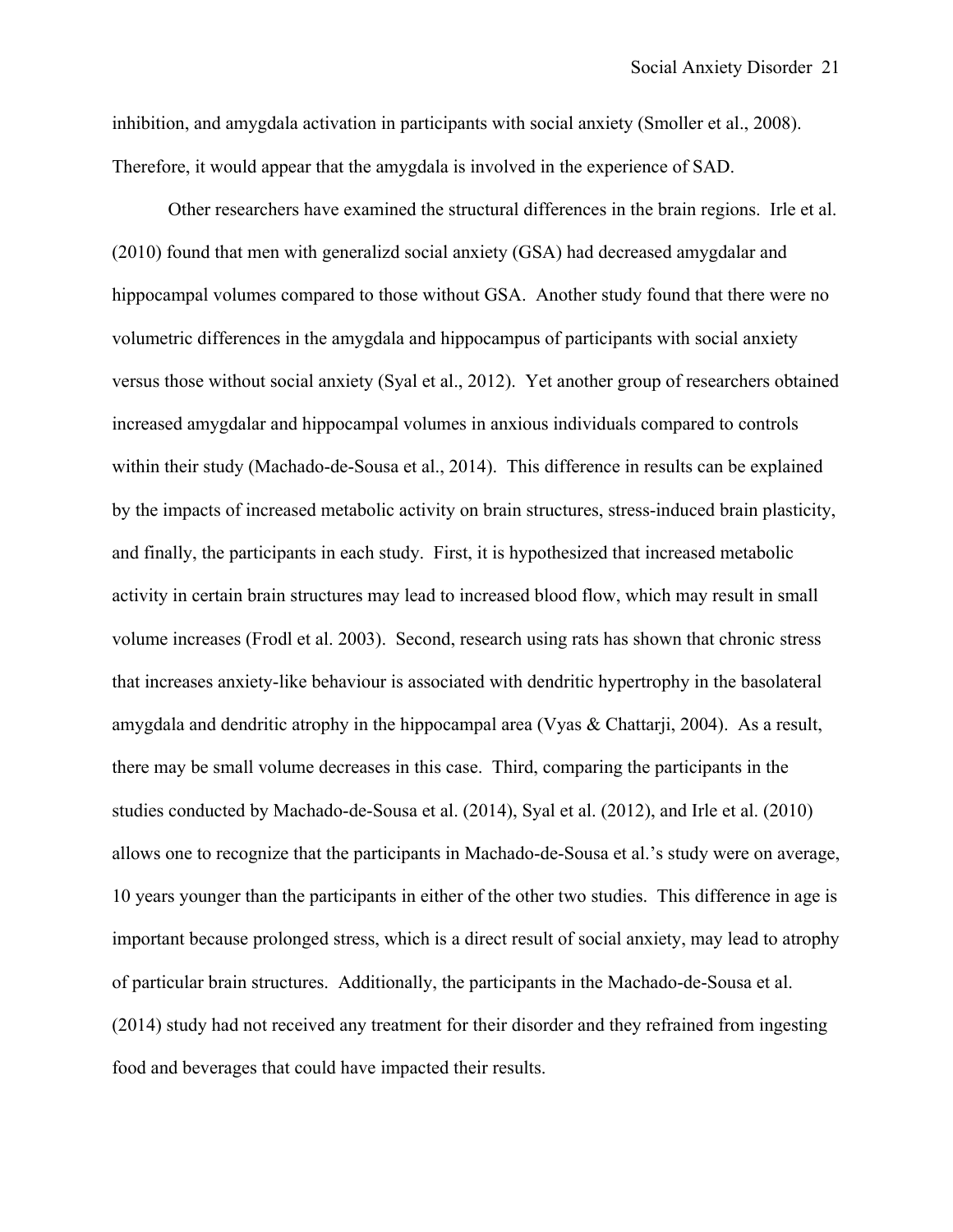Neuroimaging studies have allowed researchers to implicate various brain structures with SAD. More research is required in order to determine if there is a genetic basis to the variation in brain structures or if the variation is impacted by the behavioural expression of SAD over time. In order to learn more about the relationship between the genetic basis and the behavioural expression of SAD, longitudinal studies would need to examine if and how brain structures change over time. Additionally, further investigation into the interaction of different brain structures in the behavioural expression of SAD is necessary. However, examination of brain structures is only one piece of the puzzle, neuroendocrinology must also be investigated.

**Neuroendocrinology.**Specific neurotransmitters have also been associated in the expression of SAD. Of particular interest are gamma-aminobutyric acid (GABA), dopamine, and serotonin. Data from earlier animal studies indicated that decreases in the GABA levels in the brain were associated with the development of anxiety-like behaviour (Dalvi & Rodgers, 2001). The association between GABA levels and behaviour in animals have provided some evidence for researchers to begin examining GABA levels in the human brain to determine if GABA levels could be involved in the expression of SAD. Pollack et al. (2008) used proton magnetic resonance spectroscopy to look more specifically at levels of GABA in human brain structures. They found that although the whole brain of individuals with and without SAD had the same mean level of GABA, there was a difference in the mean level in the thalamus with individuals with SAD having a significantly lower mean than controls. Consequently, there appears to be some association between the experience of SAD and increased concentration of GABA in certain brain structures.

Looking at the involvement of dopamine in the expression of SAD, some studies have demonstrated an association between dopamine active transporter (DAT) and the development of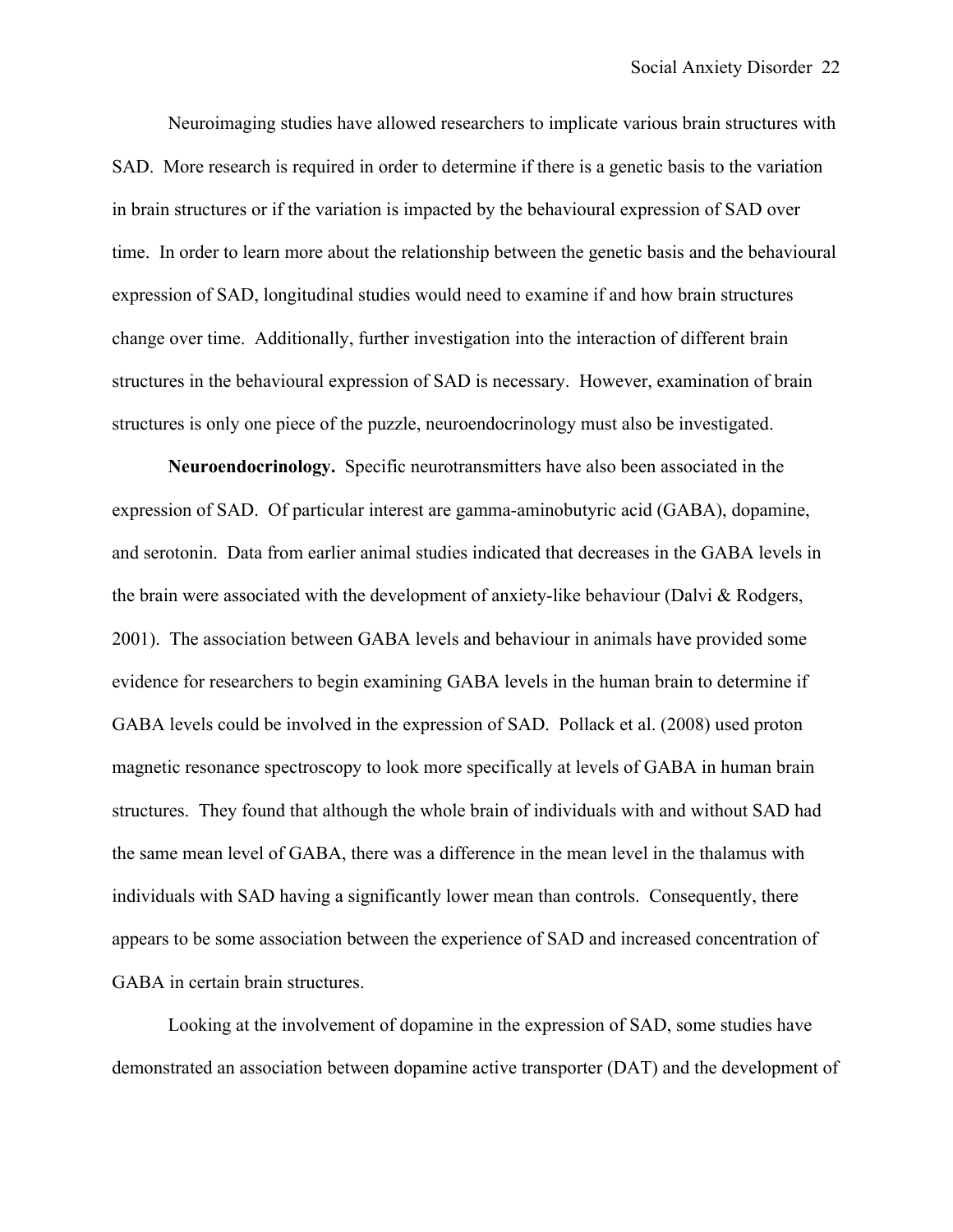social phobia (Tiihonen et al., 1997). Tiihonen and colleagues (1997) found that participants with social phobia had lower striatal dopamine reuptake site densities than gender and age matched controls. On the other hand, more recent studies have found conflicting results. For instance, a study conducted by Wee et al. (2008) found that there was increased DAT binding while Schneier et al. (2009) found no difference in DAT binding and the expression of social phobia. In order to address the conflicting evidence available, Warwick et al. (2012) used a voxel-based analysis in order to explore the effects of selective serotonin reuptake inhibitor (SSRI) pharmacotherapy on DAT binding. The voxel-based approach allowed the investigators to consider focal differences in brain anatomy and is based on statistical parametric mapping. Their results indicated that there was increased DAT binding in localized areas of the brain: the left caudate, and the left putamen. Therefore, they concluded that there is altered striatal dopaminergic functioning in individuals with SAD and that SSRI pharmacotherapy of SAD may increase striatal dopaminergic tone.

To assess the involvement of serotonin in the development of SAD, Lanzenberger et al. (2007) conducted a study using positron emission tomography (PET) and a radioligand ([carbonyl-<sup>11</sup>C]WAY-100635) in order to obtain high contrast scans of various brain regions. Their results demonstrated lower serotonin-1A receptor binding in the amygdala and mesiofrontal areas of SAD participants when compared to participants without SAD. Thus, the ability to bind serotonin may be involved in the expression of SAD.

Therefore, there is some evidence to suggest that biological factors play a role in the development and expression of SAD. Immediate family members, and in particular, twin studies, have demonstrated a potential genetic link. With the advent of certain technologies, researchers are able to look more closely at brain structures and neurotransmitters that may be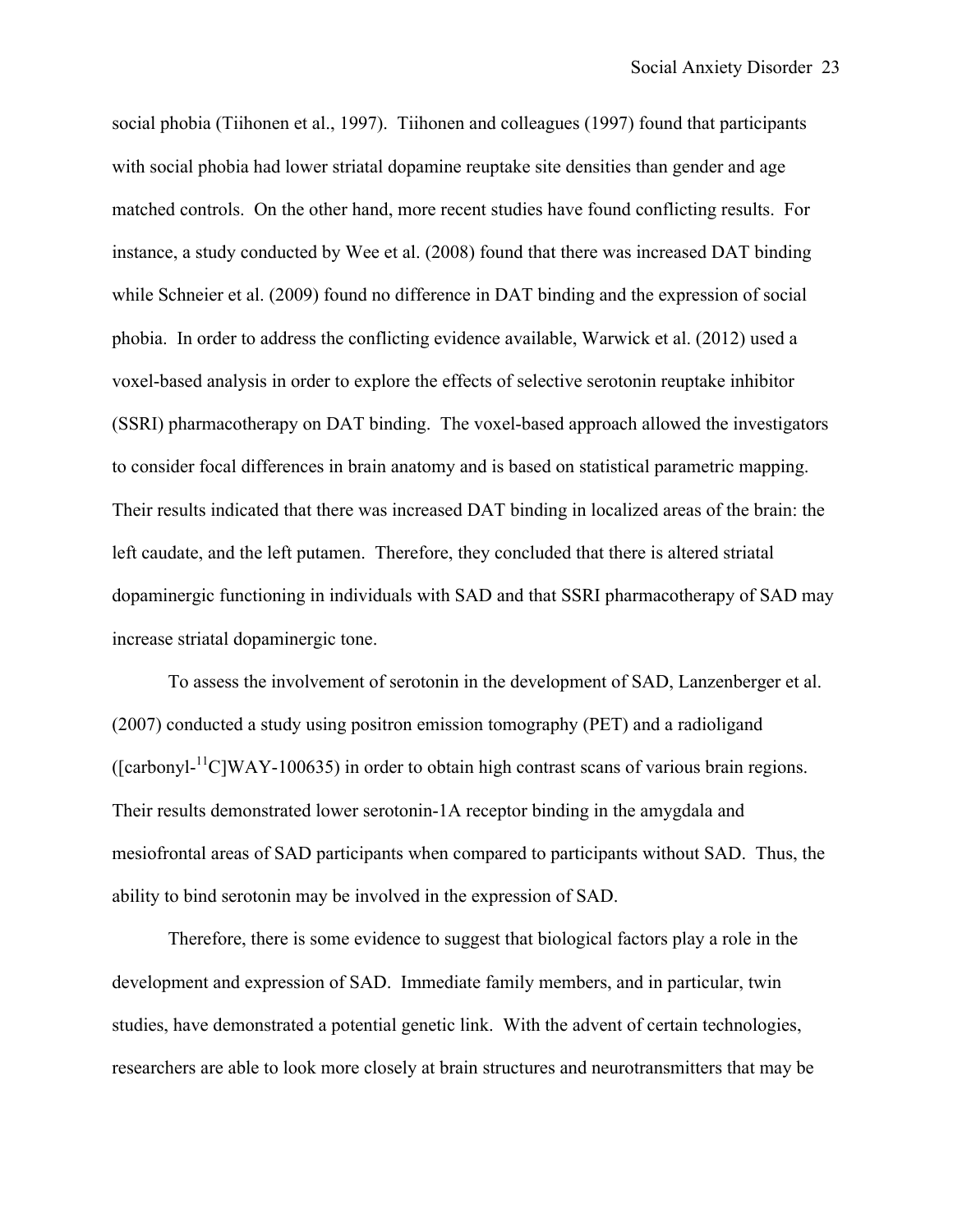associated with the expression of SAD. It is possible that the individual differences that have been found in these structures and neurotransmitters may be genetic in nature. However, genetic factors alone do not fully explain the occurrence of SAD. It is possible that certain environmental conditions may enhance or diminish the expression of SAD.

# **Environmental Factors**

Another area that has been shown to impact the development of SAD is the environment to which adolescents are exposed. The nature of this interaction is likely bidirectional such that the environment influences the adolescent and the adolescent influences the environment. In their review, Brook and Schmidt (2008) identify four particular areas that have an impact, including parenting and family environment, adverse life events, society and cultural factors, including gender roles, which are discussed next. They indicate that these factors are not discreet topics but rather, their borders are somewhat indistinguishable.

**Parenting and family environment.** Even though relationships with parents and family become less important in adolescence while friends move to the forefront, parents and the family environment continue to be influential. For the most part, many adolescents continue to live in the parental home and are impacted by parent's past and present psychopathology, parenting style, and parenting behaviour. In order to determine if family environment impacts SAD in adolescence, Knappe et al. (2009) prospectively studied a community sample of 1395 adolescents aged 14 to 17 years at baseline from Munich, Germany. Adolescent perceived parental rearing was assessed using the German version of the Questionnaire of Recalled Parental Rearing Behaviour. The German version of the McMaster Family Assessment was used to assess six dimensions of family functioning: problem solving, communication, role behaviour, affective responsiveness, affective involvement, and behaviour control. These researchers found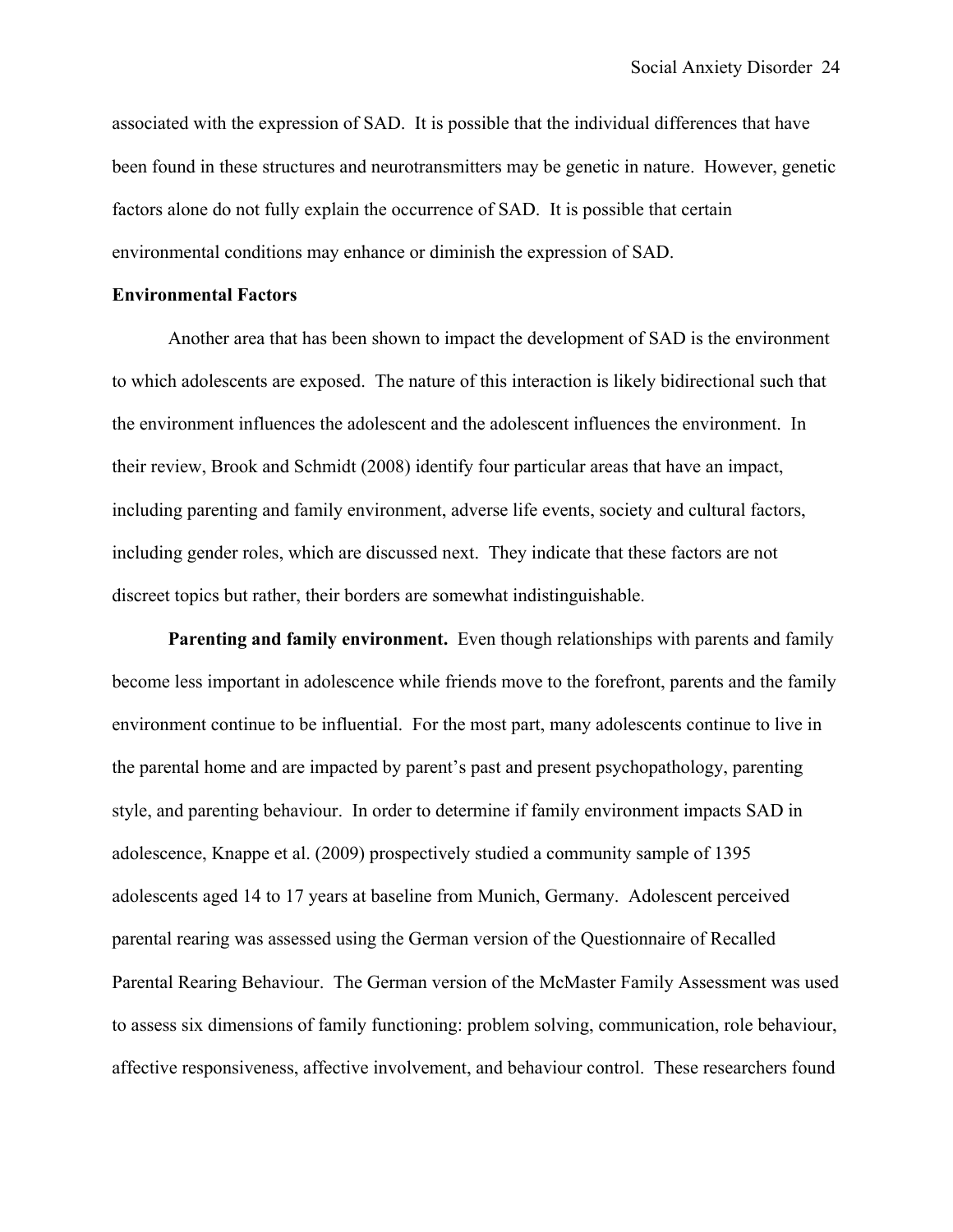that parental rearing styles of overprotection, rejection, and lack of emotional warmth were associated with an offspring's risk of developing social phobia. However, family functioning measures were not associated with an increased risk of offspring developing social phobia. Furthermore, there was a significant interaction between parenting style and psychopathology such that greater parental psychopathology and parental rearing styles of overprotection, rejection, and lack of warmth contributed to a greater risk of social phobia in adolescence.

Knappe et al. (2009) demonstrated that there is an association between parental psychopathology and parental rearing in the development of social phobia in a community sample. However, there are limitations to this study. First, this study relied on reports of offspring's perceived parental rearing instead of using an objective measure. It is possible that offspring perception may be impacted by either parental psychopathology or offspring psychopathology. Another drawback was that the research was conducted primarily with mothers. Actually, only 27 interviews were conducted with a father and this was only as a result of the mother being unavailable. Some researchers have implied that the father's contribution to parenting is similar to the mother's but this may not be the case (Brook & Schmidt, 2008). Therefore, these results cannot be applied to parenting in general because this study did not have sufficient participation from fathers in order to assess the unique contribution of a father's psychopathology or parental rearing.

In an attempt to demonstrate that parental behaviour by mothers and fathers differentially impacts social anxiety in childhood, Majdandzic et al. (2014) used the birth records of the Municipal Health Service of Amsterdam to recruit 94 families with two children aged two and four to partake in their study. They operationally defined challenging parental behaviour as a playful behaviour aimed at pushing a child to his or her limits (e.g. Show me you can do it!).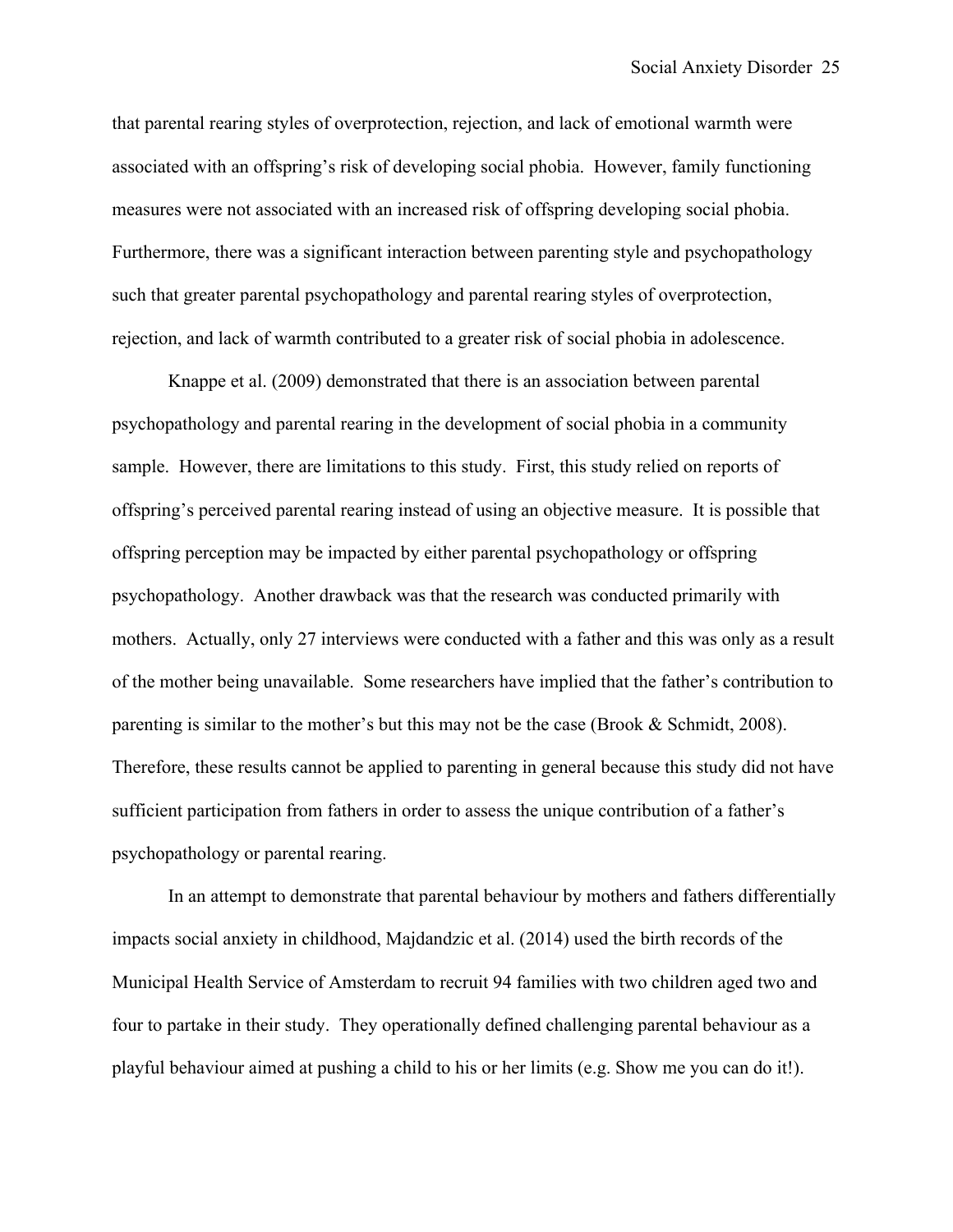Parenting behaviour of mothers and fathers was assessed separately using a 10-minute puzzle task and two 7.5 min. game tasks that were too difficult for the children to complete independently, thus requiring adult assistance. On one occasion, the children went to the university research center with their mother and on another occasion, they went with their father. At these visits and approximately six months later, child social behavioural inhibition was assessed using the episode Stranger Approach in which a male stranger engaged a child in a conversation when the child was alone. The interaction was coded using five time intervals and measured intensity of facial fear, intensity of bodily fear, intensity of verbal fear, withdrawal, gaze aversion, and verbal hesitancy on 2 to 4 point scales. From their results, the authors concluded that paternal challenging parental behaviour decreased social behavioural inhibition in first-born children, but maternal challenging parenting behaviour appeared to increase social behavioural inhibition in these same children. The same result was not found for second born children. This study is a recent attempt to understand the differential impacts of maternal and paternal parenting behaviour on children and birth order.

There appears to be some evidence that parental psychopathology, parental rearing, and parental behaviour impact social anxiety in adolescents. Also, there is some evidence to suggest that there are unique and differential contributions from mothers and fathers in parenting behaviour that may be implicated in social anxiety with young kids. However, it is important to remember that there may be a bidirectional relationship between parenting factors and the development or maintenance of SAD. Adverse life events are considered next.

**Adverse life conditions.** Another environmental risk factor that needs to be addressed is adverse life events. There are two main categories: pre and perinatal conditions, as well as traumatic events in childhood. Looking more closely at pre and perinatal life conditions, there is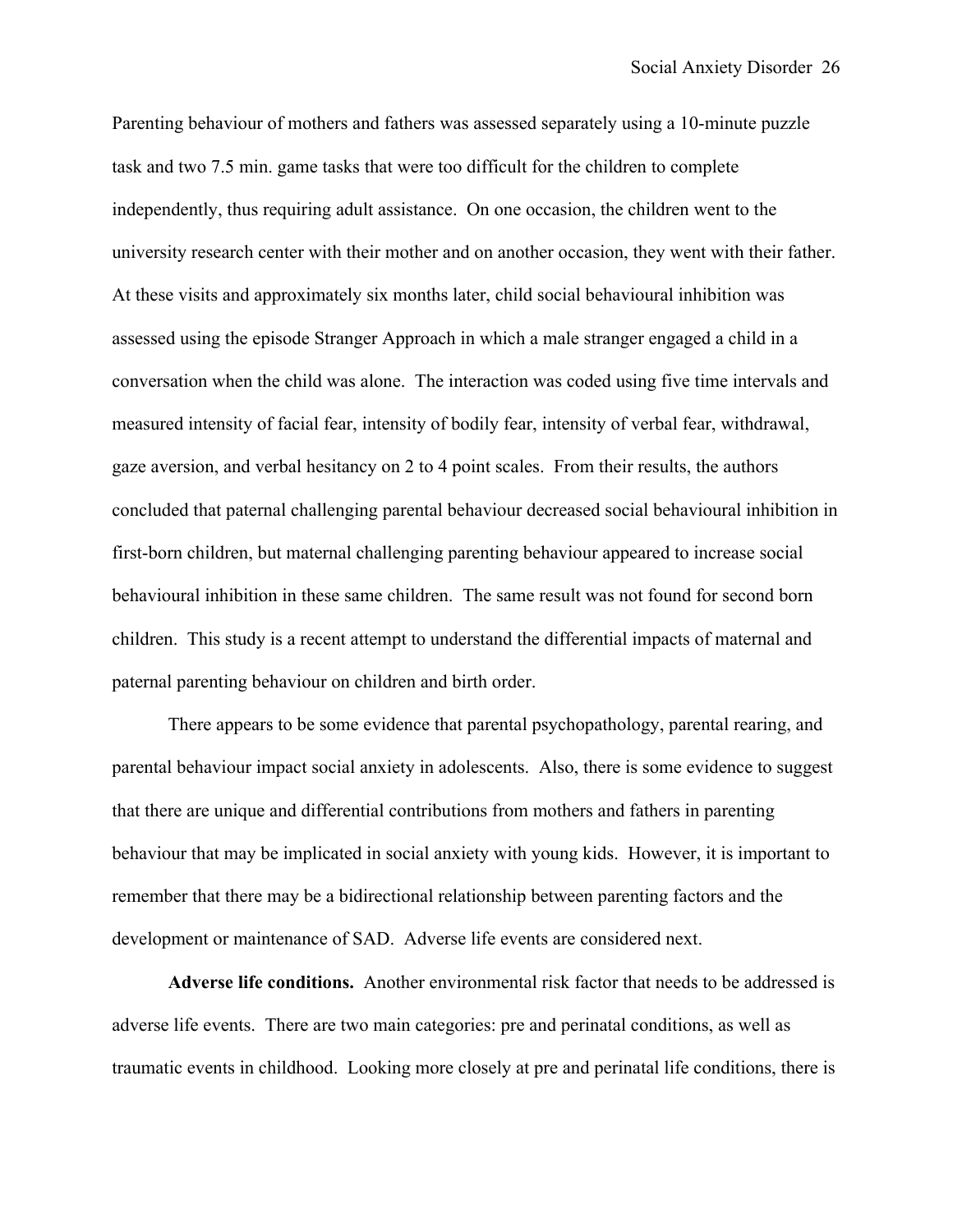some scientific literature that connects antenatal maternal stress and anxiety to later behavioural and emotional problems in children (Glover, 2011). One theory used to explain maternal stress on increased psychosocial problems in children is the neurobiological model developed by O'Keane and Scott (2005). They posit that maternal stress results in high levels of cortisol that cross the placenta, impacting the fetus by inhibiting intra-uterine growth, initiating early birth, and altering the glucocorticoid receptors in the brain. The theorized outcome is that the hypothalamic-pituitary-adrenal axis (HPA) is set on high, resulting in a constant endocrine stress response.

Lending some support to this model and the negative impact of prenatal maternal stress on psychosocial development in offspring, was a study conducted by Ping and her colleagues (2015). They recruited women who were pregnant during the 2008 Iowa floods to take part in their study and assessed their objective exposure and their subjective distress levels within three months of the flood. When the offspring were about two and a half years old, the stress response of offspring was assessed at a laboratory at Iowa University using a two-minute mother-toddler separation to induce stress. Salivary samples were obtained from the toddlers at four different time intervals to measure cortisol levels: 10 min. after arriving at the laboratory, another sample 45 minutes later which was 15 minutes prior to maternal separation, 20 minutes post separation, and 40 minutes post separation. The results demonstrated that objective and subjective prenatal maternal stress were positively correlated with cortisol increase. Furthermore, the authors found a larger cortisol increase in toddler salivary samples if their mother experienced the stressor later in her pregnancy. These authors concluded that prenatal maternal stress impacted the psychosocial development of offspring.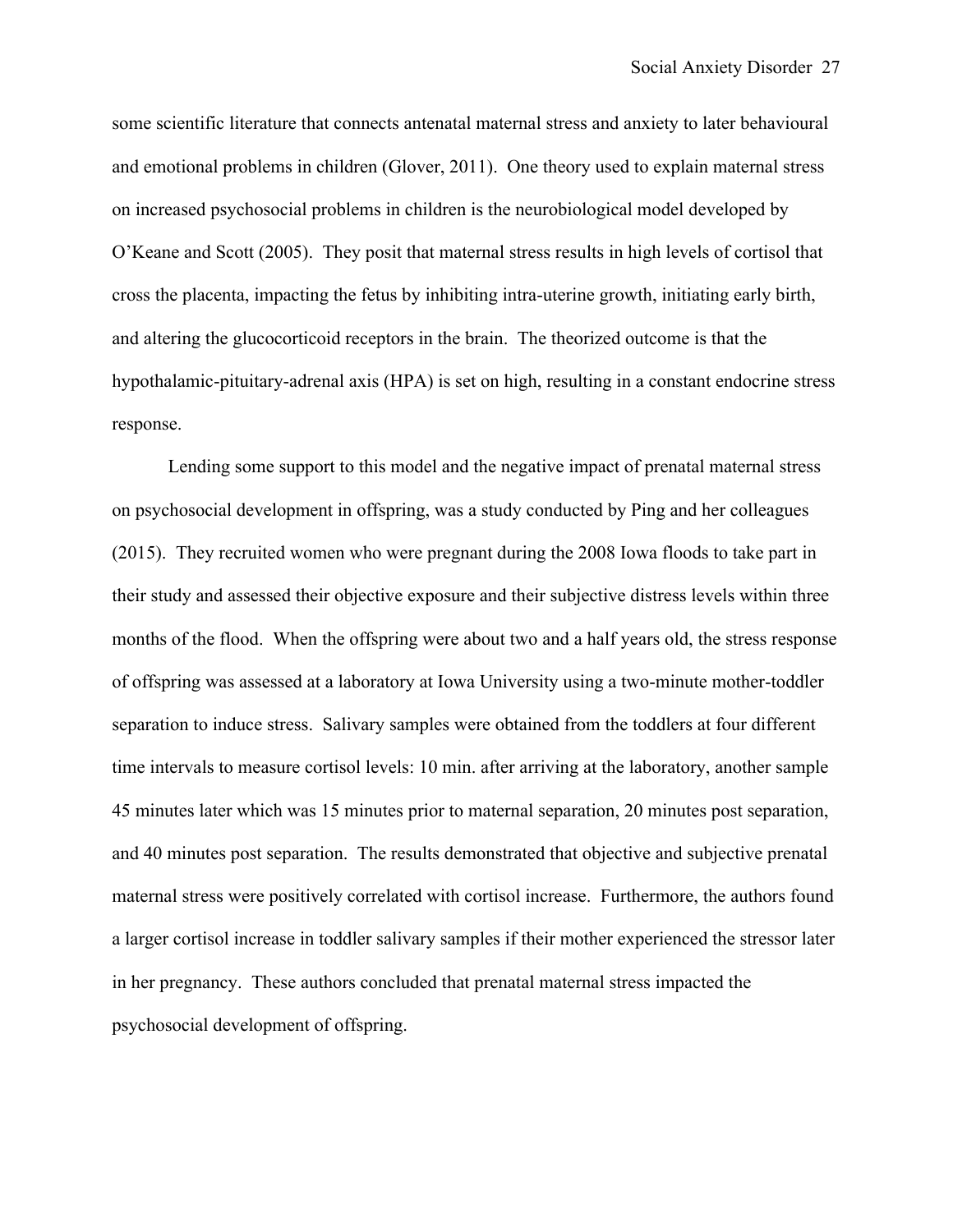There is also evidence suggesting that traumatic life events and SAD are linked (Binelli et al., 2012; Kuo, Goldin, Werner, Heimberg & Gross, 2011). In the literature, traumatic life events such as loss of a loved one, emotional abuse, emotional neglect, physical abuse, physical neglect, family violence, and sexual abuse are often considered. However, many studies provide conflicting results. One study conducted by Kuo et al. (2011) examined five forms of traumatic life events in childhood (sexual abuse, physical abuse, physical neglect, emotional abuse, and emotional neglect) and their association with SAD in university students. The short form of the Childhood Trauma Questionnaire (CTQ-SF) and the Social Interaction Anxiety Scale were administered to 102 individuals who met DSM-IV-TR criteria for a primary diagnosis of SAD and 30 healthy controls. The CTQ-SF was completed by participants and responses were recorded on a 5-point Likert-type scale ranging from never true to very often true. Participants with SAD reported more childhood emotional abuse and emotional neglect than the healthy controls and the severity of SAD was associated with emotional abuse and emotional neglect but not with sexual abuse, physical abuse, or physical neglect.

In another study, university students were once again selected as participants, but there were differences in how SAD and childhood traumatic life events were measured. Binelli et al. (2012) included analysis of 571 university participants who were recruited through campus advertisements distributed in different locations. The negative life events assessed in this study were the loss of someone close, emotional abuse, physical abuse, family violence, and sexual abuse. Each of these measures was assessed using a dichotomous scale via a semi-structured interview. In order to assess social anxiety, the Liebowitz Social Anxiety Scale was used. The results of this study suggested that there was a positive association between family violence and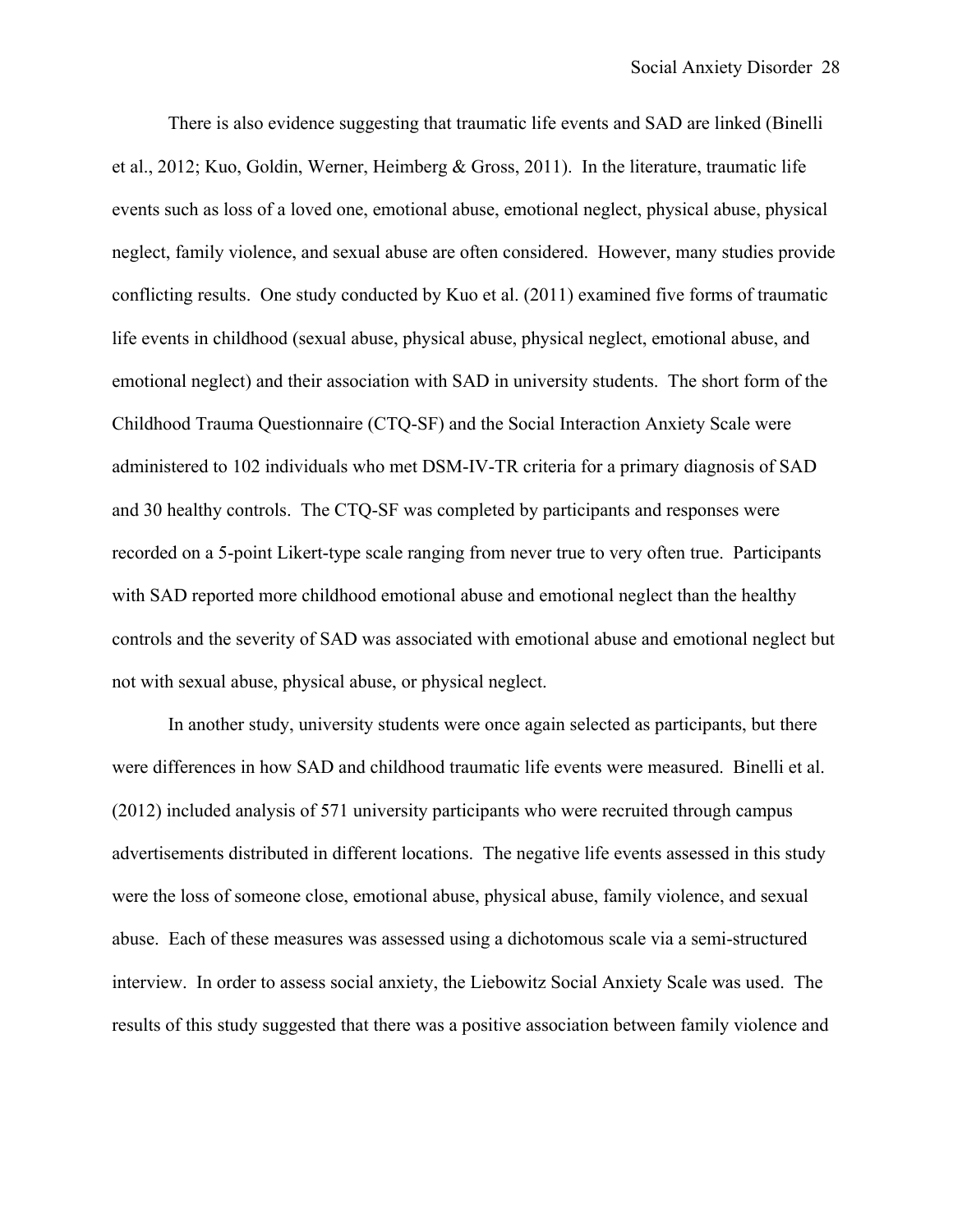social anxiety score but associations were not found with the other childhood traumatic life events included in the study.

It is possible that the two studies above may have found conflicting evidence due to a number of factors. First, although both studies used university students, the study by Kuo et al. (2011) recruited many participants with SAD who were accessing support whereas the study by Binelli et al. (2012) recruited participants from the university at large. Second, both studies used different assessment instruments for anxiety and negative life events and could have defined SAD differently. Looking more specifically at negative life events, the results of the Kuo et al. (2011) study could have been impacted by the fact that they used a dichotomous scale instead of a Likert-type scale and their responses were recorded using an interviewer.

Other potential traumatic life events that may be implicated in the expression of SAD are teasing and bullying. Teasing creates an ambiguous situation because it can be interpreted negatively or positively. Because individuals with SAD may interpret ambiguous social situations negatively, they may be more inclined to interpret teasing as negative, even when the intention was to bond or to be playful. A study conducted by Nowakowski and Antony (2013) aimed to determine how individuals with social anxiety react to and interpret teasing. Although they did not use a control group, their findings draw attention to the fact that individuals with different levels of social anxiety may interpret and be impacted by teasing differently. In comparison to the participants in the low social anxiety group, participants in the high social anxiety group in this study indicated that they would experience more negative affect as a result of the teasing scenarios that were presented and interpreted the teasing as more hateful and mean-spirited. Participants who had higher levels of social anxiety were also more likely to indicate that they would change the behaviour that was the focus of the teasing.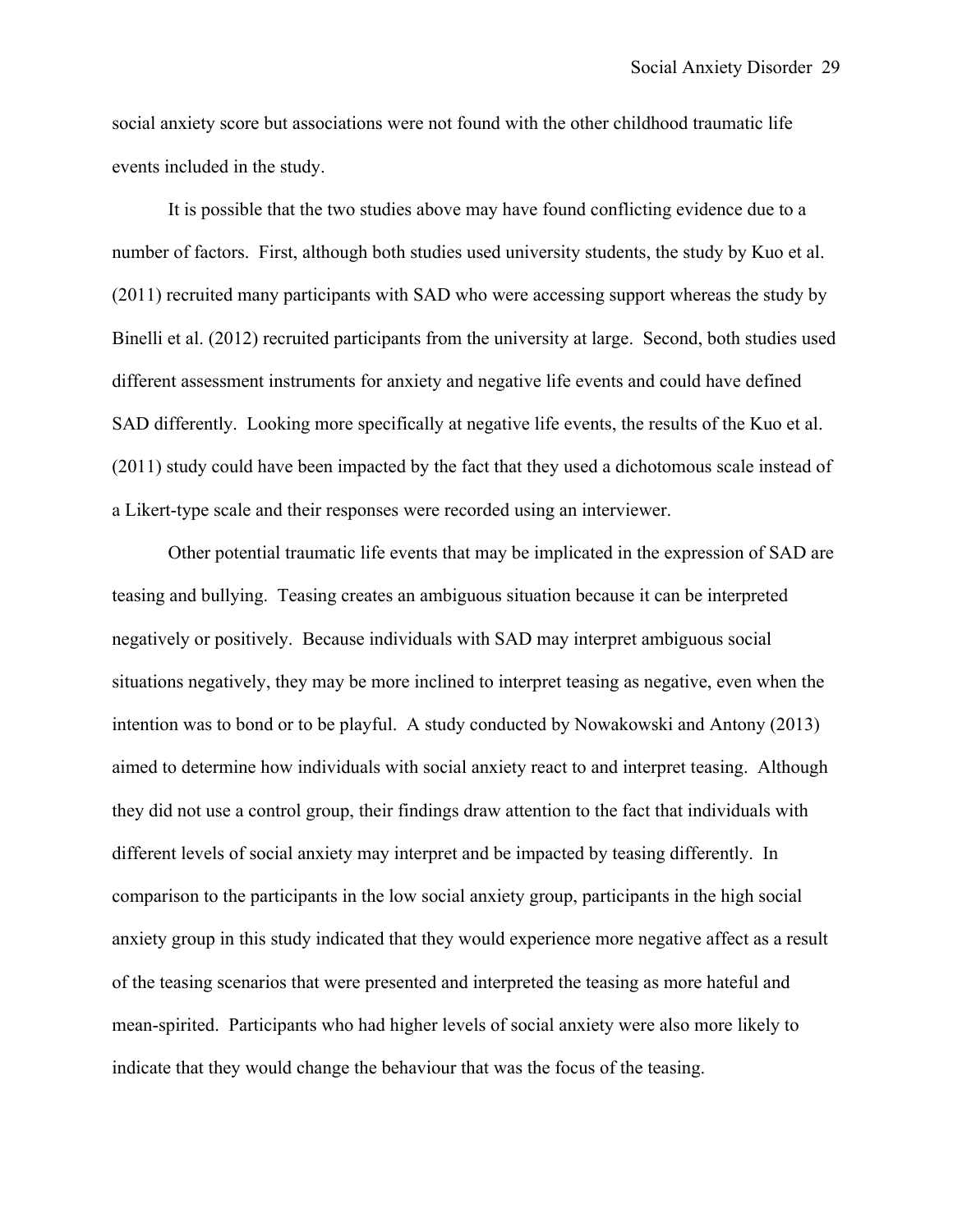Teasing is often meant to be playful without the intention to negatively impact an individual, but this is not the case for bullying. There are four main manifestations of bullying including physical, verbal, social exclusion, and attempts to damage social relationships (Smith & Brain, 2000). In an effort to determine if these forms of bullying could predict social anxiety and to determine if coping moderated this relationship, Boulton (2013) recruited 582 university students to take part in his investigation. He created and administered the Retrospective Childhood Peer Victimization Scale to tap the four common forms of victimization. In order to measure the coping processes of participants, the Ways of Coping Questionnaire-Revised was used while the Social Phobia inventory was used to assess SA. Using a standard multiple regression with social anxiety as the dependent variable and controlling for gender, Boulton (2013) found that 16.8% of the variance in social anxiety could be explained by the four victimization measures. Additionally, he found that higher levels of social exclusion and social relationship forms of victimization predicted greater social anxiety and were significant unique predictors. Coping emerged as a moderator between peer victimization and social anxiety for all forms of peer victimization tested with the exception of relational. This study provides evidence that social anxiety can be predicted by some forms of childhood bullying and that coping is a moderator in this relationship.

Therefore, there appears to be an association between certain adverse life events and SAD. The research in this area is inconclusive for the most part, but it is likely that there are a range of adverse life events that may interact with other factors in either the expression or suppression of SAD. Other factors that may be of interest when studying the etiological underpinnings of SAD include the societal and cultural environments in which children grown up.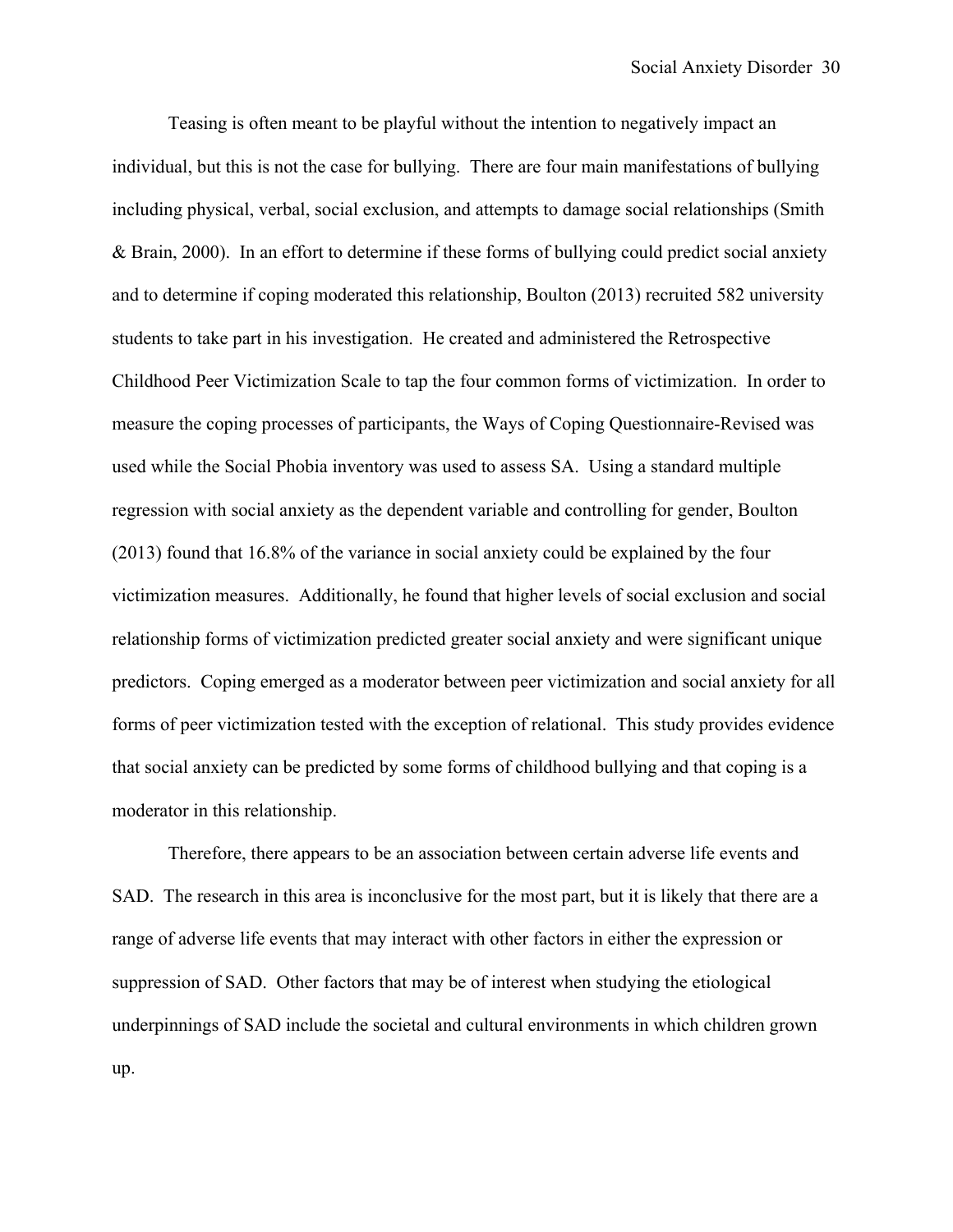**Societal and cultural factors.** Societal and cultural factors vary quite a bit across the globe so it is necessary to consider these factors in relation to SAD. The following societal factors were included for analysis because there is some evidence in the literature to support their association with the expression of SAD: socioeconomic status (SES), different birth cohorts, and the use of technology. Cultural factors, such as cultural norms, may also be implicated in SAD.

Although SES is included in this section, SES actually crosses more than one factor so it is not only implicated in societal factors. In an effort to determine if SES is associated with mental health problems in children four to 18 years of age, Reiss (2013) reviewed research articles in English and German conducted between 1990 and 2011 using child and adolescent populations. Only studies that used validated instruments to assess mental health were included in the review but a variety of SES markers were included such as household income, poverty, parental education, parental occupation status, etc. In the end, 55 studies met criteria for inclusion in this review. The most important finding was that children and adolescents who were socioeconomically disadvantaged were two to three times more likely to develop mental health problems. Even though SAD was not directly assessed in this meta-analysis, increases in mental health problems can accompany increased rates of SAD. Reiss (2013) highlights the importance of reducing socioeconomic inequalities to improve mental wellness in children and adolescence. If these inequalities are not improved, then a perpetuating cycle of low SES and mental health may result.

Additionally, the fact that the environment in which different cohorts of children and adolescents have grown up in is continuously changing has led some researchers to study different birth cohorts and the prevalence of SAD. In order to determine if changes in anxiety are occurring over time, Twenge (2000) studied birth cohorts between the years of 1952 and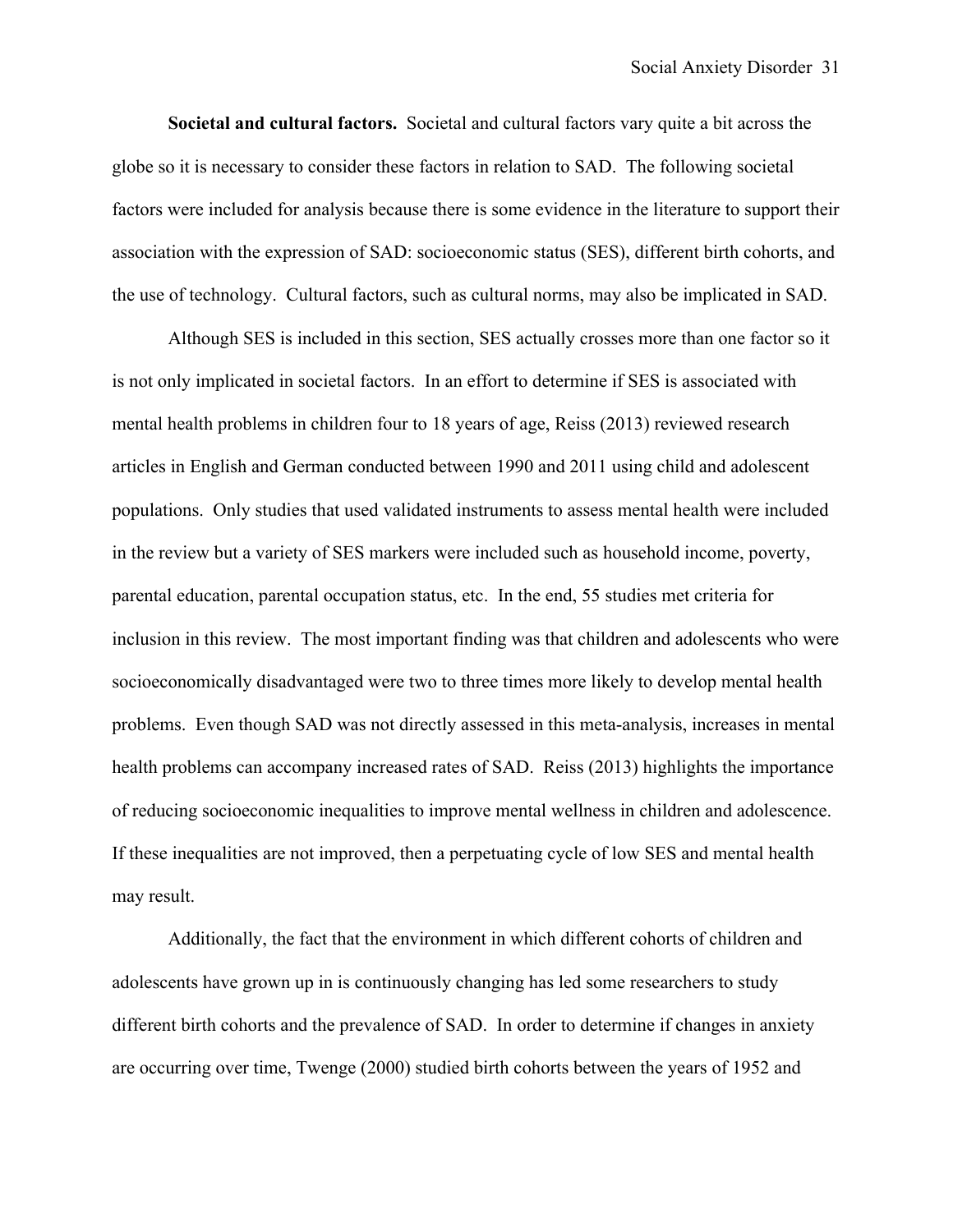1993 by collecting data from child and college students over that period. In his meta-analysis, he reported that children from the 1980s had substantially higher levels of anxiety than children from the 1950s. This increase over time was shown to be associated with an increase in measures of environmental dangers and decreases in recorded social connectedness.

As a result of changes in technology, the manner in which adolescents maintain social connections has changed. Adolescents now have access to online social sites, text messaging, email, and instant messaging and this is changing the manner in which they communicate and maintain relationships. In order to gain a deeper understanding of technology access and its usage by adolescents, data from the Pew Research Center will be examined. Although the data represent American adolescents, arguably, adolescents in Canada are likely similar. According to PEW Research (2015), 87% of adolescents own a computer or laptop and about three-quarters of adolescents own or have access to a smartphone. On the other hand, only 12% of adolescents indicate that they do not have a cell phone of any type. Among adolescents who have a mobile device, 94% go online at least once daily and they send and receive about 30 text messages per day. PEW Research also indicates that Facebook is the most popular form of social media, being used by 71% of adolescents. Hence, adolescents have relatively easy access to technology and the Internet and are engaging in a great deal of social interaction via this forum.

Research into technology use and the multitasking of media on the impacts of adolescent wellbeing is only beginning to be explored. There is some evidence to indicate that media use, whether used for interpersonal communication or entertainment, impacts wellbeing (Pea et al., 2012). Pea (2012) and colleagues conducted an online survey of 3461 girls from North America aged 8-12. They found that negative social wellbeing was positively associated with media usage. However, this study included only a sample of girls, some of whom where children, so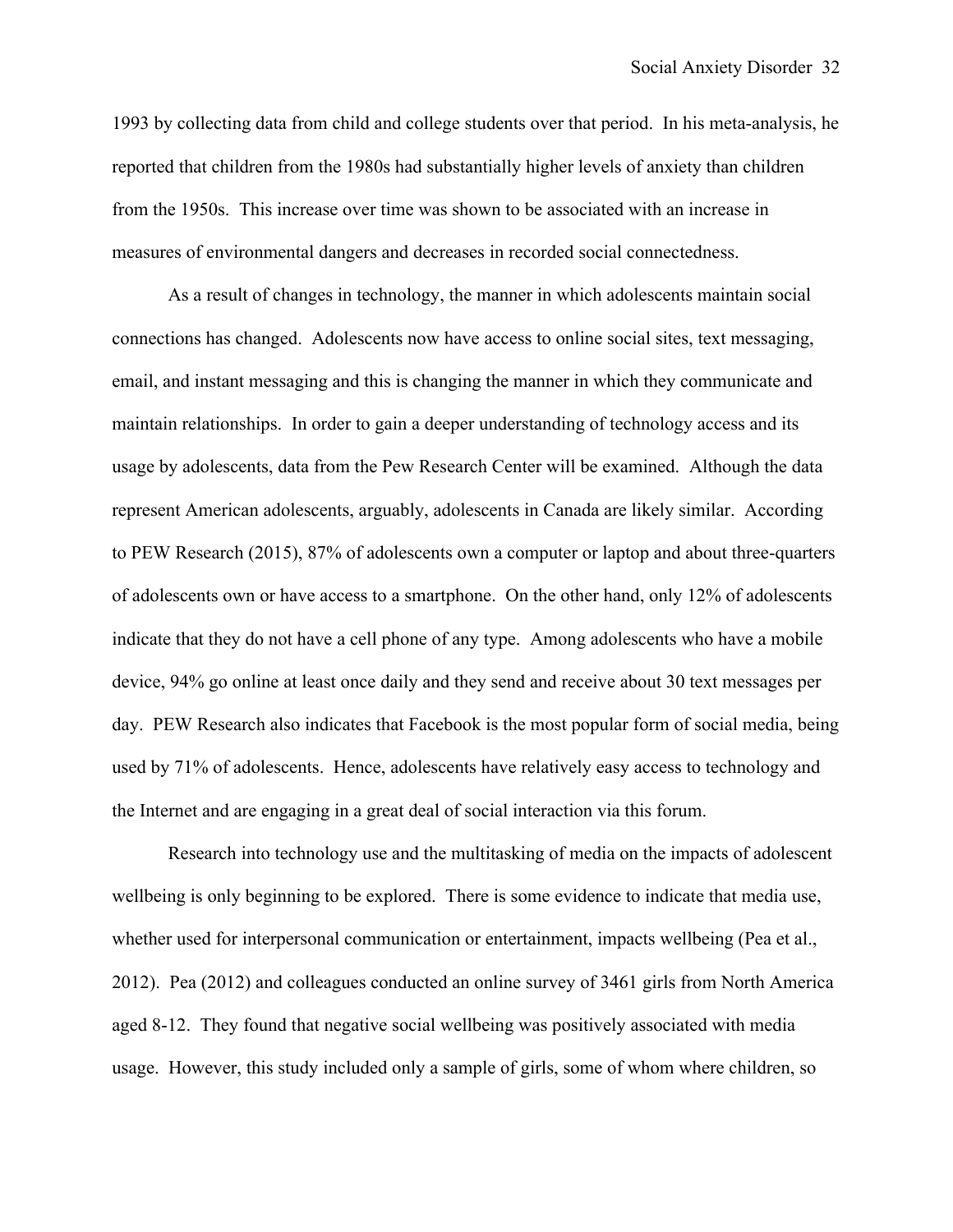the results may not apply to boys or to adolescents. Also, this study was conducted using participants who had access to Discovery Girls magazine and the ability to access the online environment, hence, the results may not be generalizable. Furthermore, there were no direct measures of social anxiety in this particular study, only measures of wellbeing based on responses to prompts about social success and normalcy feelings.

In another study that looked at media multitasking, it was determined that media multitasking may represent a unique risk factor for mental health problems such as depression and social anxiety (Becker, Alzahabi, & Hopwood, 2013). The investigators in this study surveyed 319 undergraduate students at Michigan State University who participated for course credit or for extra credit. The questionnaires administered included the Patient Health Questionnaire, the Social Phobia Inventory (SPIN), the neuroticism and extroversion scales of the Big Five Inventory (BFI), and the Media Multitasking Index Questionnaire (MMI). The researchers used a hierarchical multiple regression analysis with social anxiety as the dependent variable and controlled for extraversion and neuroticism. They found that media multitasking was a unique predictor of self-reported symptoms of social anxiety, however, based on the study design, the researchers were unable to determine the direction of causation. It could be that individuals in this sample with social anxiety tended to media multitask or that the act of engaging in media multitasking results in increased levels of social anxiety.

Additional research is required in order to more fully understand the relationship between SAD and media use. It is possible that social media provides an avenue for individuals with SAD to develop and maintain friendships that might be difficult to do otherwise and may actually provide them with a better quality of life. However, it is equally possible that symptoms associated with SAD can be exacerbated because individuals may use social media as a crutch,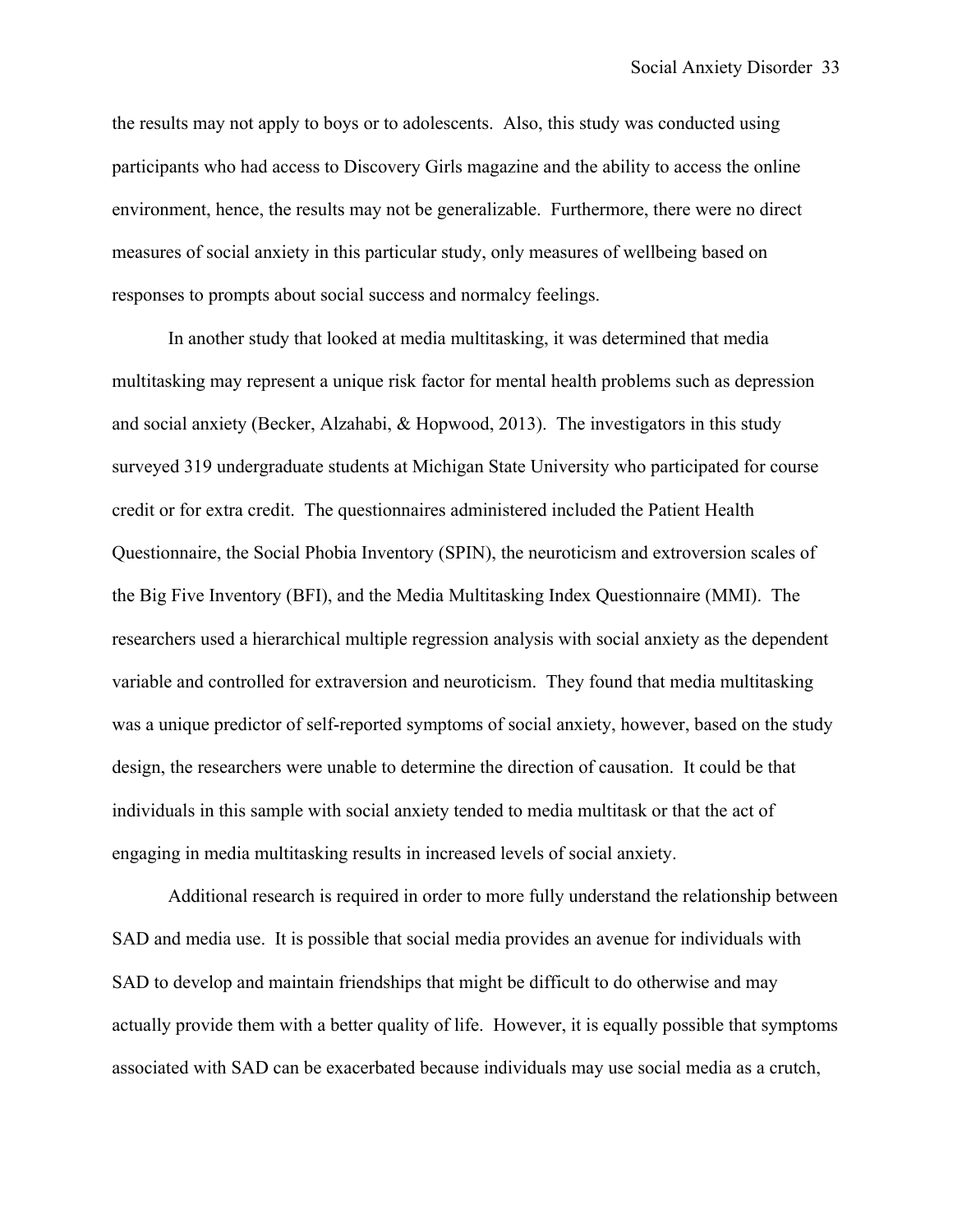thereby increasing their discomfort in engaging in face-to-face social interactions or even preventing them altogether.

Another area that needs to be assessed as a risk factor for SAD is culture because social rules within a society may influence emotional development. Hofmann, Asnaani, and Hinton (2010) sought to review the literature on cultural differences and prevalence rates of SAD to delineate this relationship. They searched PubMed and PsycInfo databases and found 602 articles that met inclusion criteria for their review. Hofmann and colleagues analyzed the studies to determine cultural differences in the prevalence rates of SAD and the mechanisms involved in its expression that may be influenced by culture. Their analysis demonstrated that Asian samples had some of the lowest diagnosed rates of SAD while Russian and American samples had some of the highest rates. It was also communicated that there were some key factors that are influenced by culture that may be involved in SAD. These factors were individualism/collectivism, perception of social norms, self-construal, and gender role and gender identification.

Heinrichs et al. (2006) assessed perceived social norms and the level of social anxiety in eight countries: three countries were collectivistic and five were individualistic. Collectivist societies consist of individuals who pursue harmony with the group and exclude their own individual needs. In contrast, individualist societies are focused on individual feelings and thoughts that may be seen as more important than the needs of the group. Participants responded to vignettes based on societal norms across cultures and completed questionnaires assessing their level of social anxiety. An example of a vignette that was used was, "You are sitting in a math class. The lecturer writes a problem on the board and asks if anybody can solve the problem. You can see that the woman sitting next to you has already worked out the problem but she does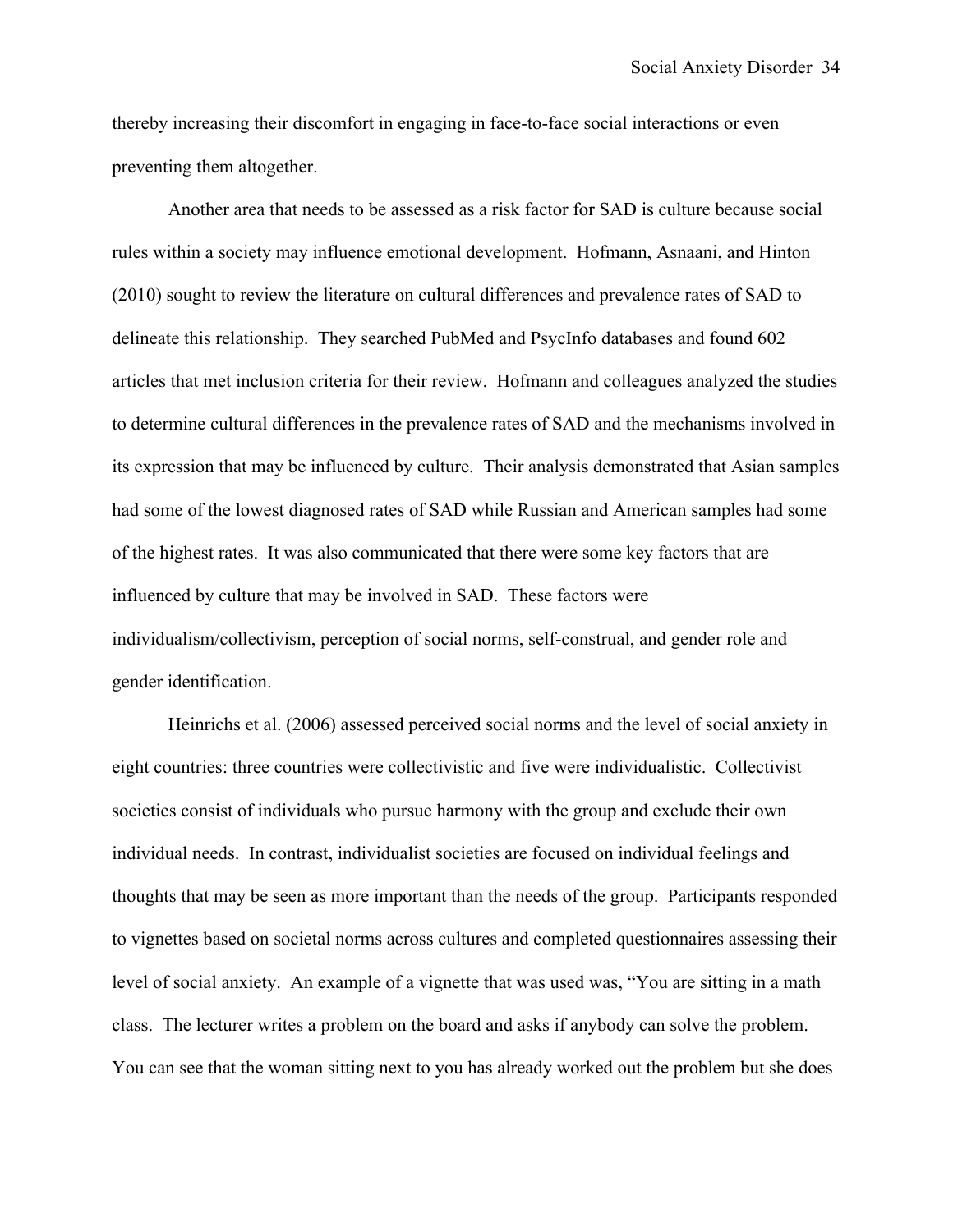not step forward," (p. 1190). When commenting on cultural norms within their own societies, data showed that participants from collectivistic societies were more accepting of withdrawn behaviour than those of individualistic societies. However, when asked about their personal perspectives, all participants were equally accepting of these same behaviours. Additionally, collectivist participants reported greater overall levels of the presence of social anxiety. Therefore, the authors concluded that there is a correlation between cultural acceptance of withdrawn behaviour and the incidence of SAD.

Essau et al. (2012) examined the association between social anxiety, self-construals, and perceived social norms, in a total of 886 young adults from Hong Kong and the United Kingdom (UK). Participants completed three measures: The Social Interaction Anxiety Scale to assess anxiety in social interactions, the Self-Construal Scale to measure the participant's beliefs about the relationship between the self and others, and 17 hypothetical Social Behaviour Vignettes. Overall, the results showed that the participants from Hong Kong scored higher in social anxiety and interdependent self-construal than the UK participants. In order to determine if gender, selfconstrual, and social norms accounted for the variance in social anxiety, Essau and colleagues (2012) used a hierarchical regression analysis. Looking at gender, women scored higher on social anxiety and lower on independent self-construal than men. Also, independent selfconstrual was negatively correlated with social anxiety symptoms.

In summation, environmental factors have been implicated in the expression of SAD. As communicated above, parental psychopathology, parental style, and parental behaviour are factors that have received attention in the literature and it appears as though both mother and father are important to consider. Also, environmental influences in the prenatal and perinatal environment as well as traumatic events such as abuse may be associated in the development of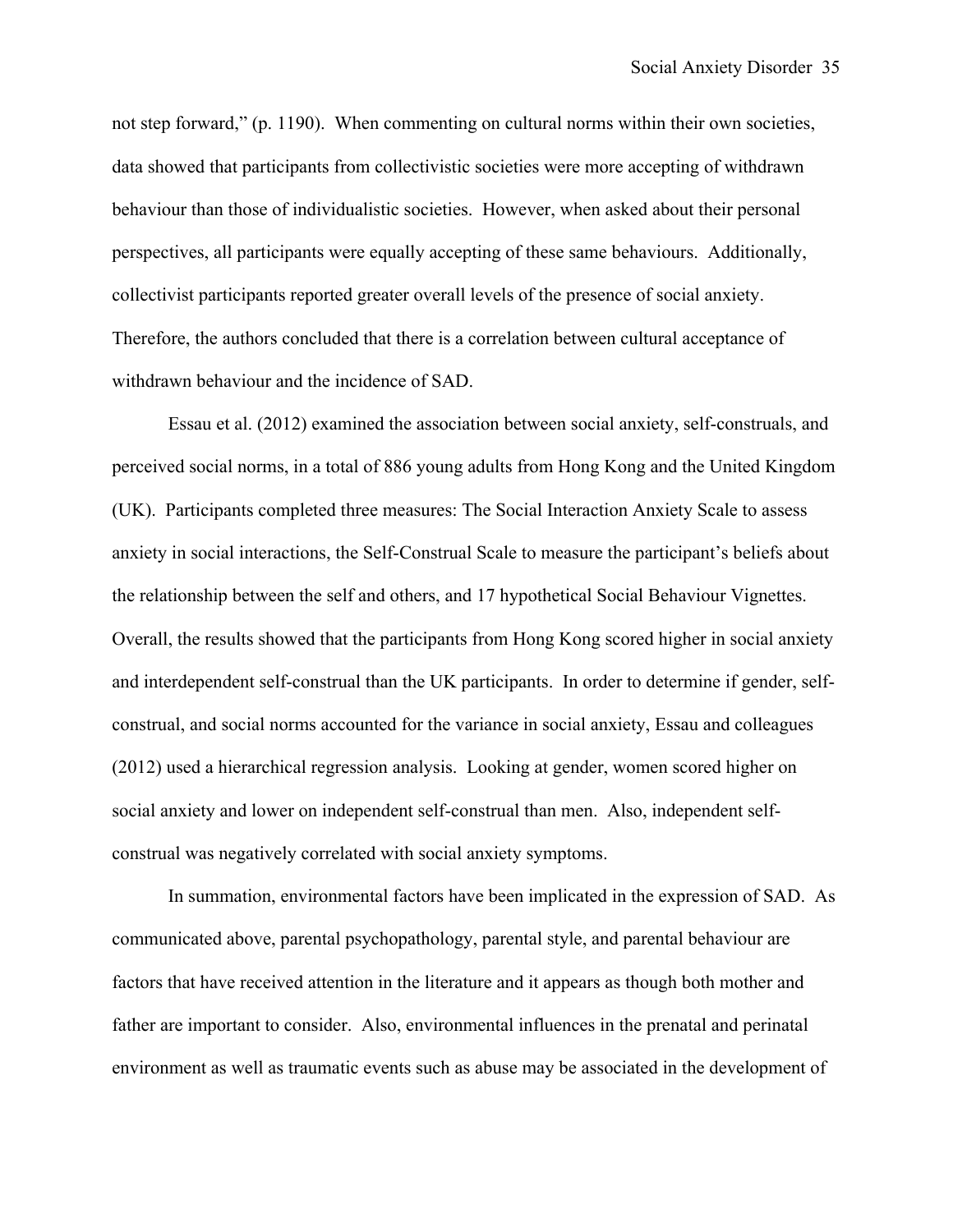SAD. Furthermore, it is important to examine societal factors such as SES, the prevalence rates of anxiety in different cohorts, and how the use of technology may impact the development or maintenance of SAD. Moreover, cultural norms require examination because there is evidence to suggest that these factors may also play a role. In the next section, psychological factors are explored.

# **Psychological Factors**

Much of the research on the involvement of psychological factors in the development and maintenance of anxiety has been descriptive and correlational in nature (Amir & Bomyea, 2010). Amir and Bomyea (2010) posit that the maintenance of SAD results from information processing biases that influence attention, memory and the interpretation of threat-relevant information. Each of these factors is considered below.

**Attention.** Humans have a limited capacity to attend to information in the environment, therefore, some information is attended to while other information is ignored. The Stroop task is one method that some researchers have used to examine attentional bias for threat-relevant information in individuals with anxiety (Williams, Mathews, & MacLeod, 1996). In this task, participants are asked to name the colour that emotional words are written in while ignoring the meaning of the words. Using the Stroop task, Spector, Pecknold, and Libman (2003) found that participants with social anxiety were slower than participants without social anxiety at naming the colour for socially relevant threat words than for neutral words. However, Amir and Bomyea (2010) criticize that the Stroop task may involve inhibition of word meaning and is therefore not a pure measure of attention.

Researchers attempting to use more direct measures of attention to examine attentional biases for threat-relevant material have used the probe detection task (MacLeod, Mathews, &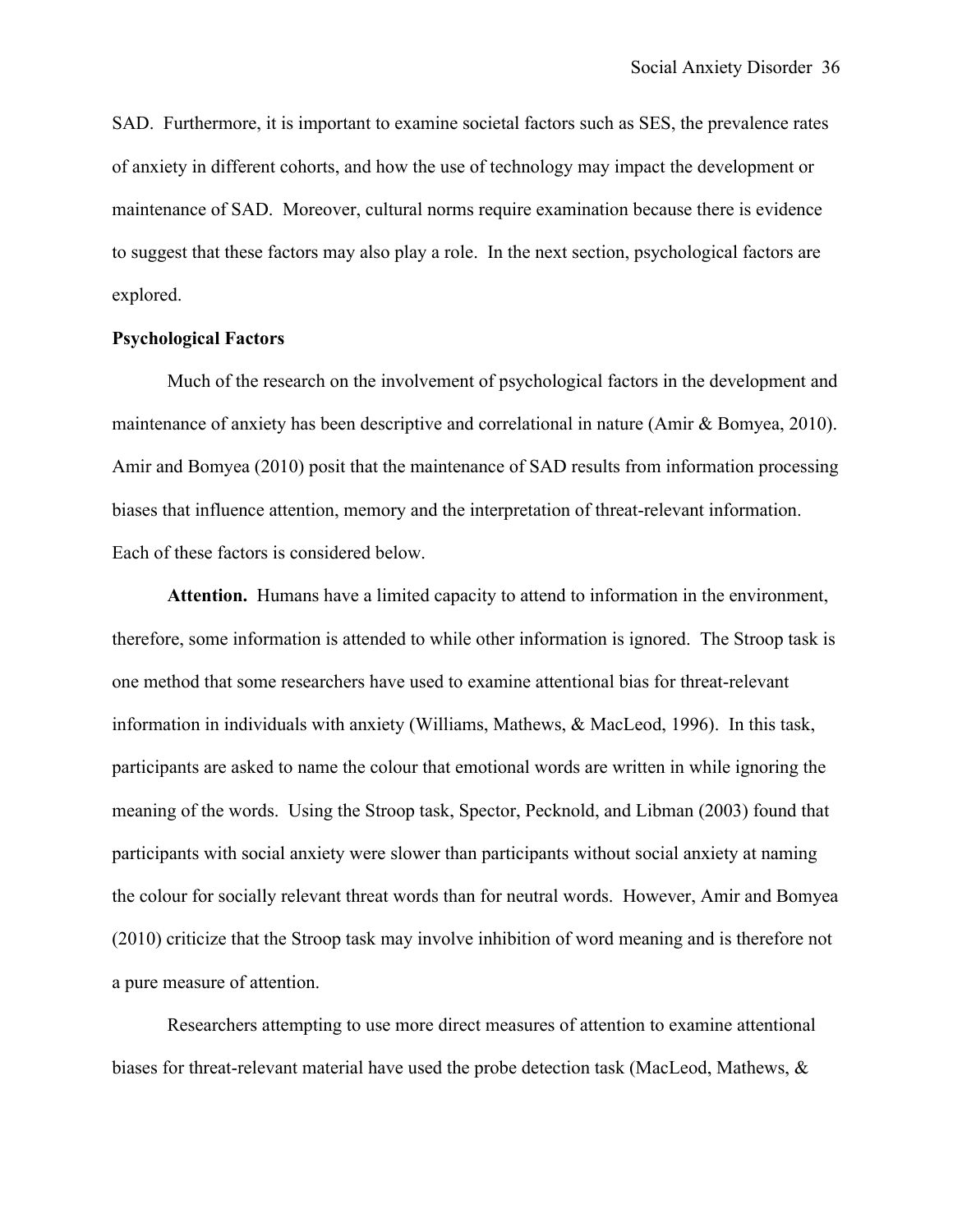Tata, 1986). In the probe detection task, participants are simultaneously presented with a threat and a non-threat word, one on top of the other. A probe is then placed in the position of one of the two words and participants are instructed to identify the location of the probe by pressing one of two buttons and their reaction time is measured. Using this method, Musa, Lepine, Clark, Mansell, and Ehlers (2003) found that participants with SAD had an attentional bias towards threat words. A modification was made to the probe detection task to utilize facial expressions rather than words (Chen, Ehlers, Clark & Mansell, 2002). Chen et al. (2002) found that participants with anxiety had a slower reaction time for detecting the dot when it appeared on the spatial location of a previously presented negative face than for a neutral face. They suggested that individuals with anxiety may show an attentional bias away from threatening faces. However, other researchers have provided evidence that individuals with social anxiety have an attentional bias toward threat faces (Mogg, Philippot, & Bradley, 2004).

Horley, Williams, Gonsalvez, and Gordon (2004) provided a possible explanation for the inconsistent findings. These researchers contended that behavioural measures are an indirect measurement of attentional processing and can be confounded by post-perceptual processes such as decision-making and motor responses. In order to investigate attentional processes more directly, Mueller et al. (2009) used measurements of brain electrical activity through eventrelated potentials (ERPs) and source localization techniques with the dot probe task using facial expressions. Three main results are noteworthy. First, participants with SAD had a greater attentional bias toward angry faces relative to happy faces compared to the control group. Second, participants with SAD demonstrated less attentional bias when probes replaced emotional rather than neutral faces, whereas control participants showed the opposite result.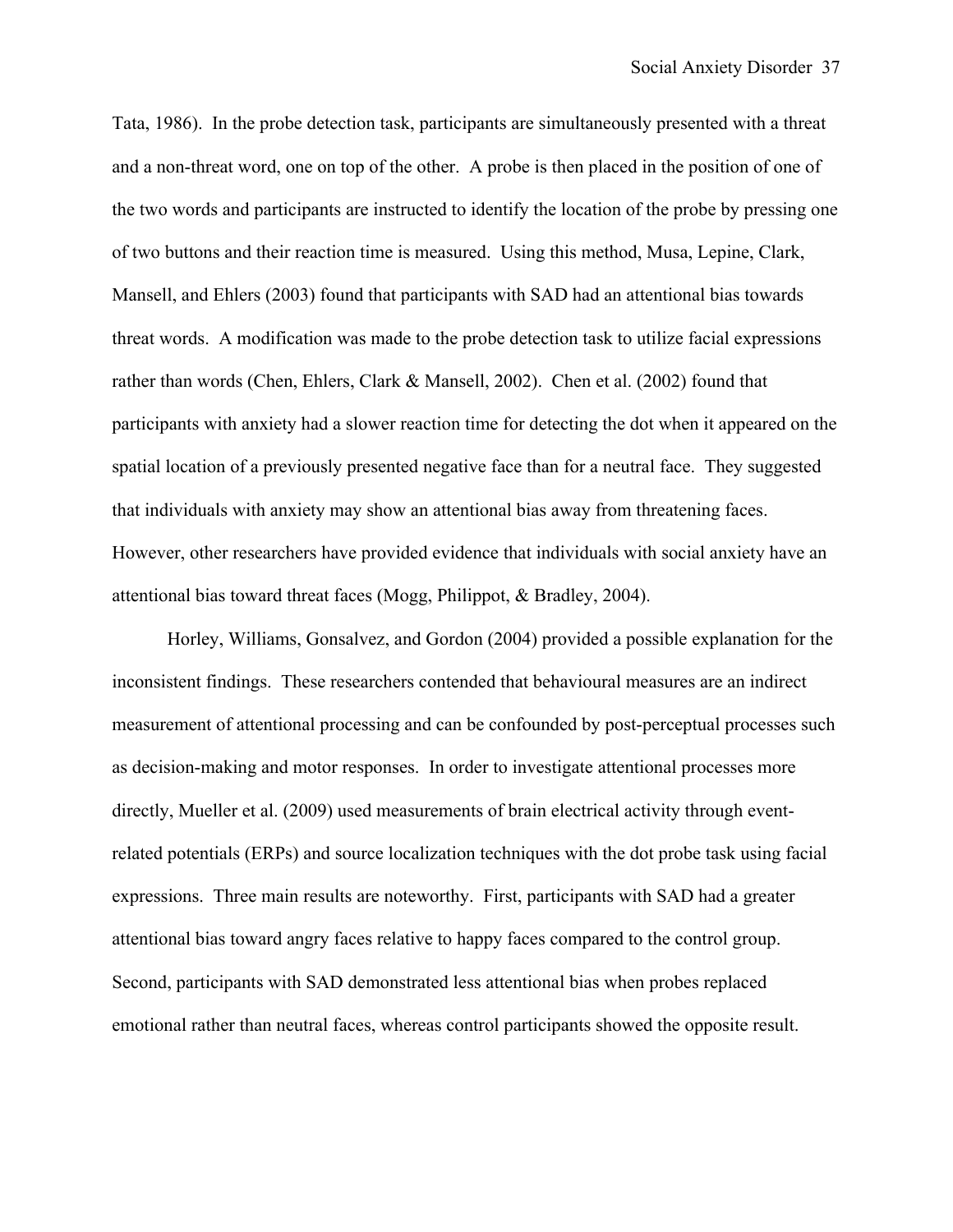Third, participants with SAD had a faster reaction time to probes replacing angry versus happy faces.

In summary, the literature indicates that attentional bias may be associated with SAD. It has been demonstrated through a diverse range of studies using various methodologies that individuals with social anxiety can be characterized by an attentional bias toward threat-relevant information. However, more research is required as not all studies are consistent in their results. Some explanations for the lack of consistency may be methodological issues (Weierich, Treat,  $\&$ Hollingworth, 2008) or even the level of threat (Helfinstein, White, Bar-Haim & Fox, 2008). For example, Weierich et al. (2008) criticize studies for using stimuli in their experiments that do not correspond well to the actual stimuli that are encountered in the world. Their second criticism is based on the comparison stimuli. In most studies, a neutral or positive comparison stimulus is used as a control but a negative, non-threat stimuli is not.

**Interpretation biases.** The manner in which an individual with SAD interprets social interactions is also important in understanding the etiology and maintenance of SAD. Social interactions are characteristically ambiguous and require one to judge the adequacy of one's performance and judge the approval or disapproval of others (Amir & Bomyea, 2010). A number of methods have been employed to examine interpretation bias in anxiety with semantic, verbal stimuli. One method is the interpretation of ambiguous sentences (Eysenck, Mogg, May, Richards, & Mathews, 1991). Another method is using ambiguous videos (Amir, Beard  $\&$ Przeworski, 2005) and a variation of this exists using interpretations of positive scenarios (Vassilopoulos, 2006).

Beginning with ambiguous sentences, Eysenck et al. (1991) had participants listen to sentences that could lead to negative or neutral interpretations. Afterward, participants were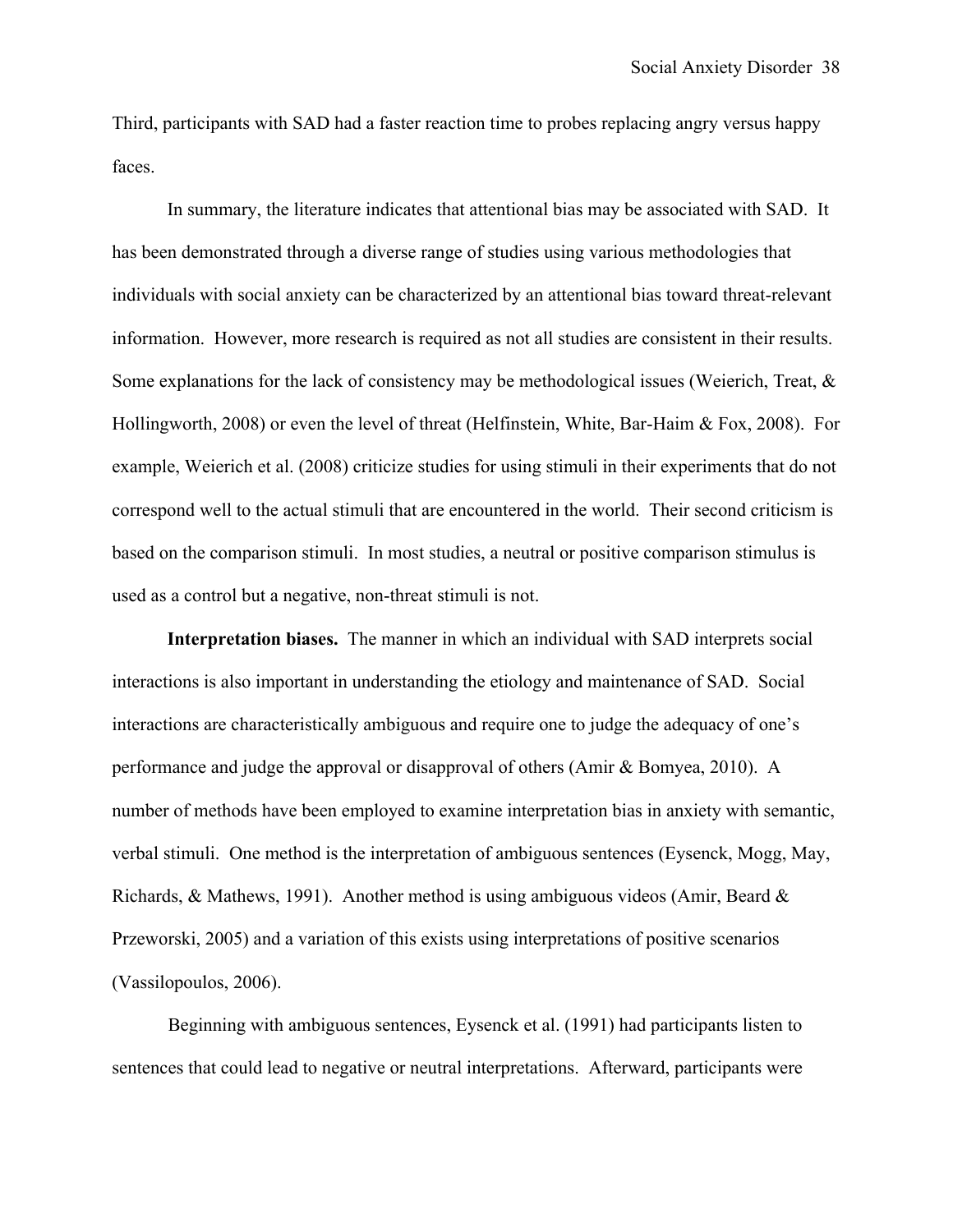asked to complete a recognition test that included alternate versions of the sentences that were either unambiguously threatening or emotionally neutral and then rate the sentences for its similarity to the original. Participants with anxiety validated the negative and benign versions as being equally similar in meaning to the original sentences, whereas the control group rated the benign sentences as being more similar to the original sentence than the negative versions. Another method that was applied by Richards, Reynolds and French (1993) was the interpretation of homophones while Amir, Foa and Coles (1998) used the interpretation of homographs.

Rather than using sentences, Amir et al. (2005) used ambiguous videos to assess interpretation bias. In each video, an actress was filmed making an ambiguous, positive, or negative comment that appeared directed toward the viewer. The participant was then asked to rate how they would feel in that situation. The participants in the study with social anxiety rated the ambiguous social interactions more negatively than participants without anxiety.

Additionally, the relationship between social anxiety and interpretations about positive information has been studied by Vassilopoulos (2006). Unambiguous scenarios depicting positive and mildly negative social events were presented to two groups of participants. They then answered open-ended questions, provided ratings for experimenter-provided, alternative explanations, and also estimated their own emotional reaction if the event did happen to them. Participants with social anxiety were more likely to interpret positive social events in a negative way and estimate the emotional cost of negative social events to be higher than participants who had lower levels of anxiety. Anxiety was measured using the Social Phobia and Anxiety Inventory and the State-Trait Anxiety Inventory.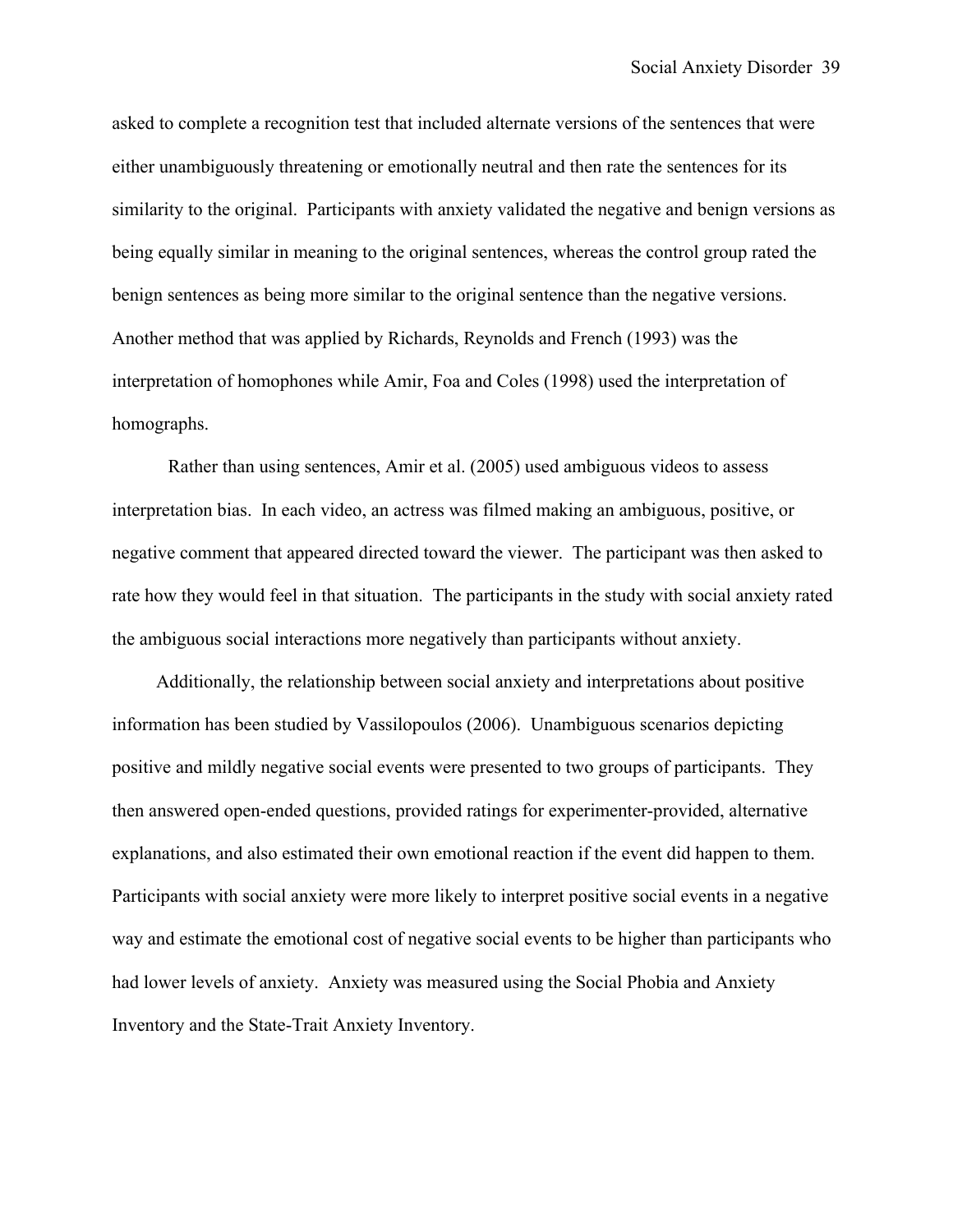Hence, it appears as though individuals with SAD may interpret social situations differently than those without. In studies looking at sentences and videos depicting negative social events, individuals with SAD tended to rate these social situations more negatively than control groups. Moreover, they tended to interpret positive social events in a negative way.

**Memory biases.** Studies of memory bias in SAD have been less conclusive. For instance, Foa, Gilboa-Schechtman, Amir and Freshman (2000) conducted two experiments to examine memory for facial emotional expressions in individuals with social phobia. Their results indicated that individuals with social phobia had a better memory for all facial expressions compared to the control group and that there was increased recognition of negative versus nonnegative expressions for individuals with social phobia but not for the control group. However, other researchers have not found similar results.

In another study, individuals were presented with prose passages instead of facial expressions and a different result was found (Wenzel & Holt, 2002). Participants were presented with two evaluative threat and two neutral prose passages. After each passage, a free recall task was completed. These researchers found that participants with social phobia performed more poorly on the recall task than the control group.

In yet another study, female only participants with social phobia, depression, and healthy controls participated in two tasks, a target word search and an anagram completion task (Rinck & Becker, 2005). The target word search required participants to find a target word specific to social phobia or depression in a matrix of distractor words. There was no significant difference in the amount of time required to locate the target word between participants with social phobia and the control group. In the second task, participants needed to solve anagrams and then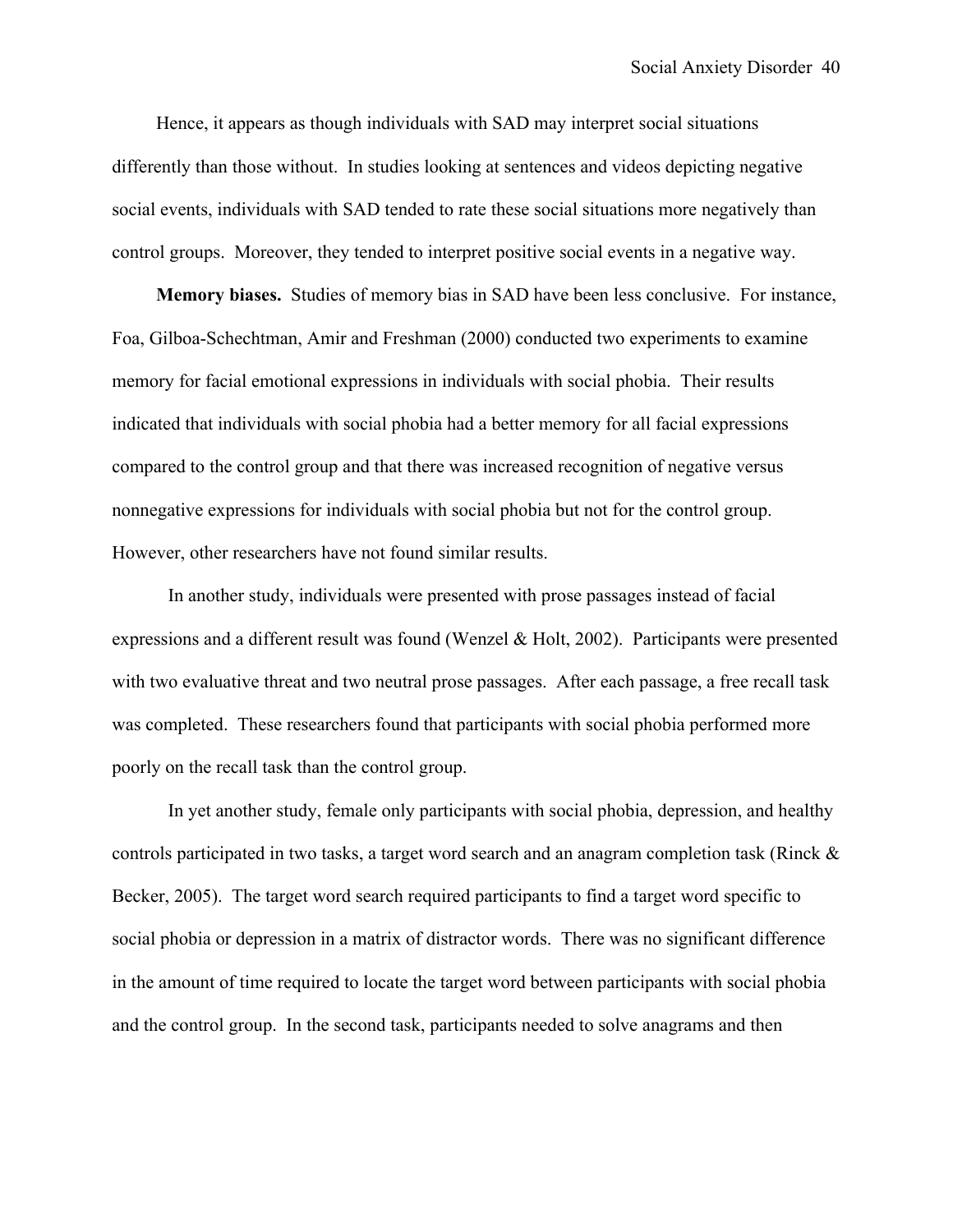complete a recall task of the anagram words. Once again, no significant difference between groups was found.

Although each of these studies have reported conflicting results, it is necessary to examine the different methodologies that were employed. One involved recall for facial emotional expressions, one used prose passages, and another used a target word and anagram task. Recall of facial expressions may be a more relevant task to assess the extent to which memory bias may be involved in the maintenance of SAD. The reason is that this disorder is characterized by a fear of social situations. The other two experiments involved tasks that involved written information as opposed to an actual social situation. Additional research in this area targeted at assessing memory bias in social situations is required in order to further understand the contribution of memory bias to SAD.

In summation, the research points to the complexity of SAD. The etiological factors proposed in the development and/or maintenance of SAD are often interrelated and bidirectional in nature. Regardless of the etiological factors that contribute to the development and/or maintenance of SAD, it is important to consider treatment approaches, not only to aid in reducing symptoms of SAD but also to better understand this disorder. In the following section, various treatment approaches are presented and data concerning their effectiveness are discussed.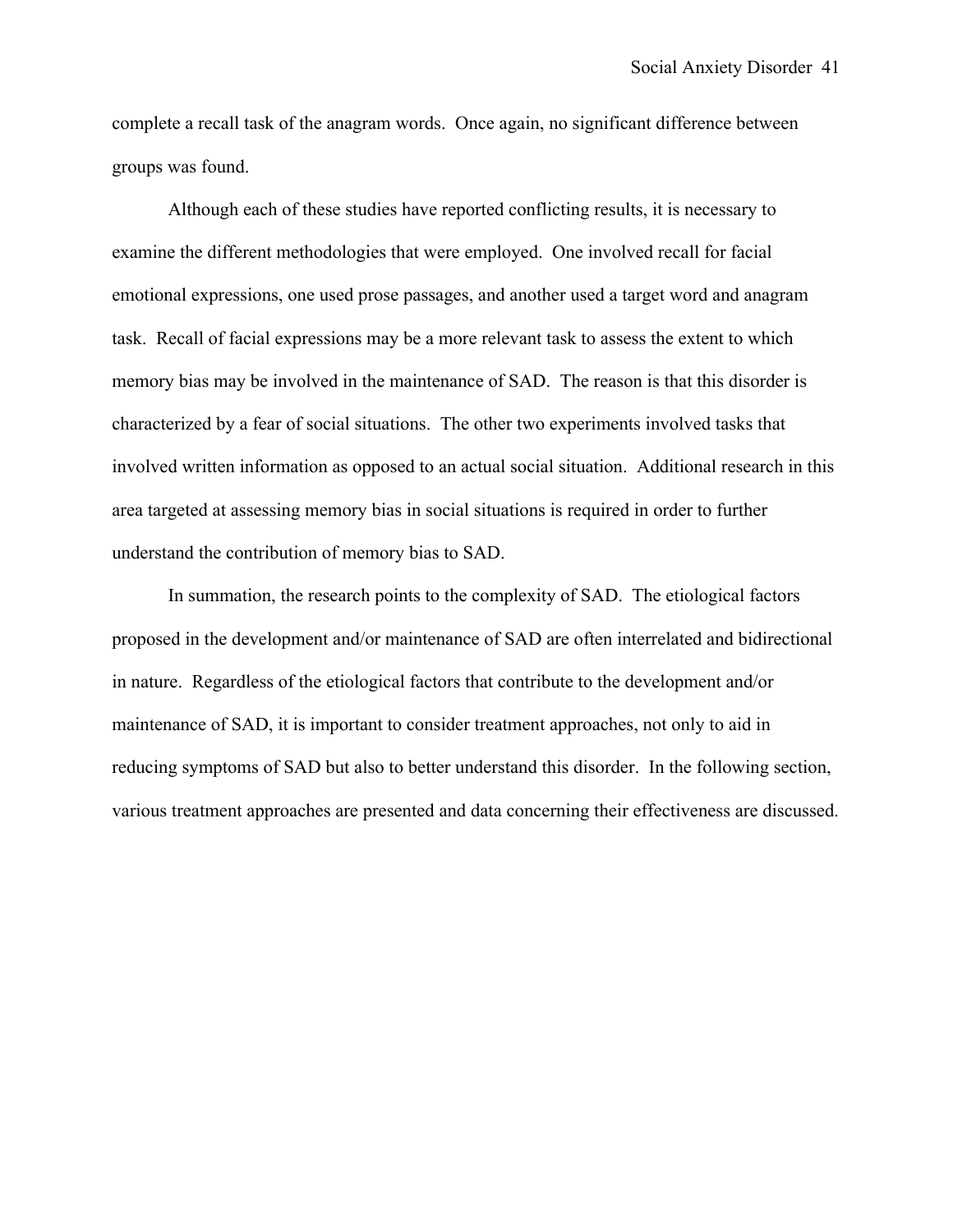# **Chapter 3: Assessment and Treatment of SAD in Adolescents**

## **Assessment**

Although many assessment techniques have been developed to identify adolescents with SAD, a large proportion of SAD in adolescence goes unrecognized by the adolescent themselves, parents, and professionals such as teachers (Kashdan & Herbert, 2001). Even if it is recognized that an adolescent has SAD, recognizing SAD is difficult as a result of developmental and societal factors. Furthermore, it is essential to use a number of methodologies in the assessment process in order to arrive at a valid diagnosis. Some of these methodologies and related examples are discussed in this section. To begin, assessment-seeking behaviour is examined.

**Adolescent help-seeking behaviour.** Adolescent help-seeking behaviour is impeded by a variety of factors. Adolescents with SAD may perceive their symptoms as similar to other peers rather than signifying a mental health concern, so they may not seek assistance (Millar, Lean, Sweet, Moraes & Nelson, 2013). They may also choose not to seek assessment and treatment on their own due to either the potential stigma associated with mental health issues or fear of negative evaluation by others (Ryan & Warner, 2012). Because concern about negative evaluation by others is a core feature of SAD, the stigma associated with seeking help may have a greater impact on these adolescents than other adolescents with mental health concerns. Hence, it may be more pertinent in the case of SAD that other individuals in the life of the adolescent become involved in suggesting assessment. Parents may want to assist in seeking an assessment but may face barriers of their own such as transportation, costs associated with treatment, and/or time away from work (Millar et al., 2013). On the other hand, some parents may not recognize the extent of their child's impairment or may think that their child will grow out of it (Ryan & Warner, 2012). Teachers are also in a unique position to observe symptoms of SAD in adolescents and can be involved in the referral process. The role of teachers will be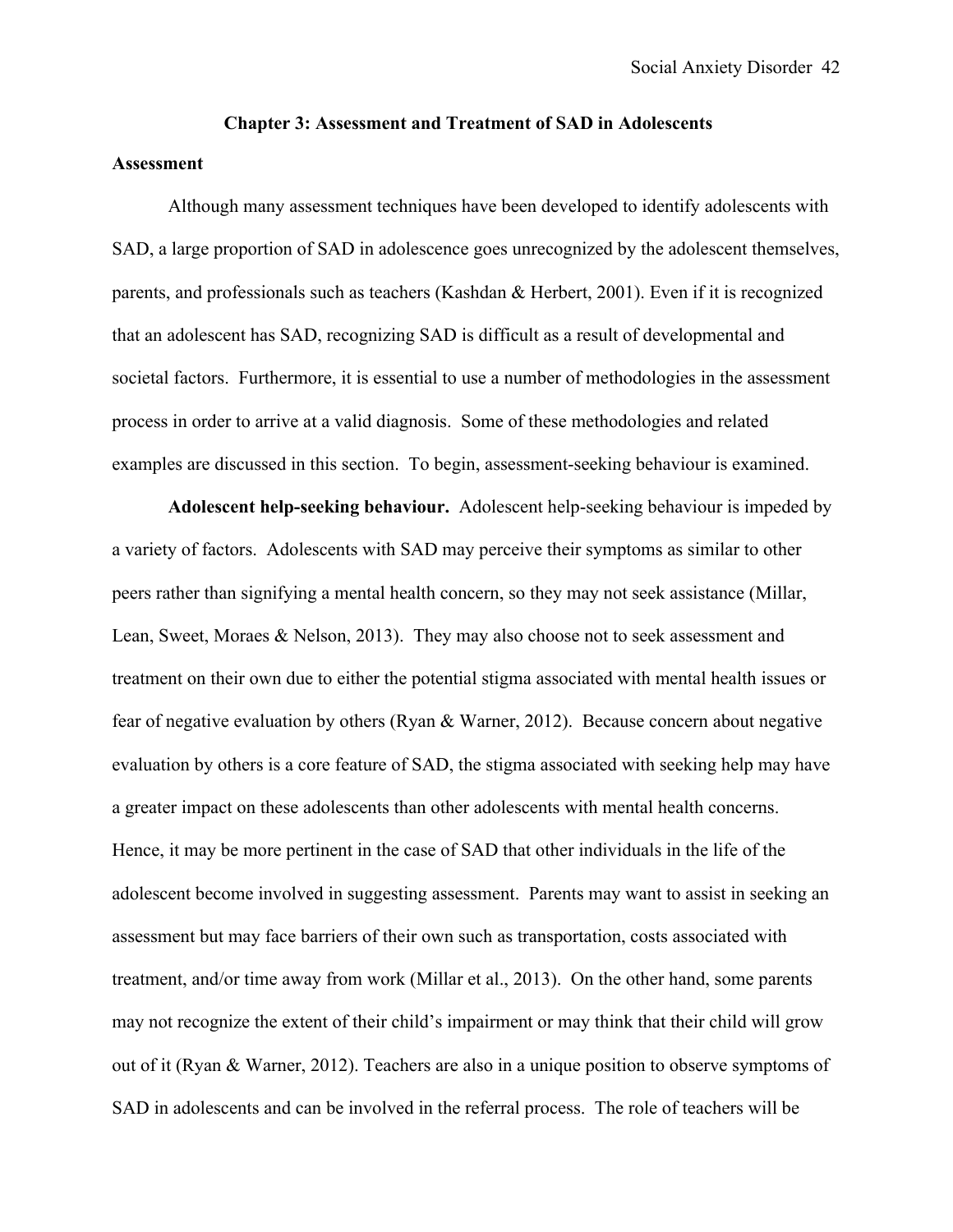discussed in greater detail later in this paper. Even when SAD is suspected by an adolescent, parent, or teacher, there are other factors that pose challenges in help-seeking behaviour. For example, there may be system barriers such as the availability of mental health services, individual characteristics and beliefs, or a lack of knowledge.

**Difficulties conducting assessments in adolescence.** The diagnosis of SAD in adolescence is complicated for a variety of reasons. In Ontario, mental health services and professionals are not equitably distributed across the province. In fact, the Canadian Mental Health Association, Ontario (2009) indicates that mental health services in rural and northern communities lack availability, accessibility, and are even less comprehensive than in urban areas or southern areas of the province. This gap is troublesome when we consider reports that individuals living in northern and rural areas are in greater need of counseling services compared to individuals living in urban areas (Ward, 2005). However, system barriers are not the only obstacle, challenges exist at the personal level as well.

There are a number of characteristics and beliefs at the individual level that pose challenges when mental health workers are assessing adolescents. Smith and Handler (2007) explained that many adolescents are unable to describe their feelings and experiences accurately, which impacts the results of interview assessments. These authors also stated that adolescents may not understand why they are being assessed and may compare this process with the only other similar process they are aware of, namely, school testing. Because these adolescents often have emotional and social problems, they are more vulnerable to the pressures that exist in an assessment situation. Therefore, they may be concerned about providing correct answers instead of truthful ones, thereby impacting the validity of the assessment. Another difficulty lies in the refusal to take part in an assessment by the adolescent. For instance, an adolescent who has SAD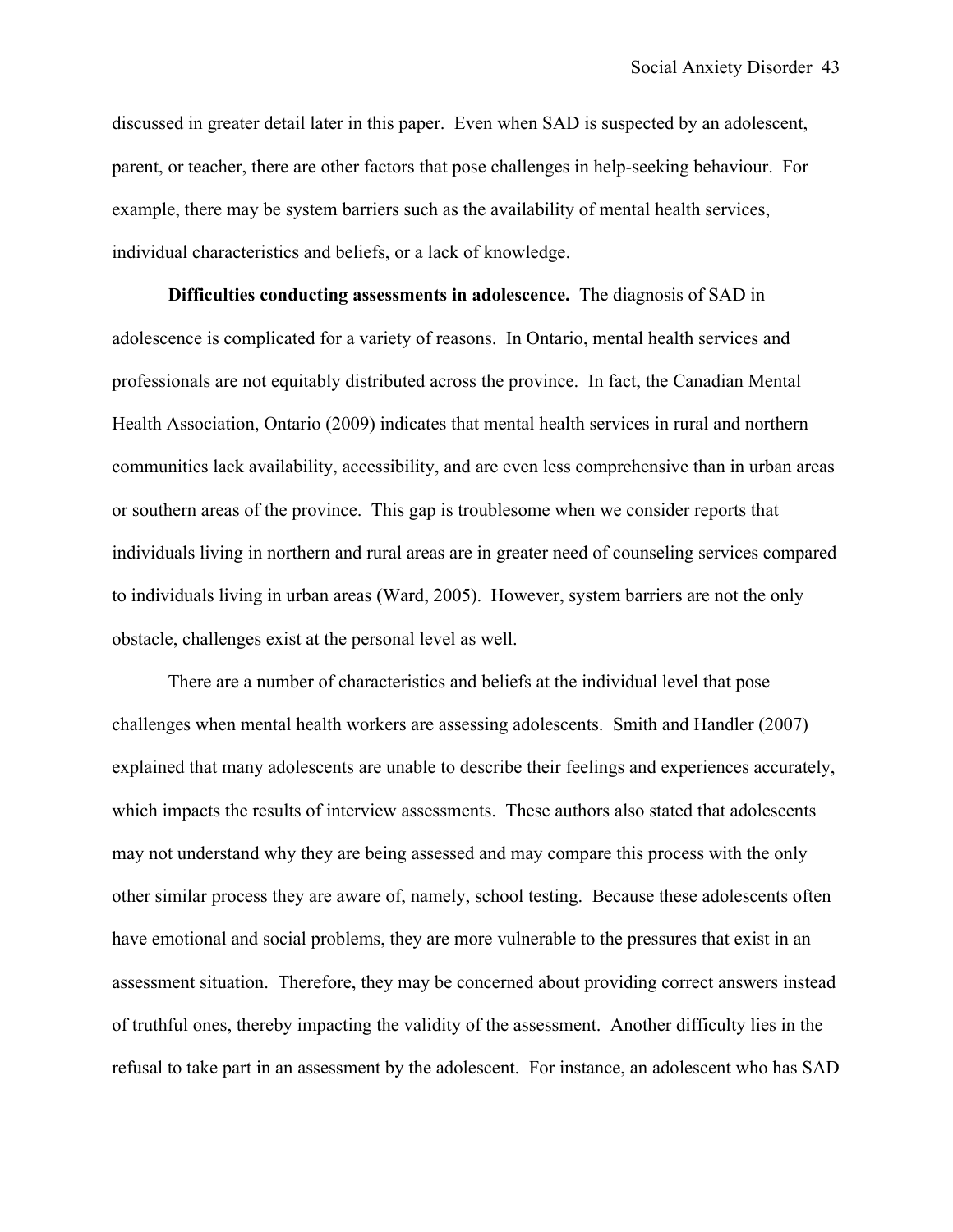may also have other anxieties such as specific phobias that could include fear of using public transportation, being in a confined space like an office, or being around certain people. Other phobias that relate to attending the appointment may prevent an individual with SAD from seeking an assessment. Therefore, it may be difficult to accurately assess an adolescent for the presence of SAD so it is important to employ a combination of appropriate instruments for the assessment of SAD.

**Assessment methods.** Herbert, Rheingold, and Brandsma (2010) explained that assessment measures for SAD can be organized according to the methodology of the procedure. These researchers indicated that one of the most common assessment measures for SAD is the clinical interview, but note that it is not an effective method for diagnosing SAD in adolescents on its own because adolescents tend to under-report their symptoms. They also describe interviewer-rated scales as another procedure that can be employed in diagnosing SAD, whereby the interviewer rates fear and avoidance of social situations using Likert scales. Yet another common methodology for the assessment of SAD involves role-playing procedures, whereby adolescents are exposed to simulated social situations that are re-enacted in a therapist's office or laboratory. Beidel, Turner, Young, and Paulson (2005) successfully used the Role-Play Test (RPT) with children and adolescent samples to determine the effectiveness of treatment approaches to SAD. However, Herbert et al. (2010) posit that additional research is required in order to assess the reliability and validity of the RPT and role-playing procedures.

Thought-listing and thought-endorsement procedures have also been developed in order to assess SAD in individuals. These processes involve having an individual report their thoughts in response to a social task and to rate the frequency of these thoughts. This procedure is often used in conjunction with a role-playing procedure. Given the difficulties that some adolescents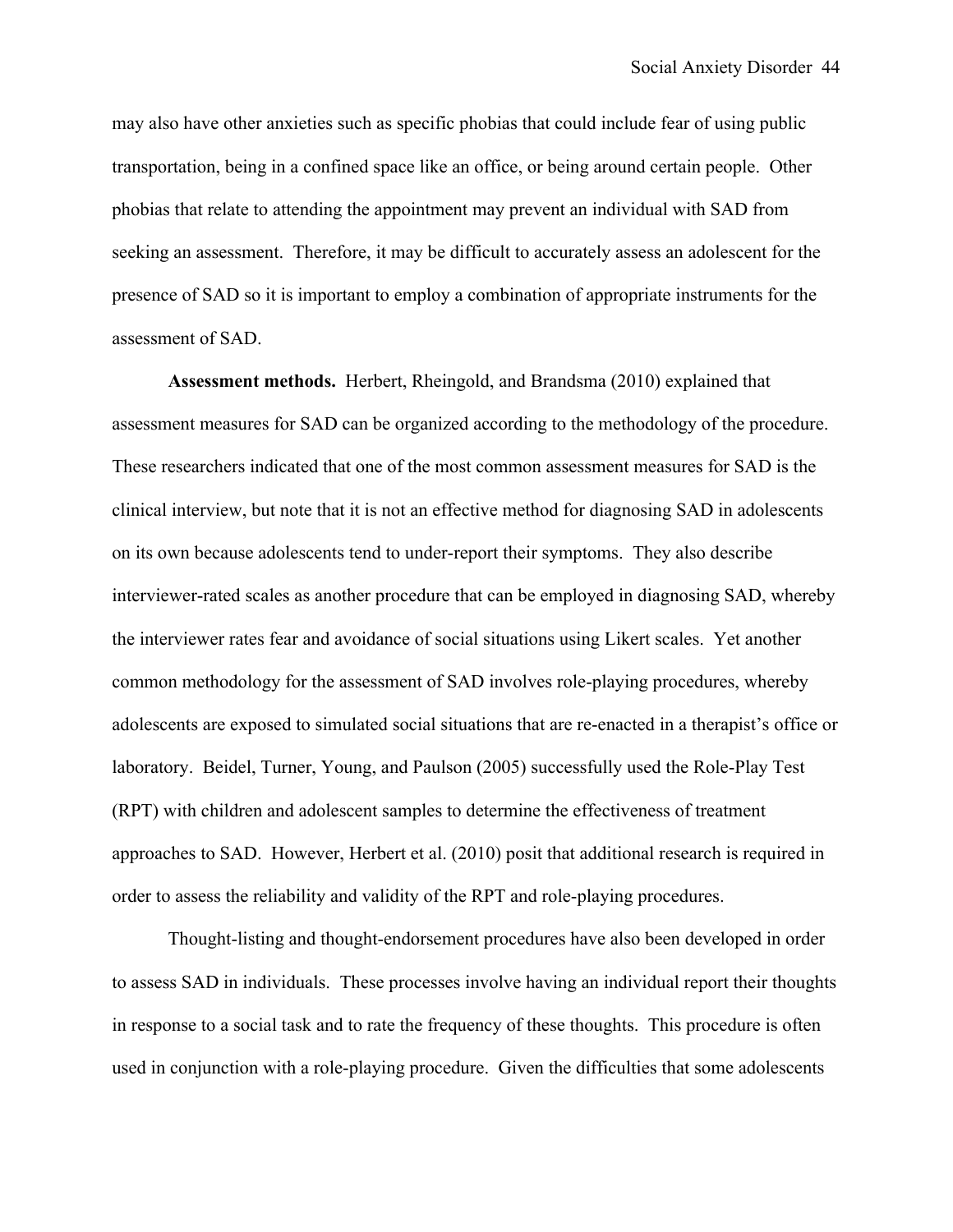may have describing their feelings and experiences, this procedure may not be very effective with this segment of the population. Lastly, Herbert et al. (2010) described a number of selfreport measures that have been developed in order to diagnose SAD. The most commonly used self-report measures specifically created for children and adolescents with SAD include the Liebowitz Social Anxiety Scale for Children and Adolescents, the Social Phobia and Anxiety Inventory for Children, and the Social Anxiety Scale for Children (Beesdo, Knappe & Pine, 2009).

*Liebowitz social anxiety scale for children and adolescents.* The Liebowitz Social Anxiety Scale for Children and Adolescents (LSAS-CA) consists of 24 items rated on 0-3 point Likert scales and can be used for individuals 7 years of age and older (Herbert et al., 2010). Twelve of the items are based on social interactions and the other 12 are based on performance situations. Six subscale scores are calculated and include Total Anxiety, Social Anxiety, Performance Anxiety, Total Avoidance, Social Avoidance, and Performance Avoidance. The LSAS-CA has been shown to have high internal consistency ( $\alpha$ =0.83-0.95) and test-retest reliability (*r*=0.89-0.94) by Masia-Warner et al. (2003). In order to evaluate the factor structure of the LSAS-CA, Storch et al. (2006) used exploratory factor analysis that supported a two-factor solution. Based on item content, the two factors were named Social and School Performance.

*The social phobia and anxiety inventory for children.* The Social Phobia and Anxiety Inventory for Children (SPAI-C) was developed by Beidel, Turner, and Morris (1999) and can be used with children aged 8 to 18 years. The SPAI-C consists of 26 items that assess distress in a variety of potentially anxiety-producing situations. Children and adolescents rate their level of distress in various situations based on the characteristics of the audience. Storch, Masia-Warner,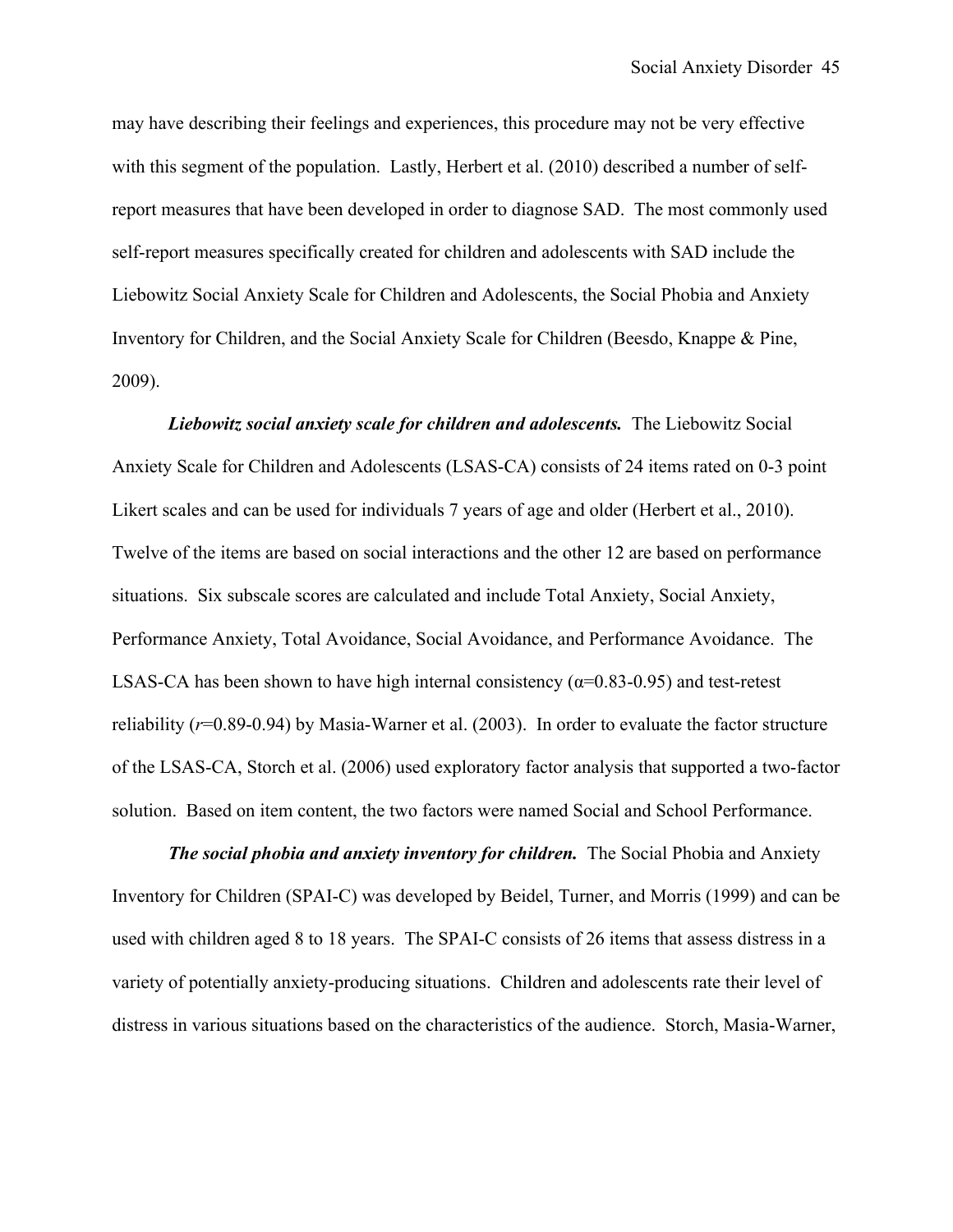Dent, Roberti, and Fisher (2004) demonstrated that the test has high internal consistency  $(\alpha=0.92)$  and adequate reliability  $(r=0.47)$ .

*The social anxiety scale for children or adolescents—revised.* The Social Anxiety Scale for Children or Adolescents—Revised (SASC-CA) has separate child (LaGreca & Stone, 1993) and adolescent (LaGreca & Silverman, 1997) versions. The versions are appropriate for use with children and adolescents between the ages of 9 and 18. The tests consist of 18 items that assess social-evaluative anxiety and yields three factors: fear of negative evaluation, social avoidance and distress in new situations, and general avoidance and inhibition. The SASC-CA has been shown to have good discriminate validity (Kristensen & Torgersen, 2006) and good internal consistency ( $\alpha$ =0.93) and test-retest reliability ( $r$ =0.60; Storch et al., 2004).

Some difficulties pertaining to assessment of SAD in the adolescent population have been considered from a variety of perspectives. Adolescents are not very likely to seek help on their own, but even if they choose to seek help, there are system and personal barriers in this process. Advances in technology hold some potential to change help-seeking behaviour for adolescents who recognize that they require assistance, particularly with less formalized approaches to assessment and treatment. If an adolescent chooses to pursue assessment with a clinician, a variety of assessment methods will need to be utilized to arrive at a diagnosis of SAD. Furthermore, once an adolescent receives a diagnosis of SAD, a treatment plan needs to be developed.

## **Treatment Approaches**

There are two main approaches to the treatment of SAD in adolescents: psychopharmacology and psychosocial treatments. Psychopharmacology is the study of the use of medications in the treatment of mental health disorders (American Society of Clinical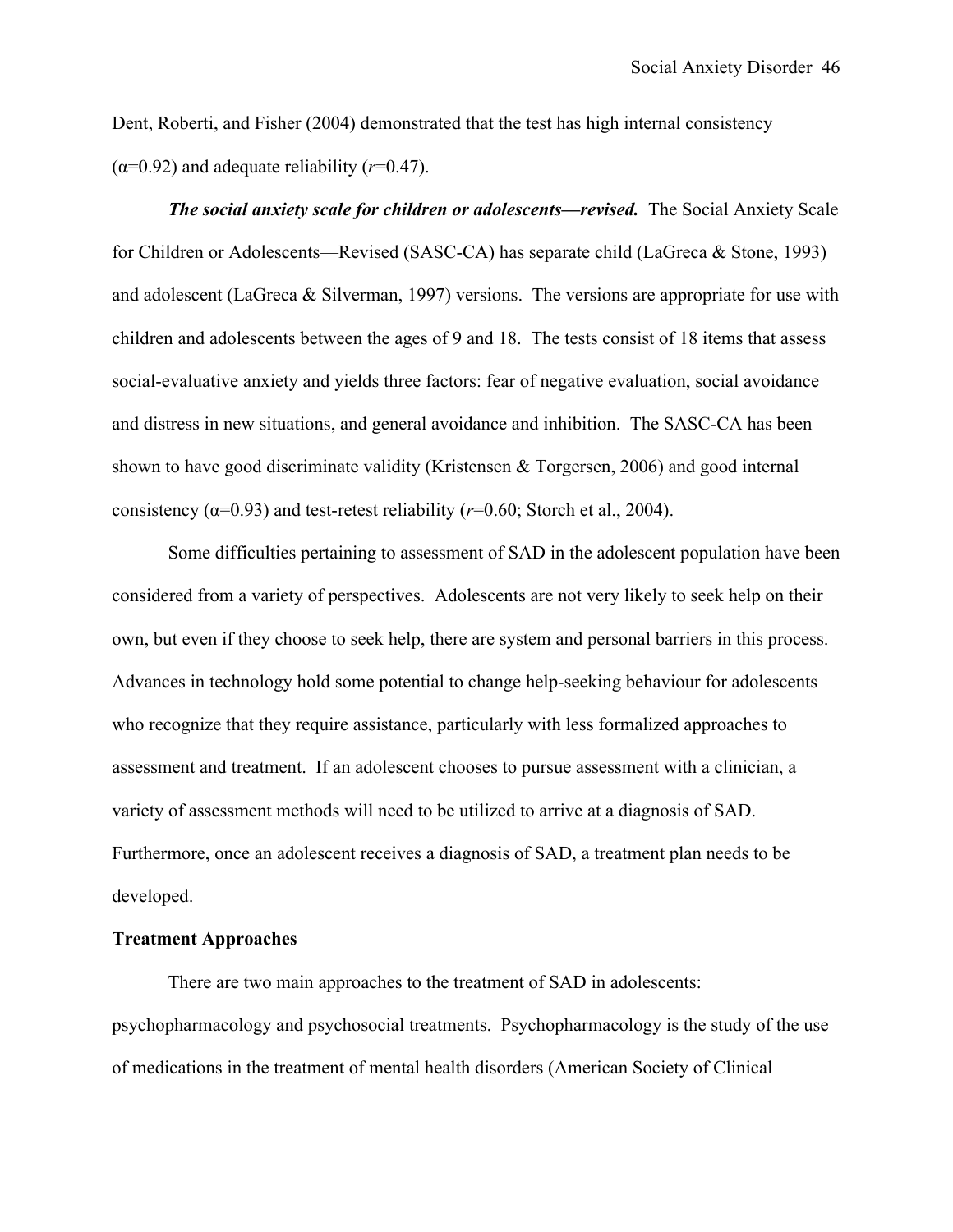Psychopharmacology, 2015). Conversely, psychosocial treatments aim to modify individual thoughts and behaviours. Psychopharmacology and psychosocial treatment approaches can be used independently or in combination but researchers suggest that a combination of the two approaches is best (Canton, Scott & Glue, 2012).

**Psychopharmacology.** There are a number of psychopharmacological treatments available for use in the treatment of mental health problems. In their review, Canton et al. (2012) determined that Selective Serotonin Reuptake Inhibitors (SSRIs) and Serotonin-Norepinephrine Reuptake Inhibitors (SNRIs) were common choices for treatment of SAD because of their effectiveness and their tolerability profiles. Two other available psychopharmacologic treatments identified Canton et al. (2012) include monoamine oxidase inhibitors (MAOIs) and benzodiazepines. However, these medications are not commonly prescribed for treatment of SAD because of the potential for either food and drug interaction liabilities or dependence and withdrawal issues. Therefore, the focus of this section will be on SSRIs and SNRIs.

*Selective serotonin reuptake inhibitors (SSRIs) and serotonin-norepinephrine reuptake inhibitors (SNRIs).* SSRIs were initially prescribed for use as antidepressents but they have been shown to be effective in the treatment of anxiety disorders (Vasile, Bruce, Goisman, Pagano & Keller, 2005). Vasile et al. (2005) reported that the use of both SSRIs and SNRIs is safe with a low risk of physiological dependence, and an ability to treat comorbid psychiatric disorders such as depression, obsessive-compulsive disorder, panic disorder, and posttraumatic stress disorder that may accompany social anxiety. Canton et al. (2012) conducted a metaanalysis in order to clarify optimal treatment for social phobia. Their study did not focus exclusively on adolescent populationd but, nonetheless, provides some insight into the effectiveness of various pharmacological treatment approaches. In order to look at the efficacy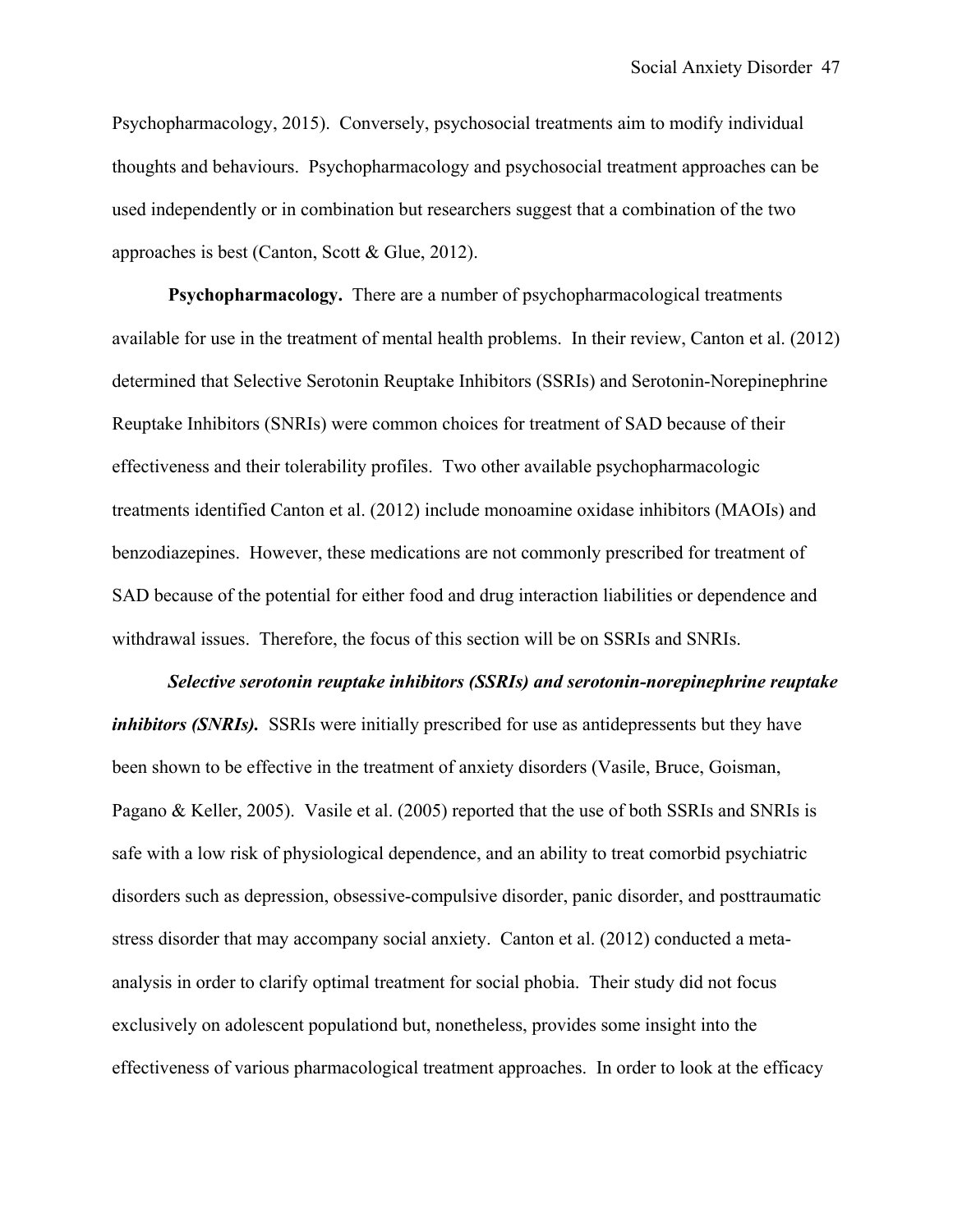of some of the common medications, their search method involved identifying all randomized, double-blind, parallel group treatment trials in social phobia. Their inclusion criteria encompassed studies with a control group, a DSM diagnosis of social phobia/SAD, and incorporation of treatment outcomes. The result was that 41 papers that were included for analysis. Based on their investigation of this data, the authors concluded that participants who used SSRIs or SNRIs displayed improvements in SAD symptom ratings. The fact that treatment with SSRIs or SNRIs can be beneficial does not mean that they are safe for everyone.

One disadvantage to SSRI and SNRI use is the delay in onset of effects that may last from several days to several weeks (Canton et al., 2012). However, a more pressing concern with these medications is that they have been linked to suicide when used as a treatment for depression (Bjorkenstam et al., 2013). Although there are no studies linking SSRI or SNRI to suicide attempts in individuals with a diagnosis of SAD, the findings based on a DSM diagnosis of depression may be relevant, particularly if we consider the fact that SAD and depression can be comorbid. Subsequently, the risk of adolescent suicide is possible and should be taken very seriously. Looking more closely at SSRI use and suicide, Bjorkenstam et al. (2013) found that the odds ratio (OR) for suicide in the first 28 days of treatment with SSRIs was 2.7 (95% CI: 1.6- 44) for women, and 4.3 (95% CI: 3.0-6.1) for men. This study also found that there were key periods of time in which an individual using a SSRI exhibited greater suicidal behaviour. Men were most at risk 8-11 days after SSRI initiation while women were at greater risk during days 12-15. This study did not find evidence that adolescents or young adults were more at risk of committing suicide than individuals in other life stages, however, some previous studies have demonstrated that adolescents using SSRI had a greater likelihood of committing suicide (Geddes, Barbui, & Cippriani, 2009). It seems essential that adolescents with SAD be monitored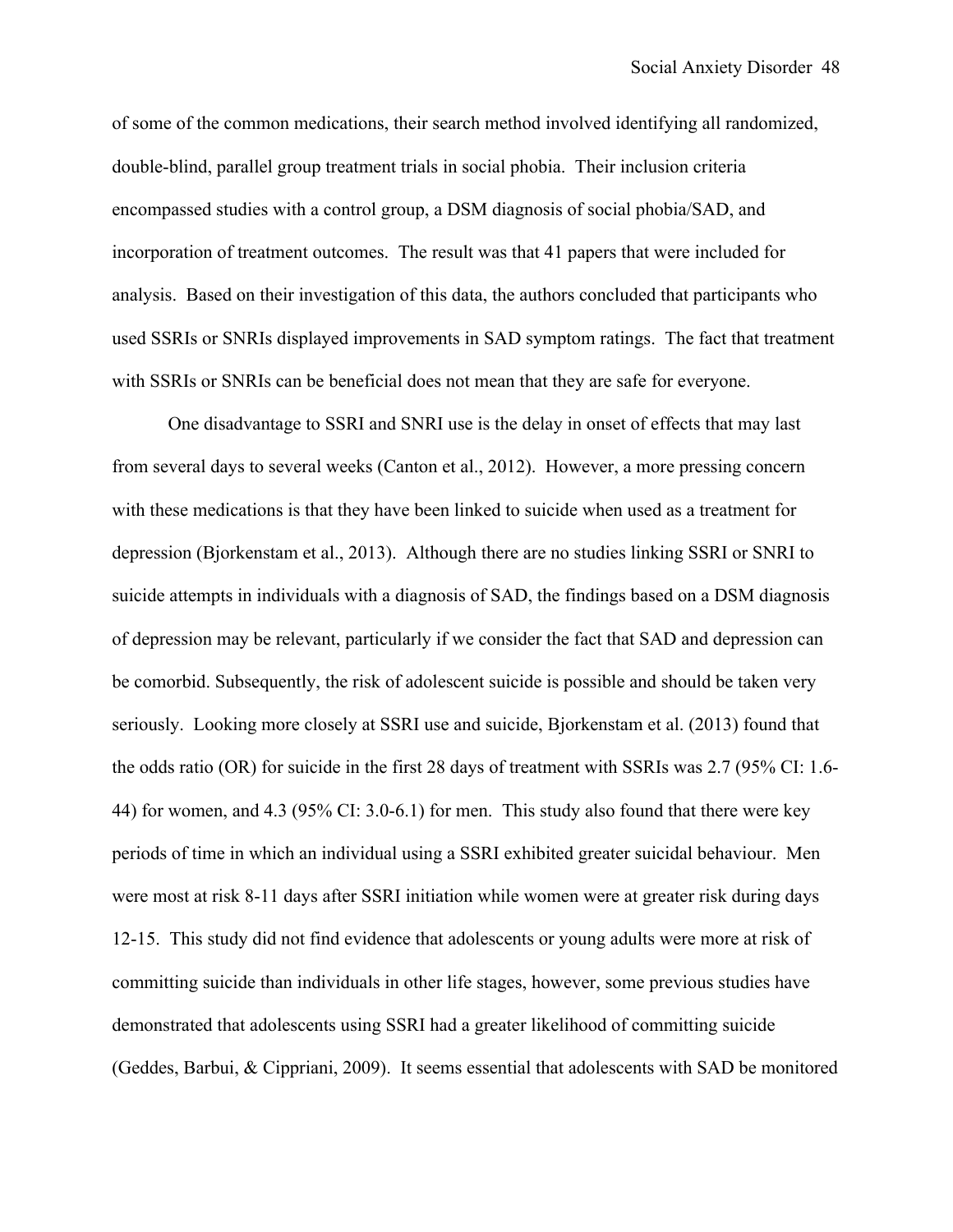very closely if SSRI or SNRI is chosen as part of their treatment plan, especially in the first month of initiating the medication.

Although pharmacological treatments such as SSRIs, and SNRIs have been shown to be effective in the treatment of anxiety in adolescents, some adolescents and their families have concerns about their use. For instance, some adolescents may choose to discontinue their use because of adverse effects of the medication (Cheeta, Schifano, Oyefeso, Webb & Ghodse, 2004). Other families knowing that the adolescent brain is very malleable to environmental stimuli such as medications, may be concerned about the short-term and long-term consequences to brain development (Karanges & McGregor, 2011). For families and adolescents who have concerns about the use of psychopharmacology, it is important that another method of treatment be considered such as psychosocial treatments.

**Psychosocial Treatments.** Psychosocial treatments are designed to decrease distress through the teaching of new skills to help individuals take greater control of their lives. Some of the more common interventions in the literature include Cognitive Behavioural Therapy (CBT), Internet-Based CBT, Family Therapy, Social Skills Training (SST), Mindfulness- and Acceptance Based Therapies, as well as Attention Bias Modification Programs (AMPs). These interventions were chosen for inclusion in this paper because there is recent research that has provided some evidence to support their effectiveness as a treatment for anxiety for adolescents. Each intervention is explained and studies examining their effectiveness are presented.

*Cognitive behavioural therapy (CBT).* Powers, Capozzoli, Handelsman and Smits (2010) describe CBT as the current psychosocial treatment of choice for SAD and explain that it is a learning-based approach targeted at helping individuals eliminate their core fears, avoidance, and anticipatory anxiety. Bruce and Heimberg (2014) explained that the best-supported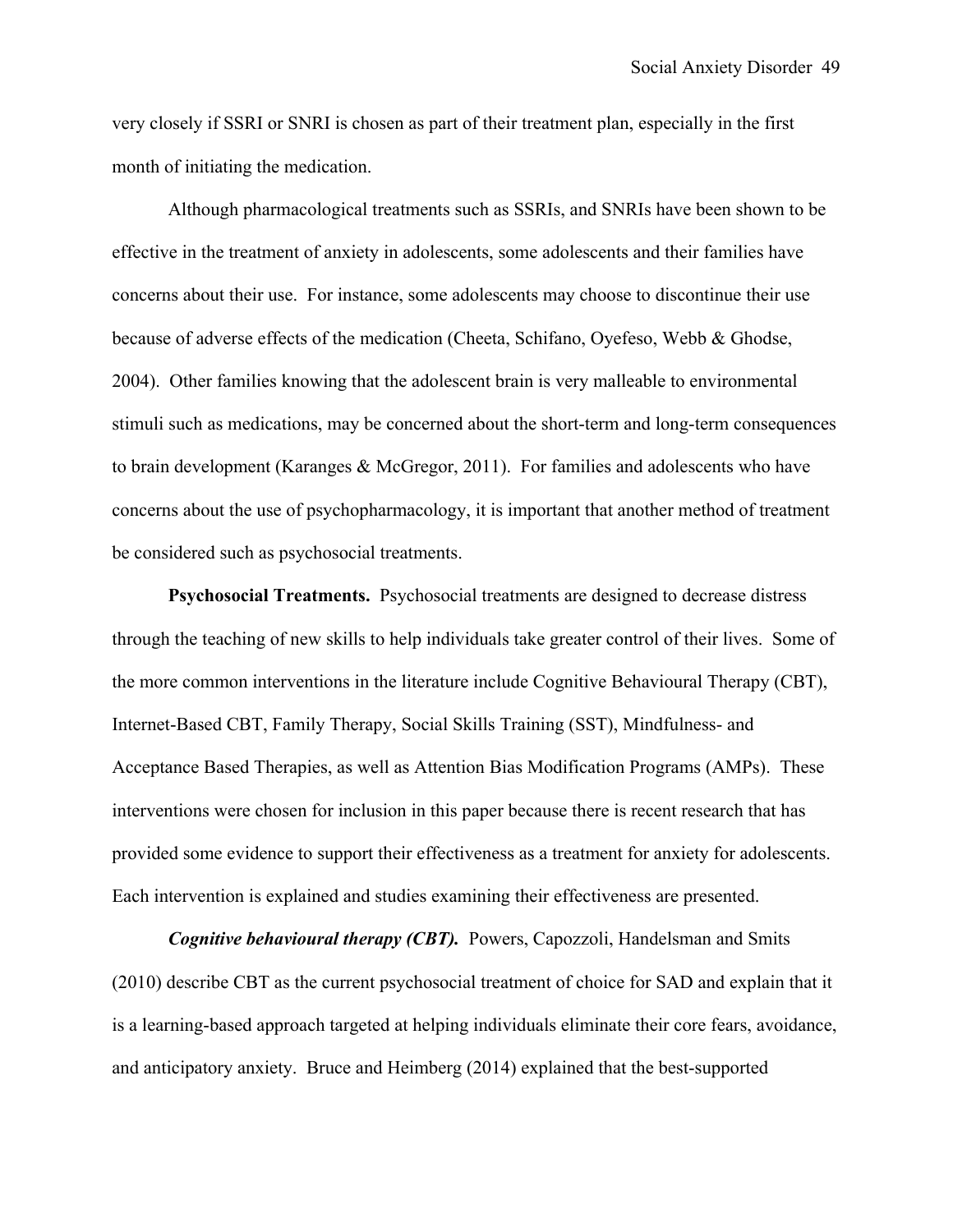cognitive behavioural strategies for individuals with SAD include a combination of cognitive restructuring and exposure, and that social skills training and relaxation exercises are also commonly employed. In 2008, Hofmann and Smits conducted a meta-analysis of randomized placebo-controlled trials that demonstrated that CBT was correlated with clinically meaningful improvements in the level of anxiety for participants with SAD and other anxiety disorders.

In the first phase of CBT, otherwise known as the "skill-building" phase, individuals are introduced to the concepts of automatic thoughts and rational responses, and self-monitoring is emphasized so that individuals can identify their own anxious thoughts and thinking errors (Detweiler, Comer & Albano, 2010). Detweiler et al. (2010) described the second phase as the "exposure" phase whereby children and adolescents are provided with opportunities to practice their newly acquired skills in increasingly fear-inducing contexts.

CBT can also be administered individually or within a group setting. In order to evaluate the efficacy of individual and group CBT in adolescents with SAD, Herbert et al. (2009) conducted a randomized control trial with 73 adolescents. Participants were recruited through community media announcements or were referred by local school personnel or social service agencies. Participants were included in the study if they were between 12-17 years old, had a DSM-IV diagnosis of primary SAD, and were comfortable communicating in English. Assessment measures included the Anxiety Disorders Interview Schedule for DSM-IV; Child Version, the Clinical Global Impression Scale—Severity, the Social Phobia Anxiety Inventory for Children, the Social Anxiety Scale for Children, the Reaction to Treatment Questionnaire, the Subjective Units of Discomfort Scale, and a Behavioural Assessment consisting of three 3 minute tasks including a dyadic role play, a triadic role play, and an impromptu speech. Measures were completed at pre-treatment, post-treatment, and at six months following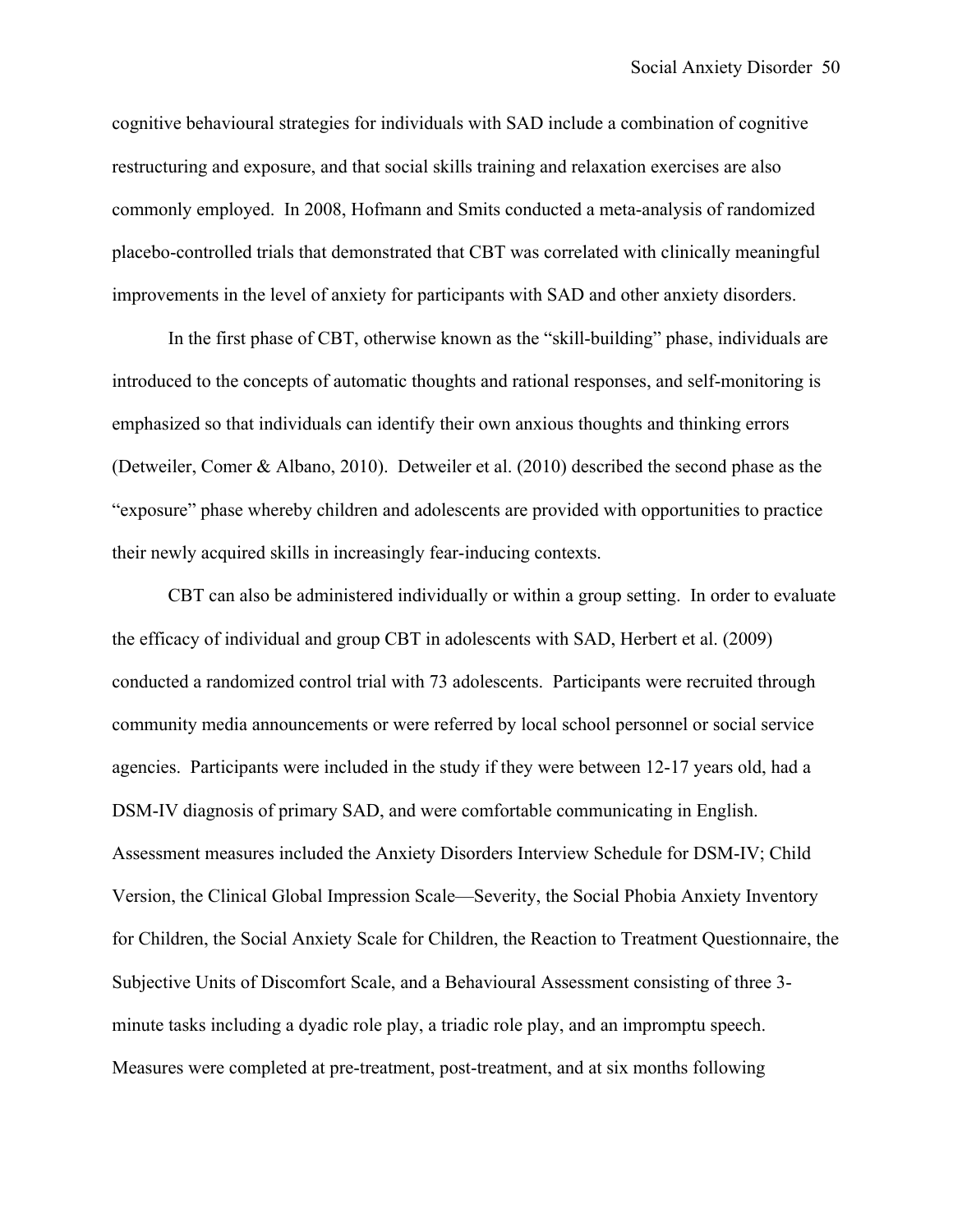completion of treatment. The results were that both individual and group CBT reduced symptoms of distress and improved psychosocial functioning. However, the treatment gains at the six-month follow-up were higher for group CBT participants than for those who participated in the individual CBT. The authors contended that group CBT required active participation and provided a regular exposure to peers that may have had longer lasting impacts.

*Internet-based CBT.* Many individuals with SAD are reluctant to obtain services for a variety of reasons such as uncertainty about where to go, fear of negative evaluation by the treatment professional, and cost (Olfson et al., 2000). Therefore, Andersson et al. (2006) developed the first Internet-based CBT for SAD. This treatment protocol includes moderated online discussion groups, educational reading and activities, minimal contact with a therapist via e-mail, and quizzes designed to promote learning and assess participants' understanding of the treatment procedures. It has also been adapted for use on mobile devices.

Ebert and his colleagues (2015) conducted a meta-analysis of computer, Internet, and mobile-based CBT interventions that targeted depression and anxiety in youth. Included in their analysis were studies that used a CBT intervention, the intervention had to be administered electronically, the studies had to target depression, anxiety, or both disorders, participants had to include children and/or adolescents, and a control condition was used. Thirteen studies met inclusion criteria. The researchers used overall effect analyses and determined that Internetbased CBT (computer, Internet, and/or mobile) decreased anxiety and depression symptoms in youth and concluded that it is an effective treatment option.

*Cognitive-behavioural family therapy (CBFT)*The focus of the CBFT treatment approach is to decrease anxious symptomatology in the child or adolescent and also to teach parents productive ways to respond to and support their child (Maid, Smokowski & Bacallao,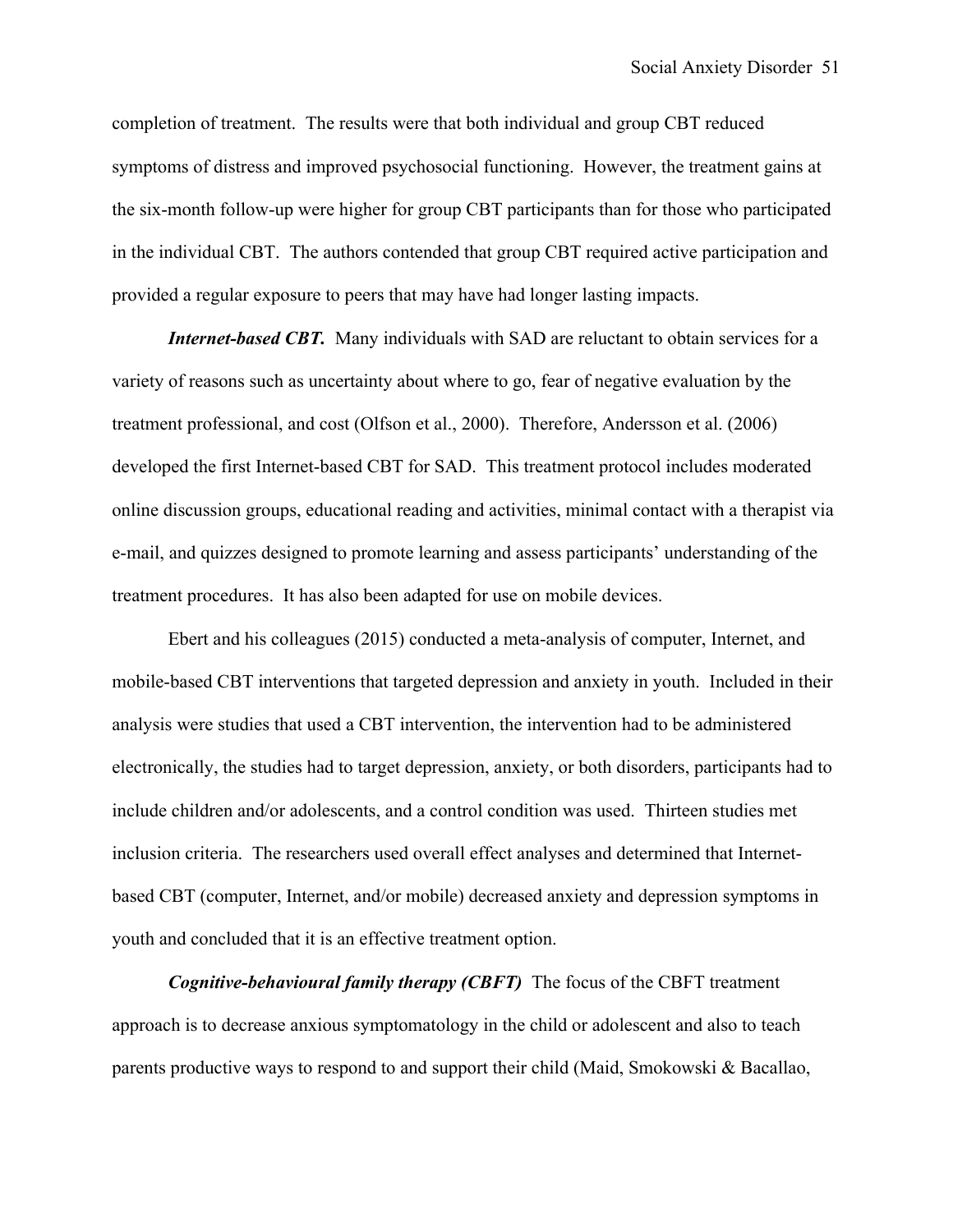2008). Basically, the parents and child learn how to cope with anxiety provoking situations together. CBFT consists of 16 sessions, in which both the parents and children participate in all meetings. The program consists of two distinct portions: the first is training, and the second part involves implementing the skills learned in the training. The training involves learning the 'FEAR' plan acronym, whereby each letter is associated with one of the four steps in the plan. F stands for 'Feeling frightened?' E inquires 'Expecting bad things to happen?' A asks about 'Attitudes and actions that will help?' R denotes 'Results and rewards?' In the second phase of the program, families are exposed to anxious stimuli in a gradual manner beginning with guided imagery in a therapist's office and continuing to exposures in the community.

The effectiveness of CBFT treatment has been evaluated for anxiety but not SAD specifically. One recent study did not find a significant improvement of CBFT over childfocused CBT for children and adolescents with a primary diagnosis of any anxiety disorder (Jongerden & Bogels, 2015). One hundred and four children who were referred to one of seven community mental health centers and 44 children with no anxiety diagnosis from the general population participated in the study; participant age ranged from 8-18 years. Children who had comorbidities or who were using anxiety-reducing medication that was not kept at a steady dose were excluded from this study. A randomized controlled trial was used, anxiety was assessed using the Anxiety Disorders Interview Schedule for DSM-IV: Child and Parent Version, and questionnaires assessing child and parent anxiety symptoms, parenting behaviours, and family functioning were administered at pre-treatment, post-treatment, as well as at three month and one year follow up. The results of this study are not clear given that there is some evidence that family functioning and parenting factors play a role in the etiology and maintenance of childhood anxiety disorders. However, it is also theorized that the relationship between parenting factors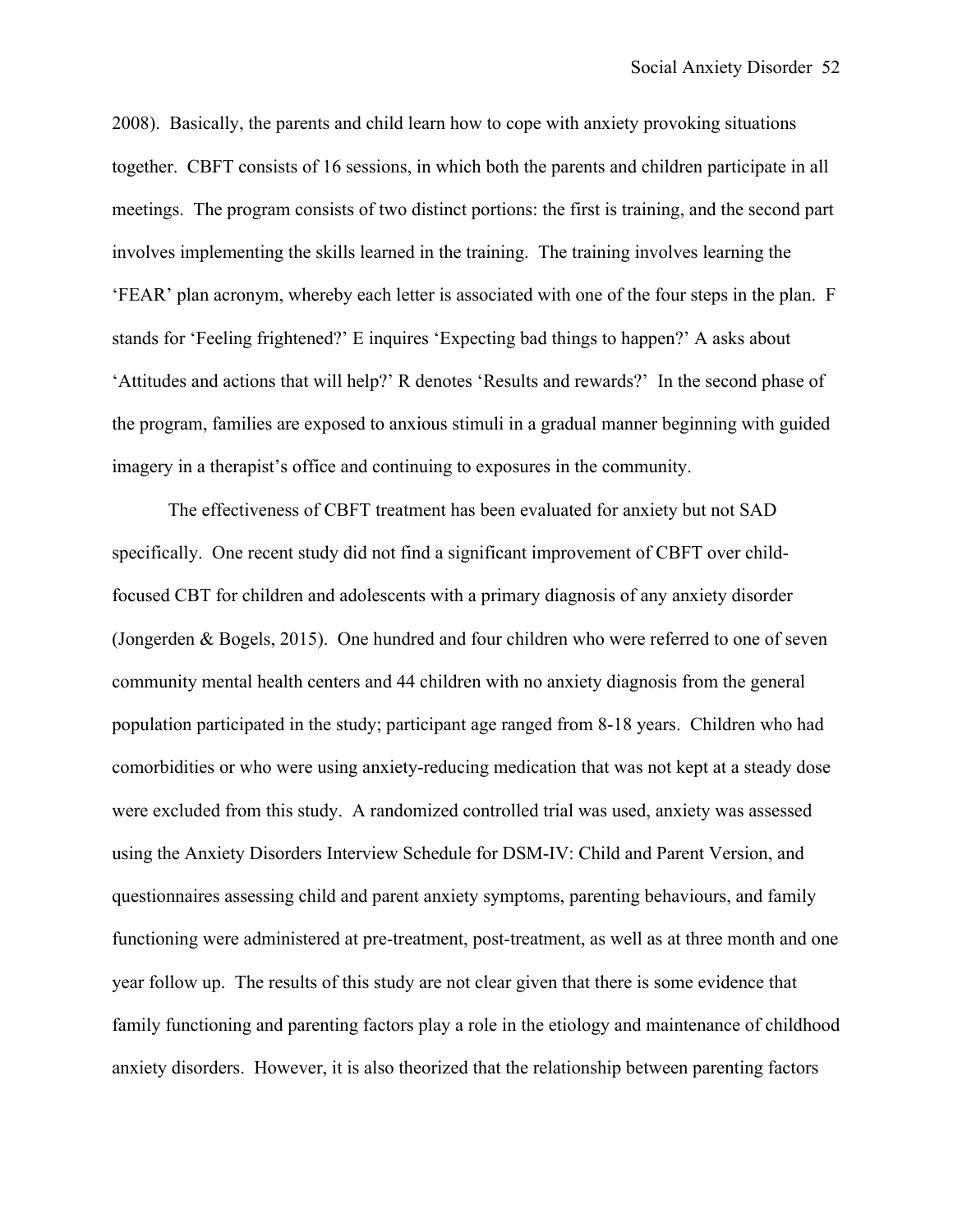and childhood anxiety disorders is bidirectional so it is possible that child-focused CBT indirectly impacts family functioning and/or parenting factors.

Another study compared CBFT and child-focused CBT in participants with Separation Anxiety Disorder between the ages of 8 and 13 years (Schneider et al., 2013). The authors of this research study found that there were few between-group differences with a slight advantage of the CBFT condition. They concluded that parent training did not confer a large advantage over child-focused CBT. Given that CBFT requires a substantial amount of time from parents and confers the same advantages as child-focused CBT only, clinicians may want to disclose these results when recommending treatment options to families. In some cases, parents may feel the need to be doing something to help their child but in other cases, parents may have conflicting obligations such as work and caring for other children.

In order to determine if CBFT confers any advantages to families of adolescents with SAD, researchers must examine the difference between CFBT and CBT therapies for adolescents with SAD. However, based on the investigations of the above-mentioned studies, it seems unlikely that CBFT would confer a huge advantage over child-focused CBT for SAD.

*Social skills training (SST).* SST is an instructional intervention targeted at interpersonal skills. The strategies employed in SST include behavioural rehearsal, therapist modeling and corrective feedback, homework assignments, and social reinforcement (Bruce & Heimberg, 2014). Beidel et al. (2014) explored the effectiveness of this treatment approach using 106 adult participants between the ages of 19 and 78 years who met criteria for a DSM-IV diagnosis of SAD. Participants were randomized to three groups: Social Effectiveness Therapy (SET; combination of SST and exposure therapy), exposure therapy alone, or a waitlist control group. These investigators assessed self-report measures of social anxiety using the Social Phobia and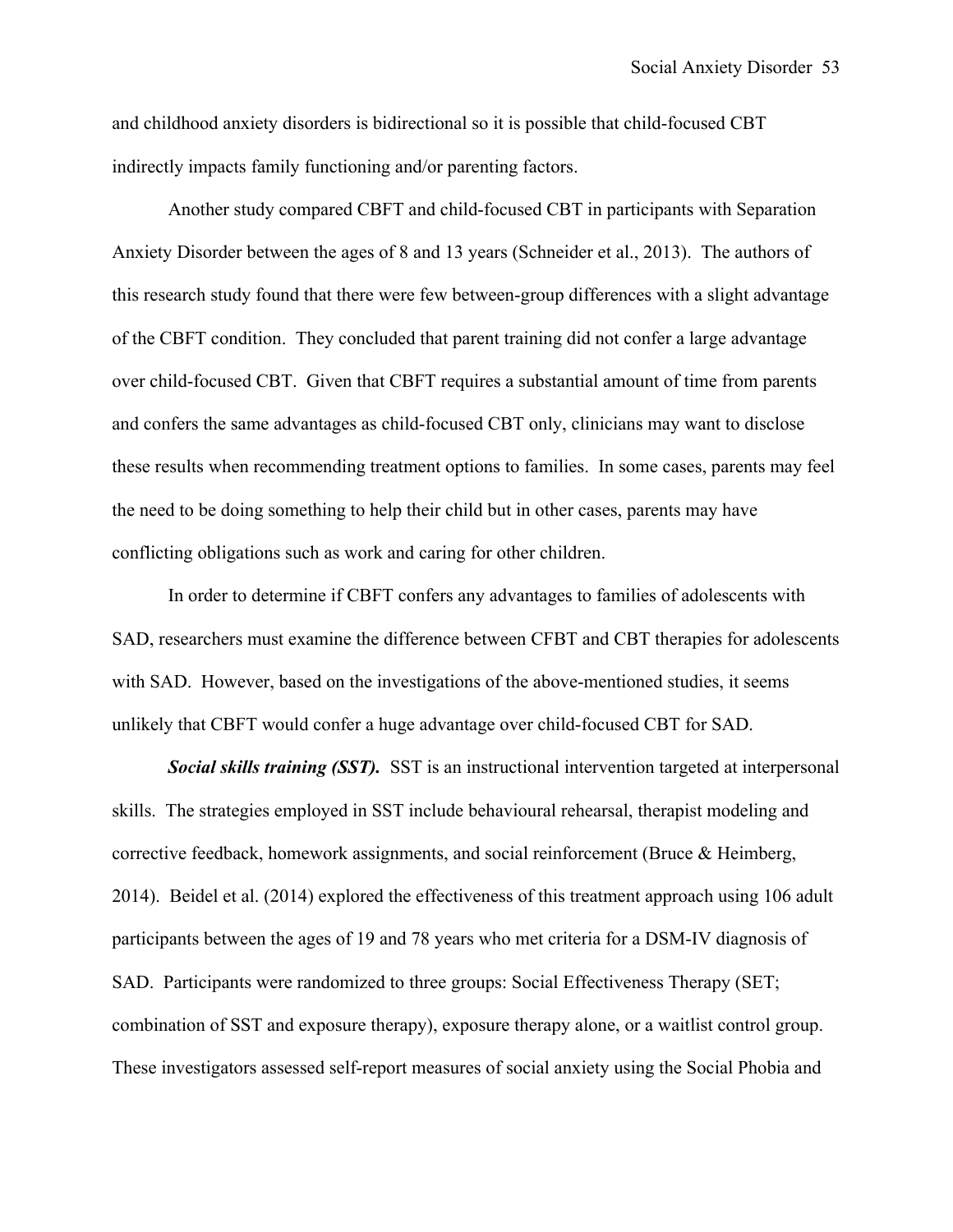Anxiety Inventory and three behavioural tasks to assess social skills (role-play interactions, unstructured conversation task, and an impromptu speech task). The behavioural tasks were videotaped and rated by independent raters pre and post treatment. The raters were unaware of the participants' degree of anxiety or their phase of treatment. The results of this study showed that both treatment conditions of SET or exposure therapy alone significantly reduced stress in comparison to the wait list control group. Therefore, evidence suggests that SET is an efficacious treatment for SAD in adult populations. Social skills training programs may also prove to be beneficial for adolescents with SAD, but research is necessary to explore the effectiveness of SET or exposure therapy for adolescents.

*Mindfulness- and acceptance-based therapies.*Mindfulness- and acceptance-based therapies are increasingly being used to treat a variety of psychological disorders including SAD (Bruce & Heimberg, 2014). These approaches are similar to CBT in that they encourage individuals to reduce avoidance of important situations due to fear and to form a different relationship with their thoughts and emotions. Where it differs is that these strategies attempt to encourage a depersonalized view of thoughts as naturally occurring mental events that do not need to be judged or evaluated. Three examples of these therapies are mindfulness-based stress reduction (MBSR; Kabat-Zinn, 2003), mindfulness-based cognitive therapy for children and adolescents (MBCT-C; Semple & Lee), and acceptance and commitment therapy (ACT; Hayes, Strosahl, & Wilson 1999). There are a number of studies examining the benefits of these therapies in adulthood and even in childhood but there is a lack of research focused on the adolescent population.

Kocovski, Fleming and Rector (2009) sought to assess the feasibility and effectiveness of mindfulness and acceptance-based group therapy (MAGT) in the treatment of SAD in adults.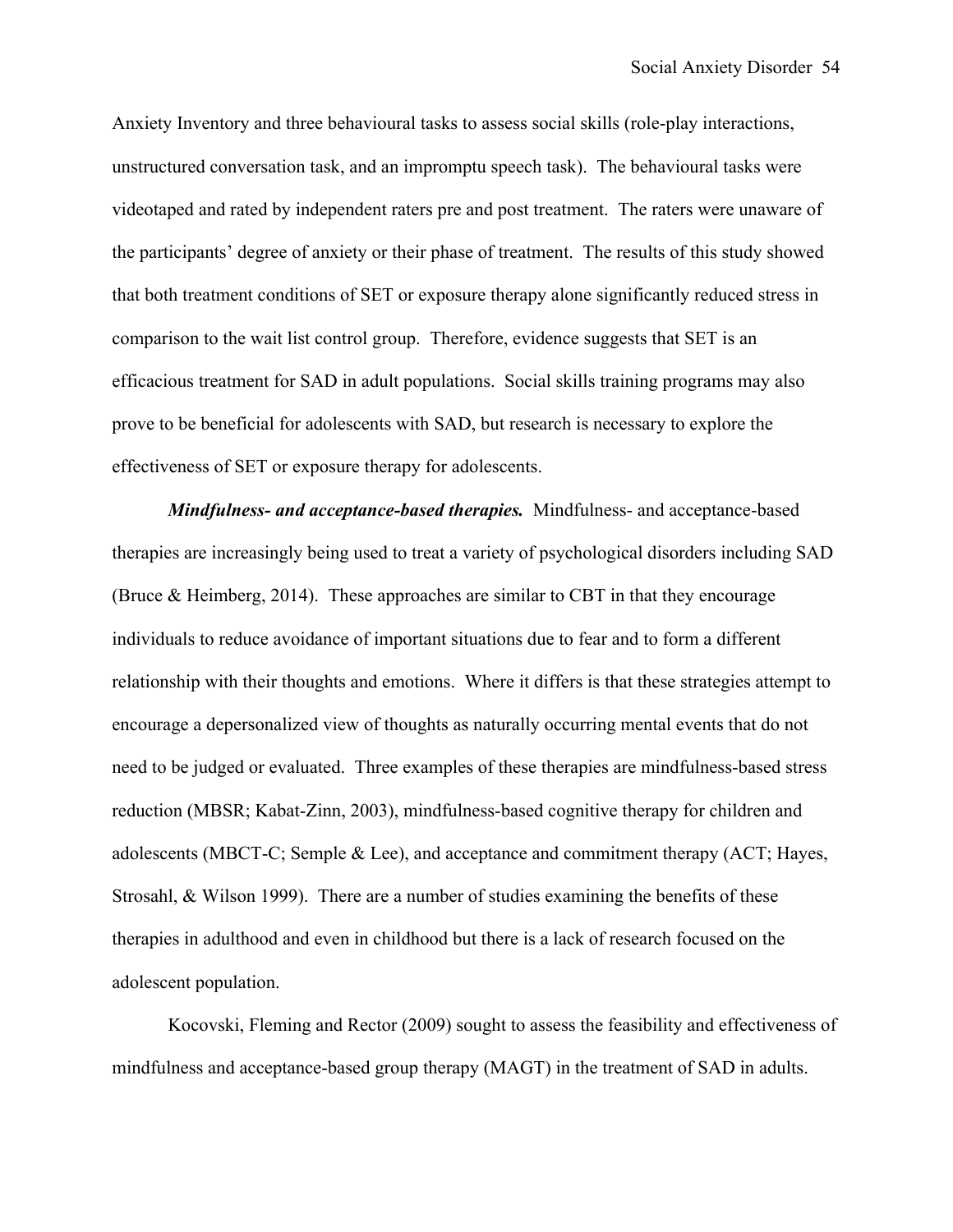They recruited 42 participants with SAD who were assessed for measures of social anxiety, mindfulness and acceptance and depression at pretreatment, midtreatment (six weeks), posttreatment (12 weeks), and at a three-month follow-up session. The results of this study revealed that there were significant reductions in social anxiety and depression, and significant increases in mindfulness and acceptance. However, this study did not examine impacts of this program in adolescents, it did not have a control group, and did not compare the effectiveness of this therapy with other therapies.

More recent studies have aimed to compare the effectivenesss of mindfulness therapies with CBT. Kocovski, Fleming, Hawley, Huta, and Antony (2013) recruited a sample of 100 participants between the ages of 18-65 years with SAD and randomized them to one of three treatment conditions: a 12-week mindfulness and acceptance-based group therapy, a 12-week CBT group therapy, or a waiting list control group. There were no improvements in social anxiety measures in the waiting list control group but the mindfulness and CBT groups showed significant reductions in social anxiety measures. Because there were no significant differences between the two treatment conditions, it was concluded that both CBT and mindfulness therapies have a similar impact on SAD. However, the demand for CBT exceeds the supply of health care professionals who can administer it so mindfulness is a very promising avenue to explore because there are less rigorous educational requirements to it's use and it is more cost effective (British Columbia Ministry of Health, 2007).

Semple, Lee, Rosa, and Miller (2010) sought to determine the effectiveness of the MBCT-C in reducing anxiety symptoms using a sample of 25 children aged 9-13 years. The study used a randomized cross-lagged design to include a wait-listed control group. Measures included the Multidimensional Anxiety Scale for Children, the State- Trait Anxiety Inventory for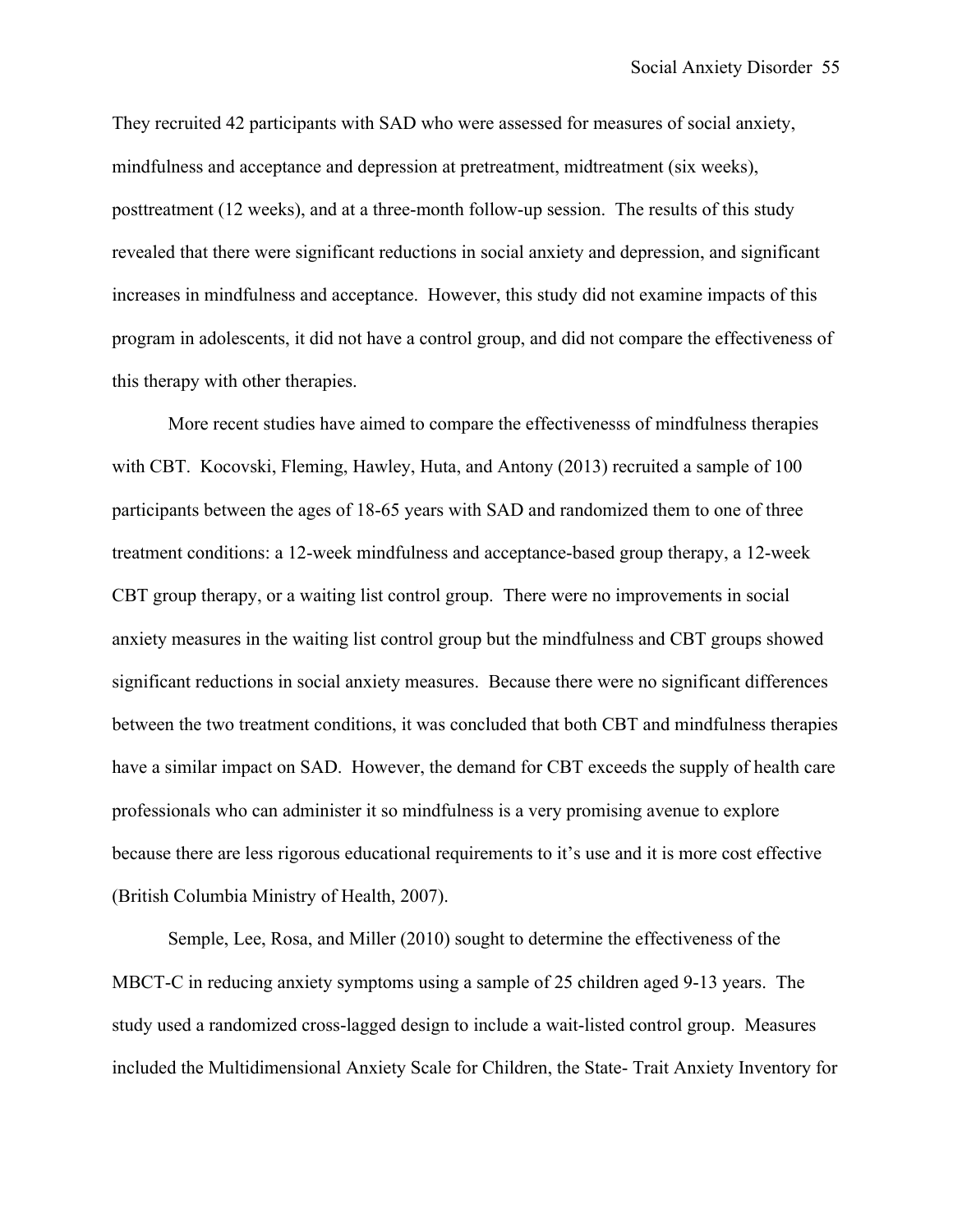Children, and the Child Behaviour Checklist at pretest and at 3-month follow-up. The researchers found significant reductions in anxiety symptoms for participants with elevated anxiety levels at pretest.

Research has demonstrated that mindfulness- and acceptance-based therapies are effective in reducing symptoms of SAD in adults (Kocovski et al. 2009; Kocovski et al., 2013). The MBCT-C was developed specifically for use with children and adolescents. Some preliminary findings suggest that the MBCT-C is effective in reducing anxiety symptoms in children (Semple et al., 2010). More research is required in order to determine the effectiveness of the MBCT-C in adolescents and more specifically, in children and adolescents with SAD.

*Attention bias modification programs (AMPs).* It has been demonstrated through a diverse range of studies that individuals with social anxiety have an attentional bias toward threat-relevant stimuli (Mogg et al., 2004; Musa et al., 2003). Hence, researchers have begun to investigate whether training attention away from socially threatening stimuli such as negative faces, can reduce the symptoms of social anxiety. Using the dot probe task, Schmidt, Richey, Buckner, and Timpano (2009) investigated the effectiveness of an AMP by comparing a treatment condition to a placebo condition. Participants were women between the ages of 22 and 24 years. Schmidt et al. (2009) trained participants in the treatment condition to attend to images of neutral faces instead of faces showing disgust by delivering sixteen 20-minute computer sessions over eight weeks. Then, they examined symptom differences between the two groups at posttreatment and at a four-month follow-up. Although there were differences at posttreatment between the two groups such that there were reduced symptoms of social anxiety in the treatment condition, the results were not significant. However, at the four-month follow-up, group differences were significant with 72% of participants in the AMP treatment no longer meeting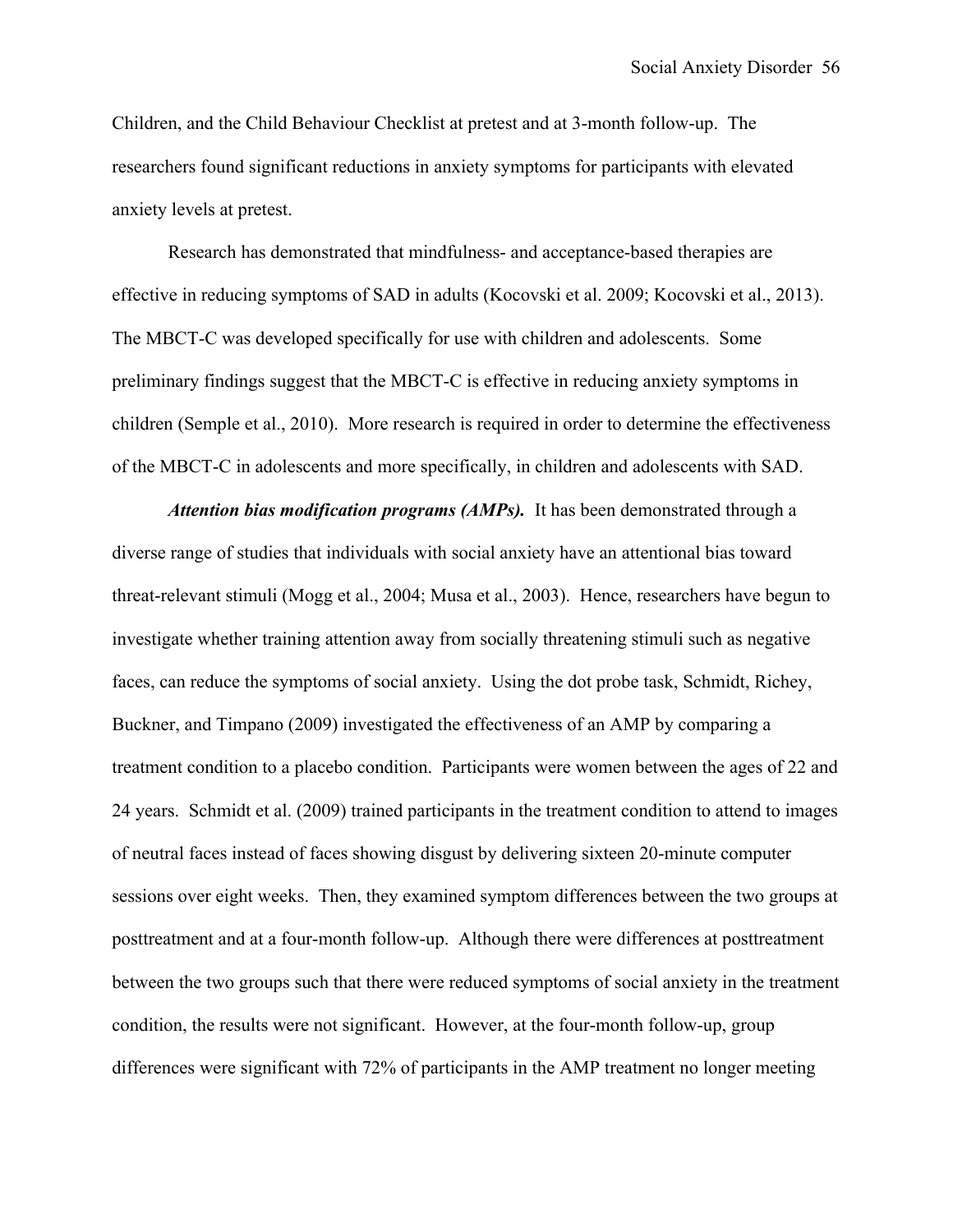criteria for SAD compared to only 11% in the placebo condition. In a similar study, Amir et al. (2009) found comparable results but an independent test of participants' biases were obtained at baseline. In a follow-up examination of the factors that predict treatment success with AMP, the researchers showed that it was only more effective than placebo for individuals who demonstrated attentional biases toward social threat prior to the start of the treatment (Amir, Taylor, & Donohue, 2011).

In summation, there is evidence to suggest that many different treatment approaches are effective in reducing anxiety symptoms in adolescents with SAD. With the exception of CBT, many of these investigations have used adult participants when investigating their effectiveness, so it is essential that future studies examine the benefits of each treatment approach using adolescent participants because the impacts of treatment approaches may be different. Additionally, many of the studies excluded individuals who had comorbid diagnoses but the reality is that many individuals with SAD will also have other mental health problems. The effectiveness of various treatment approaches for a number of co-occurring diagnoses also needs to be addressed in the literature. Nevertheless, it appears as though there is low treatment utilization in adolescence with only about 14% of individuals accessing some form of treatment for social anxiety (Colognori et al., 2012). Identifying non-treatment seeking adolescents, increasing access to services, and training educators to recognize and refer adolescents for assessment is something to consider.

The fact remains that if adolescents with SAD do not seek help, they will continue to experience difficulties in various life domains such as education and relationship development. These difficulties may then extend into their adult lives impacting their ability to secure financial stability and long-term relationships. The next chapter outlines the negative impacts an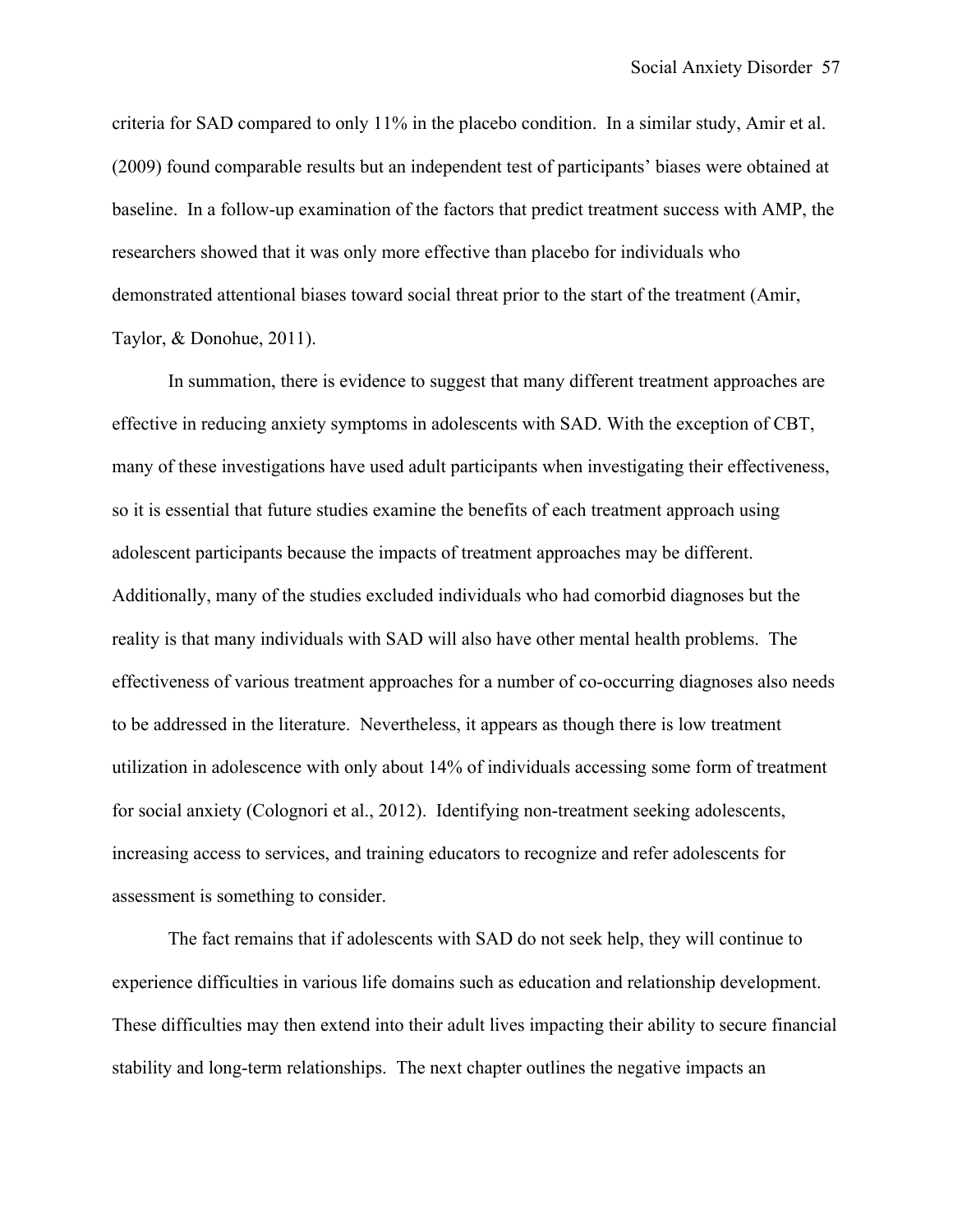adolescent may experience and how these impacts continue to influence them well into adulthood.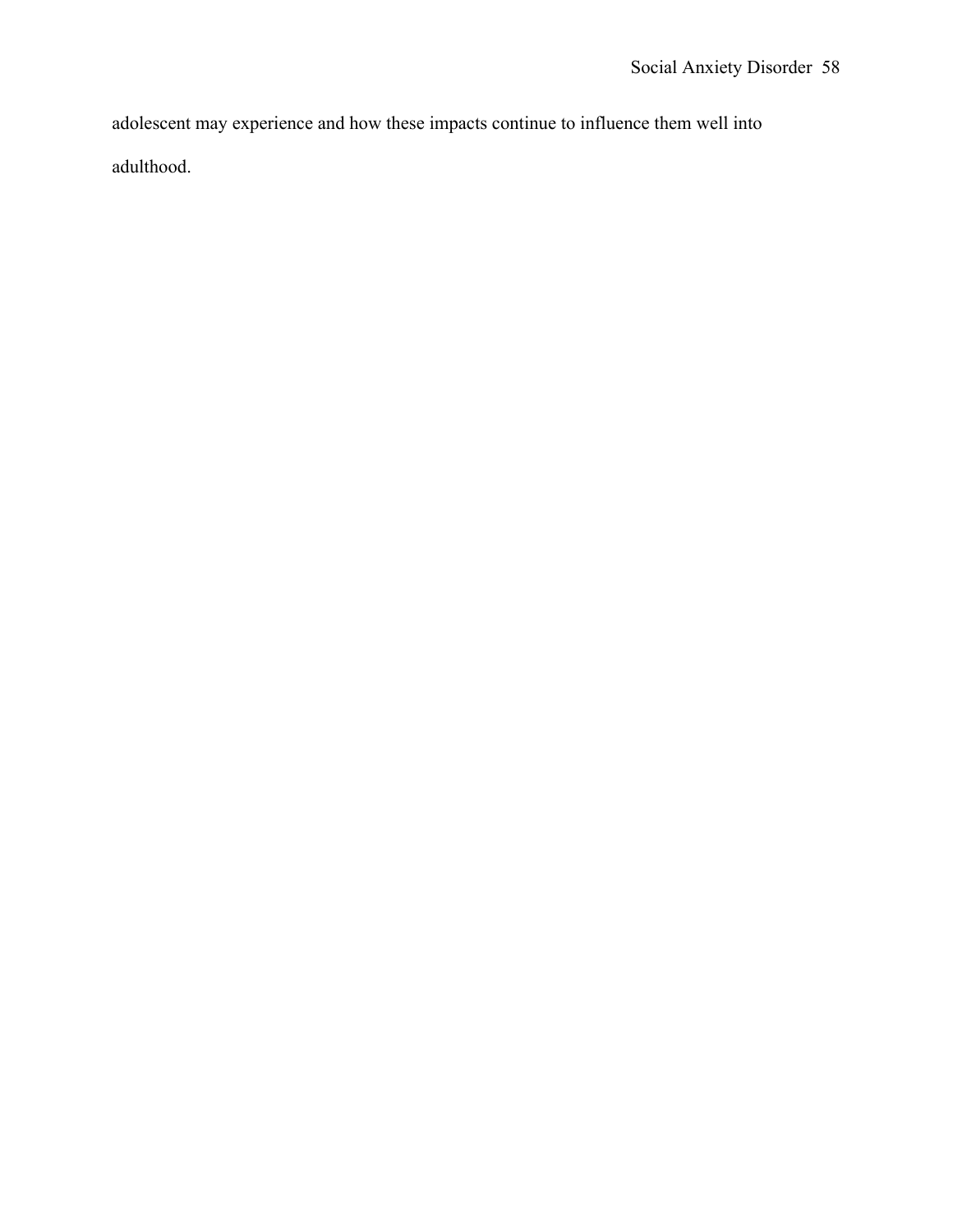### **Chapter 4: Impacts of SAD from Adolescence to Adulthood**

There are a multitude of ways that SAD can negatively impact an adolescent and it is likely that these impacts can continue into adulthood. Early on in this field of study, researchers determined that children with social phobia experienced emotional distress and impairment in their daily academic, social, and family functioning (Beidel, Turner, & Morris, 1999). This chapter reviews the negative impacts of SAD in adolescence, emerging adulthood, and adulthood.

### **Adolescence**

SAD has a frequent age of onset in adolescence (Rosellini et al. 2013) and left untreated, adolescents may experience negative impacts in their academic achievement, peer relationships, and romantic relationships. Academic achievement is necessary because college and university programs require students to have a secondary school diploma and competitive grades. Peer relationships are essential because they foster the development of necessary skills for adulthood. Furthermore, the ability to maintain peer relationships may be involved in the initiation of romantic relationships. The negative impacts experienced in adolescence may confer greater impacts as adolescents progress through future developmental phases.

**Academic achievement.** One of the most important milestones for adolescents is participating in education because it leads to postsecondary pathways that in turn, lead to future employment opportunities and financial stability. For a variety of reasons, academic achievement may be impaired in adolescents with SAD. Wood's (2006) research supported the fact that children with anxiety disorders may not be performing to their actual academic ability level. Very few current studies have examined the relationship between SAD and secondary school academic performance. I was only able to locate one recent study that investigated the relationship between academic achievement and non-cognitive variables such as anxiety. Puar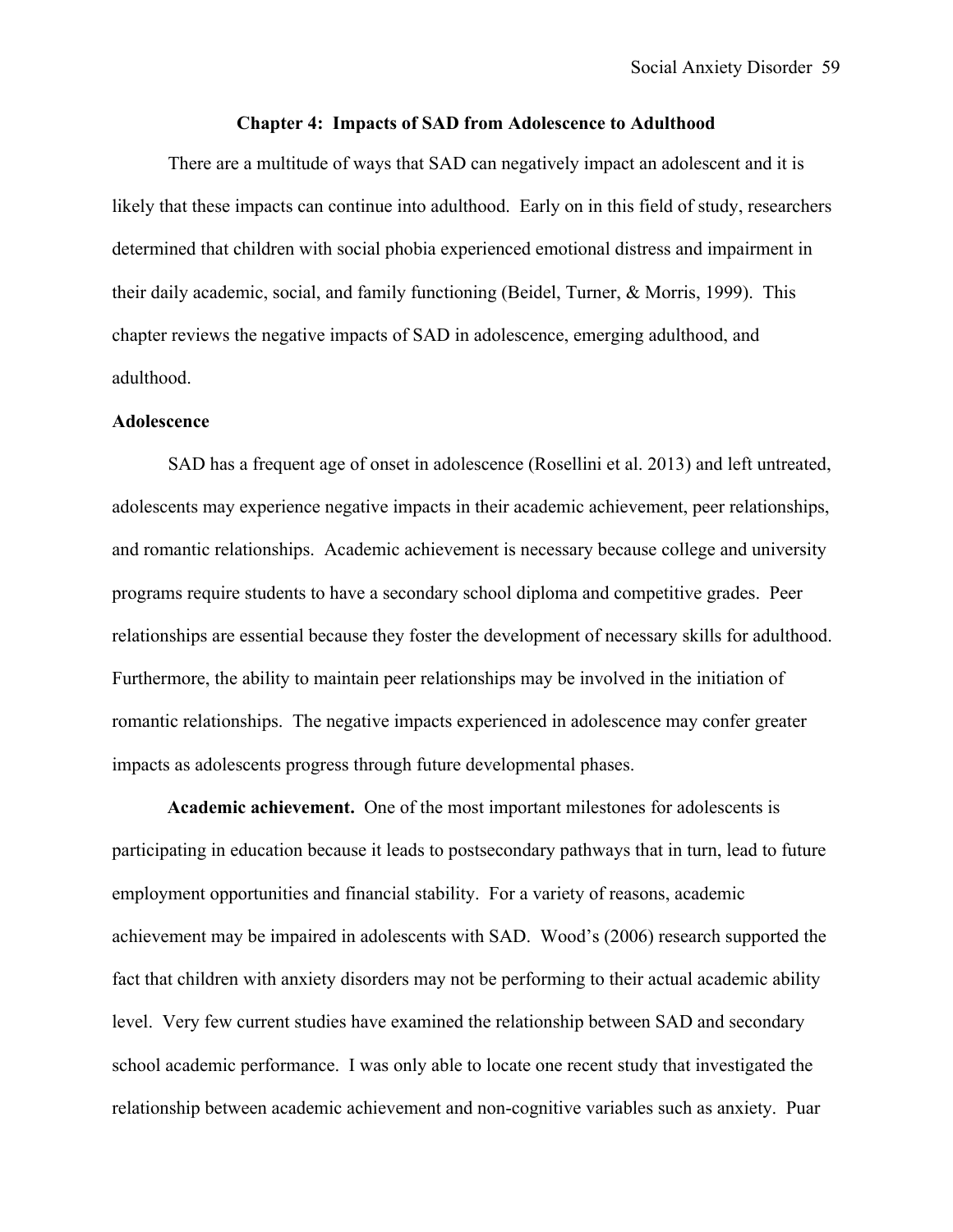(2012) recruited a sample of 400 secondary school students from eight different schools who completed a general anxiety scale for children to assess anxiety and board examinations were used to calculate their level of achievement. A significant relationship was found between increased anxiety scores and lower academic achievement. Because postsecondary institutions use grade averages in the admissions process, it is likely that some students with SAD may not gain admittance to postsecondary school or that they may not be accepted into a preferred program as a result of lower grades.

Knowing that academic achievement is impaired in adolescents with SAD is concerning but what is more pressing is why this may be the case. Langley, Bergman, McCracken and Piacentini (2004) found evidence of associations between childhood anxiety and specific school related tasks. These tasks were rated according to their interference with a child`s performance in school using a Likert-type scale. Responses were ranked as not at all (0), just a little (1), pretty much (2) or very much (3) and percentages were computed for children scoring a task as two or more. Giving oral reports or reading out loud interfered with the progress of 36% of children, another 31% of children indicated taking tests or exams interfered with their progress, 28% indicated trouble concentrating on work, and 20% of children responded that getting to school on time interfered with their success. Furthermore, the researchers reported that 89% of children reported significant interference on at least one item. All of the above mentioned tasks are essential components to the success of an adolescent in school. Therefore, difficulties in these areas may hinder an adolescent`s progress in school and lead to poor academic evaluations, perhaps even failures, that do not reflect the adolescent`s true academic capability.

In an attempt to avoid distressing school situations, adolescents with SAD have been found to exhibit school refusal behaviour (Albano & Detweiler, 2001). Kearney and Silverman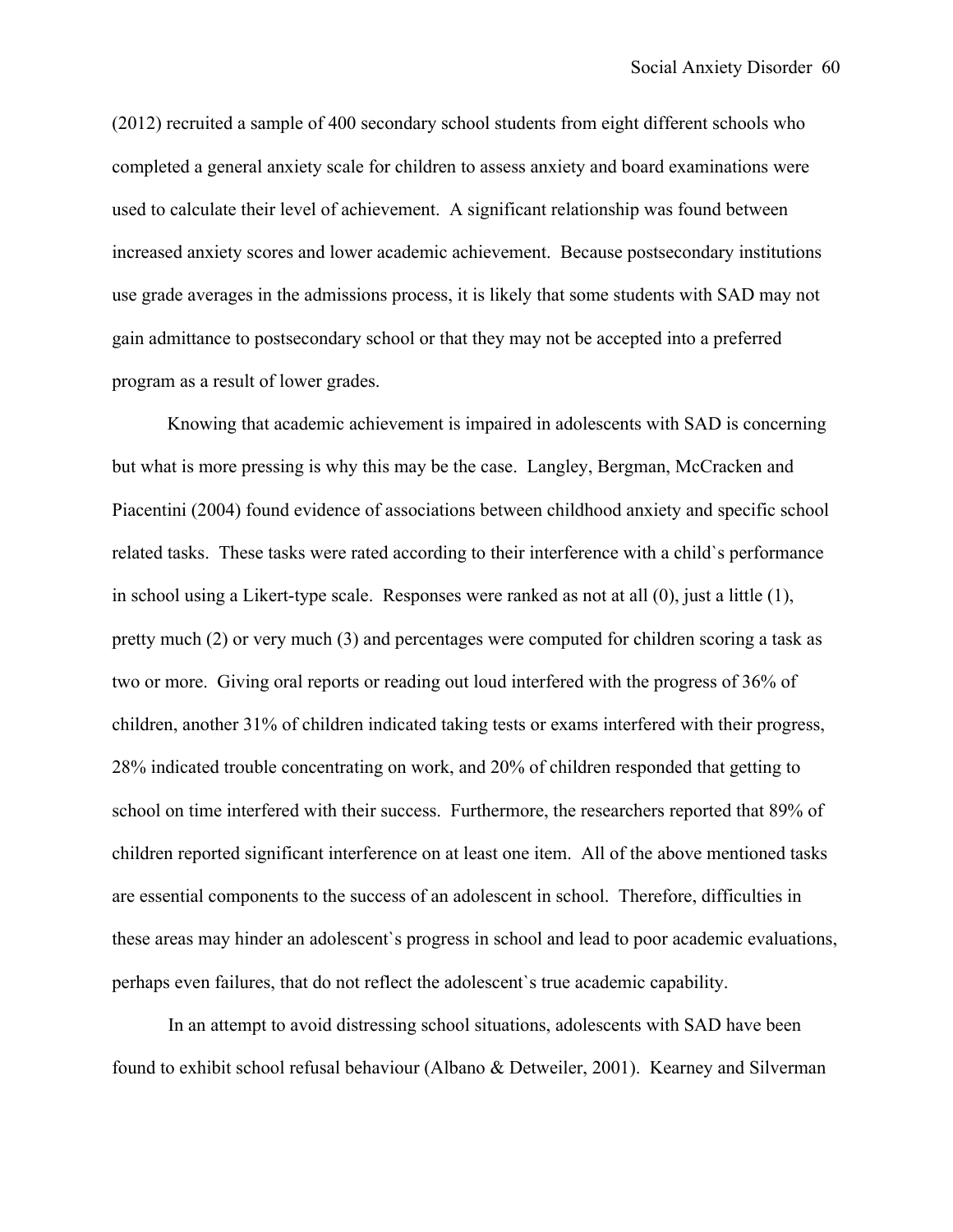(1996) defined school refusal behaviour as refusal to attend school or remain in classes for an entire day. It can include skipped classes, periodic school absences, and tardiness. Typically, this behaviour commences in the first two years of secondary school and approximately 8% of adolescents that exhibit this behaviour have social anxiety (McShane, Walter & Rey, 2001). School refusal behaviour is detrimental because research has shown that students with chronic attendance problems have significantly lower levels of scholastic achievement (Kearney, 2001). Furthermore, data suggest that attendance issues are associated with a lower probability of graduating from high school (Gewertz, 2006). A study done by Gewerz (2006) found that freshmen who missed 10-14 days of classes per semester had a 40% chance of graduating from secondary school in four years. Looking more specifically at SAD, Stein and Kean (2000) found a statistically significant association between a lifetime diagnosis of SAD and the likelihood of leaving secondary school before graduating. Considering that many well paying careers require postsecondary education, employment pathways may be degraded for adolescents who do not graduate from high school. Unfortunately, academia is not the only area where adolescents with SAD experience difficulty; peer relationships are also of concern.

**Peer relationships.**Another important goal at this life stage is the development of friendships and relationships with others. In order to develop relationships with peers, it is essential to possess the appropriate social skills to do so. However, there is evidence to suggest that children with social phobia have poorer social skills compared to children without social phobia (Beidel et al., 2005). This is an important finding because developmental psychologists suggest that early social isolation can prevent the acquisition of social skills, because a great deal of social behavior is learned by engaging in peer interactions (Rubin, Stewart & Coplan, 1995).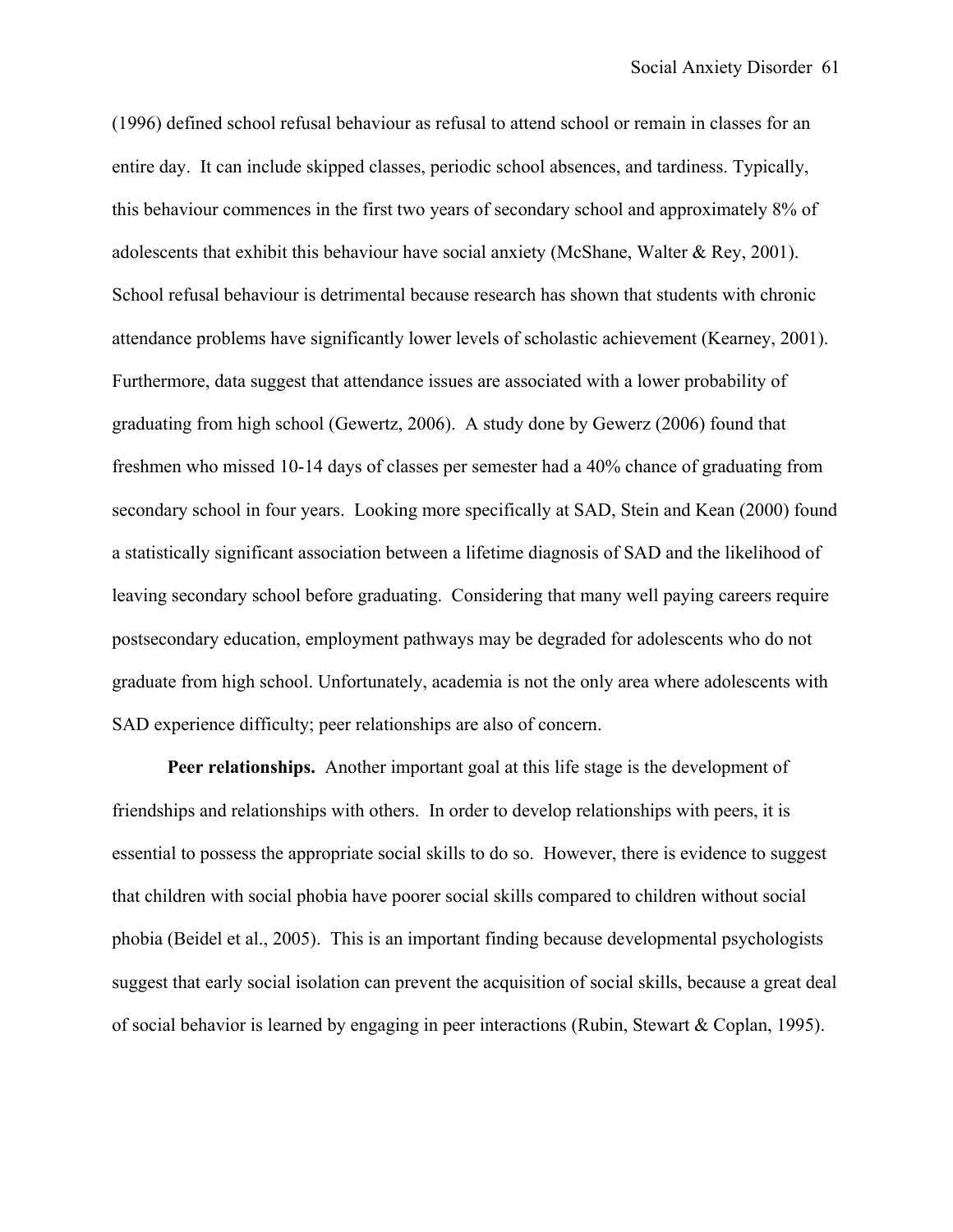Therefore, children with SAD enter a cyclic relationship whereby difficulty forming friendships leads to poorer social skills and in turn, continued trouble developing peer relationships.

When children transition to adolescence, peer relationships become increasingly important. It is the formation of these friendships that are instrumental in helping adolescents to develop a sense of personal identity, as well as to develop social skills and feelings of personal competence (Furman  $\&$  Hand, 2006). These skills are all necessary for adult functioning; however, adolescents with SAD may experience difficulties in relationship formation and may experience the quality of relationships differently. Tillfors, Persson, Willen, and Burk (2012) sought to better understand the impact that SAD had on adolescent peer relationships. Their participants included 1528 adolescents attending grades 7-10 at onset of the study in one of four secondary schools in a small city in Sweden. Data were collected at two intervals, Time 1 (beginning of study) and Time 2 (one year later). Participants completed the Social Phobia Screening Questionnaire for Children, a peer report that gauged peer acceptance, a self-report of peer victimization, and relationship quality was assessed using the Friendship Quality Questionnaire. The researchers used a structural equation model to examine bi-directional links between social anxiety and peer relationship characteristics. They found that lower levels of peer acceptance were associated with increases in social anxiety but also that social anxiety interfered with the development of healthy peer relationships. Subsequently, it is also possible that social anxiety can impede the initiation of romantic relationships because longitudinal research suggests that romantic relationships often develop from an affiliation with peers (Connolly, Furman & Konarski, 2000).

**Romantic relationships.**To examine the relationship between social anxiety and romantic relationships more closely, Hebert, Fales, Nangle, Papadakis, and Grover (2013)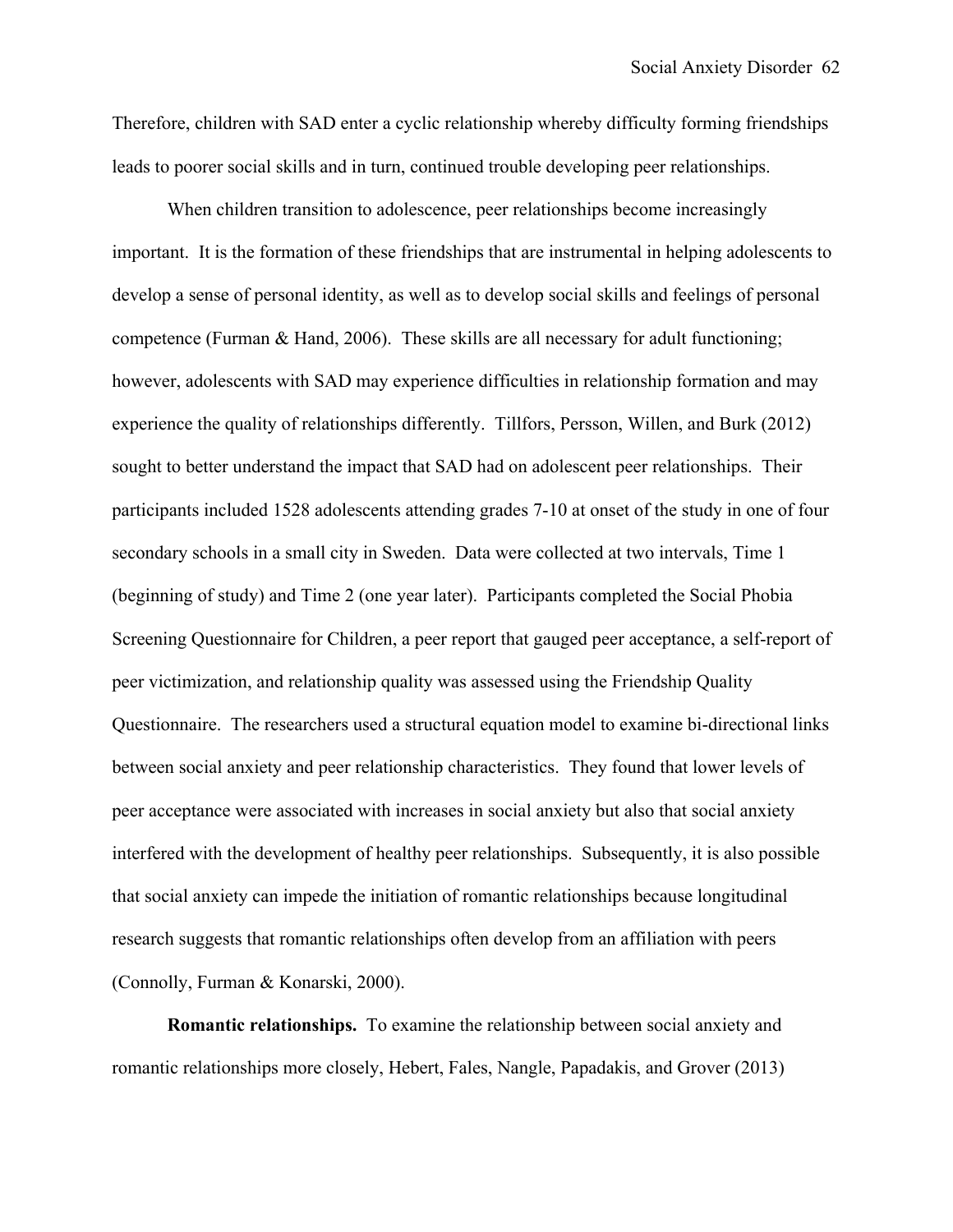recruited 456 students between 14-19 years of age from four secondary schools in Northern New England to participate in their study. Of these participants, 381 had engaged in dating as indicated by a self-report measure entitled the Dating History Questionnaire. Social anxiety for all participants was assessed using the Social Anxiety Scale for Adolescents. There were no differences in social anxiety between participants who were dating and those who had never dated, suggesting that date initiation and social anxiety are not related, a finding that is contrary to earlier investigations (Connolly et al., 2001). Hebert and colleagues (2013) also sought to assess the quality of the peer network and relationships to determine if there was an association between social anxiety, friendship quality, and relationship quality. The perception of an adolescent's same-sex and other-sex peer network was assessed using the Peer Relationships Questionnaire. The quality of same- and other-sex friendships and the most recent romantic relationship was assessed using the Network of Relationships Questionnaire. These researchers found an indirect pathway between social anxiety and romantic relationships such that social anxiety was associated with impairment in same-sex friendships; these friendships were associated with impairment in other-sex friendships that in turn, were associated with impaired functioning in romantic relationships.

Romantic relationships in adolescence serve many functions. They enhance the selfworth, social status, and sense of belonging and provide social support, companionship, and intimacy (Furman & Buhrmester, 1992). It would seem that adolescents with SAD may not be gaining the full benefit of these functions because they experience impaired functioning in their romantic relationships. Furthermore, the quality of these adolescent romantic relationships may be indicative of the quality of future adult romantic relationships.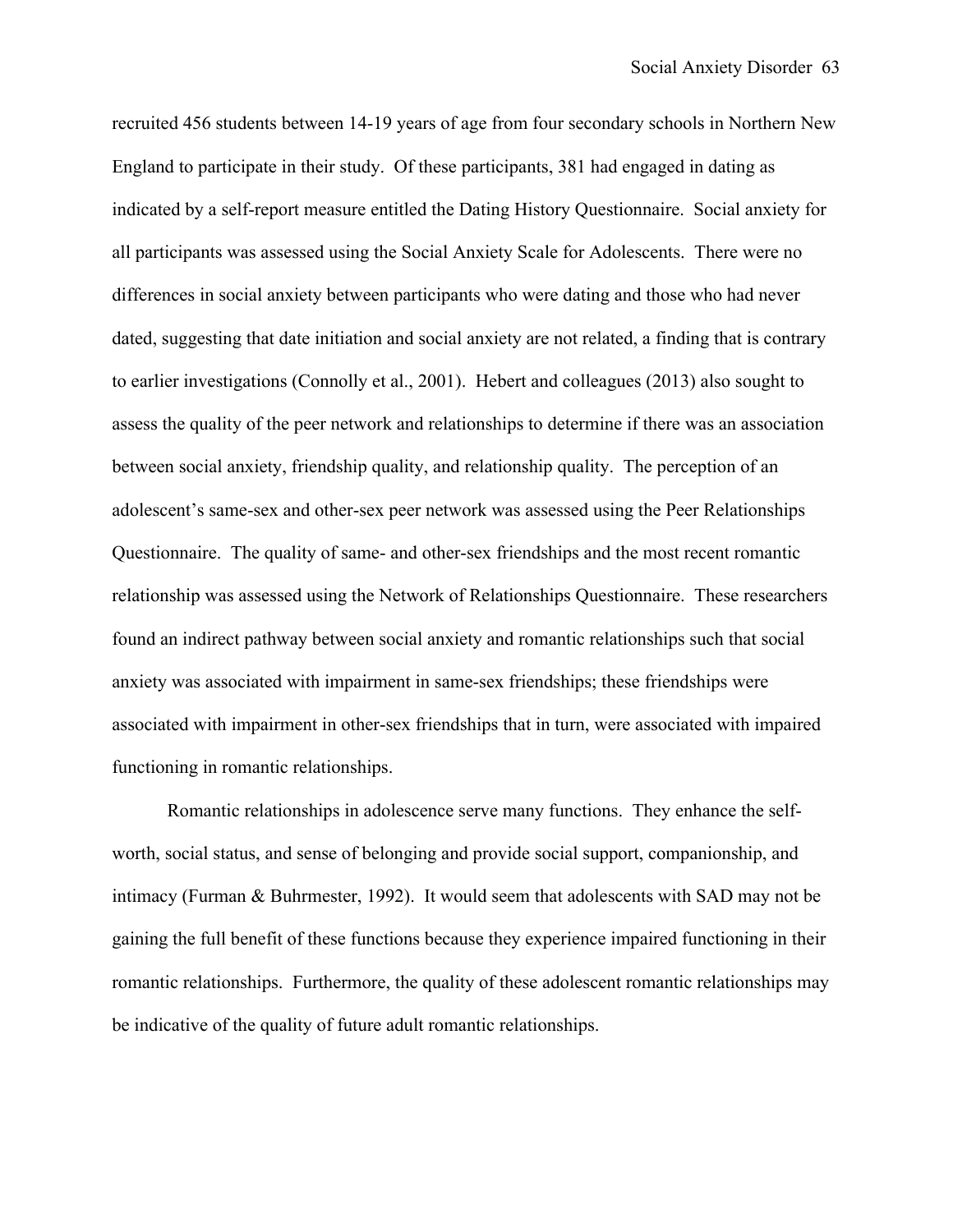## **Emerging Adulthood**

Emerging Adulthood is a proposed developmental period in industrialized societies that comprises the age range of 18-25 (Arnett, 2000). Demographically, Arnett argues that the delay in the timing of marriage and parenthood and the lack of normative demographic milestones at this life stage make it a unique developmental period. He also argues that distinct features of emerging adulthood are the feeling that one is neither an adolescent nor adult; the focus on identity exploration in love, work and worldviews; focus on the self; and the availability of a number of life possibilities (Arnett, 2004). In this section, scholastic achievement, friendships, and romantic relationships at this proposed developmental period are explored.

**Academic achievement in post-secondary school.** The prosperity and wellbeing of individuals in Western society is invariably tied to post-secondary education. McMahon and Oketch (2013) found that higher education is associated with health, happiness, reduced crime rates, and lower welfare costs. However, attending college or university involves engagement in various novel social and academic activities related to this stage of life. An example of a social activity would be making new friends. Academic activities may include group study sessions and initiating and/or participating in discussions with professors and teaching assistants. The social nature of these interactions may impact the success of an individual with social anxiety in university or college.

Looking first at the transition to college, Taylor, Doane and Eisenberg (2014) studied how social support impacted the transition from high school to college. They utilized a longitudinal design to examine the relations among anxiety and perceived social support. Over time, they found that anxiety symptoms were negatively associated with perceived support from friends. These authors suggest that anxious individuals may find it more difficult to create social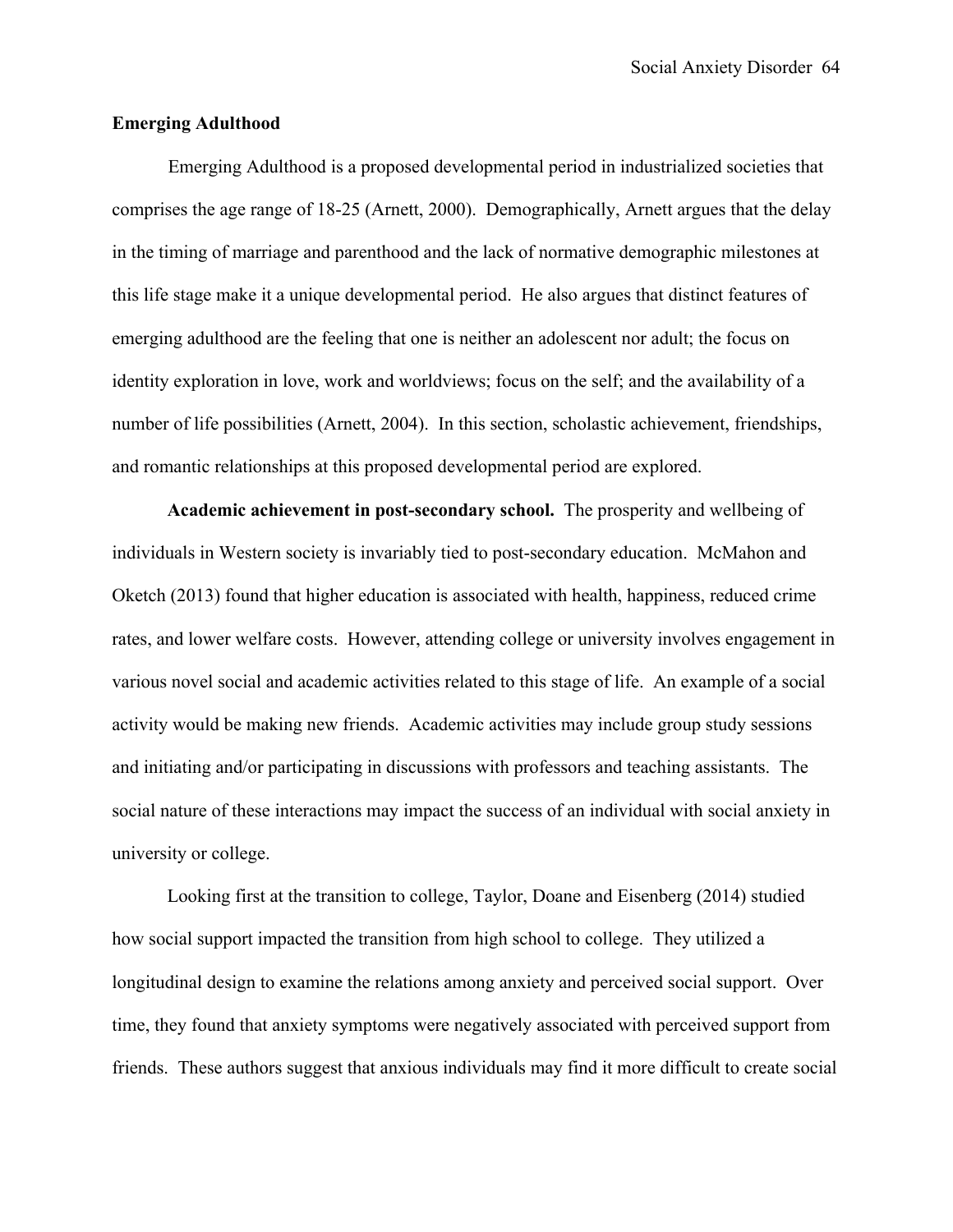support systems during their transition to college or that they may perceive their networks to be less sufficient.

Taylor et al. (2014) suggested that it might be difficult to create new social support systems when transitioning to postsecondary education. For this reason, it is worthwhile to explore how social anxiety may impact student learning and well-being. In order to address student learning and well-being, Russell and Topham (2012) utilized web surveys with a sample of 787 university students. Their findings indicated that social anxiety negatively impacted students' learning and well-being and that social anxiety is persistent in a small portion of students. Lending further support to the impact on post-secondary progress, Brook and Willoughby (2015) examined the direct effects of social anxiety on scholastic achievement and investigated how the formation of social ties may indirectly impact academic progress of individuals with social anxiety. The participants were students at a university in Southern Ontario, Canada who completed annual assessments of social anxiety, social ties, and academic achievement for three successive years. The results of this study indicated that social anxiety had a negative direct relationship with academic achievement over time and that social ties functioned as an indirect mechanism impacting this association. The authors concluded that social ties played a critical role in successful academic outcomes.

Studies examining the scholastic achievement of college students are lacking as well as comparison data examining the difference in educational implications between the two different institutions. It stands to reason that the results may vary because college programs tend to have smaller class sizes that may result in more interaction with classmates and instructors. The additional interaction required in college programs may confer greater impairments for students with SAD.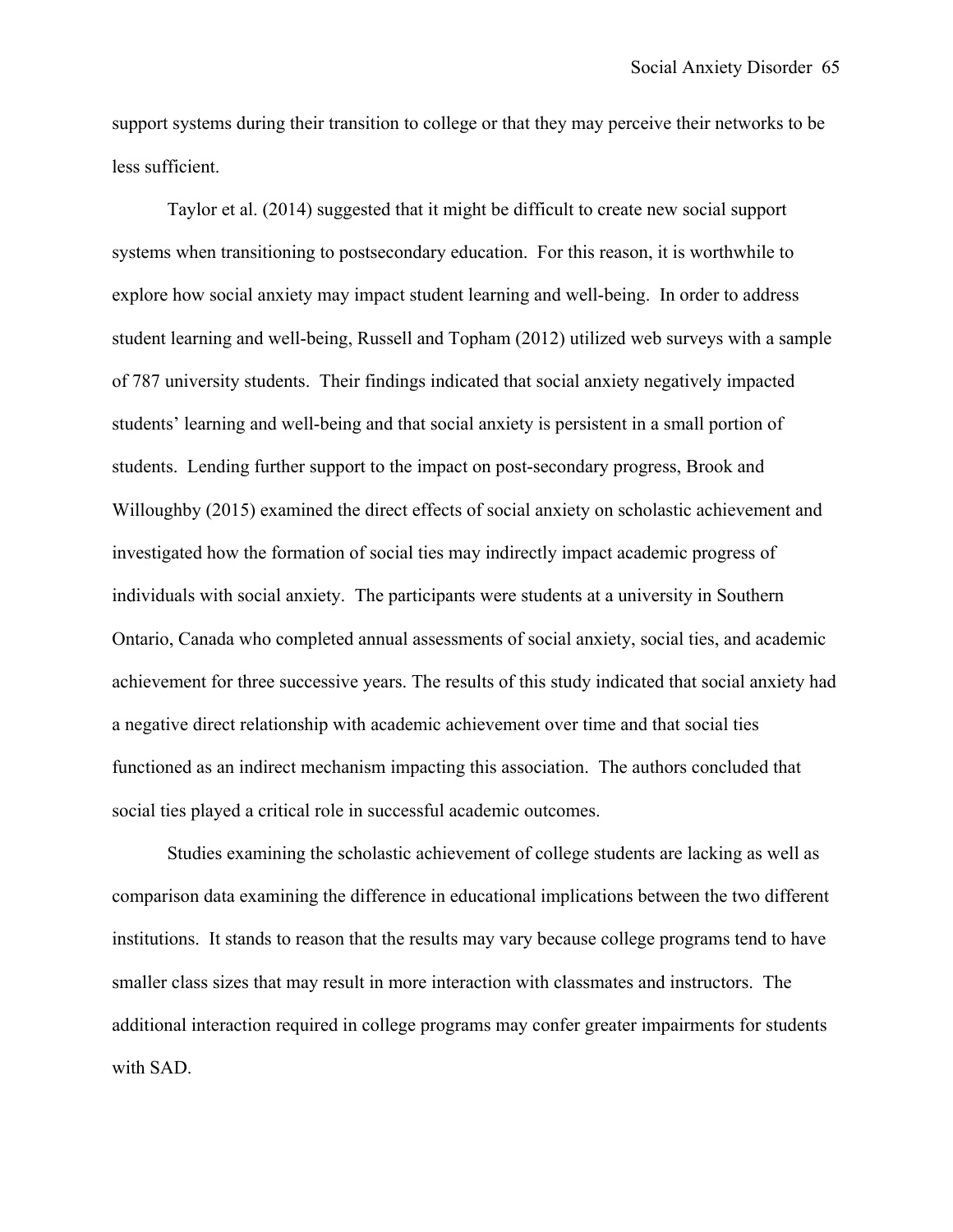**Peer and romantic relationships.** Because relationships appear to have an impact on scholastic achievement, it is fundamental that relationships be examined in more detail as these relationships may impact other areas of life. Individuals in emerging adulthood typically like to spend most of their time with friends and romantic partners and turn to them when they are feeling down (Furman, Simon, Shaffer & Bouchey, 2002). Those with social anxiety may be impaired in their ability to form and maintain these close relationships. As a case in point, McNamara, Nelson and Christofferson (2013) found that being shy and anxious hindered one's ability to meet the developmental tasks associated with emerging adulthood, such as developing an identity and forming quality relationships with peers and parents. The association with developmental tasks was found to be more significant in individuals who were shy and anxious as opposed to being merely shy. A lack of quality relationships was also more pronounced for friendship than in parental relationships. One possible reason for this finding may be that the parent relationship continues to remain constant in an individuals' life but many students must develop new friendships when they transition to postsecondary education.

Additionally, there may be impacts in romantic relationships during emerging adulthood for those with a diagnosis of SAD. One recent study attempted to delineate the relationship between social anxiety and romantic relationship satisfaction. Porter and Chambliss (2014) had the romantic partner without social anxiety participate in the study in order to determine if an association existed between social anxiety and romantic relationship satisfaction, social support, and intimacy of 163 undergraduate students. Their results suggested that individuals with social anxiety experienced interpersonal difficulty in romantic relationships. In particular, the study found that higher social anxiety in women was associated with wanting, receiving and providing less support based on self-report measures. However, this result was not found for partner-report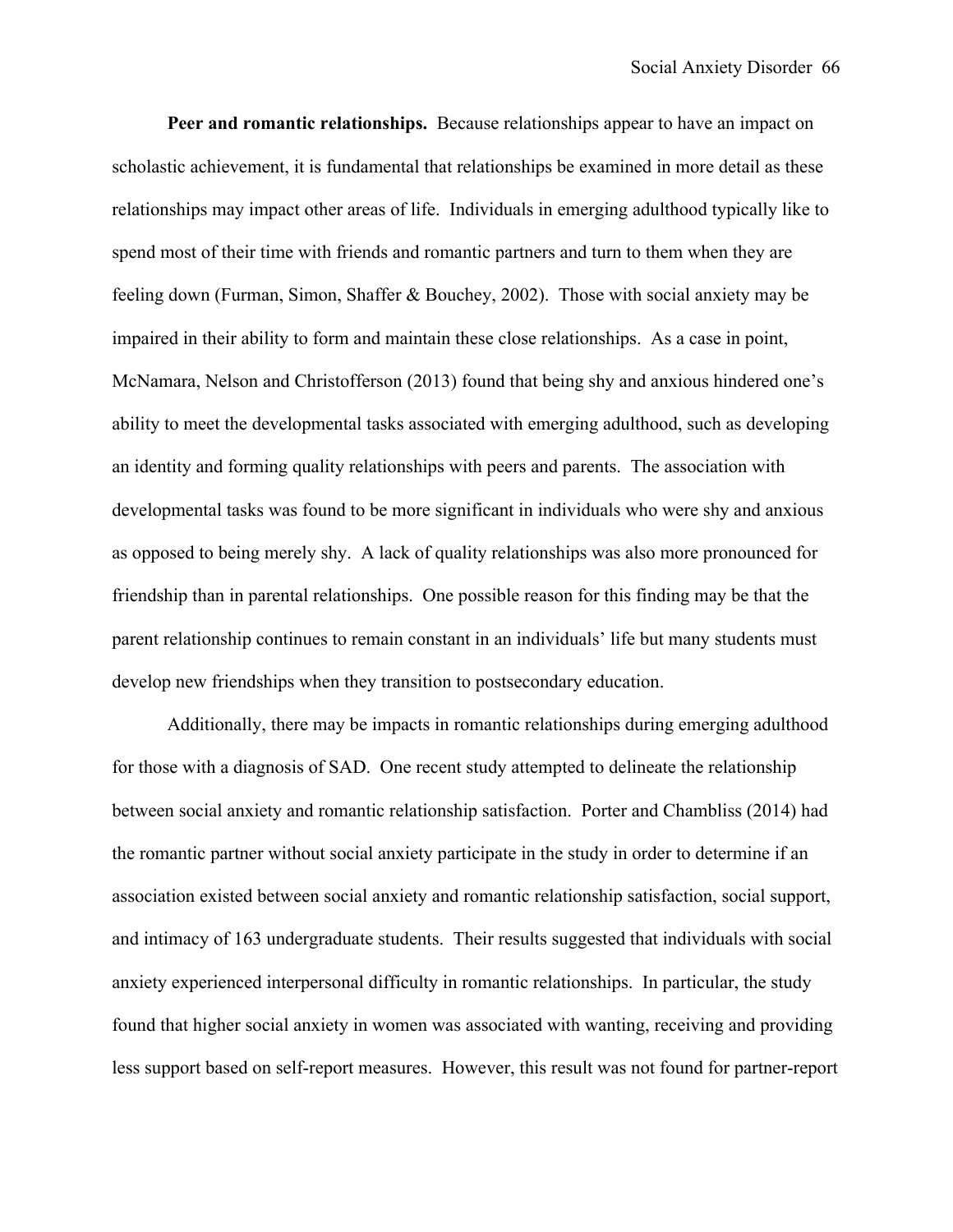measures or for men in this sample. Another finding was that women who reported strong levels of received support from their partner were more likely to indicate romantic satisfaction. In both genders, high social anxiety was associated with relationships that were rated as less emotionally intimate and the perception that intimacy was riskier. Therefore, emerging adults with high social anxiety perceive their relationships as having poorer quality than individuals without social anxiety.

As has been demonstrated, social anxiety is prevalent in emerging adulthood and poses unique challenges throughout this developmental period. The transition to postsecondary education is more difficult due to a perceived lack of an appropriate social support system and scholastic achievement is hindered. There is the possibility that these factors will continue to impact individuals after the emerging adulthood developmental period and extend into employment. Additionally, friendships and romantic relationships are more difficult to form and maintain. Once again, these factors can contribute to later dissatisfaction in relationships. The next section examines the impact of social anxiety in adulthood.

## **Adulthood**

Typically, the initial development of social anxiety is relatively uncommon during the adult stage of development (Wittchen & Felm, 2003); however, negative impacts of SAD continue to persist. Adulthood is often categorized by age and further segmented by such terms as early, middle and late adulthood. For the purposes of this paper, adulthood will be conceptualized as the age range from approximately 26 to 60 years. Adulthood can be considered a unique phase of development because it is the time at which individuals typically seek out career opportunities, form more stable and longer lasting relationships, and have children. Having social anxiety may impact one's ability to participate in these milestones. This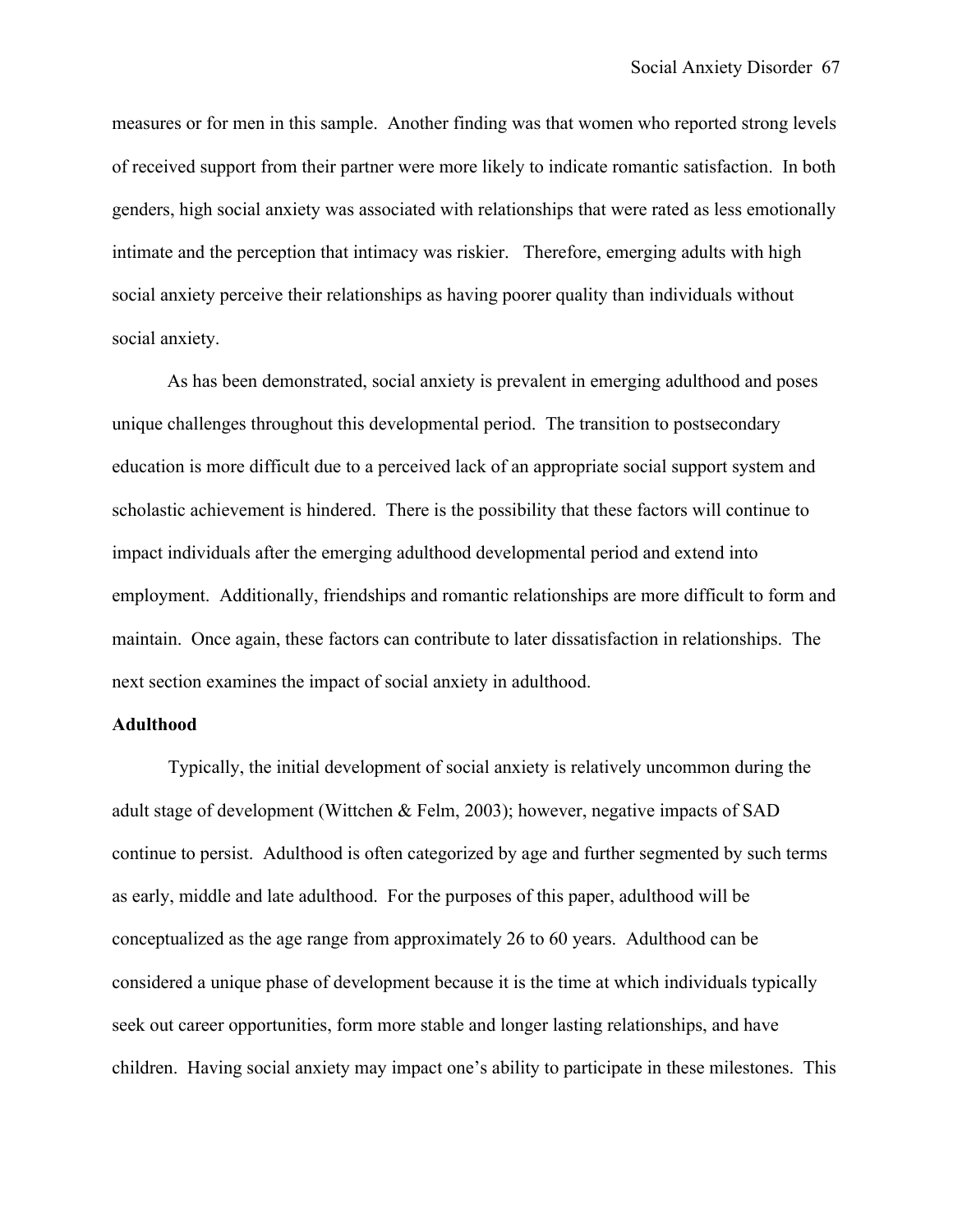section begins with a description of experienced difficulties in career and romantic relationships, and ends with assessments of quality of life.

**Employment.** Beginning with career and employment, there are a number of variables that may lead individuals with social anxiety to show reduced participation in the workforce, degraded employment pathways, and diminished work performance (Waghorn, Chant, White & Whiteford, 2005). In order to address the specific barriers that adults with social anxiety face in obtaining employment, researchers obtained intake assessments from 265 adults seeking employment services (Himle et al., 2014). Social anxiety was measured using the Mini-Social Phobia Inventory and it was determined that 35% of the adults screened positive for SAD. These researchers found a significant difference between those with SAD and those without in the employment barriers, skills, and job aspirations. Adults with SAD were more likely to indicate skills barriers to employment such as a lack of interview skills, a lack of training, and a lack of work-related experience. They were also more likely to aspire to realistic jobs rather than social jobs and reported possessing less social employment skills. The fact that adults with SAD prefer realistic jobs over social jobs is not surprising given that previous research has indicated children with social phobia have poorer social skills than their peers (Beidel et al., 2005). It is likely that these deficits in social skills continue into adulthood. In another study using participants in a primary care setting, adults with SAD were found to have twice as high of an unemployment rate compared with adults with other disorders (Beard, Moitra, Weisberg & Keller, 2010). Therefore, adults with SAD may experience more degraded employment opportunities than other adults with different mental health concerns.

**Relationship quality.**Moreover, the difficulties in obtaining a relationship and the quality of that relationship continue to persist into adulthood. The most significant relationship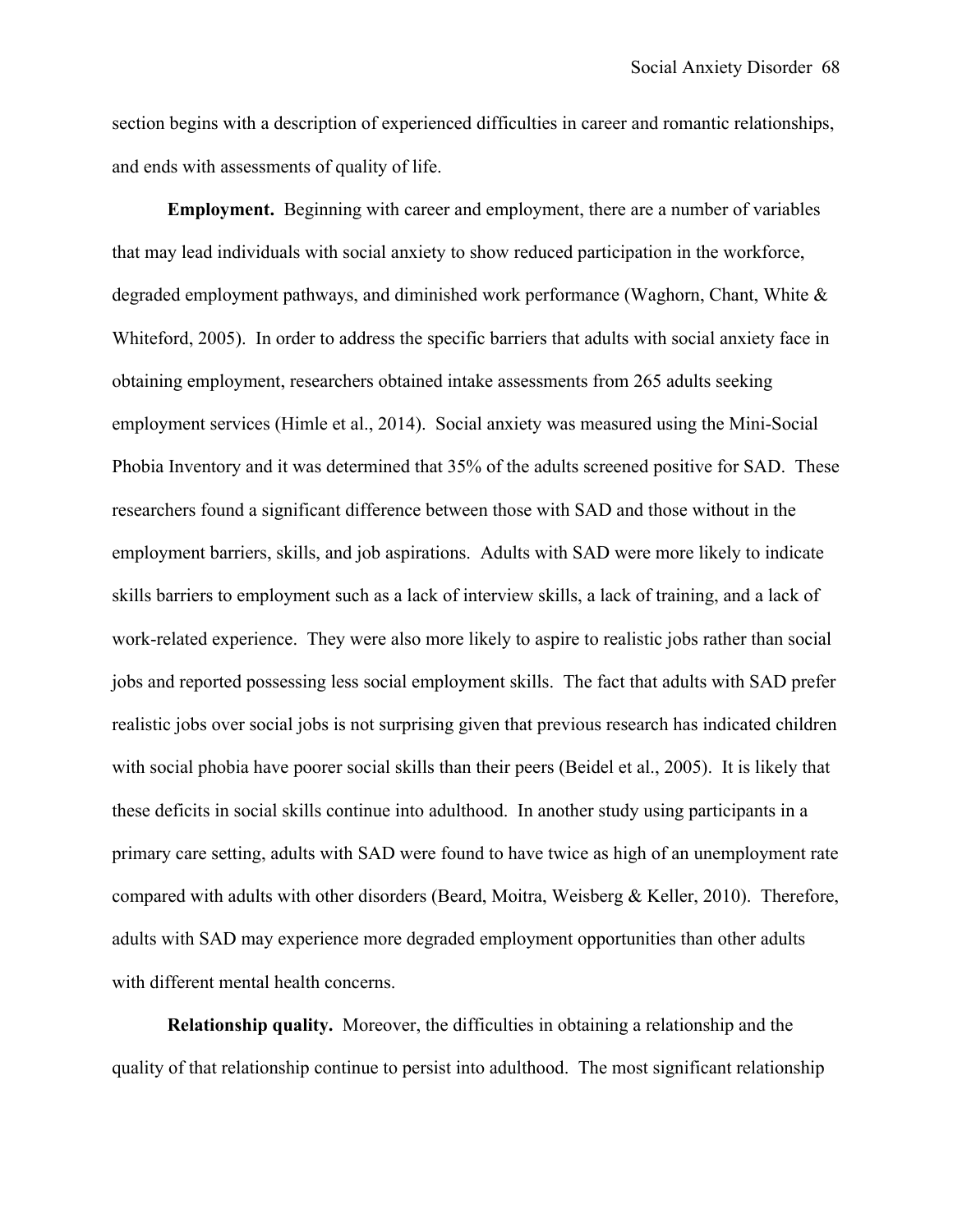during this developmental stage is typically marriage. Breslau et al. (2011) explained the association between various mental health disorders and their association with marriage and divorce in a multinational population based sample that included 19 countries. The sample sizes per country varied from 2357 to 12790. A fully structured lay-administered interview was conducted with each participant using the Version 3.0 of the World Health Organization Composite International Diagnostic Interview to generate DSM-IV diagnoses. These researchers found that there was a significant association between SAD and a lower probability of marriage but also that those who did marry were significantly more likely to divorce. Because adults with SAD experience barriers to employment and more difficulty in relationships, they may also have lower quality of life (QOL) measures.

**Quality of life.**A recent investigation found that adults with generalized social phobia had significantly impaired QOL when compared to adults with no disorder and adults with performance-based social phobia (Wong, Sarver, Beidel, 2012). This study recruited 379 adults between 8-81 years of age and used the Structured Clinical Interview for DSM-IV. Two selfreport instruments were also used in the study, namely, the Social Phobia and Anxiety Inventory was administered to assess the severity of social anxiety symptoms across social and performance situations and the Quality of Life Questionnaire was used to assess QOL across 15 domains. Three social skills tasks were used to assess social discourse (Simulated Social Interaction Test, Unstructured Conversation Task, and Impromptu Speech Task). Adults with generalized social phobia were found to have lower QOL scores and comorbidity resulted in greater QOL impairments for these participants.

The section highlighted the fact that adults with SAD have higher rates of unemployment and face various employment barriers. Additionally, adults with SAD are less likely to be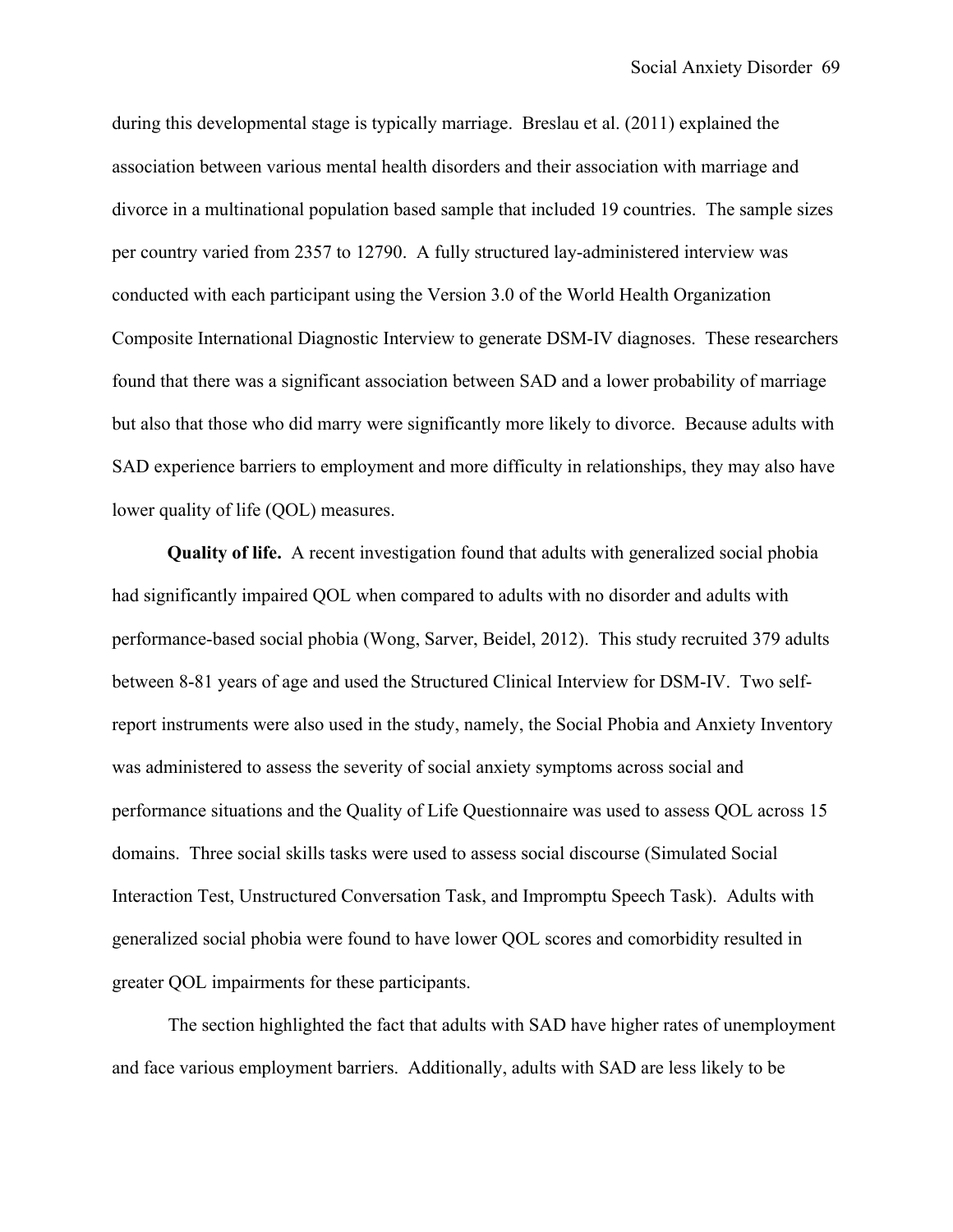married but are also more likely to have their marriages end in divorce. These factors have the potential to lead to various economic hardships. Finally, lower quality of life measures were also shown in this population.

Having SAD puts one at risk for a number of negative impacts. Poorer academic performance in secondary school closes postsecondary pathways and degrades employment opportunities in adulthood. Difficulties with peer and romantic relationships continue across developmental stages and lead to lower quality of life measures in adulthood. Because adolescents spend a large majority of their time in school, secondary schools may be an appropriate setting in which to direct interventions for SAD.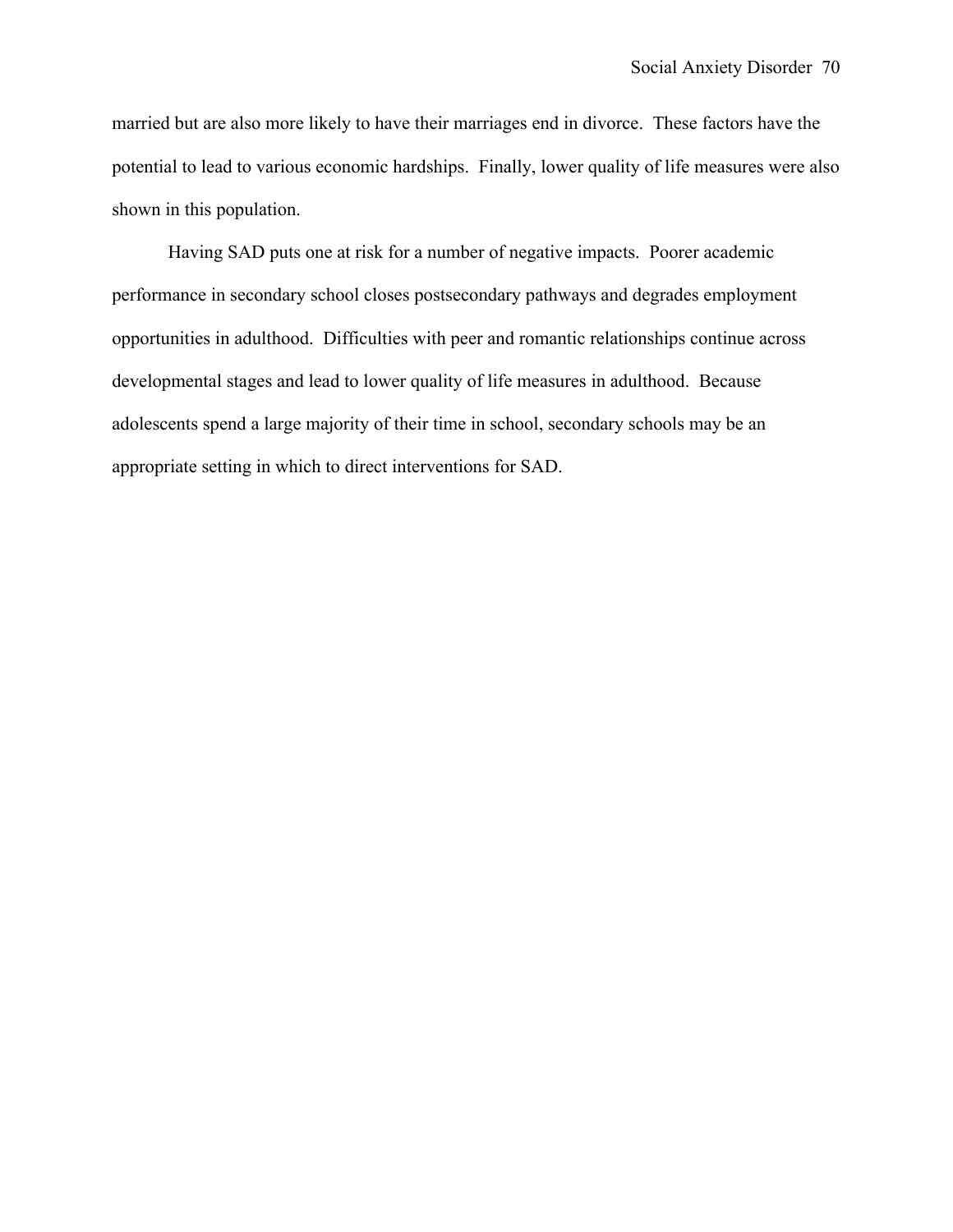## **Chapter 5: Educational Implications of SAD in the Ontario Education System**

In Canada, the responsibility for education is delegated to the provinces and territories. Hence, each individual province and territory is responsible for developing and implementing their own policies and procedures related to education. The branch of government in Ontario that is concerned with education is the Ontario Ministry of Education. This section of the paper will focus primarily on Ontario, and as such, the information is not necessarily applicable in other areas of Canada. In Ontario, mental health programs related to promotion, prevention, and intervention are now being implemented within the education system; however, there are obstacles to implementation of such programs. First, it is imperative that teachers have some basic understanding of the symptoms of SAD and how an adolescent can be referred for an assessment. Second, policies supporting the academic success of adolescents with SAD have not been investigated or delineated. Without clear guidelines, students with SAD may continue to experience difficulty in school and beyond.

#### **Educator Knowledge of SAD**

Because SAD is an internalizing mental health problem that does not typically disrupt the activities in a classroom, students may be less likely to receive school-based supports. The inability of an educator to recognize the needs of students with SAD could be as a result of lack of educator knowledge of internalizing problems and SAD, or there may be barriers that prevent referrals. In order to determine the knowledge base of primary school teachers, teachers in Cambridge in the United Kingdom were included in a study by Loades and Mastroyannopoulou (2010). These researchers assessed teacher recognition of various emotional and behavioural disorders in children using vignettes and also asked the teachers to rate the severity of the disorder. The results of their study demonstrated that teachers were generally good at recognizing both the existence and severity of symptoms of behavioural (externalizing) and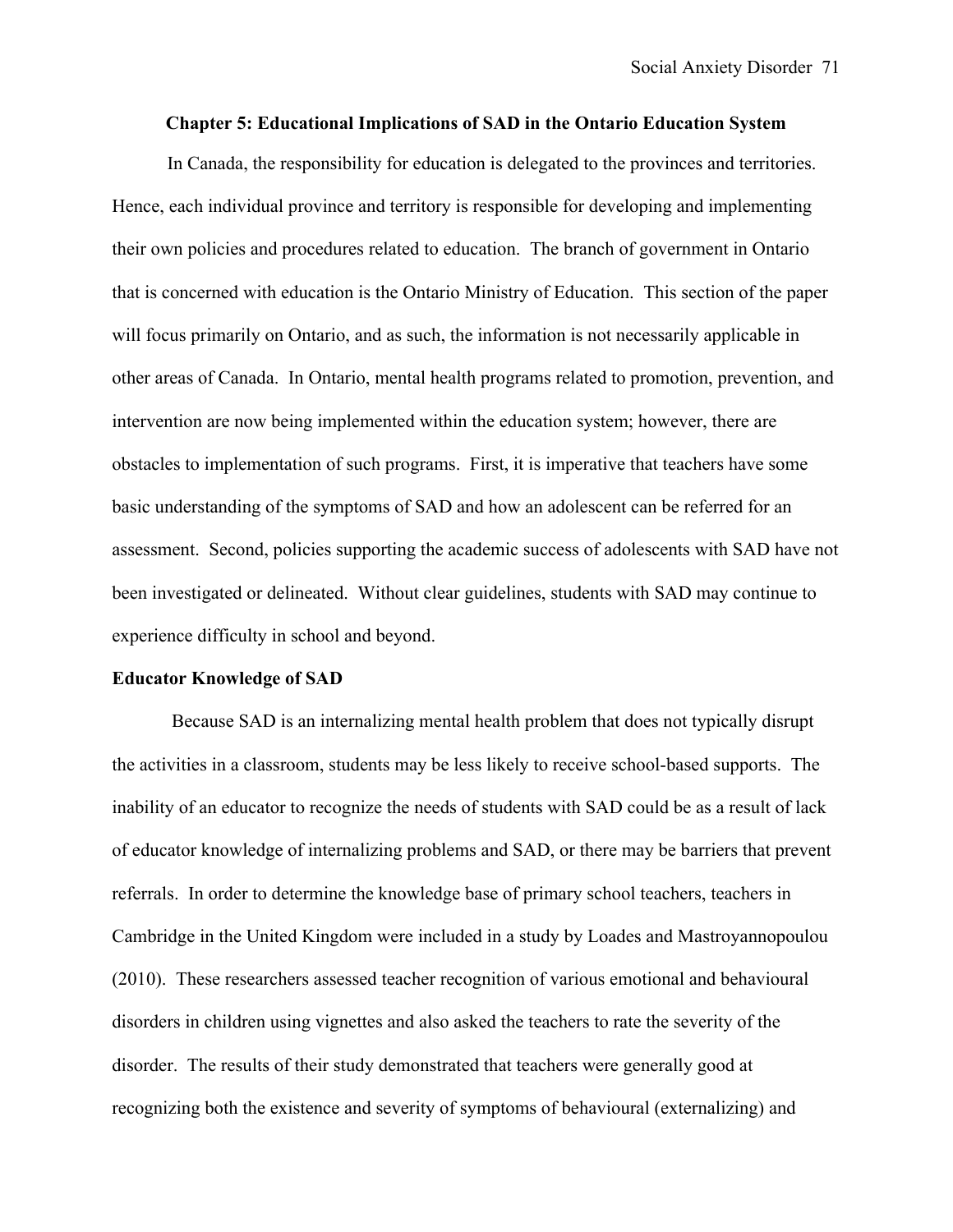emotional (internalizing) problems in the vignettes. However, teachers were more significantly concerned about a child with clinical-level symptoms of a behavioural problem than a child with clinical-level symptoms of an emotional problem. Papandrea and Winefield (2011) also indicated that students displaying externalizing problems are more likely to receive the supports and assistance that they require than students who experience internalizing problems, who are often overlooked or neglected. Hence, it would appear as though primary school teachers have the knowledge to identify students with internalizing problems, but many students are still not being referred for school-based supports.

The picture may be different in secondary settings. Primary teachers spend considerably more time with the students in their class because they often teach multiple subjects and remain the student's teacher for the duration of the school year. In Ontario, secondary students often take part in a semestered, rotary system and have eight different teachers in one school year; four in one semester and four in the other. A teacher will typically see students in a class for approximately 75 minutes daily. Teaching students for such a short period of time may limit the extent to which teachers truly get to know their students. Hence, a lack of time may impact a teacher's ability to identify internalizing mental health problems such as SAD. In order to determine how knowledgeable middle and high school educators are about SAD, Herbert, Crittenden, and Dalrymple (2004) developed the Knowledge of Social Anxiety Disorder Scale (KSADS) that they distributed to school personnel who consisted of certified teachers, certified school counselors, and licensed school psychologists. They also distributed the Knowledge of Attention Deficit Disorders Scale (KADDS) to serve as a comparison. Herbert et al. (2004) found that across employment groups, there were significantly lower mean scores for the KSADS compared to the KADDS and that the teachers' mean scores were significantly poorer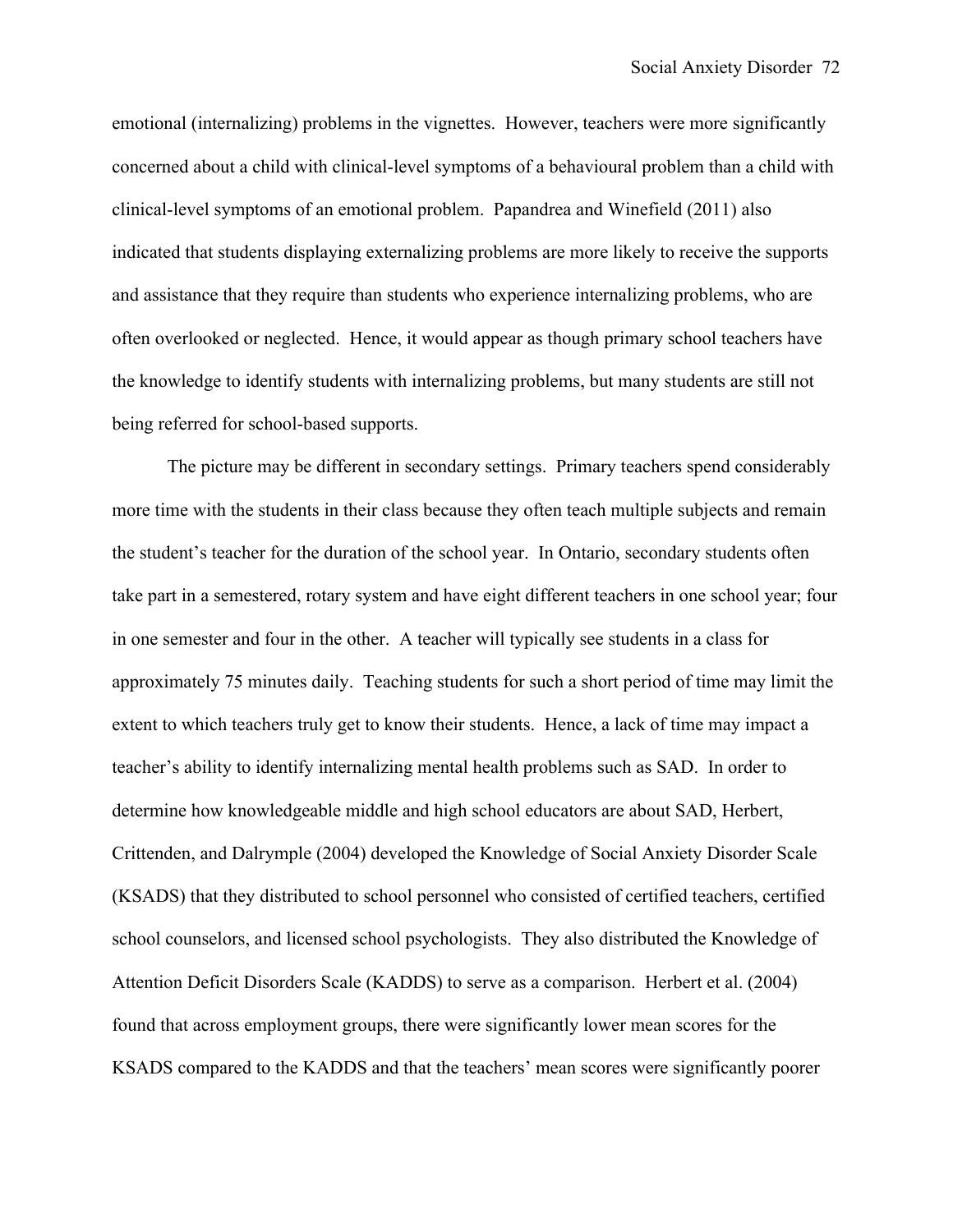than the other employment groups. The level of confidence of each occupational group in their knowledge was also assessed. Teachers reported lower levels of confidence than either the school counselors or the school psychologists. Hence, it is possible that teacher knowledge of SAD differs depending on the school division taught.

There may also be a relationship between teacher socio-demographic characteristics and the likelihood of a student receiving a referral for SAD. Headley and Campbell (2011) conducted a study examining the ability of primary school teachers to refer children with anxiety symptoms. In order to determine a teacher's ability to refer children for supports, 358 primary school teachers were presented with five vignettes portraying varying degrees of anxiety. Teachers were asked to complete the Teachers' Anxiety Identification and Referral Questionnaire (TAIRQ), whose measures were developed by these researchers. The findings of this study indicated that female teachers were more likely to refer than male teachers. Although a similar study has not been conducted with secondary school teachers, the percentage of male teachers at the secondary level (41%) in Canada is much greater than that at the elementary level (16%; Statistics Canada, 2013). Therefore, one could hypothesize that there may be even less likelihood of students receiving a referral in secondary school if male secondary teachers are less likely to refer. In order to understand the impediments to the referral process, more studies must be done. Other socio-demographic characteristics of teachers, such as years of teaching experience, may impact a teacher's likelihood of referring a student for assessment.

Therefore, adolescents in middle school or high school may be less likely to be identified as having internalizing mental health problems and less likely to be referred for supports. It is worrisome that some teachers lack knowledge and confidence about their knowledge of SAD because it is the teachers who are most often the referral point to a school counselor or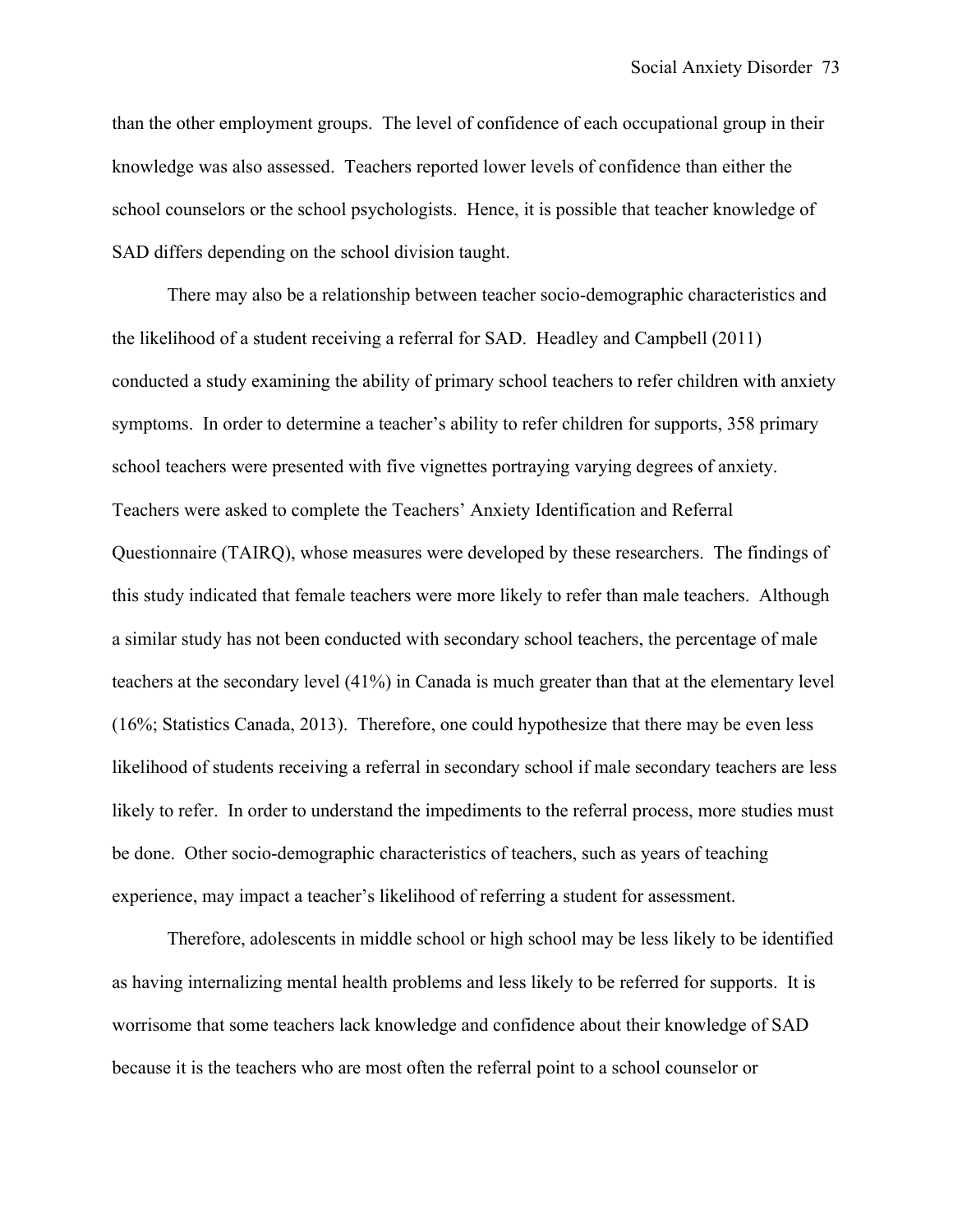psychologist. In an attempt to address this concern, the Ministry of Education in Ontario and the Ontario College of Teachers (2013) have proposed changes to the teacher preparation program.

Beginning in 2015, the Bachelor of Education programs in Ontario will have mental health curriculum added to their teacher education programs (Ontario College of Teachers, 2013). Including mental health education as part of teacher education is an optimal time to educate future teachers about the reality of mental health concerns in schools. Recent graduates from the Bachelor of Education programs have not received the same level of mental health education that the new graduates will be receiving. As such, an opportunity for a comparative investigation exists to analyze the preparedness of new teachers entering the education field. Knowledge of mental health, knowledge of the referral process, and a teacher's perceived competence in handling mental health concerns can be determined. The results of such a study would serve to inform curriculum development at the program level to ensure that it is meeting the needs of future teacher education graduates. Additionally, referral rates for externalizing and internalizing symptoms in adolescents can be determined prior to integration of the new curriculum and afterward to investigate if education translates to practice. Integrating mental health into the curriculum in teacher education programs addresses the concerns of new teachers but other strategies will need to address the potential knowledge gap of current educators. Next, the referral process at the secondary school level will be described.

## **Referral Process**

Within the Ontario secondary school setting, a student is typically referred to a guidance counselor or administrator for an initial discussion of concerns by either a fellow student or a teacher. The meeting involves discussion about a referral to a school-based mental health professional such as a school social worker or mental health nurse. Once the student meets with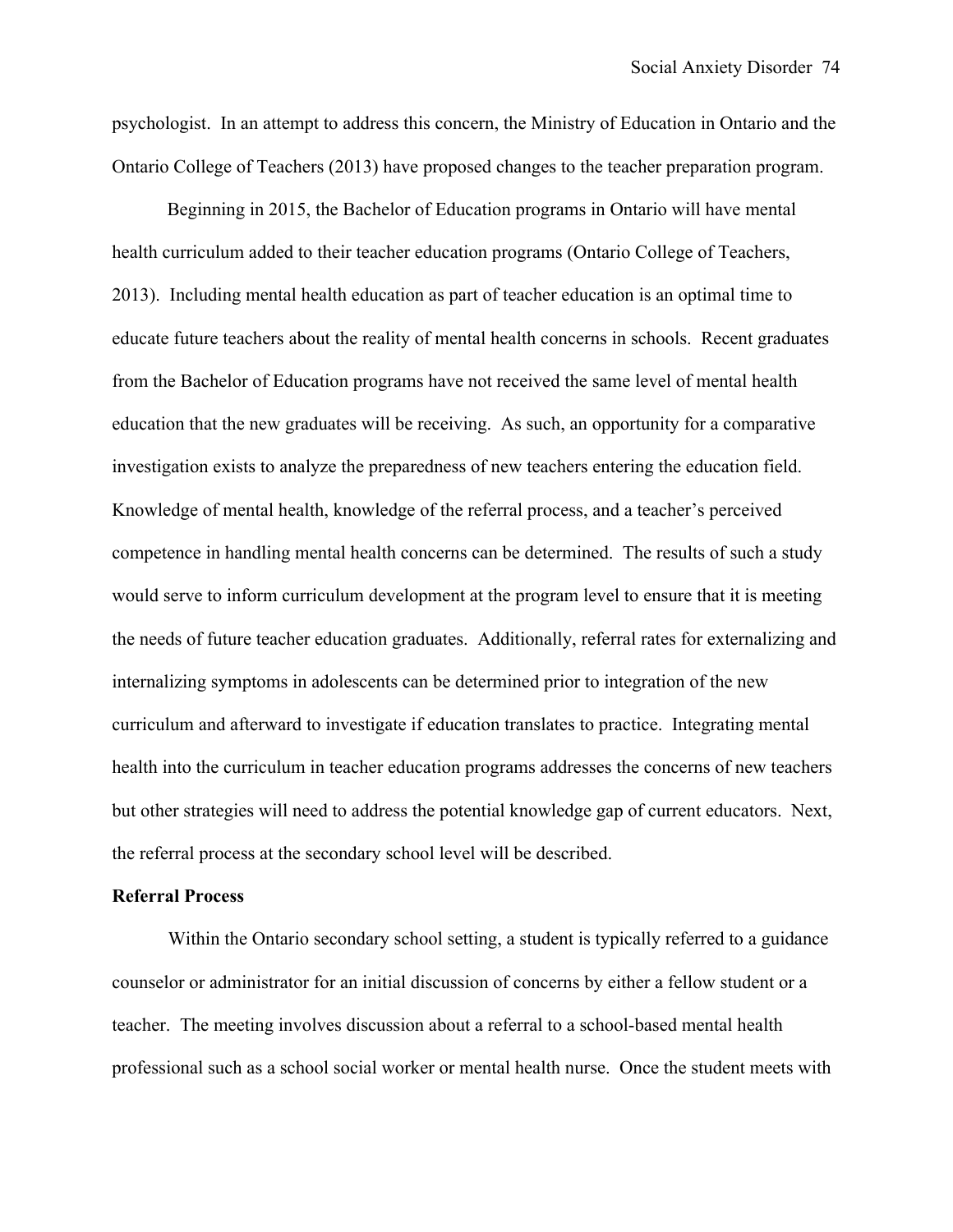one of these professionals, they have an initial discussion to determine the extent of their needs. Some students will continue to access support at school via a school-based professional while other students with more complex and involved needs are referred to external mental health supports. Provided that the adolescent is not in crisis, he/she is expected to continue to attend school. During this time, it is important that a plan be developed in order to support the adolescent emotionally and academically. There are two potential supportive pathways that a student can access, one is via the Special Education program and the other is through the Student Success Initiative.

**Special education.**One way that students with SAD can be supported academically and emotionally within the school setting is by making accommodations to instruction, environment, and assessment through the school's special education department. In order for a student in Ontario to qualify for special education services, he or she must meet particular criteria. In Ontario, there are several categories of exceptionalities and each have different criteria that must be met in order to be considered for identification for special education services.

*Categories of exceptionalities.* According to the categories of exceptionalities put forth by the Ontario Ministry of Education in Special Education: A Guide for Educators (2001), there are five different broad categories of exceptionalities, namely, Behaviour, Communication, Intellectual, Physical, and Multiple. An adolescent with SAD whose educational performance is adversely impacted by their excessive fears, anxieties, or difficulties managing social interactions are eligible for a Behaviour Exceptionality. The definition of Behaviour Exceptionality is: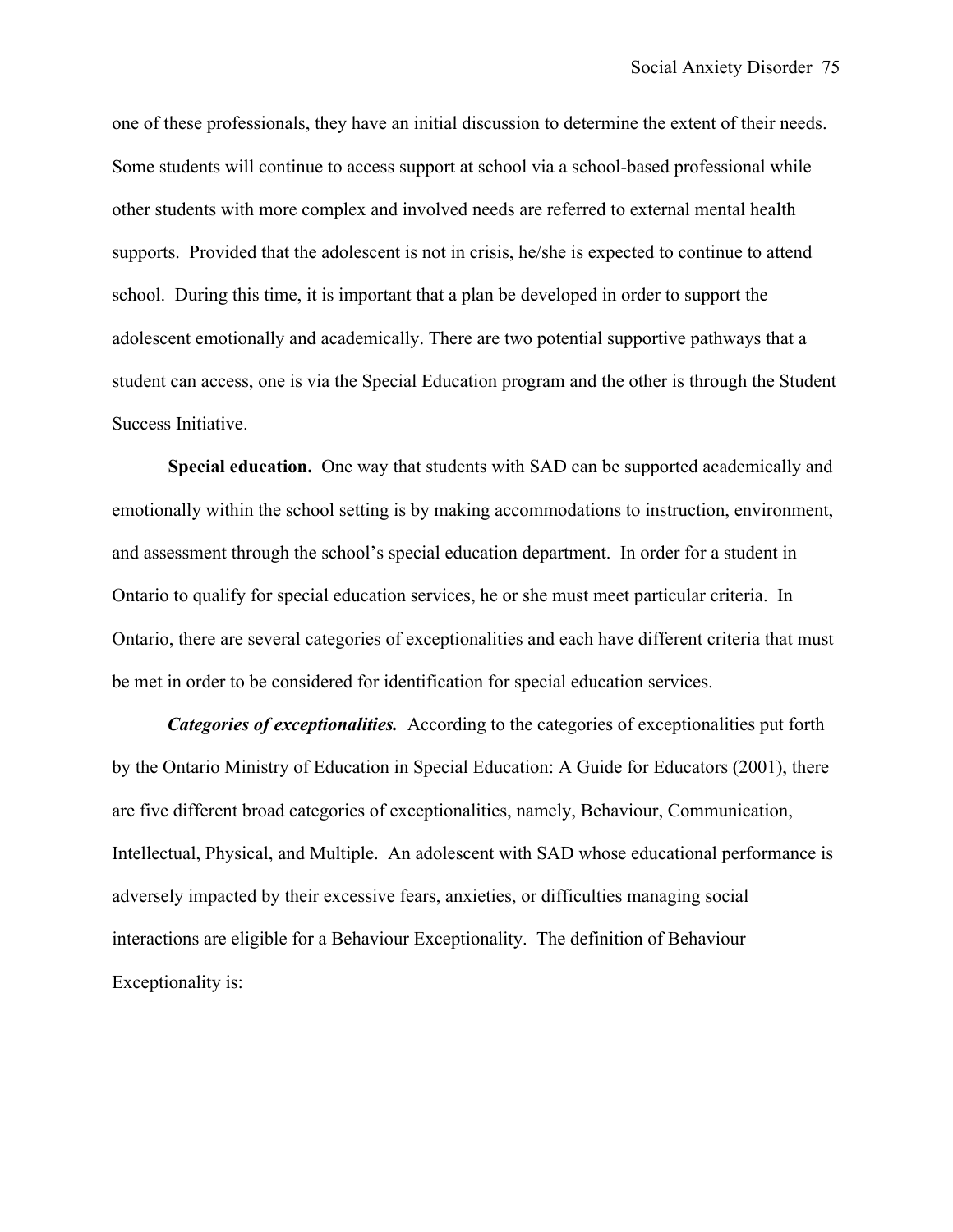A learning disorder characterized by specific behaviour problems over such a period of time, and to such a marked degree, and of such a nature, as to adversely affect educational performance, and that may be accompanied by one or more of the following:

- a) An inability to build or to maintain interpersonal relationships;
- b) Excessive fears or anxieties;
- c) A tendency to compulsive reaction;
- d) An inability to learn that cannot be traced to intellectual, sensory, or other health factors, or any combination thereof (p. A18).

Even if an adolescent and their family choose to pursue identification with an exceptionality, the process for obtaining an identification takes time and involves a number of policies and procedures. The Ontario Ministry of Education (2001) outlines the requirements that must be adhered to in order to obtain a diagnosis of an exceptionality, but the school boards are left to interpret the policies. In an attempt to clarify the application of the categories of exceptionalities, The Ontario Ministry of Education sent a Memorandum to the Directors of Education in 2011. In this document, it states that the categories of exceptionalities were developed to address a wide range of conditions that may impact a student's ability to learn, that a medical condition does not need to be diagnosed, and that all students with learning based needs are entitled to appropriate accommodations. However, there still remains ambiguity in the interpretation of the Memorandum and the manner in which it is interpreted can be different for different school boards. For example, the Rainbow District School Board requires that students must have a psychological assessment, a speech-language assessment or a medical diagnosis to be considered for a Behaviour exceptionality (Rainbow District School Board, 2014-2015). On the other hand, the Sudbury and District Catholic School Board uses these same criteria with the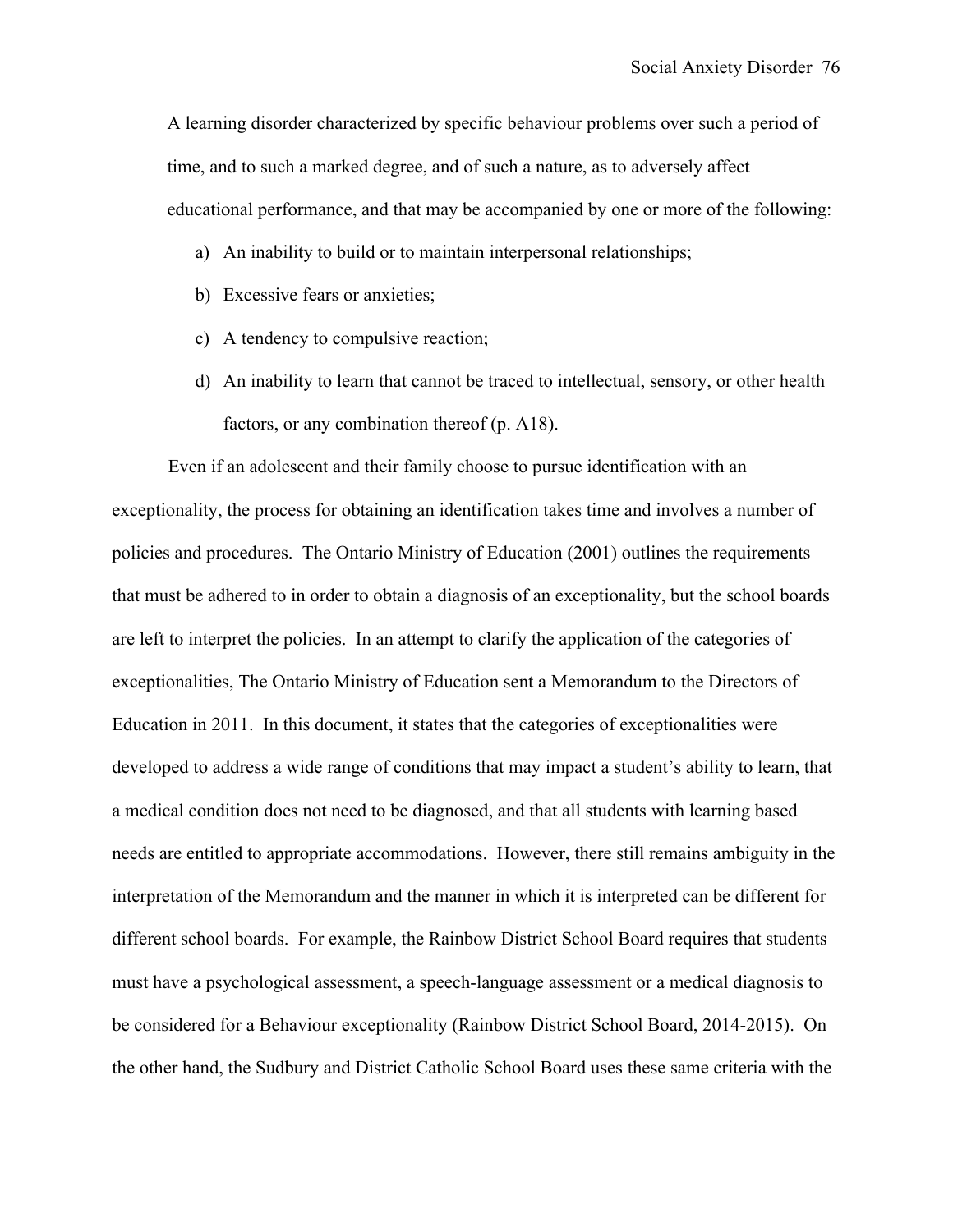addition of the option to diagnose based on observations and/or checklists compiled and reviewed by the Learning Support Services Team (Bagnato, 2013).

In order for an adolescent to obtain a Behaviour identification, the family would need to be willing to accept and seek support through this process; however, the core feature of SAD is the fear of negative evaluation by others (American Psychiatric Association, 2013). In fact, in a study conducted by Olfson and colleagues (2000), it was found that a common reason for individuals not to seek treatment for SAD was fear about what others would think or say about them. Therefore, it might also be possible that adolescents and/or their parents may choose not to seek an identification as an exceptional student for fear of how the adolescent will be evaluated by peers in their classrooms, and perhaps even by teachers. Therefore, the decision as to whether or not to label an adolescent as having a Behaviour Exceptionality must be carefully considered.

Labeling students with exceptionalities has both positive and negative consequences. There was a considerable amount of research conducted on the use of labels in special education between the 1970s to about the year 2000, but fewer evidence-based research studies have occurred past this point. The lack of recent literature may reflect the fact that previous research provides support for both positive and negative consequences, and that educational policy continues to emphasize the positive aspects of labeling.

**Positive and negative consequences of labels.** In order to address the question of whether or not the use of labels in special education are beneficial, Lauchlan and Boyle (2007) addressed five dichotomies in their article. To begin, they compared evidence suggesting that labels ensured access to financial and human resources for students to the argument that increased resources may be available but appropriate interventions using those resources may be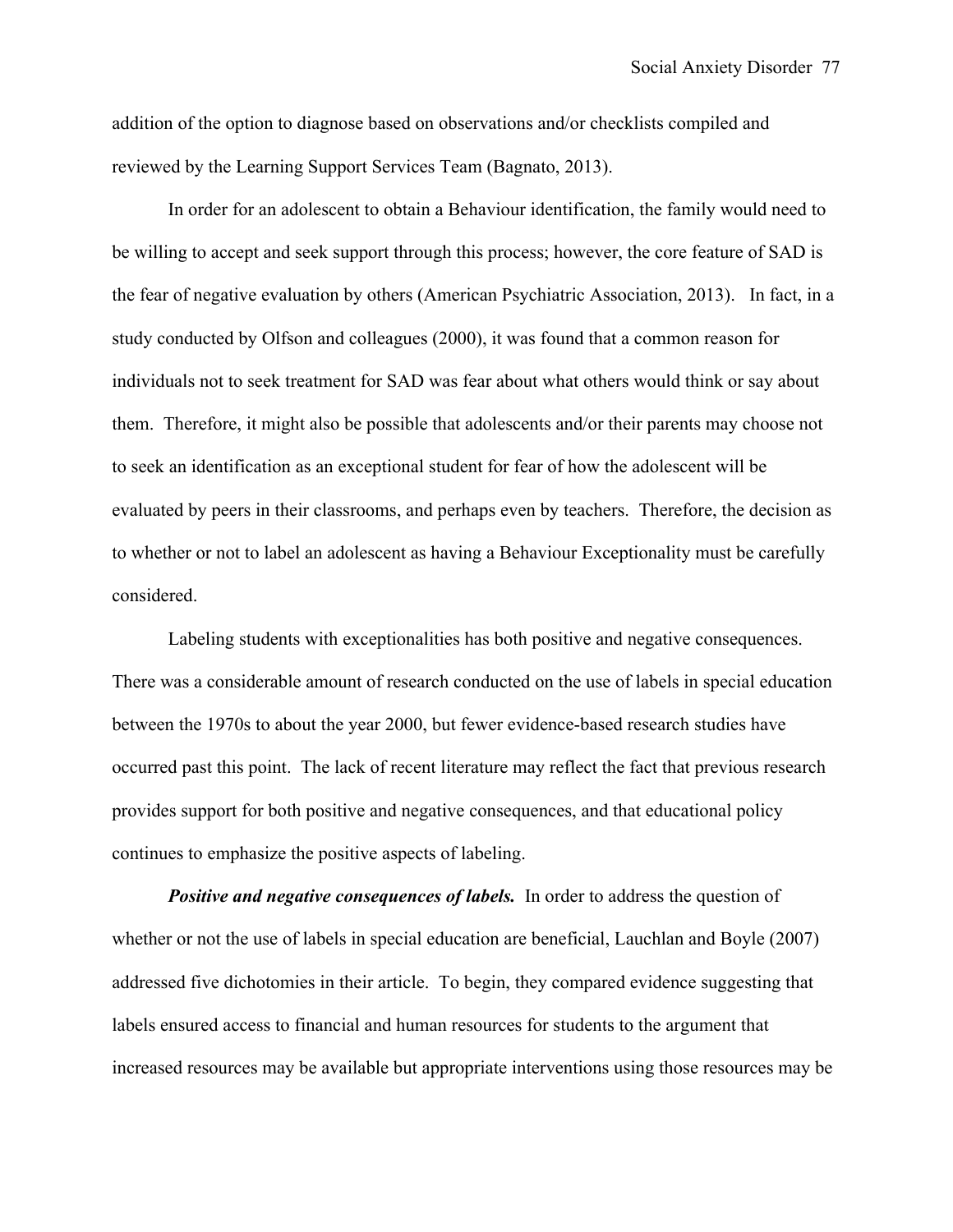lacking. In Ontario, school boards receive additional funding based on the number of exceptional students that they need to provide supports to (Ontario Ministry of Education, 2015). Moreover, students requiring more intensive supports garner greater sums of financial support from the Ontario Ministry of Education. In the 2015-2016 school year, the Ontario Ministry of Education (2015) has allocated approximately \$2.7 billion to support students with special education needs in Ontario. This is a very large sum of money that is being allocated to students with special education needs. Lauchlan and Boyle (2007) indicated that one can legitimately question if these extra resources are being used effectively to target children's difficulties.

In particular, Kershaw and Sonuga-Barke (1998) explained that the label "emotional and behavioural difficulties" used in the United States school system is much too broad to recommend and apply programs of intervention. Students with emotional and behavioural difficulties can exhibit internalizing or externalizing symptoms that require very different interventions. In Ontario, the same is true for the category Behaviour Exceptionality. It is a broad term that can encompass a number of different diagnoses such as Attention-Deficit Hyperactivity Disorder, Oppositional-Defiant Disorder, Obsessive-Compulsive Disorder, Depression, and Social Anxiety, to name a few. The educational interventions necessitated by each of these disorders are likely to be very different. Hence, additional financial and human resources have the potential to service students with a label, but intervention programs must be targeted precisely.

A second dichotomy that Lauchlan and Boyle (2007) discussed is whether a label raises awareness and promotes understanding or if it leads to stigmatization. Research is available to support both sides of the argument. Gus (2000) used a case study to describe the usefulness of the Autism label to raise awareness and develop understanding by classmates. A grade 10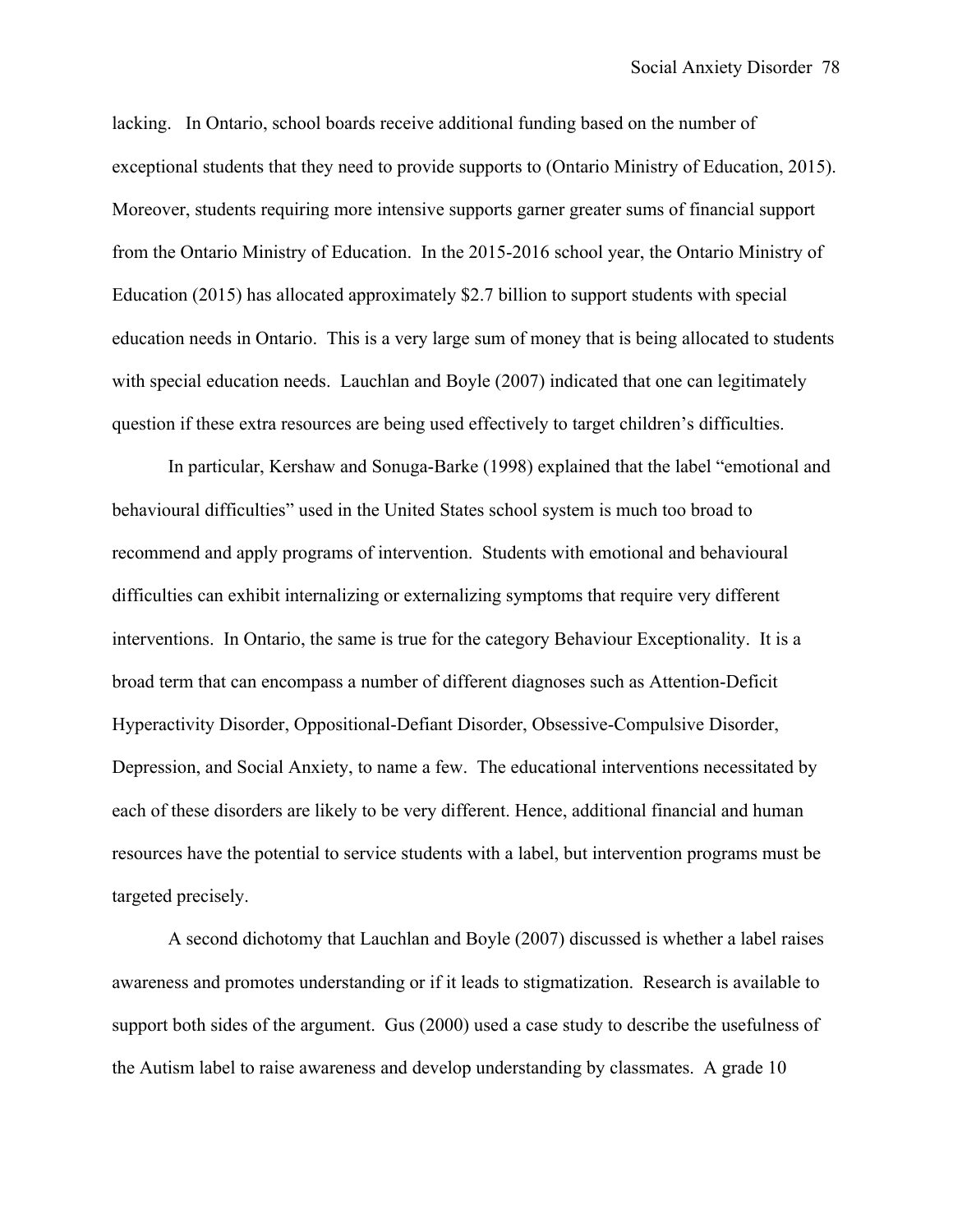student with Autism was feeling rejected by his peers until they were educated about Autism and the student's strengths and needs. Afterward, the classmates were better able to respond to the student with Autism and as a result, the student felt less rejected. However, this student always had a label and that did not change the way his peers interacted with him. Instead, targeted education toward his classmates improved his relationships with his peers. Thus, it is not the label that raised awareness and understanding, but the education that his classmates received. Other researchers contend and provide evidence that labels have negatively impacted some individuals. In fact, Gillman, Heyman and Swain (2000) discussed a number of cases in which they contended that a label led to social disadvantages and even exclusion. For instance, a woman with Down Syndrome had been spending weekends and holidays in a community home over about a year. When she later received a diagnosis of Alzheimer's disease, she was refused community housing. In this case, a label led to exclusion from a prospective home. It may be possible that the end result, stigmatization or acceptance and understanding, is a function of the nature of the disability, individual differences in self-esteem and confidence, and/or the disposition of other students. Assigning the label, SAD, may not provide the awareness and understanding that some other labels may provide. Instead, it may lead to disadvantages and exclusion because mental health problems are not widely understood.

It is also possible that labels can provide clear communication between stakeholders involved in students' lives, but it is equally likely that labels can lead to generalization of student's difficulties thereby neglecting their individual strengths and needs (Lauchlan & Boyle, 2007). Educators need to use a shared terminology as a communication strategy because there is limited time to meet and discuss student progress in a school day. However, Lauchlan and Boyle (2007) indicate that generalizations may be the result. For example, there is concern about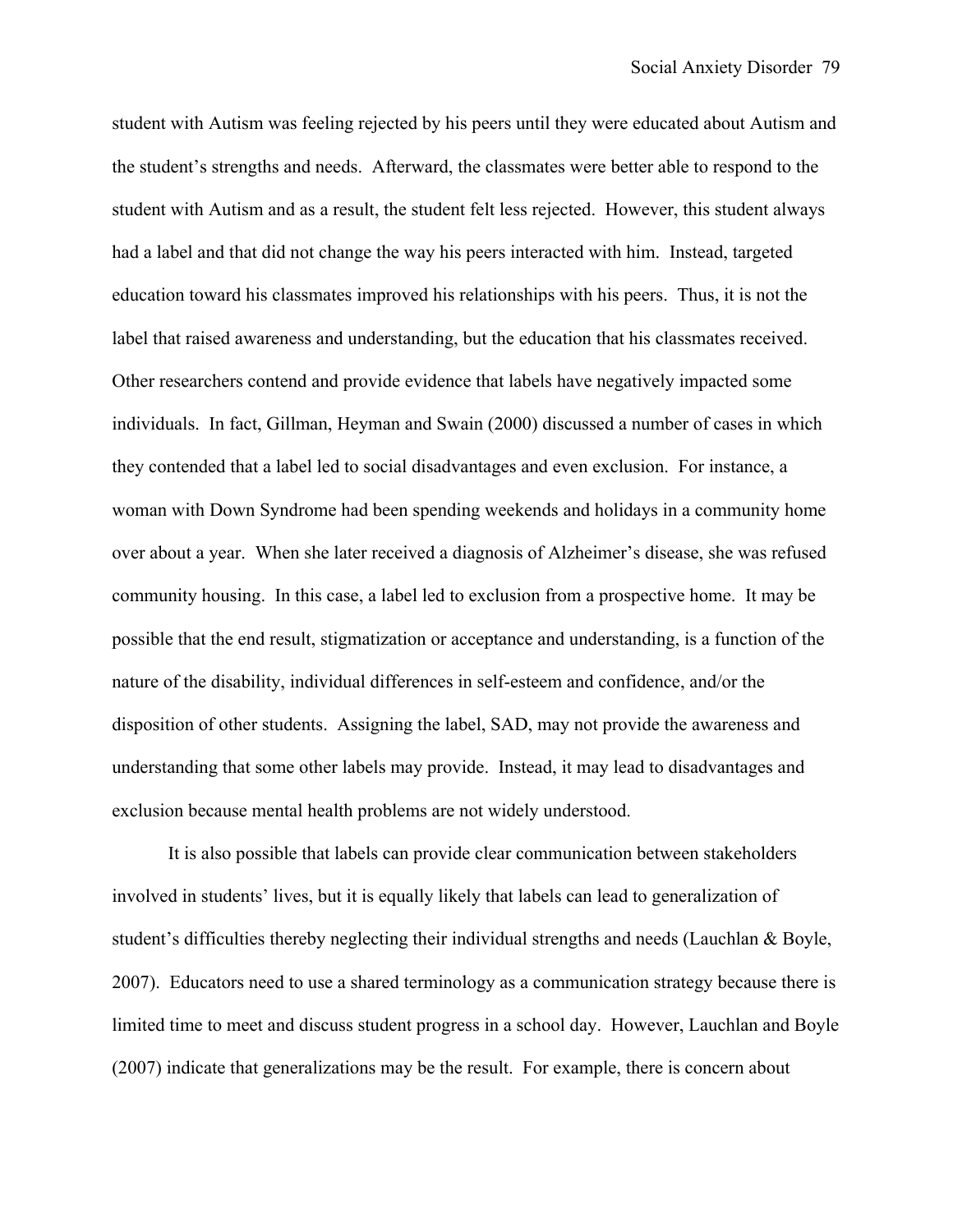whether or not educators have a shared meaning of a label. Wilson (2000) considered various terms related to educational discourse in order to identify the inherent dangers in using categorizations. As a case in point, he demonstrated that learning difficulties could represent a number of meanings such as a physical illness, a lack of access to educational resources, or a lack of humility. Furthermore, in the need to categorize students, IQ tests are often used and there are issues with the reliability and validity of these measures (Feuerstein, Rand & Hoffman, in Lauchlan & Boyle, 2007). Therefore, labels can provide a convenient way for educators to communicate but everyone may not possess a shared and accurate meaning.

Next, Lauchlan and Boyle (2007) communicated that a label provides some families and children with an explanation about why the child is experiencing difficulties. For some families and children, use of a label can be reassuring, perhaps even empowering, and it helps to alleviate stress. Riddick (2000) in her exploration of the relationship between labeling and stigmatization, interviewed 27 children and 16 adults with dyslexia. She found some evidence in the interviews to suggest that some children and adults felt better knowing they had an individual difference instead of thinking that they were not intelligent. On the other hand, Lauchlan and Boyle (2007) argued that labels can cause people to focus on the child's deficits instead of school, classroom, community, and policy deficits that do not meet the needs of the child. Moreover, teachers may perceive students with a label as less capable and lower their expectations as a result. The more appropriate action would be to provide the necessary supports to ensure that the child is meeting the same expectations as the rest of the class. For adolescents with SAD, it may be possible that teachers could lower their expectations for social interaction and academic achievement, thereby reinforcing the symptoms associated with SAD.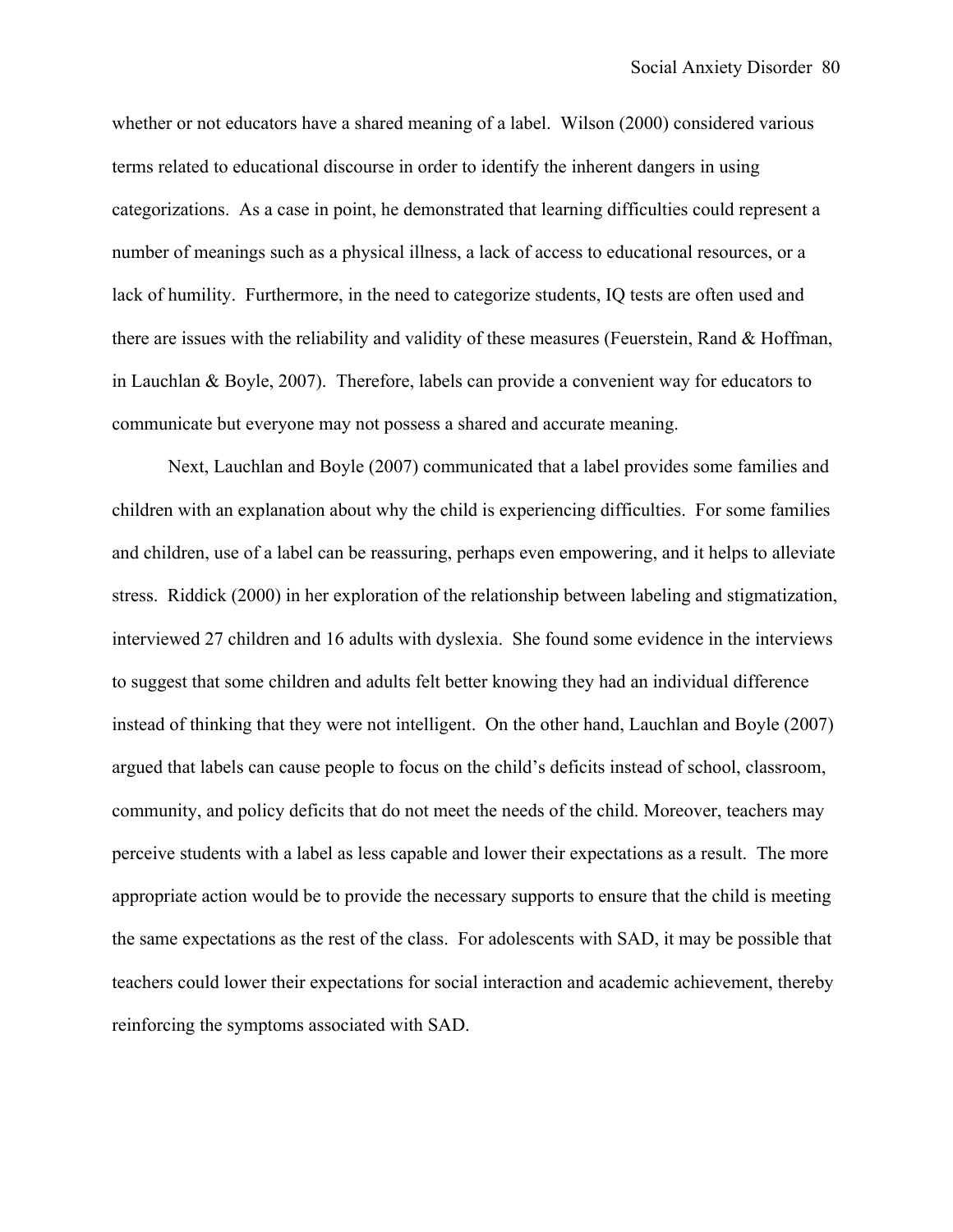The last dichotomy addressed by Lauchlan and Boyle (2007) looks at how labels confer a sense of belonging to a group versus how labels are a target for teasing, bullying, and low selfesteem. Finlay and Lyons (1998) interviewed 28 participants with learning difficulties to investigate how the label "learning difficulties" impacted self-descriptions and self-evaluations. About two thirds of the participants admitted to having the label "learning difficulties," but only when they were asked directly. One can infer that the participants in this study did not feel a sense of belonging to the group, "learning difficulties." Moreover, those who did identify as having learning difficulties were asked to evaluate themselves and they did not evaluate themselves any more positively than those who did not identify as part of the group. Because about one third of this group denied having learning difficulties even when directly asked, it supports that they were trying to avoid a negative outcome to admitting a learning difficulty.

After careful consideration of the positive and negative consequences of labeling as indicated above, families must make an appropriate decision for their child as to whether or not a label would be beneficial. Adolescents may provide input in this decision, but parents will always be involved unless the adolescent is 18 years of age or older. Based on the negative consequences of labeling, it may be inappropriate for adolescents with SAD to seek an identification of a Behaviour Exceptionality. However, if the family does decide to proceed with the identification process, an adolescent who meets the school board criteria for a Behaviour Exceptionality and their family will need take part in an Identification, Placement, and Review Committee (IPRC) meeting.

*Identification, placement, and review committee.* The role of the IPRC is to decide if a student should be considered an exceptional pupil and, if so, what type of placement is appropriate (The Ontario Ministry of Education, 2001). The IPRC is composed of at least three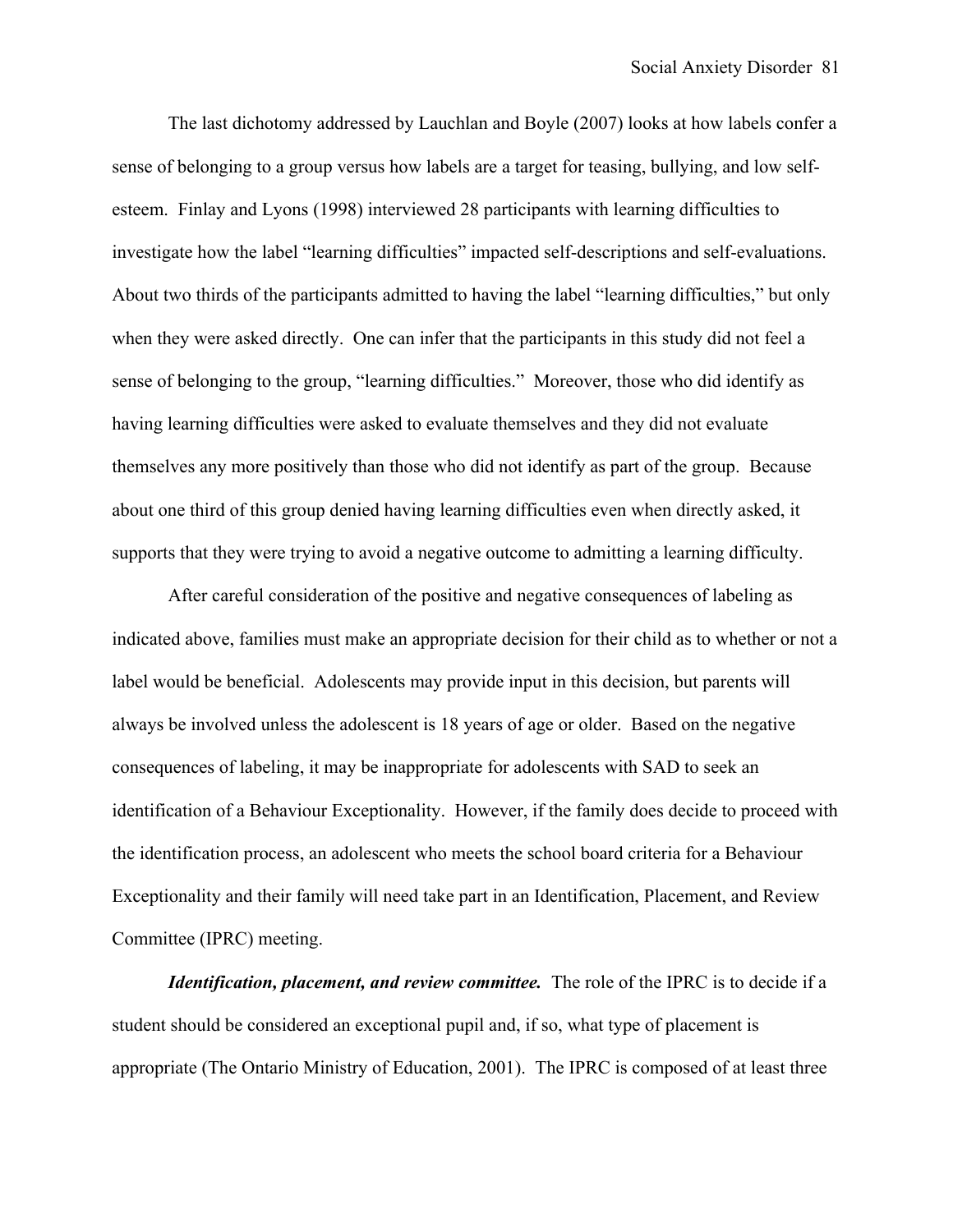educators, one of whom is required to be a Principal or Supervisory Officer. The parents or guardians and the student are invited to attend. Each school board in Ontario has its own procedures for inviting parents to attend the IPRC meeting but the Ontario Ministry of Education (2001) sets out some minimal requirements. Every effort should be made on the part of the IPRC to accommodate the parents' schedules and written notification of the meeting must be sent 10 days prior to the meeting communicating the date, time, and location of the meeting. Additionally, a copy of the board's *Parents' Guide to Special Education* needs must be sent to parents. The Parents' Guide to Special Education contains information about the IPRC and decision-making process.

At the meeting, relevant information about the student is reviewed and their strengths and needs are discussed. After discussion about the student, the IPRC decides whether or not the student should be identified as an "exceptional pupil." If so, the Ontario Ministry of Education (2001) categories and definitions of exceptionalities are used to decide which category is appropriate. Then, a decision about the special education placement of a student is considered. Placement options include a regular classroom with indirect support, a regular class with resource assistance, a regular class with resource withdrawal, a special education class with partial integration, or a full-time special education class.

The Ontario Ministry of Education (2001) Special Education documents explains each of the above mentioned placement options. Placement in a regular classroom with indirect support means that the student is placed in a regular classroom for the entire day and the teacher is provided with support on how to meet the needs of the student. A regular class with resource assistance also involves placement in a regular class but students receive some specialized instruction either individually or in a group from a qualified special education teacher in their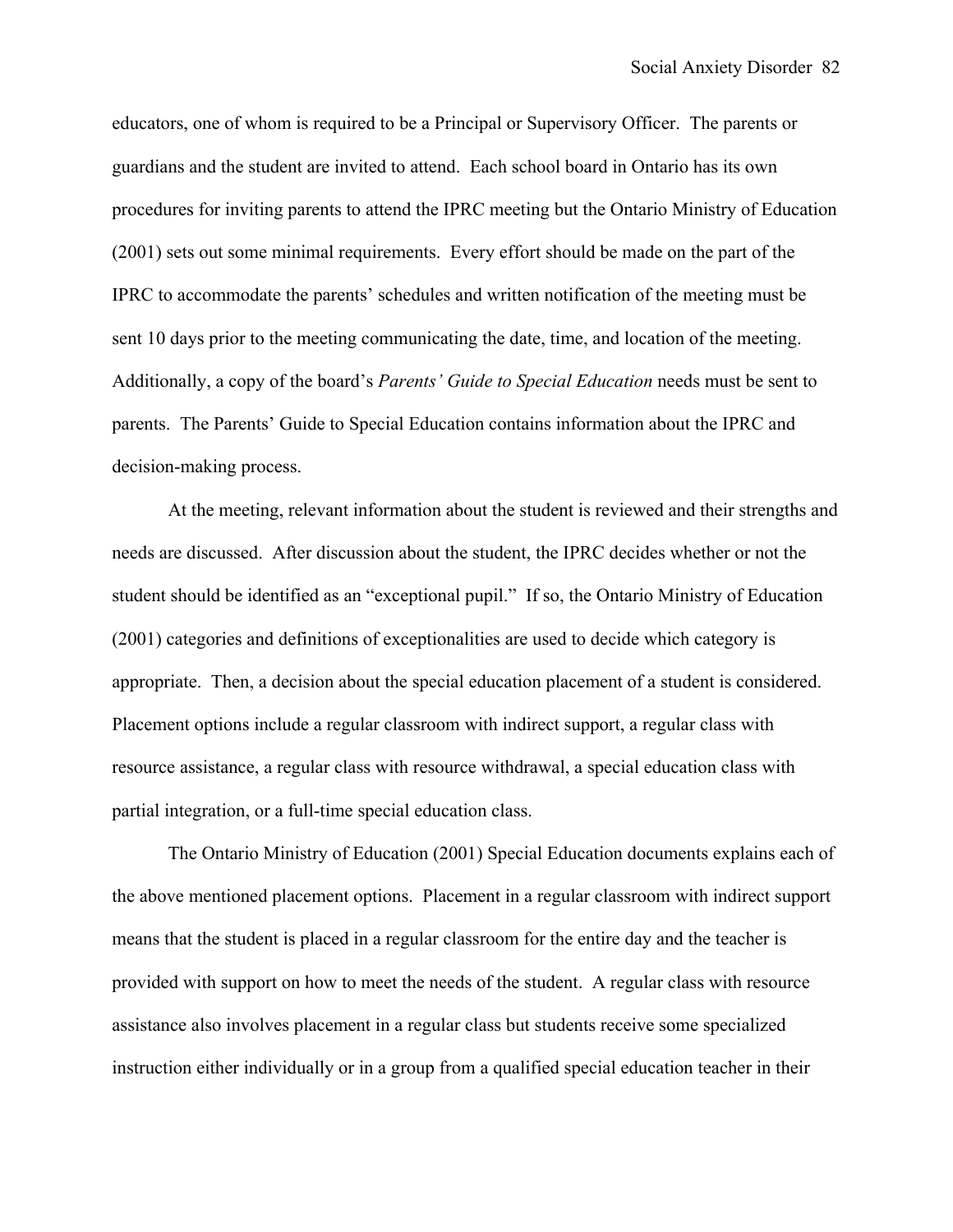own class. A regular class with resource withdrawal involves placement in a regular class and the student receives instruction outside of the classroom from a qualified special education teacher but for less than 50% of the school day. Placement in a special education class with partial integration means that the student is in a special education class but is integrated into a regular classroom for at least one instructional period daily. Finally, full-time placement in a special education class involves no integration in a regular classroom.

After all the pertinent information has been presented, considered, and reflected upon, the IPRC will make a decision about identification and placement (Ontario Ministry of Education, 2001). The result is shared via a written statement of decision that communicates whether or not the IPRC has identified the student as exceptional, and if so, what category of exceptionality will be used. The written document provides a description of the student's strengths and needs, the placement decision, and any recommendations regarding the student's program. In addition, the reasons for placing a student in a special education class will be provided if this is the decision that the IPRC makes. At this point, parent consent for the IPRC decision is requested. Parents can choose to sign the written statement of decision at the meeting or they can take it home and return it to the school. The placement decision will be implemented once the parents provide consent.

In the case of students with SAD, a variety of placement options are available based on the level of support that the adolescent requires. An adolescent with SAD who is pursuing a secondary school diploma and seeking identification with a Behaviour Exceptionality will have a placement in a regular classroom with either indirect support or resource assistance. These students require some accommodations to instruction, environment, and/or assessment in order to meet with academic success but do not require intense special education supports. For other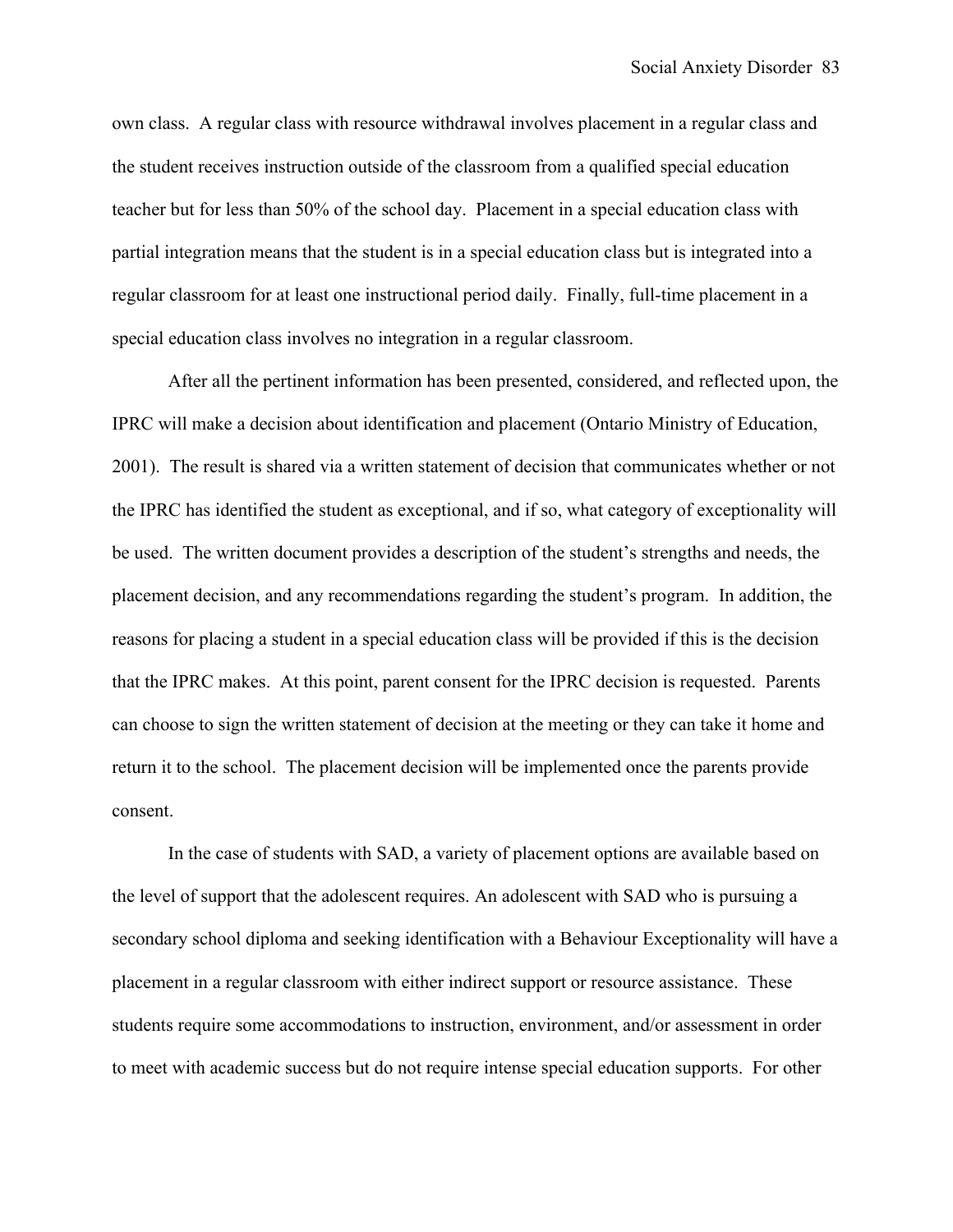students, a diagnosis of SAD may accompany another exceptionality, such as Autism, Mild Intellectual Disability, or a Developmental Disability. If these students are not working toward a secondary school diploma, the family may be seeking an identification through the IPRC process of Multiple Exceptionalities. If a student is already placed in a special education class with partial integration, or a full-time special education class, then this placement is likely to be maintained. Within 30 days of parent agreement with the IPRC decision, an Individual Education Plan (IEP) must be created for the student (Ontario Ministry of Education, 2004). If a parent does not agree with the IPRC decision or does not want their child to have an IEP developed, then they can choose not to sign the documentation. Without signed documentation by a parent, an adolescent will not be formally identified as an exceptional pupil and will not have an IEP developed (Ontario Ministry of Education, 2004).

*Individual education plan versus non-exceptional individual education plan.* If a family does not want to pursue an official identification, an IEP can still be created and shared but it is termed a Non-Exceptional Individual Education Plan (NIEP) instead (Ontario Ministry of Education, 2004). There are only minor variations in an IEP and NIEP (e.g., inclusion of category of exceptionality, assessment data, date of most recent IPRC), hence, for the remainder of this section, the two will be considered together. An IEP is a written plan based on an assessment of the student's strengths and needs that impact a student's ability to learn and to demonstrate their learning (Ontario Ministry of Education, 2004). The IEP is a working document, meaning that it can be changed as new information becomes available. It identifies the accommodations that a student requires to achieve to his or her potential and also serves as an accountability tool for the student, the student's parents, and everyone who has responsibilities to meet their goals and learning expectations.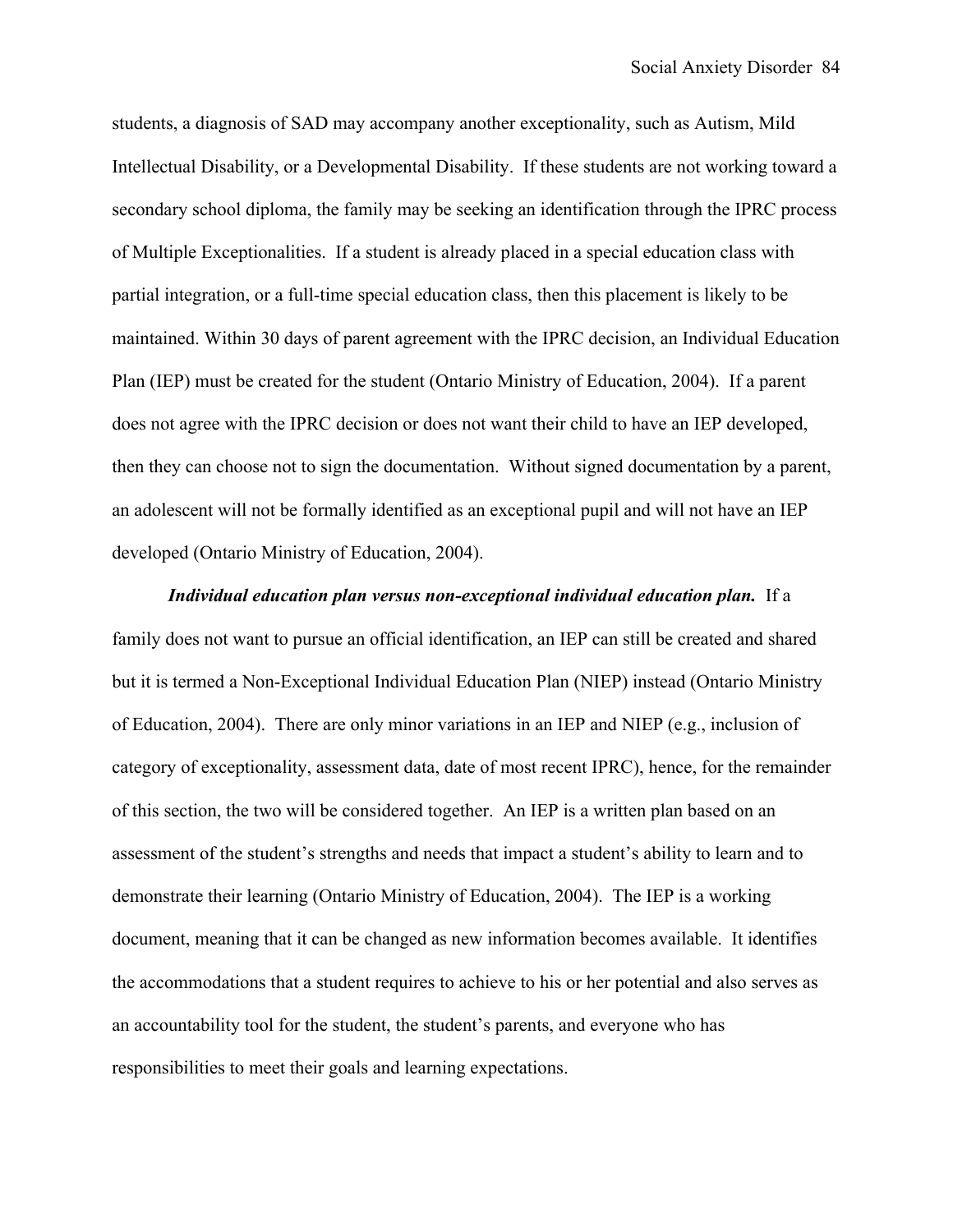An IEP outlines accommodations that are specific to the student that will help them be successful both emotionally and academically at school. There is one section of this document that is particularly important for the student, parents, and teachers. The section is the accommodations section that includes instruction, environment, and assessment (Ontario Ministry of Education, 2004). Instructional accommodations involve changes in teaching strategies, environmental accommodations are adjustments to supports in the physical environment, and assessment accommodations are changes in assessment activities and methods. These changes should be individualized to the student and are required for the student to demonstrate their learning. For example, a student with a Communication: Learning Disability who has poor organizational skills may require a reminder from the teacher to place his/her work in a binder and to email their homework to themselves. This strategy is appropriate to this student so that he/she has the materials to complete homework and the knowledge of what to do. This strategy might not be appropriate for a different student who has difficulty getting his/her thoughts onto paper so the use of assistive technology such as Dragon Naturally Speaking is required to verbally write an essay.

It would seem appropriate to provide accommodations to students with SAD because studies have shown that adolescents with SAD have lower academic achievement than they are capable of (Puar, 2012; Wood, 2006). Additionally, research has demonstrated that there are particular school-related tasks that cause distress for students with anxiety disorders (Langley et al., 2004). Providing an accommodation for a distressing task is an appropriate measure to support adolescents with SAD.

Some families and adolescents may not want to pursue supports through special education and may opt to pursue support through student success instead. Within the student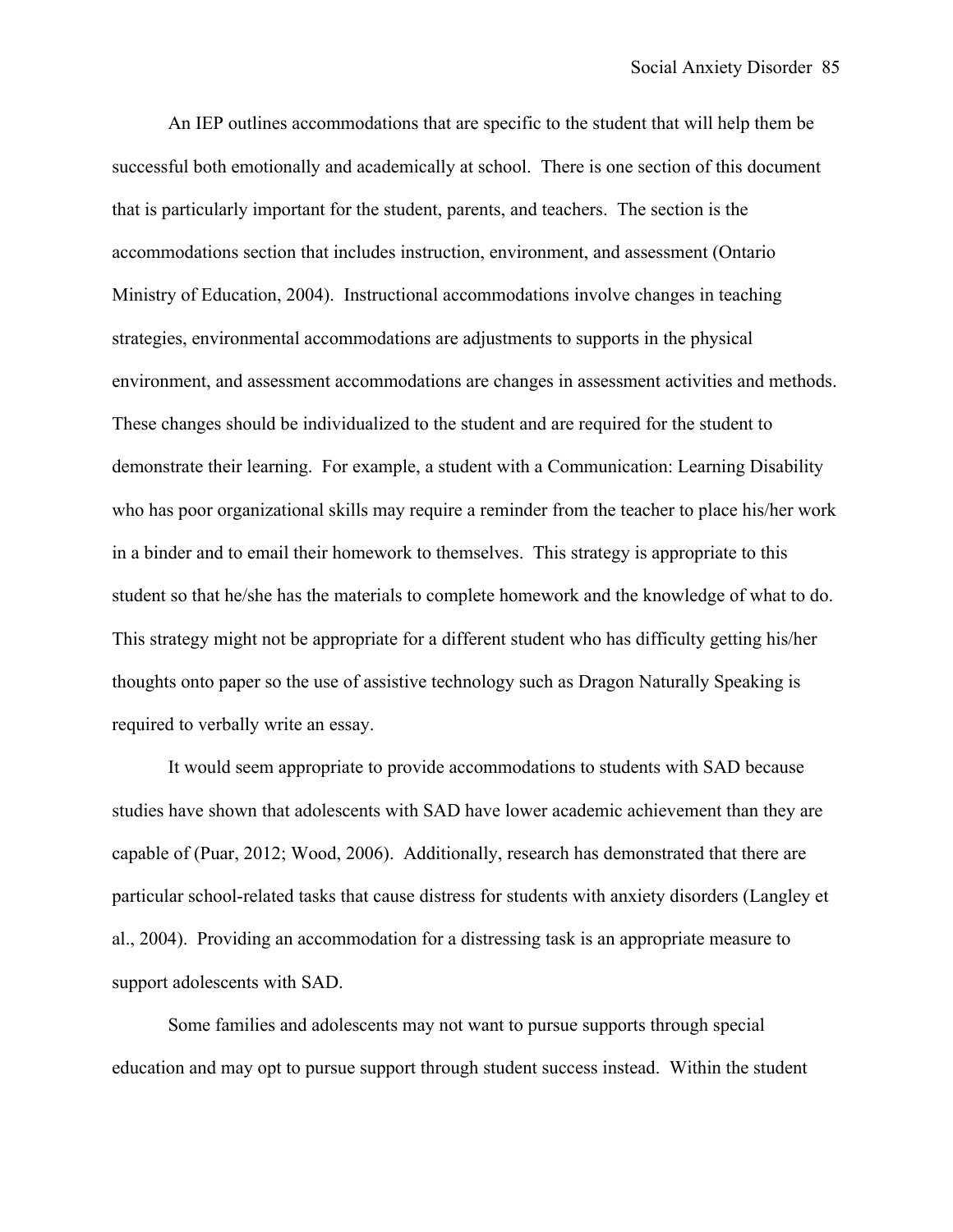success initiative, students are not labeled with exceptionalities so parents and students may perceive this avenue as less stigmatizing. Additionally, many of the same supports mentioned above are also considered within the Student Success Initiative (SSI).

**Student success initiative.** The SSI is a response by the Ontario Ministry of Education to help students succeed and graduate from high school (Student Success/Learning to 18 section, 2009, ¶1). The focus is on high-quality course options and more one-on-one support when students need extra help. Within the secondary school setting, a student success team (SST) provides this support to students and consists of a principal, student success teacher, guidance counselor, special education teacher, and other educators. Programs such as credit rescue, credit recovery, and supervised alternative learning (SAL) are offered to pupils. Credit rescue programs provide intervention to students before they have experienced failure in a course. Credit recovery is a scheduled period that is provided to a student who has failed a course so that he/she is able to recover the failed course and take at least one additional credit during this scheduled time. SAL programs provide learning opportunities for students in workplaces, through volunteering, and participation in life skills courses and counseling. Other supports offered include customized timetabling to ensure the success of students and re-engagement initiatives that target grade 12 and 12+ students who have either left school or who have not been attending. Furthermore, members of the SST are available to provide emotional support and advocacy services to students, and any member of this team can be involved in communicating the strengths and needs of students who are accessing social-emotional support.

In summary, it appears as though many teachers have an understanding of anxiety but adolescents are still not accessing the support that they require in order to receive an assessment and treatment. As will be discussed further, beginning in 2015, teacher education programs will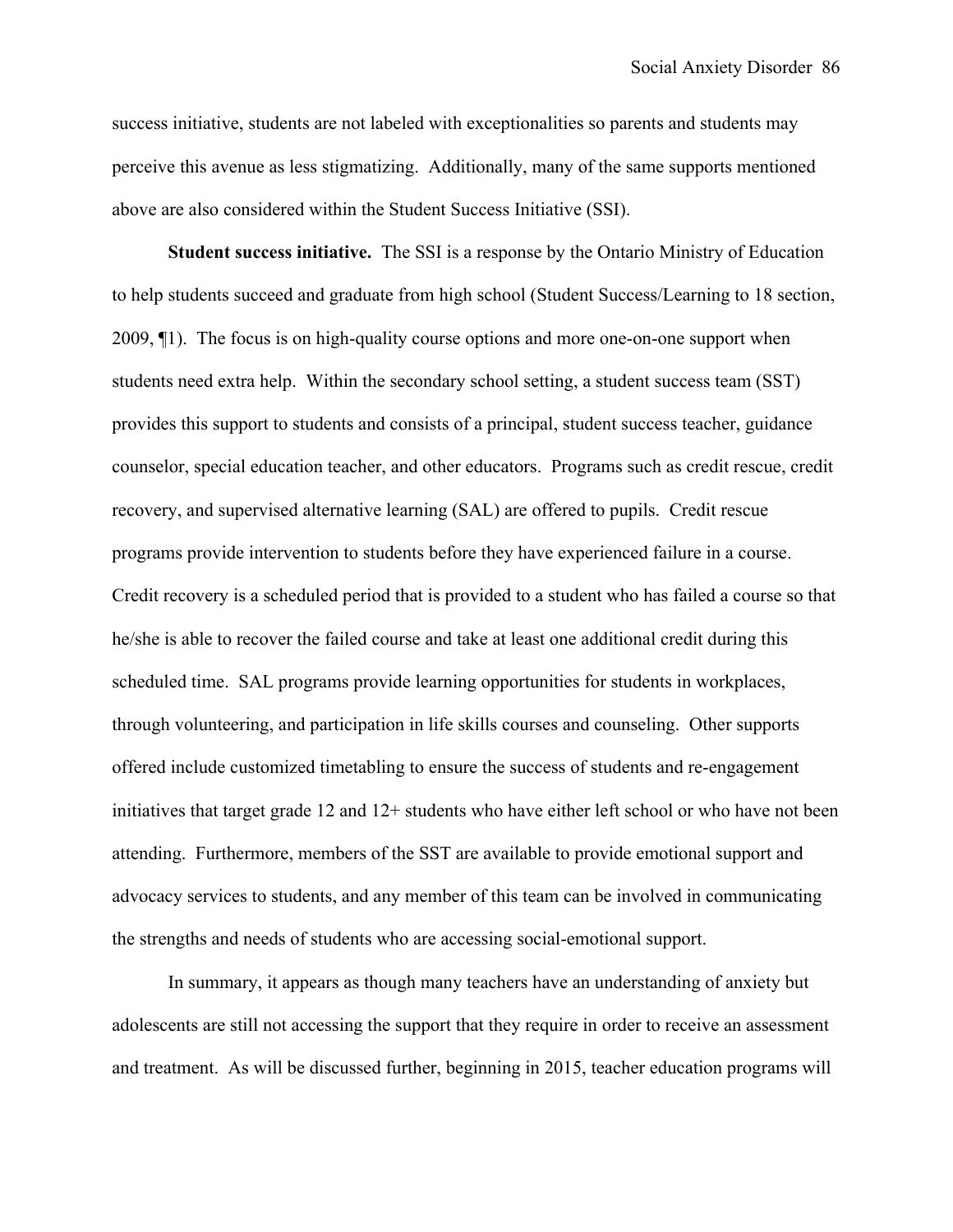include mental health in their curriculum but a systematic approach to address educational concerns at the provincial level will need to be considered in order to reach additional educational staff. Within the school setting, it is possible to identify adolescents with SAD as having a Behaviour Exceptionality in order to gain access to special education services. However, using labels to identify students has both positive and negative impacts that need to be considered when making a decision about whether or not to pursue this. Regardless, the student success initiative is another avenue that students with SAD can access for emotional and academic support.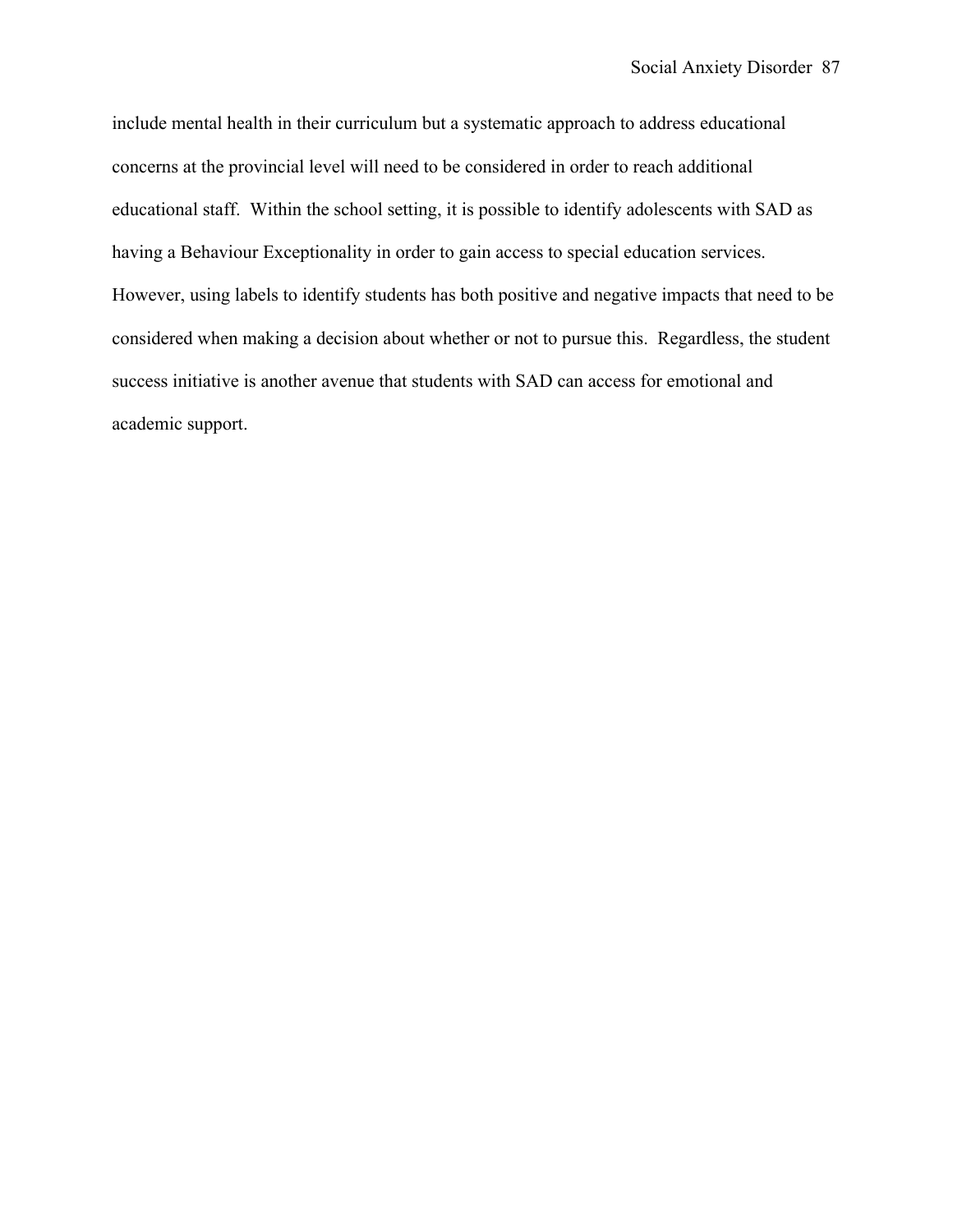## **Chapter 6: Mental Health Interventions in Secondary School**

There is a need to improve access to mental health services and the quality of care received by individuals with anxiety disorders in Canada (Roberge, Fournier, Duhoux, Nguyen, & Smolders, 2011). Additionally, access to mental health services in northern and rural areas of Ontario are inferior to access in other parts of the province. Cairney et al. (2015) indicated that children and youth in northern Ontario have increased prevalence rates of mental health problems and substance use disorders, however, they receive less physician-based mental health care than their southern counterparts. Furthermore, Cairney et al. (2015) also point out that remote regions in Ontario have a lower per capita supply of psychiatrists and therefore, have a shortage of services, a shortage of trained professionals, and have increased difficulties posed by distances and transportation. As a result, school-based mental health supports have been proposed as a possible facilitator in the access of mental health services.

Adolescents spend a great deal of time at school, making school an ideal location to provide supports for mental health problems. Actually, schools offer a number of advantages over community-based settings because they are an optimal environment for preventative education, early identification, and early intervention (Lean & Colucci, 2010). Van Acker and Mayer (2009) indicated that school-based services offer a superior ability to connect with adolescents compared to community settings, and some families find that school-based settings are less stigmatizing. Additionally, school-based settings can address the financial barriers that may prevent adolescents from accessing supports (Millar et al., 2013). For these reasons, many secondary schools are now addressing mental health concerns.

# **Current State of School-Based Mental Health Supports**

At the school level, the Mental Health Commission of Canada (MHCC; 2013) recognized that there were a number of initiatives directed at school-based mental health, but there was a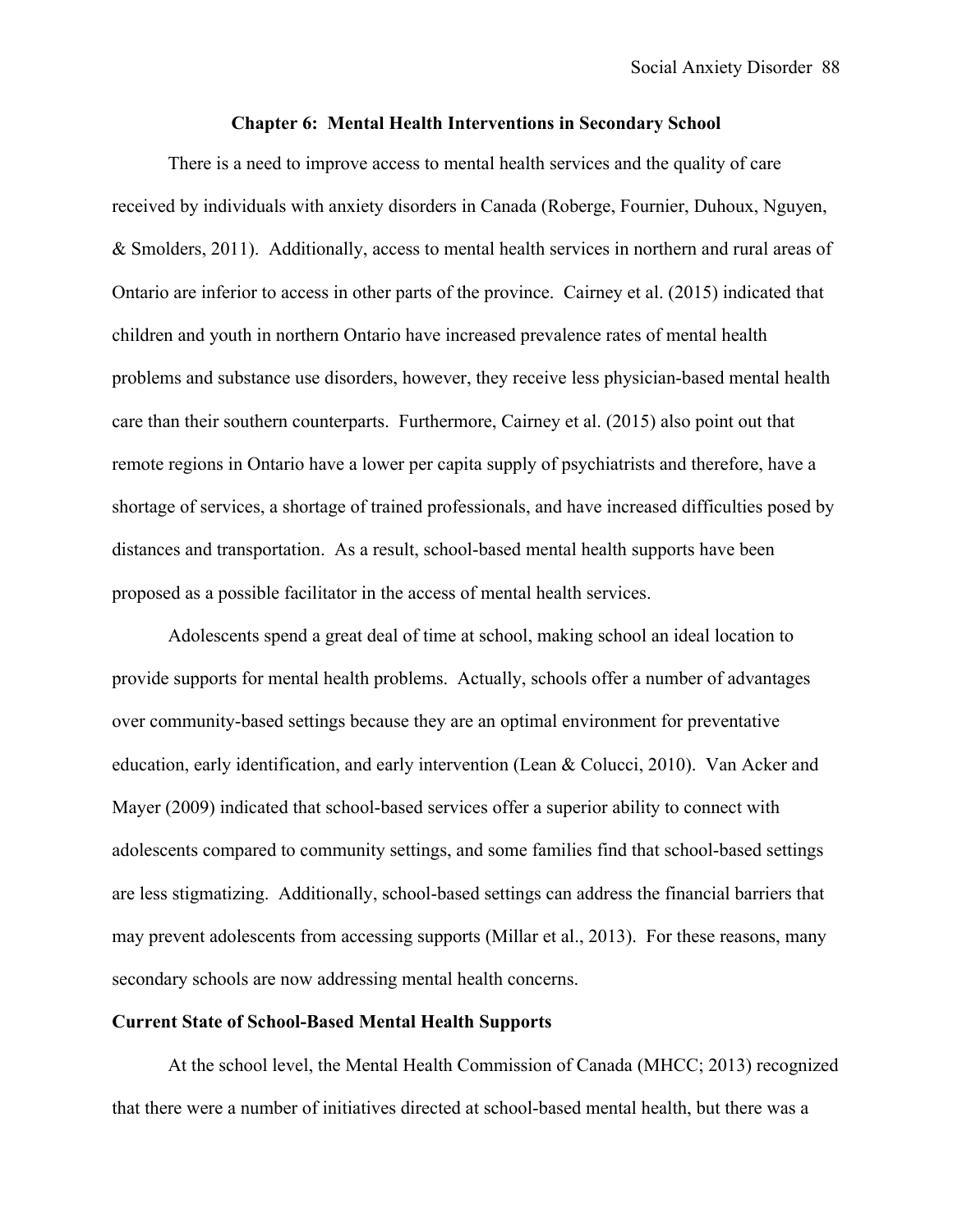lack of integration and common vision across initiatives. Hence, they sought to synthesize the literature related to frameworks for best practices, provide a scan of the various programs and services that were being provided in Canadian schools, and conduct a national survey of school districts related to their needs and practices. The following discussion of the current state of school-based mental health will rely heavily on the MHCC's findings from their research.

**MHCC synthesis of the literature.** The MHCC (2013) synthesis of the literature for frameworks of best practices considered 363 reviews and meta-analyses, but only 94 met inclusion criteria. Inclusion criteria were not fully explained by the researchers but they did indicate that only high quality research was included. Looking at mental health promotion, the MHCC (2013) found positive results for mental health promotion activities. They indicated that social skills training or social emotional learning programs were effective at increasing the ability of students to cope with a large range of problems. They concluded that universal mental health promotion programs were effective but that greater benefits were achieved if skills were taught systematically as a whole class or whole school and over a longer period of time than a year.

The MHCC (2013) also examined school-based mental health prevention programs and considered their effectiveness in reducing both internalizing and externalizing difficulties. For adolescents experiencing internalizing problems, the MHCC found that school-based behavioural or cognitive behavioural programs were effective in reducing symptoms. For adolescents with externalizing behaviours, prevention approaches that focused on prosocial skills development, conflict resolution, anger management, and stress management were the most effective in reducing symptoms of aggression or conduct problems. However, they reported that there was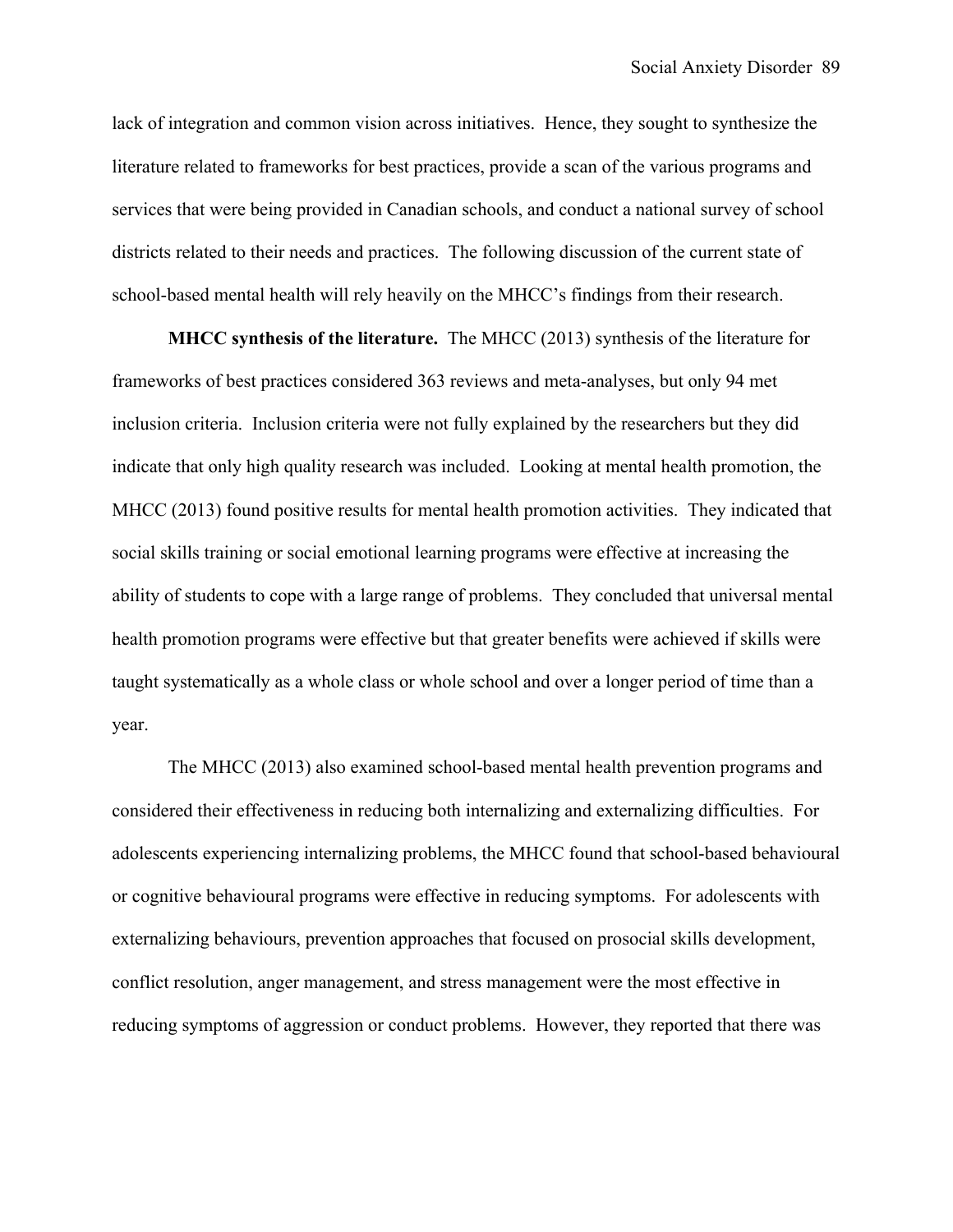an inconsistent evidence base for prevention programs aimed at suicide prevention and substance use disorders.

Next, school-based intervention programs are considered. The MHCC (2013) indicate that a number of interventions exist to address a variety of mental health concerns. Similar results to school-based prevention programs were found with internalizing problems being best addressed by behavioural and cognitive behavioural interventions and skill building and conflict resolution for externalizing problems. Interventions aimed at either internalizing or externalizing problems can be delivered effectively either in groups or individually. However, care must be taken to avoid contagion effects when working with groups of students with externalizing problems. Contagion effects occur when individuals adopt similar attitudes and behavioural styles as a result of affiliating with others who are deviant (Hanish, Martin, Fabes, Leonard, & Herzog, 2005).

**Scan of programs and services in Canada's education system.** The MHCC (2013) developed the School Based Mental Health and Substance Abuse (SBMHSA) scan to gather information about programs, models, and initiatives that were being used in Canada. There were 200 programs that were nominated for inclusion in the scan but interviews were conducted with contacts from only 147 of these programs because some contacts did not call to participate. The interviews were approximately one hour in length, were conducted in English or French by a trained member of the scan team, and were semi-structured. There were some key findings from this scan. Programs tended to focus on risk behaviour prevention (50%); prosocial skill development (41%); or mental health literacy (37%). Some of the key barriers to implementation of programs were funding; buy-in from staff, students, or the community; financial barriers; and the time and capacity required. However, there were also key enablers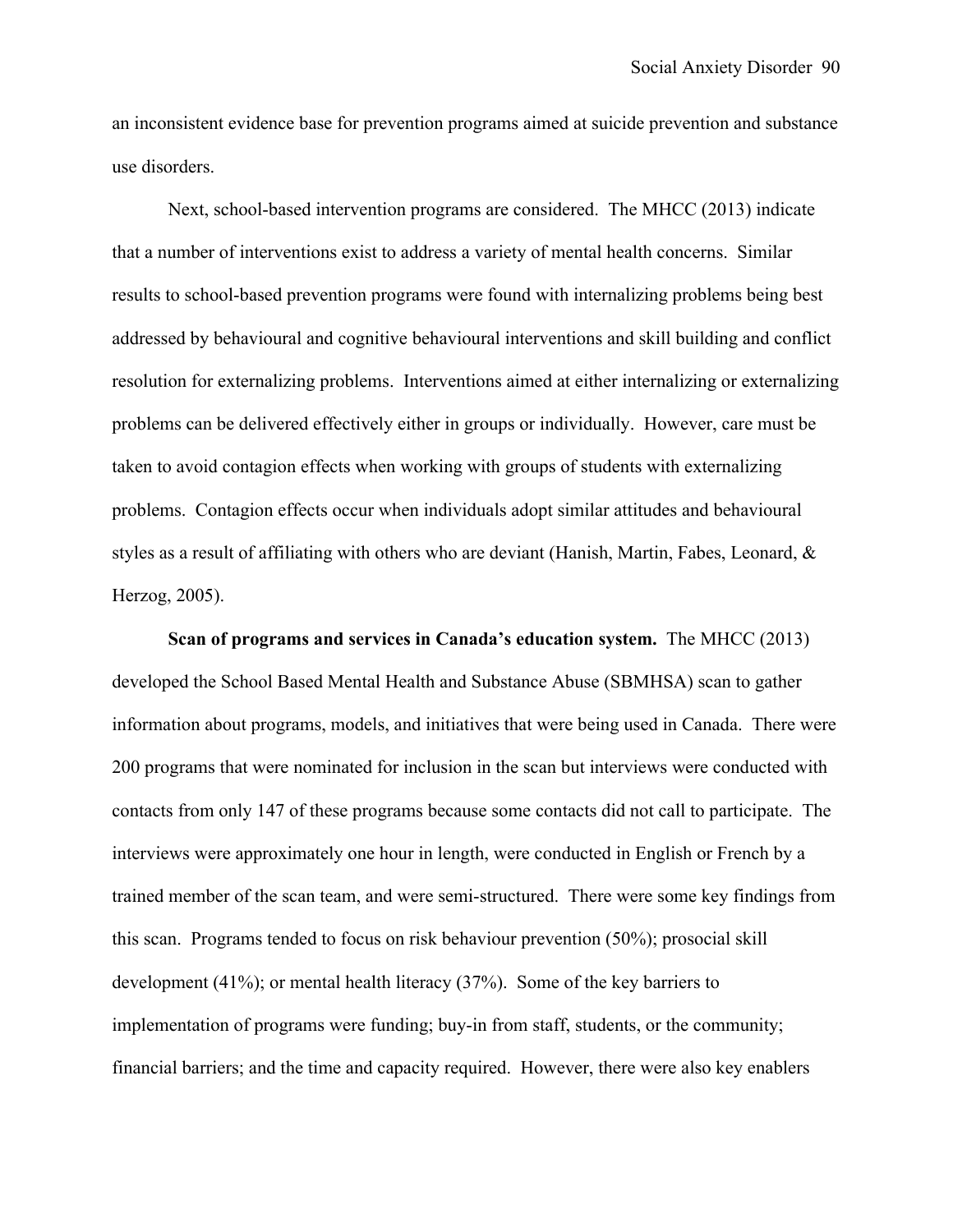such as partnerships, capacity, an identified need, and leadership. There was limited involvement of youth and parent/family involvement in program design and implementation. Furthermore, about half of the respondents in the study indicated that their programs were not subject to evaluation. Of the programs that involved evaluation criteria, there was a large discrepancy regarding what constituted a formal evaluation. Also, many of the programs that were implemented in schools had a weak link to evidence from the literature.

As a result of the scan, the SBMHSA (2011) developed a searchable database of evidence-based programs being utilized at the school and/or board level across Canada. I used the database to find programs that were suitable for internalizing problems and social emotional learning as a search focus and secondary school students as the target population. The search yielded 20 programs for consideration. Based on the 20 programs that were identified, a quick scan of their program focus resulted in the list being narrowed to five programs. Programs were not considered if they involved community interventions that were not offered within the school. Of these programs, two will be discussed later in this chapter: FRIENDS and Positive Action. According to the MHCC (2013), the remainder of the programs did not include appropriate research methodologies such as inclusion of a measure of internalizing or externalizing problems, pre and post treatment measures, or even a control group.

**National survey of needs and practices.** The National Survey of Needs and Practices was developed to describe the current state of service delivery of school mental health and substance use in Canada (MHCC, 2013). Representatives from 643 schools representing 177 school districts from across Canada completed the survey. The results suggested that school boards in Canada did not yet possess the organizational conditions to deliver coordinated, evidence-based strategies in their schools. They also did not have thorough policies in place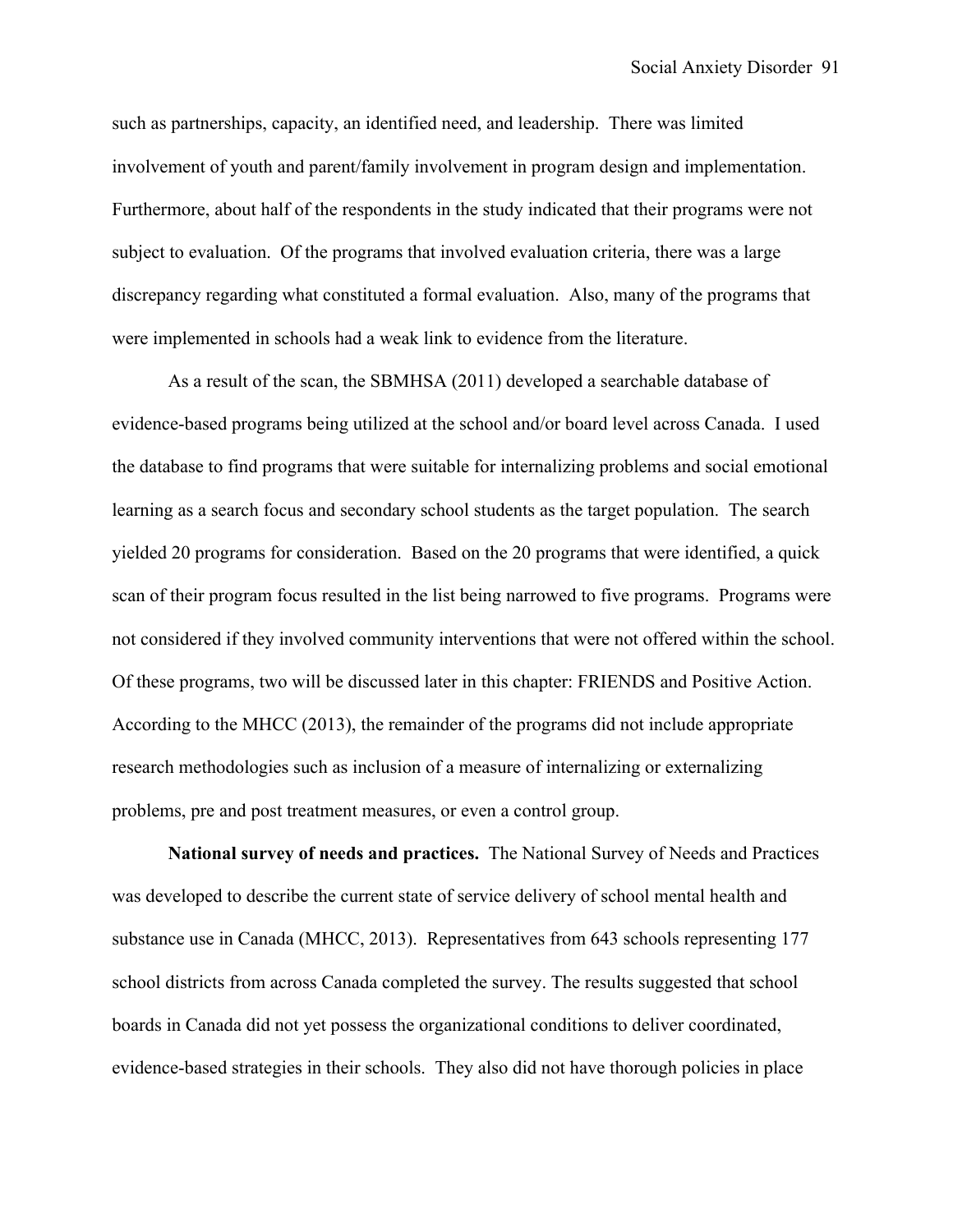relating to protocols for decision-making, systematic training, and role clarity. Additionally, the focus for mental health services tended to be on intervention services for high needs students instead of mental health promotion and prevention. Last, respondents indicated the need for more professional development for educators, particularly aimed at promotion and prevention, how to recognize the signs and symptoms of mental health problems, and how to better engage families.

In summary, the MHCC determined that there is a need for an integrated approach to mental health promotion and prevention in schools that is based on evidence from the literature. Furthermore, there is also a documented need for better organizational structures in school boards and across Ministries in Ontario to deliver coordinated services and professional development for staff on mental health. Therefore, the Ontario Ministry of Education developed the Supporting Minds (2013) document in order to address some of the concerns related to better integration and coordination of services and professional suggestions for educators.

#### **Three-Tiered Approach**

Most schools are providing some form of social-emotional support for adolescents, but these supports vary from school board to school board and sometimes even school to school (Millar et al., 2013). The Supporting Minds (2013) document advocates for a tiered approach to mental health that includes promotion, prevention, and intervention. The first tier is focused on prevention through student engagement and mental health promotion. Activities are implemented either school or class wide and the Ministry of Education suggests that these strategies need to focus on social emotional learning. There has been some support for the use of social emotional learning in the literature (Durlak et al., 2011). The second tier focuses on mental health prevention with more targeted interventions for students who are at increased risk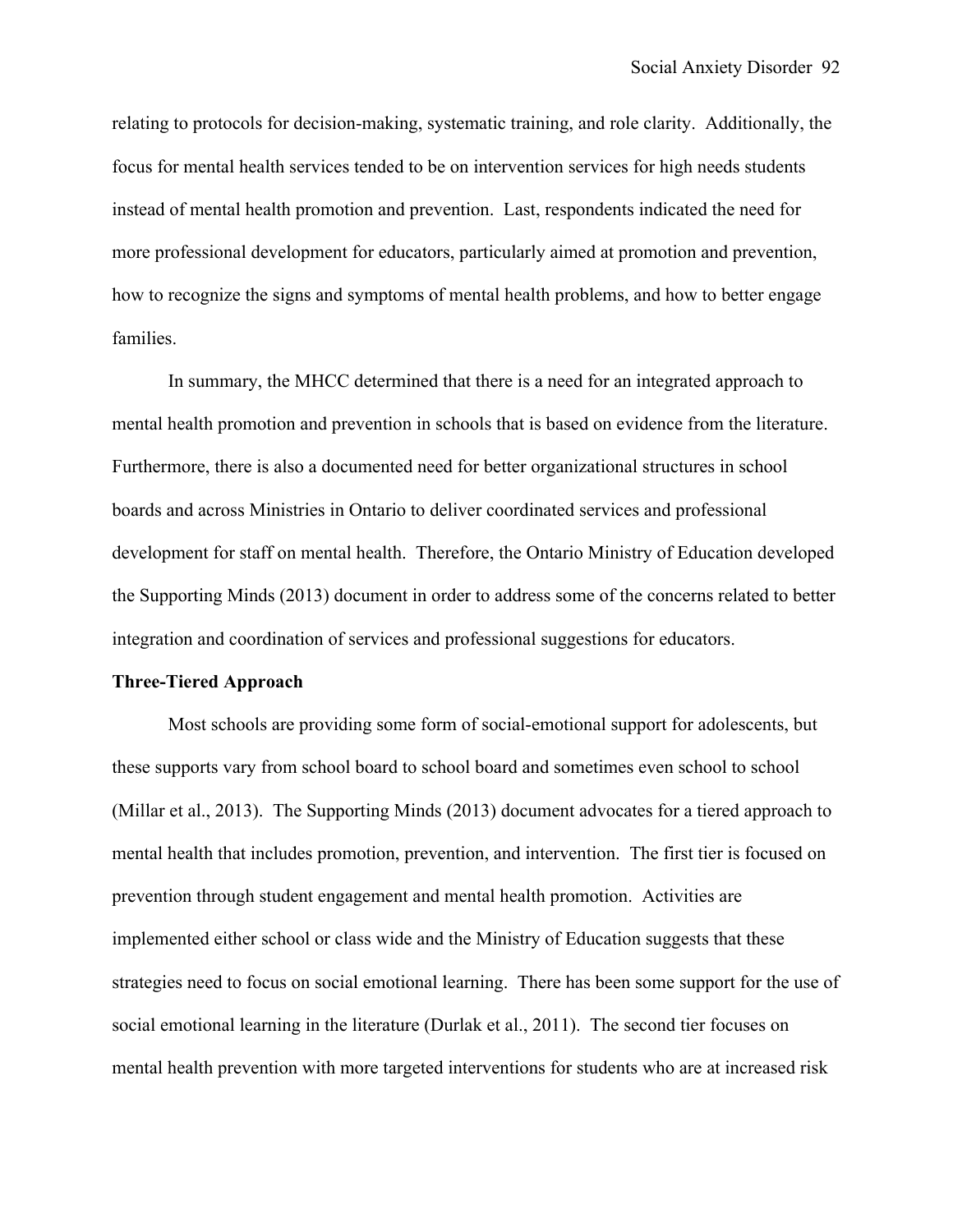of developing mental health problems (Supporting Minds, 2013). Finally, the third tier is the level at which clinical interventions are required. Some researchers have identified that few schools have adequately developed services according to this tiered approach to mental health (Lean & Colucci, 2010).

## **Classroom, School, and Community Interventions**

In direct relation to this tiered approach, Supporting Minds (2013) indicated that mental health supports for adolescents can be offered at different system levels. Classroom-based interventions can be implemented within the management of the classroom or through curriculum. Supports offered at the school level are typically in the form of a school-based preventative program or primary access to mental health personnel. The community supports are those supports that are offered by outside community agencies either within the community or at school.

**Classroom interventions.** At the classroom level, educators have a very important role to play in the promotion and prevention of mental health problems. Educators are ultimately responsible for the manner in which they relate to students in their classrooms. The Ontario Ministry of Education document, Supporting Minds (2013), specified some important roles for educators. First, educators can create a positive classroom environment. There are some programs such as Positive Action that can be administered at a classroom or school-based level that help educators to create positive classroom environments but these kits are quite costly. The purchase of one secondary school kit would be appropriate for distribution of the program to 30 students and would cost \$450 (Positive Action, 2015). The effectiveness of Positive Action will be discussed in a later section of this chapter. Instead of purchasing a costly resource, educators can access resource material such as the resource manual entitled Creating Inclusive Classrooms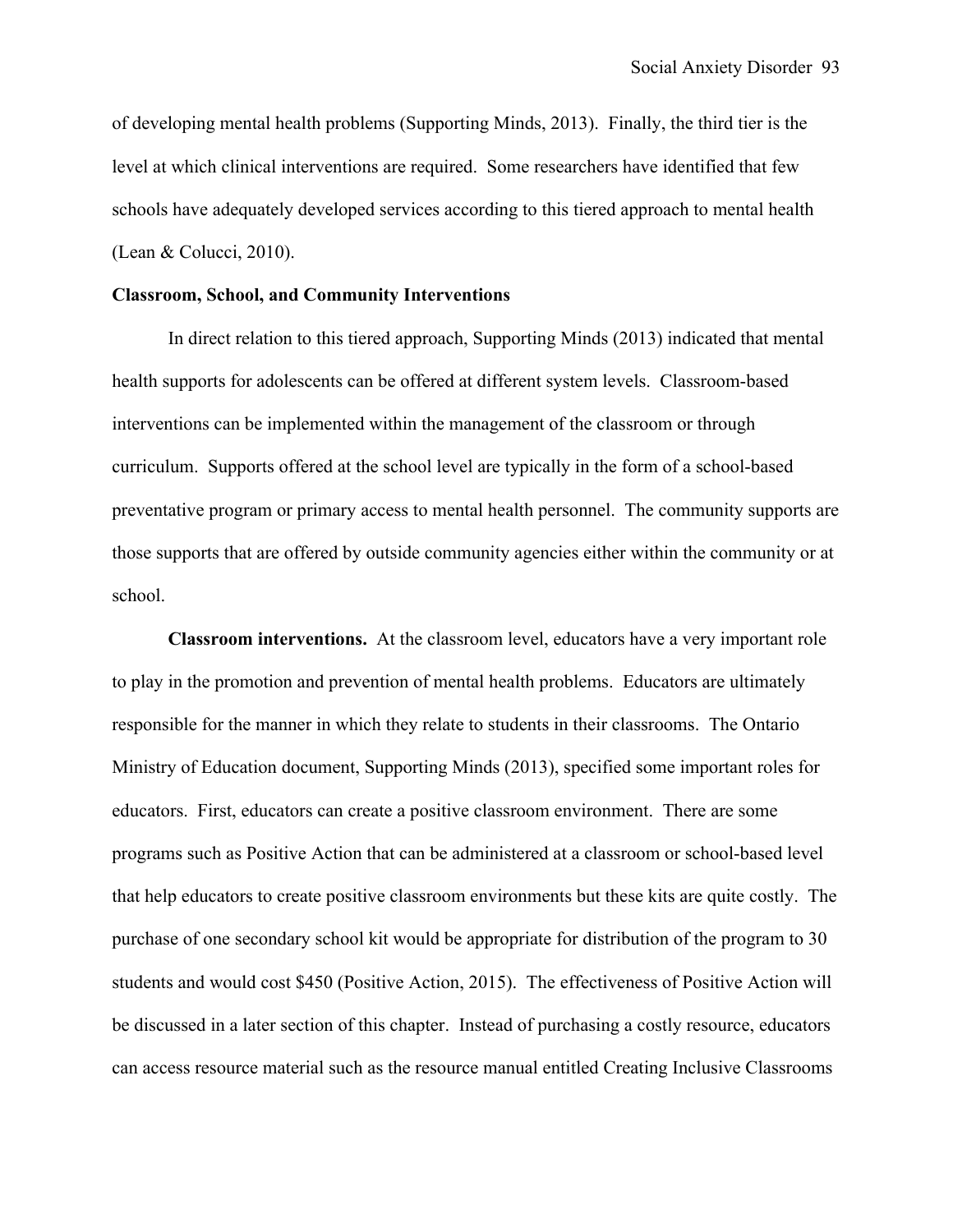authored by Salend (2010). There is a chapter in this text that addresses how an educator can create a classroom environment that promotes positive behaviour. The information is based on evidence from the literature and although there would be a cost in accessing the resource, it would be helpful to all educators and is a one-time investment.

Second, educators can help students to identify their emotions and develop effective ways to manage those emotions (Supporting Minds, 2013). This process would be similar to mindfulness- and acceptance-based therapies. Educators can also help students to improve their coping and problem solving skills. One potential avenue for educators to explore is emotion coaching. Gottman, Katz, and Hooven (1997) first described the concept emotion coaching as a parenting style where the parent is aware of their own and their child's emotional experiences and who help their children to understand and regulate their feelings prior to seeking a solution to a problem. Havighurst et al. (2013) conducted a study to determine if parental participation in a parental emotional socialization program was effective in increasing parents awareness and regulation of their own emotions, if children's emotional competence would improve, and finally, if children's increased emotional competence would lead to a reduction in behaviour problems. The participants were the primary care-giving parents of four and five year-old children who presented with externalizing behaviour difficulties at the Behaviour Clinic of the Royal Children's Hospital or the Western Sunshine Hospital in Australia. Participants were assigned to the intervention (*n*=31) or a waitlist control condition (*n*=23). Questionnaire and observational data were obtained pre-intervention, post-intervention, and at a six month followup for all participants. The parent measures included the Difficulties in Emotional Regulation Scale, the Maternal Emotional Style Questionnaire, some selected and relevant items from the Perceptual Evaluation of Speech Quality, and a parent-child observational task. The child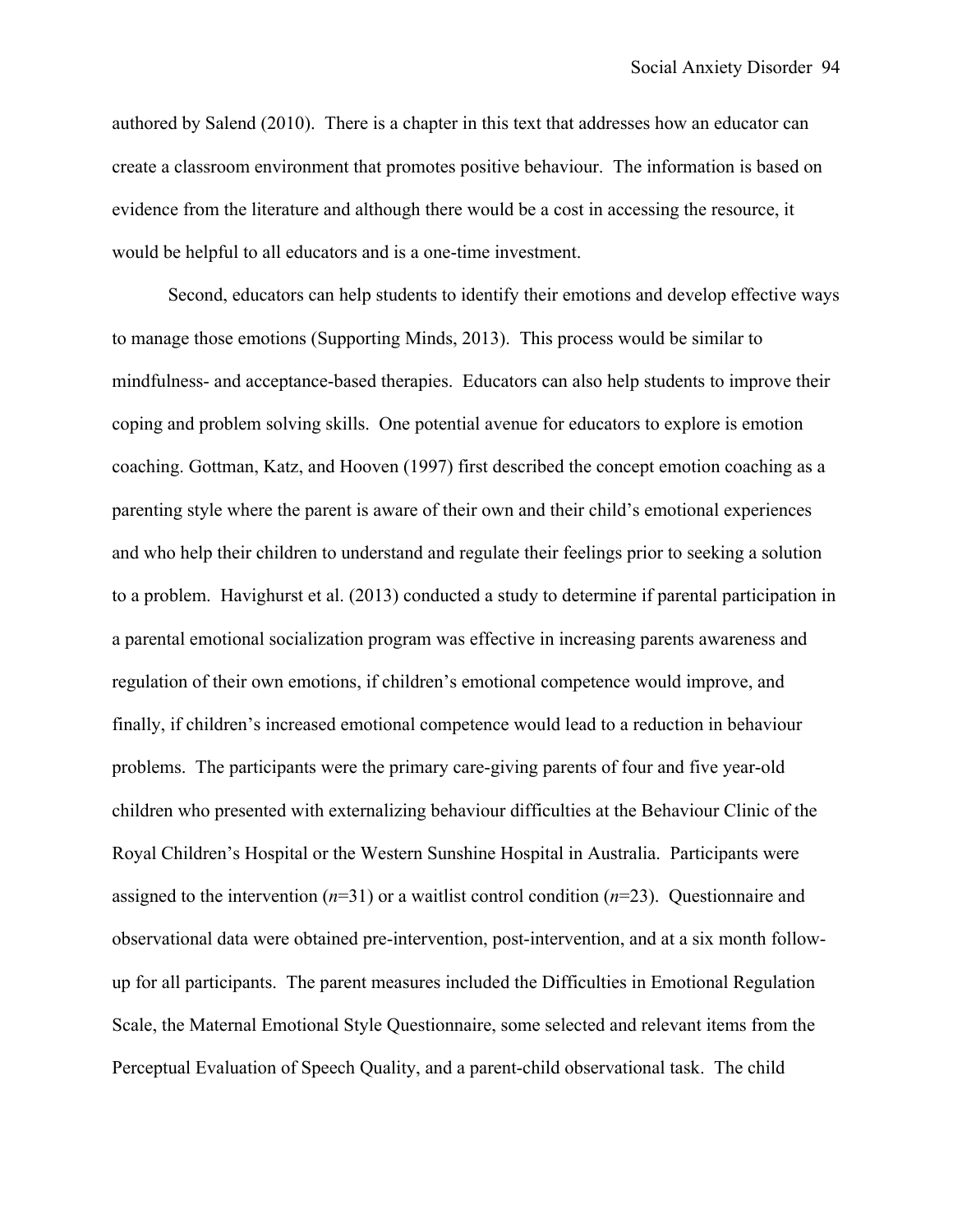measures were the Peabody Picture Vocabulary Test-Third Edition, the Emotion Skills Task, and the Eyberg Child Behaviour Inventory 6. Teacher reports of child behaviour were also obtained. The results were that parents in the intervention group reported greater empathy and they had improved observed emotion coaching skills. Moreover, their children had greater emotion knowledge and their teachers reported less behaviour problems. It is thus possible that teacher use of emotion coaching can a useful tool in the classroom.

Because stigma is a major barrier to seeking support for mental health problems, educators can address the stigma associated with mental health problems directly and indirectly through curriculum (Supporting Minds, 2013). Mental health curriculum can be integrated into the content of almost any secondary school course. In English courses, teachers can provide novel choices that have the potential to reduce stigma related to mental health. Physical education teachers can teach mental health directly through the health strand that is a component of Physical Education courses in secondary school. Social Studies classes teach societal issues so mental health could be easily incorporated. Even Math courses can integrate mental health word problems such as determining the percentages of students impacted by various mental health problems and graphing trends over time. Almost any secondary school course can have mental health curriculum integrated into its content in order to achieve the curriculum expectations associated with it. Lastly, educators can talk about mental health with parents, plus offer education and supports to them as well (Supporting Minds, 2013).

In order to assist educators with the promotion and prevention of mental health problems, some school-based programs have also been developed. School-based programs provide an educator with training and resource materials for program implementation. Many of these programs claim to reduce symptoms of various mental health problems. To develop a list of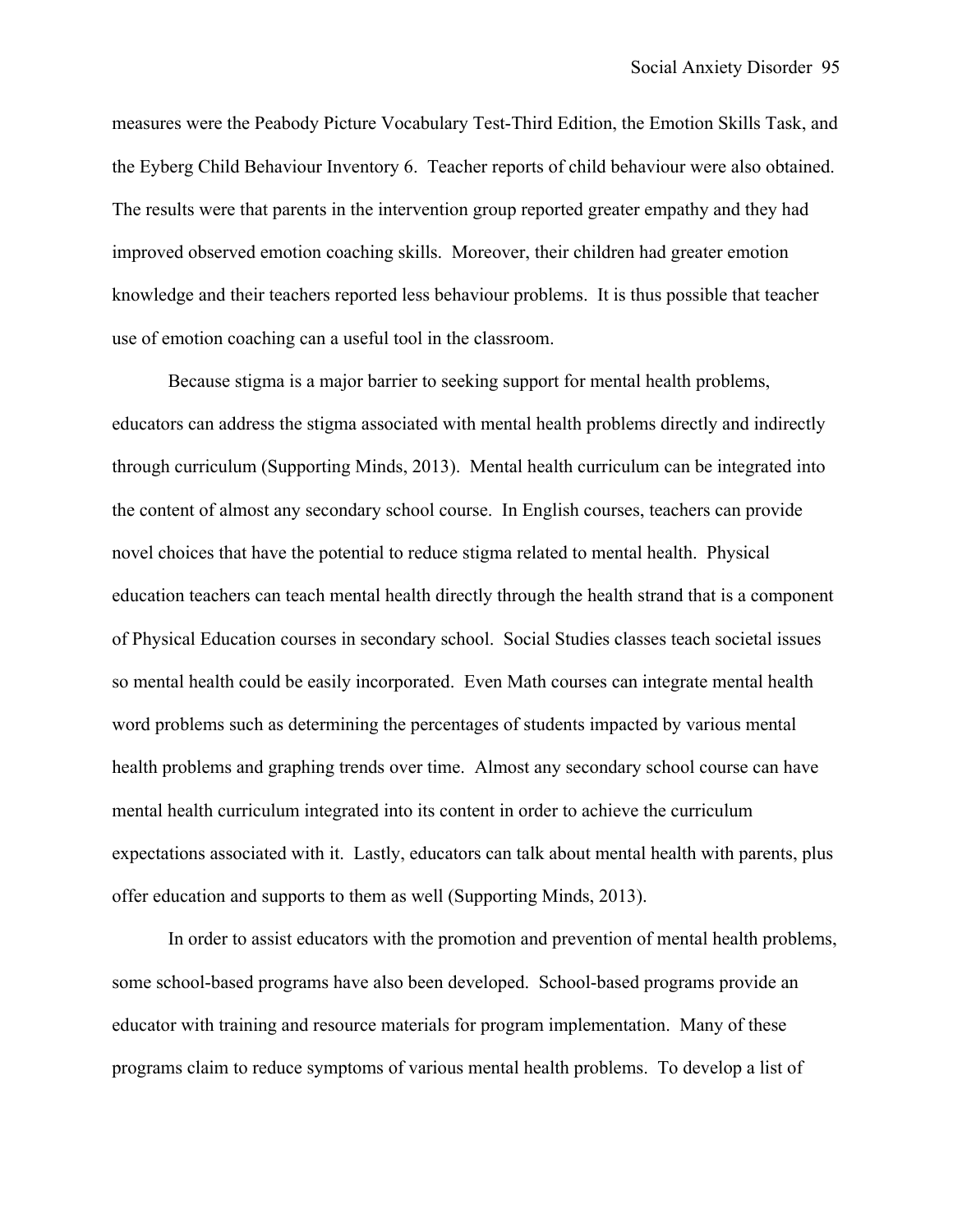potential programs, this author researched evidence-based school prevention programs and arrived at a list of nine programs that had published studies in the literature. Each of these programs will be considered next.

**School prevention programs.** School prevention programs can be administered by educators, board-employed psychological staff, or by community partners. In this section, only evidence-based school prevention programs that target secondary school students and can be easily administered by educators are considered. As such, Coping Cat, the Social and Emotional Aspects of Learning (SEAL) programme, and the Promoting Alternative Strategies (PATHS) Curriculum will not be discussed in great detail, rather a rationale for their exclusion is provided. Coping Cat has been proven to be effective in reducing anxiety but cannot be easily applied in a school-based setting because it must be administered by a trained professional psychologist and must be individualized (Promising Practices Network, 2006). The Social and Emotional Aspects of Learning programme that has been administered in the United Kingdom since 2006/07 will also not be included because it has not been empirically proven to reduce mental health problems reliably (Wigelsworth, Humphrey & Lendrum, 2013). Also, the Promoting Alternative Strategies (PATHS) Curriculum will not be evaluated because it is primarily applicable to elementary school students and does not have equivalent forms for use with adolescents (The PATHS Curriculum, 2012).

The majority of the prevention programs that will be discussed in this section are based on CBT principles. CBT incorporates psychoeducation, skills-building, cognitive restructuring, and exposure and has been shown to be an excellent approach for the treatment of anxiety in adolescents (Herbert et al., 2010). Six different evidence-based school prevention programs will be considered in this section, namely, Skills for Academic and Social Success (SASS), the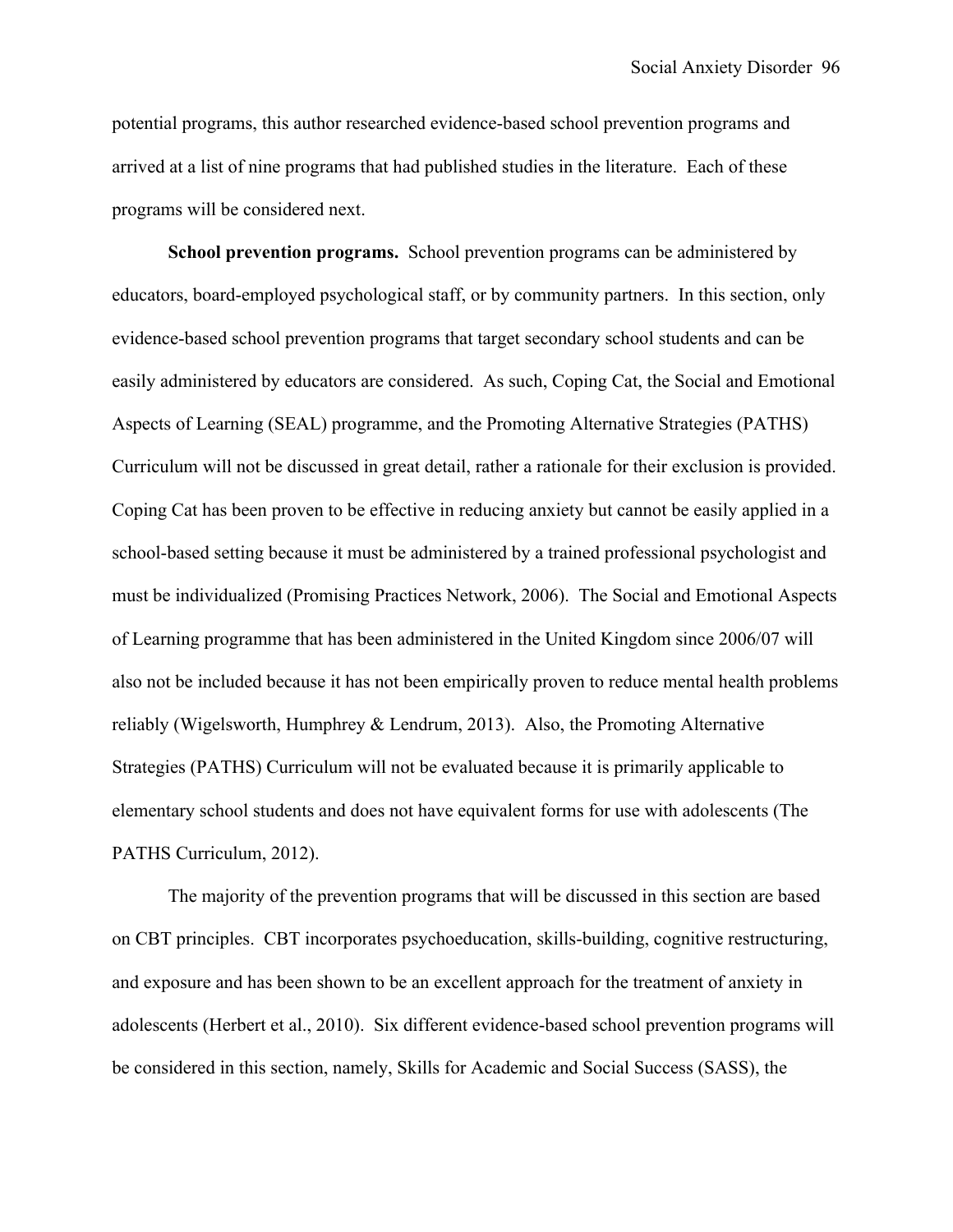FRIENDS program, Positive Action, the Penn Resiliency Program, Strong Teens, and Mindfulness programs. All of these programs, with the exception of SASS, can be universally applied in a secondary school setting or can be used independently in particular classes.

**Skills for academic and social success (SASS).** Skills for Academic and Social Success is an intervention program aimed at reducing SAD (Fisher, Masia-Warner & Kelin, 2004). The intervention takes place over three months and consists of 12 weekly group sessions that last approximately 40 minutes. The group sessions have five core components: psychoeducation, realistic thinking, social skills training, exposure, and relapse prevention. The group sessions are followed by two group booster sessions that take place on a monthly basis to prevent relapse and identify any remaining barriers. During this time, two 15-minute individual meetings also occur. There are four weekend social events that provide real-world exposure and help to generalize the skills learned. Parents attend two group sessions where they receive psychoeducation and learn techniques to help their child. Teachers also attend two meetings and help to incorporate classroom exposures under the supervision of a group leader.

Using this methodology, Masia-Warner et al. (2005) conducted a randomized wait-list control trial of 35 adolescents attending secondary school in New York. Participants were assessed at pre- and post-intervention, and at a nine-month follow up by a blind independent evaluator, self-report inventories, and parent reports. The independent evaluator interviewed participants and their parents separately using the Anxiety Disorders Interview Schedule for DSM-IV: Parent and Child Versions, and interviewed only the participants with the Liebowitz Social Anxiety Scale for Children and Adolescents, the Social Phobic Disorders Severity and Change Form, and the Children's Global Assessment Scale. Self-report inventories consisted of the Social Phobia and Anxiety Inventory for Children, the Social Anxiety Scale for Adolescents,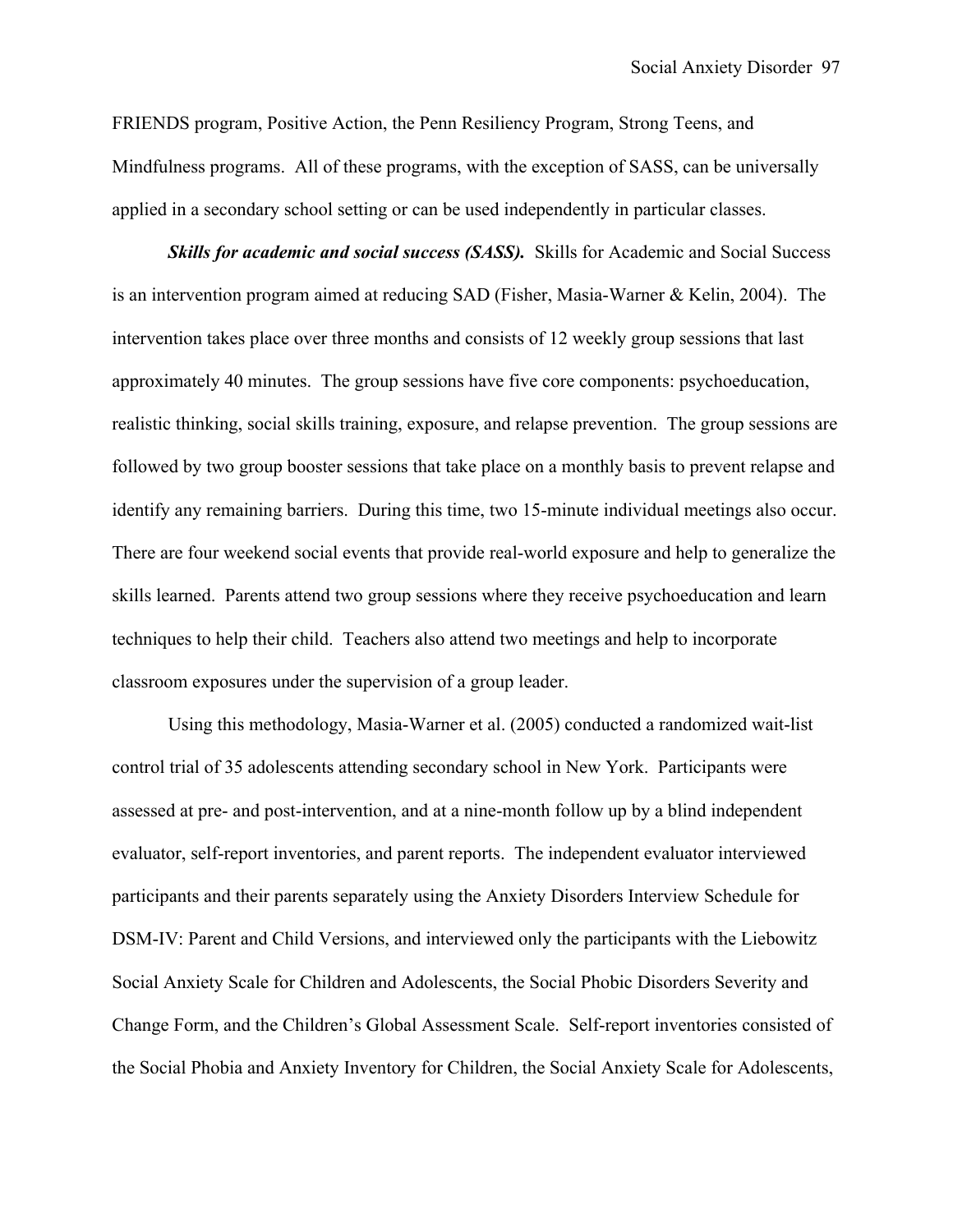the Children's Depression Inventory, and the Loneliness Scale. The parent report consisted of the Social Anxiety Scale for Adolescents: Parent Version. Independent evaluator, parent, and adolescent ratings demonstrated that the SASS program reduced social anxiety and avoidance and improved social functioning. In fact, 67% of the participants in the SASS intervention no longer met diagnostic criteria for SAD compared to 6% of the wait-list group. Moreover, the treatment gains were maintained at the nine-month follow-up. However, the procedure for SASS is very intensive and so other researchers have aimed to delineate its effectiveness in a modified version.

More recently, Miller et al. (2011) examined the effectiveness of a modified version of SASS using a sample of 27 adolescent secondary school students. The trainers used in the administration of the program were teachers, counselors, and peer mentors who participated in two 3-hr training sessions. Students were recruited from a high school through self-referring or by referrals from educators or peers. The program was delivered over 12 weeks and each session lasted about 40 minutes. As a measure of anxiety, the Multidimensional Anxiety Scale was used, the Mobility Inventory for Teens was used to assess agoraphobic avoidance associated with anxiety, and the Centre for Epidemiological Studies Depression Scale for Children was used to assess depression. Each of these measures was administered pre- and post-treatment. Participants in the study showed a reduction in anxiety, behavioural avoidance, and depression symptoms from pre- to post-treatment.

There are a few limitations of this study that need to be addressed. Firstly, there was no control group so it was not possible to compare the results of Miller et al.'s (2011) study with students who did not receive the SASS program to know if the program was efficacious. Future studies can incorporate a control group. Secondly, even though 58 adolescents were referred for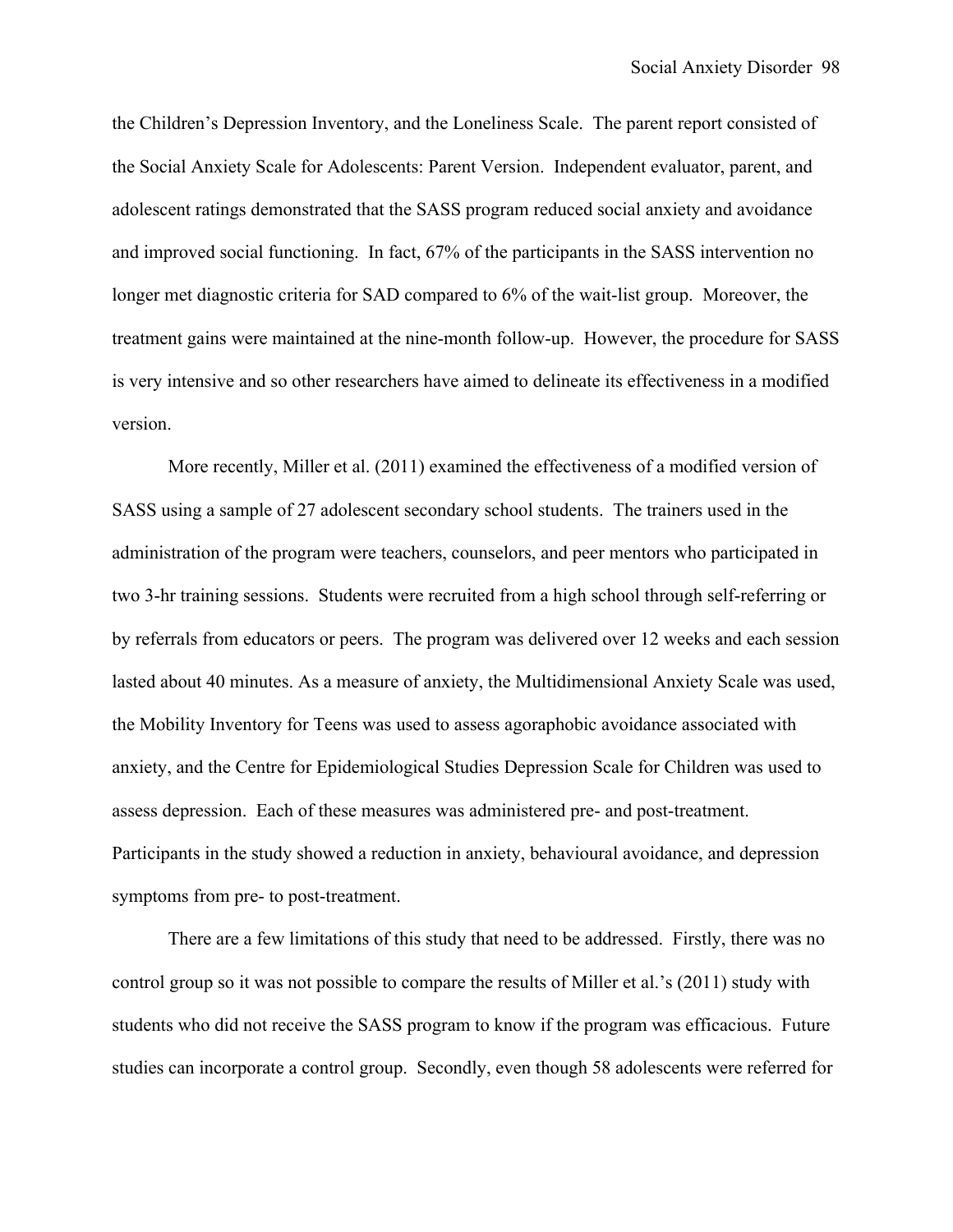the study, only 27 participated; this means that 31, over half of referred students, declined participation. A further analysis determining how many self-referred and other-referred participants chose to take part in the study would have been beneficial. Individuals who are ready to seek treatment tend to benefit more from it than individuals who are not ready to seek treatment (Ryan, Lynch, Vansteenkiste & Deci, 2011). Nonetheless, it would appear that efficacious treatments are available for adolescents with SAD but that a large proportion of these adolescents are not willing to accept treatment. A future study can seek to determine reasons as to why adolescents with SAD are not engaging in treatment and perhaps involve them in program development.

*The FRIENDS program.* The FRIENDS program was modeled after the Coping Cat program but designed so that it could be implemented at the group level (Briesch, Sanetti  $\&$ Briesch, 2010). The curriculum consists of 10 one-hour sessions, with follow-up sessions occurring one month and three months after. Adolescents are taught the acronym FRIENDS. The F stands for feelings, R for relax, I for I can try, E for encourage, N for nurture, D for don't forget and S for stay happy. The program can be offered to children and adolescents between the ages 4-18 years.

To determine the effectiveness of the FRIENDS program for preventing the development of anxiety in student populations, a meta-analysis conducted by Maggin and Johnson (2014) will be described. The inclusion criteria included use of the FRIENDS program, the study had to be conducted with students enrolled in Kindergarten to Grade 12, it had to be conducted in a school or classroom environment, a standard measure of anxiety needed to be used that had demonstrated psychometric properties, a control group needed to be present, and the article had to be published in English. Based on the inclusion criteria, 51 studies were candidates to include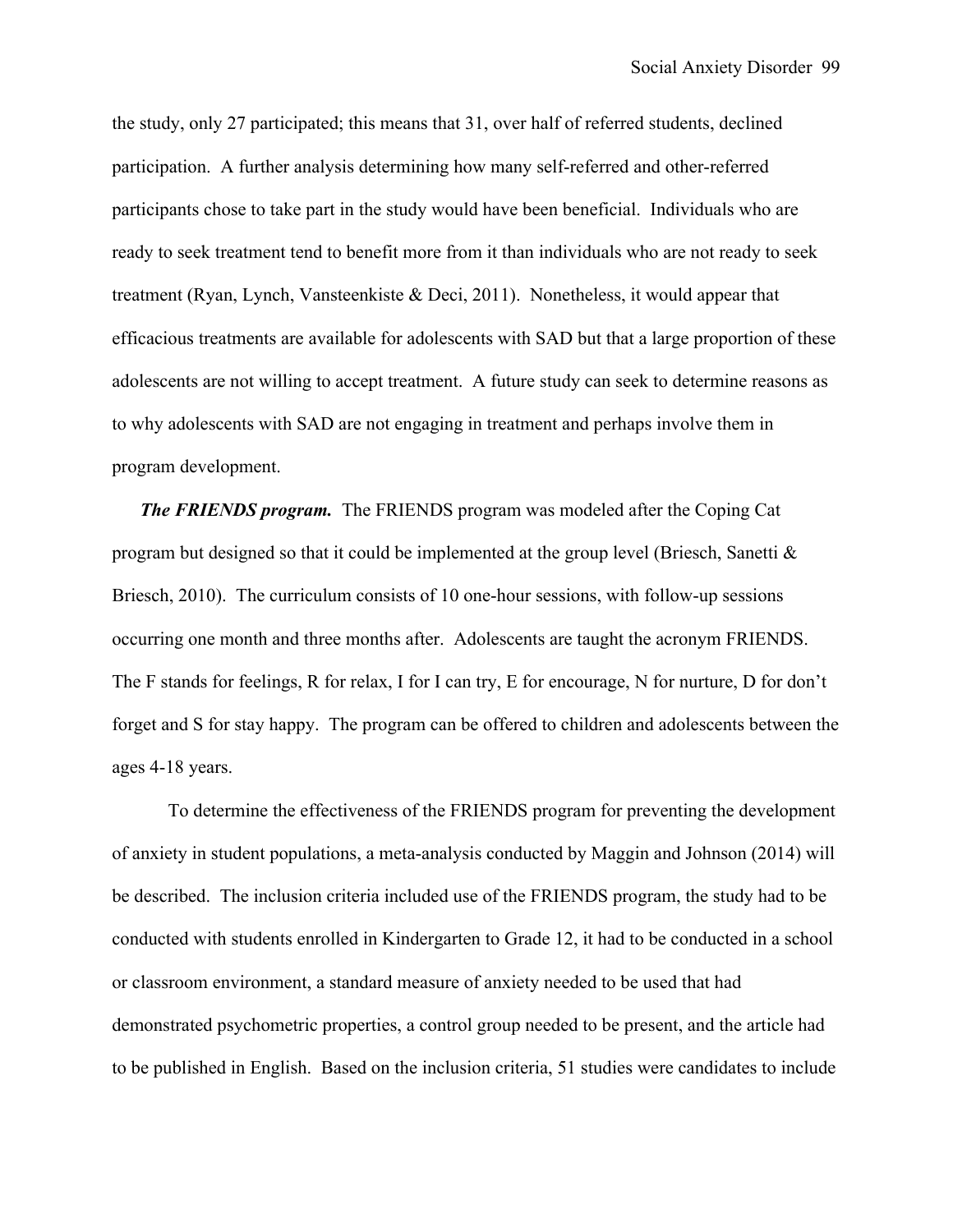in the analysis but upon closer review of the research, other studies were removed from the analysis. Therefore, 17 studies were used in the final analysis. Students identified as being at low risk for anxiety had scores in the subclinical range for anxiety on the pretest and those considered at elevated risk had pretest scores of anxiety in the clinical range. The effectiveness of the FRIENDS program was evaluated by calculating a series of standardized mean difference effect sizes comparing treatment and control groups on posttest and follow-up outcomes on measures of anxiety. The original analysis demonstrated that students who were at low risk for developing anxiety and who participated in the FRIENDS program demonstrated a slight reduction in anxiety after program completion but the initial gains only lasted for 12 months and not beyond. In a secondary analysis, studies with a poor methodological quality were dropped from the analysis and it was determined that participants at low risk for developing anxiety did not demonstrate lower measures of anxiety compared to the control group. Furthermore, no relationship was found between a reduction in anxiety symptoms and participation in the FRIENDS program for students who were deemed high-risk for anxiety.

Maggin and Johnson (2014) indicated that additional research into the effectiveness of the FRIENDS program needs to address the methodological weaknesses that they identified. Moreover, they discuss some school-based recommendations from their research. First, they indicate the need for appropriate screening instruments in schools to determine which students would benefit from a school-based program such as FRIENDS or from more intensive supports. Second, there is a need for educators to maintain the initial improvements in anxiety accrued by students in the FRIENDS program; they suggest periodic booster sessions. Third, these researchers suggest that the feasibility of using teachers in the implementation of the FRIENDS program in schools.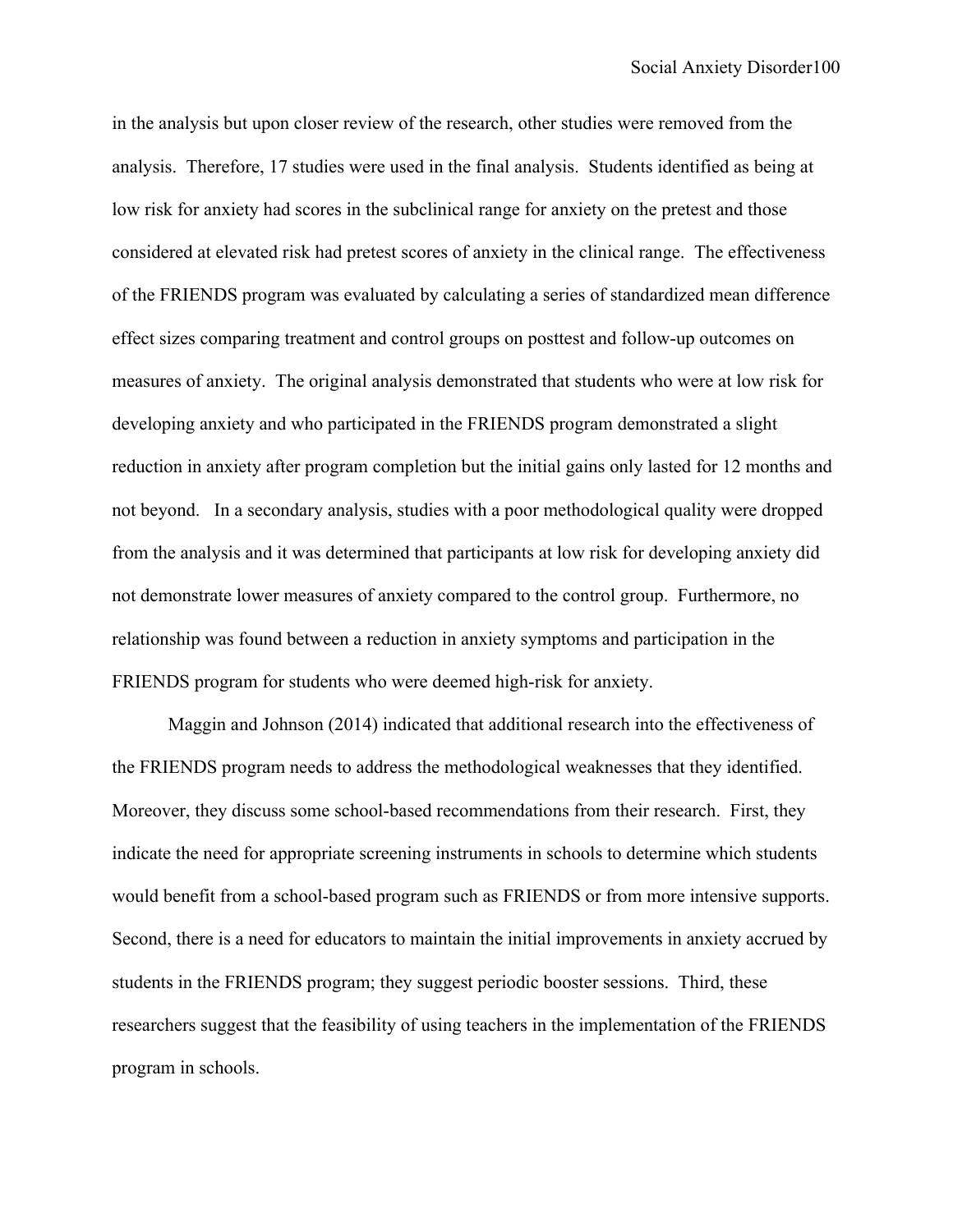*Positive action.* Positive Action is a classroom-based curriculum with scripted lessons (Lewis et al., 2013). The six core concepts in this program are self-concept, positive actions for body and mind, positive actions focusing on getting along with others, and managing, being honest with, and continuously trying to improve oneself. The Positive Action program purports a cyclic relationship between our thoughts, actions, and feelings such that if one engages in positive actions, then one feels good about oneself (Positive Action, 2014). On the other hand, negative perceptions of one's self can lead to negative thoughts and actions that spur increased negative perceptions. Although Positive Action does not target anxiety specifically, benefits may occur.

Lewis et al. (2013) investigated the correlation between the Positive Action program and the emotional health of participants of a predominantly low SES urban community. They employed a longitudinal research design beginning with participant measures in grade 3 and continuing for six years. A total of 624 students from 14 Chicago public schools participated in the study; seven schools served as a control comparison while the other seven schools administered the Positive Action program. Self-report measures were used in the study and data were gathered at baseline and at seven additional times. The Positive and Negative Affect Scale for Children was used to assess positive affect, life satisfaction was measured using the Student Life Satisfaction Scale, Depression and Anxiety were assessed using 12 items from the Behaviour Assessment System, and social-emotional and character development were measured with the Social-Emotional and Character Development Scale. The results of the study were modest but, relative to controls, students who had participated in the Positive Action program improved their positive affect and life satisfaction over time, and had lower depression and anxiety at the end of the study. Moreover, the results for positive affect, depression, and anxiety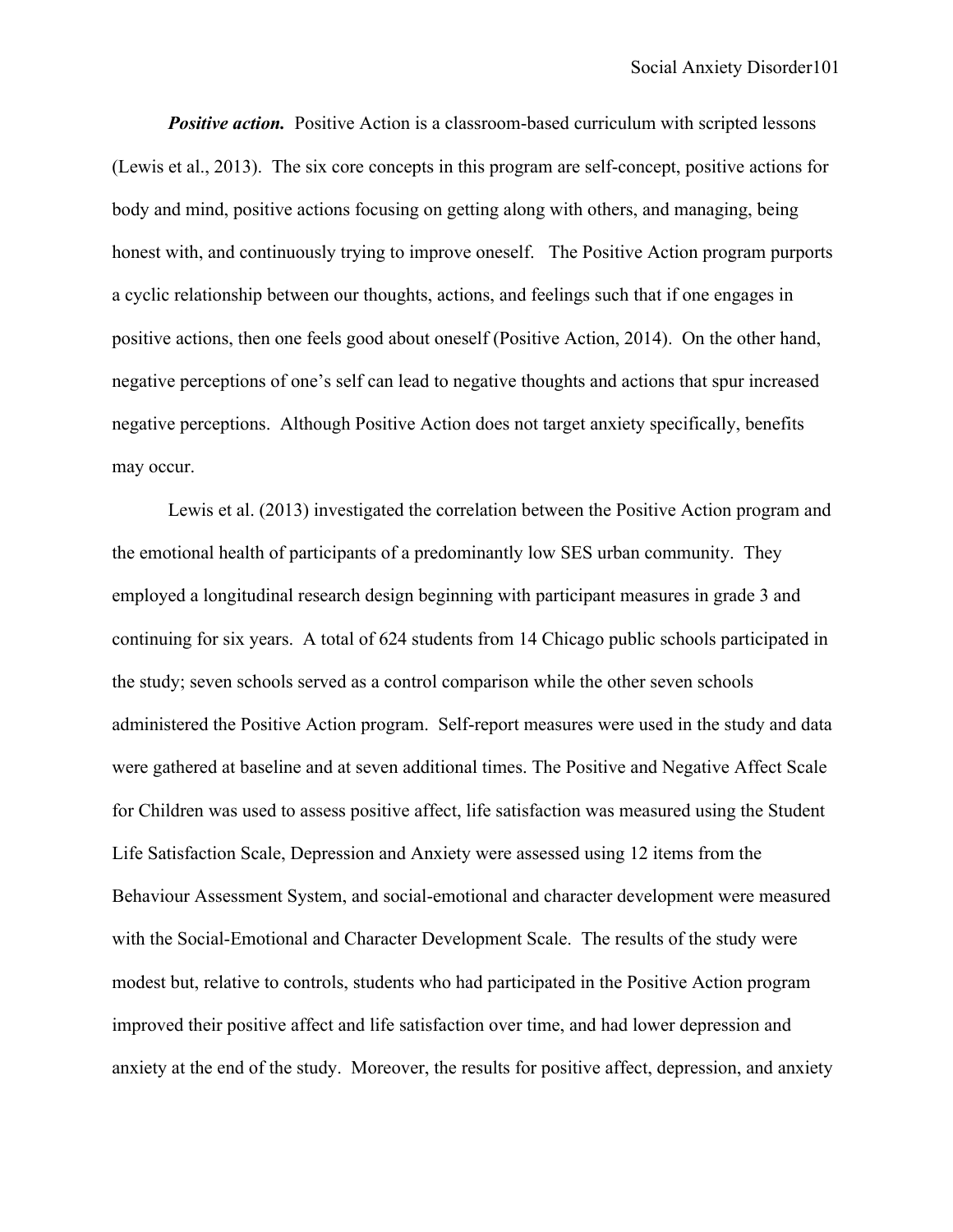were mediated by an increased change in social-emotional and character development in schools using the Positive Action program over time.

There were a few limitations of the study that may have impacted the results. In particular, about 79% of the participants in grade 3 at the start of the study dropped out by the conclusion of the study. The authors indicated that there was high school mobility and this could have impacted the results. Also, all of the measures that were used were self-report measures, teacher or parent reports were not obtained, nor were the students observed at any point by the researchers.

*Penn resiliency program.* The Penn Resiliency Program was designed to target depression but can also be used with other internalizing or externalizing problems (Cutuli et al., 2013). The program can be administered by teachers or by counselors and is appropriate for students aged 10-14 years. The program delivery consists of sessions that involve discussions, skill training, role-playing, and homework that reinforces program content.

Brunwasser, Gillham, and Kim (2009) conducted a meta-analytic review to evaluate the effectiveness of the Penn Resiliency Program in reducing depressive symptoms. Studies were included in the review if they used a control condition, if the Penn Resiliency Program was used to evaluate its effectiveness on depressive symptoms, and if there were both baseline and post intervention data collection. Studies were not excluded as a result of suboptimal research methods or whether or not the study was published. The researchers included 17 controlled evaluations for analysis. The program effects were evaluated overall, and based on gender and symptom level. The researchers found evidence that the Penn Resiliency Program reduced depressive symptoms up to one year post-intervention. Moreover, the effects were significant with both low and elevated baseline symptoms and among boys and girls. The selection criteria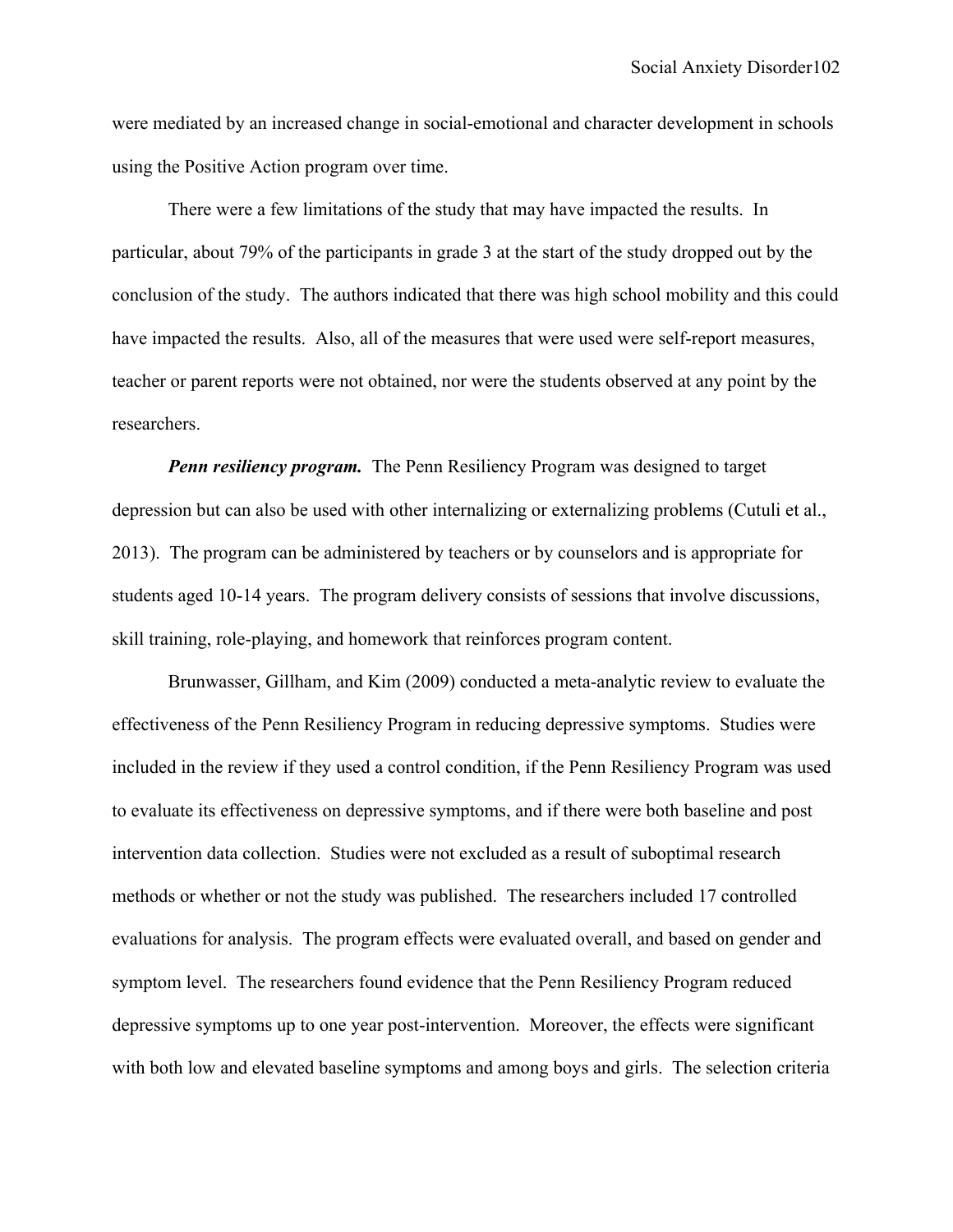for this meta-analysis were quite liberal because studies with methodological concerns were included as well studies from clinical samples. However, this study did not look at the effectiveness of the Penn Resiliency Program with symptoms of anxiety.

To address the effectiveness of the Penn Resiliency Program with internalizing symptoms, an investigation by Cutuli and colleagues (2013) will be considered. Participants were 697 middle school students who were assigned to one of three conditions: Penn Resiliency Program, the Penn Enhancement Program (an alternative intervention), or a control. Parent, teacher, and self-report questionnaires were completed prior to the intervention, two weeks post intervention, and at six month intervals for the next three years. Adolescents completed the Youth Self Report Form, parents completed the Child Behaviour Checklist, and current teachers completed the Teacher Report Form. All three of these measures provide composite scores for internalizing and externalizing symptoms. Parent-reports of adolescent internalizing symptoms were reduced in the Penn Resiliency Program condition but not in the control condition. Moreover, the results suggested that a reduction in internalizing symptoms was indicated by parents at the two-week post treatment and for the other follow-up sessions. There were no differences in self or teacher reported changes in internalizing symptoms. Also, there was no difference in internalizing symptoms between the two treatment conditions.

*Strong teens.* The Strong Kids and Strong Teens programs were developed in response to the need for evidence-based mental health interventions that were not too expensive or too difficult for teachers to deliver in schools (Kramer, Caldarella, Young, Fischer, & Warren, 2014). The Strong Kids curriculum has five different age-categorized instructional manuals from pre-kindergarten to grade 12 that are suited to a students' developmental stage. Each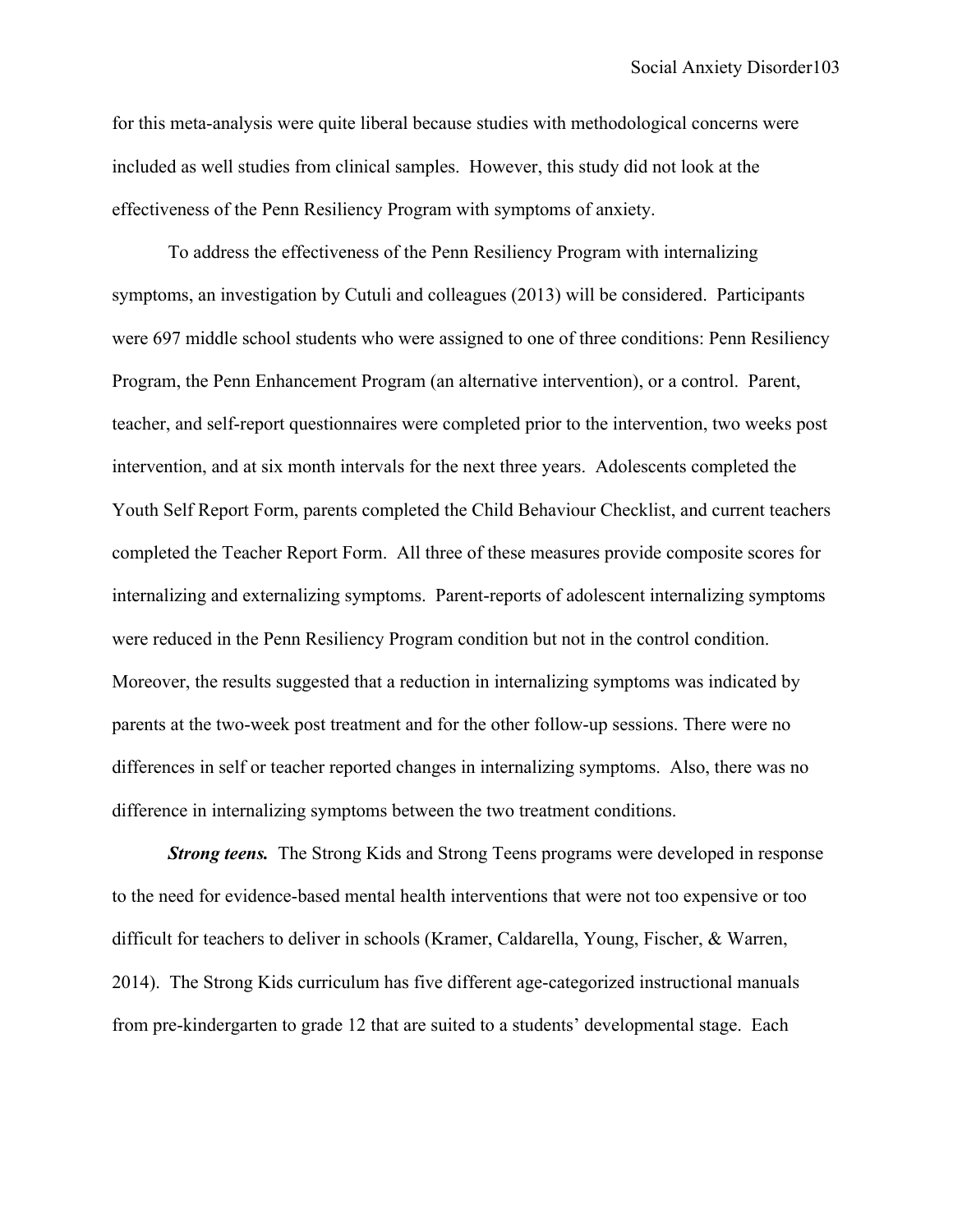manual consists of 10-12 lessons ranging from 35-50 minutes in duration that are delivered weekly. The Strong Teens program is appropriate for students in grades 9-12.

I was only able to find one study that empirically investigated the effectiveness of the Strong Teens program in reducing symptoms of emotional distress. The study was conducted by Merrell, Juskelis, Tran, and Buchanan (2008) and included only 14 students who were from a special education school. Even though the program was found to be effective in reducing symptoms of emotional distress as communicated by self-report measures, this study cannot be generalized to all other students due to the small sample size and the specific population of students targeted. With the lack of research into the effectiveness of the program with secondary school students, a study using elementary students will be considered because the programs are based on similar theory.

Kramer et al. (2014) recruited 348 participants from a school using the Strong Kids curriculum and 266 students from a different school that served as a control group. Teacher ratings on the internalizing subscale of the Social Skills Rating System and the peer relations subscale of the School Social Behaviour Scale-Second Edition were used at pretest and posttest (17 weeks later). Students who took part in the Strong Kids curriculum were found to have decreases in internalizing behaviours while students who were in the control school had increases in internalizing behaviours.

There is some preliminary support for the use of the Strong Kids curriculum in reducing internalizing symptoms, but more studies are required in order to determine if the Strong Teens program will confer the same results. Future studies can focus on more representative samples and increased sample sizes. Additionally, assessments with psychometric properties should be considered to identify specific internalizing problems.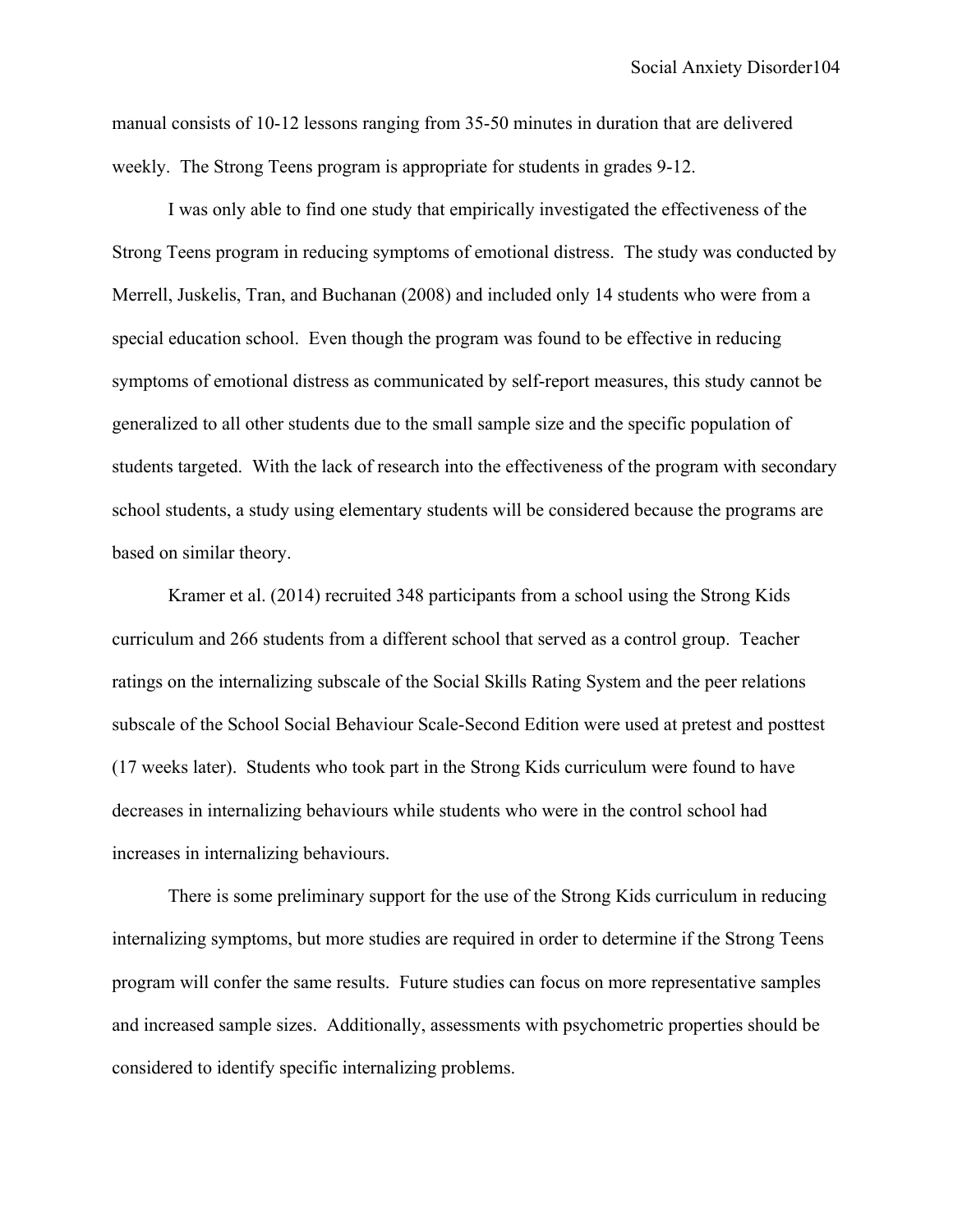*Mindfulness and mindUp.* Mindfulness was previously discussed in Chapter 3 of this document as a psychosocial treatment approach for SAD in a clinical setting. One educational program that has Mindfulness at its core is the MindUp program (The Hawn Foundation, 2015, ¶ 1). Currently, the MindUp curriculum can be used for children from Kindergarten to grade eight and consists of 15 lessons. The MindUp curriculum provides strategies for students to improve their attention, their self-regulation skills, build resilience to stress, and to develop a positive mindset. Although a secondary school equivalent has not yet been developed, Mindfulness programs are being applied in secondary school settings under the general term Mindfulness. Hence, Mindfulness will be considered here as a school-based intervention for secondary school students.

Zenner, Herrnleben-Kurz, and Walach (2014) reviewed the evidence regarding effectiveness of school-based mindfulness interventions. Databases were searched for studies that met inclusion criteria; the interventions had to be mindfulness-based, implementation had to be in a school setting, participants were students from grades 1-12, and quantitative data were used to measure psychological aspects. Zenner et al. (2014) included 24 studies in their analysis and the weighted mean effect size was used in the final analysis. Two kinds of overall effect sizes were estimated; a within-group effect size was determined using changes between pre- and post-intervention in each study and a controlled between-group effect size was derived for all controlled trials. Effect sizes were calculated for perceived stress and coping, factors of resilience, and emotional problems, and cognitive performance. The authors determined that students who participated in mindfulness-based training in schools had greater cognitive performance and greater resilience to stress.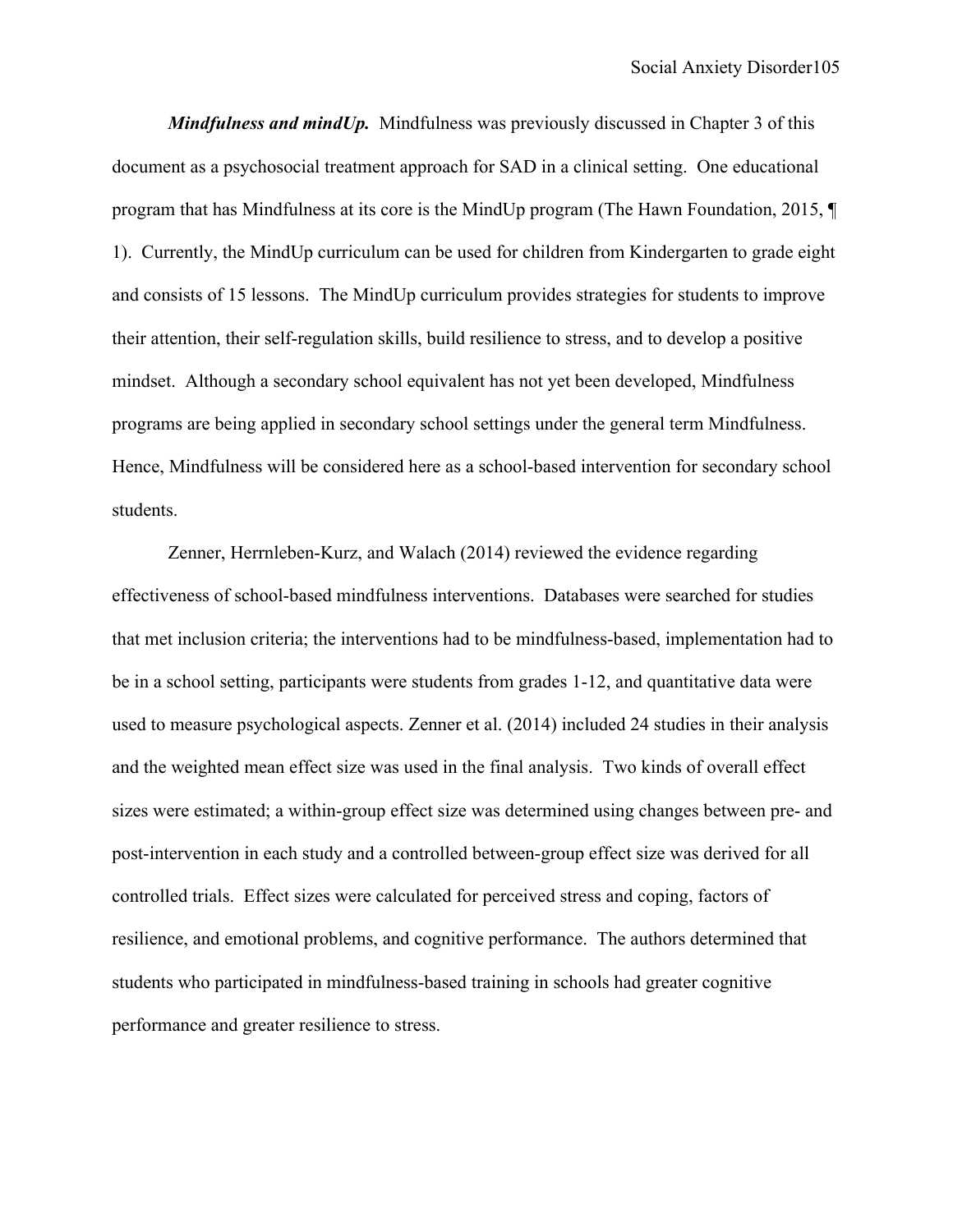Six different school-based mental health programs were explained and some relevant research findings were discussed. There is some support that school-based mental health programs can benefit students, but some of the data indicate that only small improvements are made. Therefore, it is critical that schools and school boards carefully consider each program prior to implementation of any program. In respect to SAD, some of these programs may be more beneficial than others and this topic will be considered in more detail in the next chapter. School-based mental health programs are not suitable for all students; some students may require additional supports that the schools are not able to provide on their own. Instead, students are referred to community-based interventions.

**Community-based interventions.** In 2011, the Ontario government released the Open Minds, Healthy Minds document that explains the government's approach to improve availability and access to mental health services across the province. The plan resulted from the collaboration of three ministries: the Ministry of Health and Long Term Care, the Ministry of Children and Youth Services, and the Ministry of Education. A lead agency for Child and Youth Mental Health was established for 33 geographical areas in Ontario. In Sudbury, the Child and Family Centre is the lead agency (Ontario Ministry of Children and Youth Services, 2015). Their School Based Mental Health program is an intervention aimed at providing time-limited therapy to youth between 12-18 years of age and their families experiencing mental health problems (Child and Family Center, 2014, ¶12). This program is offered in collaboration with the four local school boards and services are provided confidentially in the school setting. Typically students receive a referral to this program from a Guidance Counselor, a Prinicipal, a Vice-Principal, or a school Social Worker or Mental Health Nurse.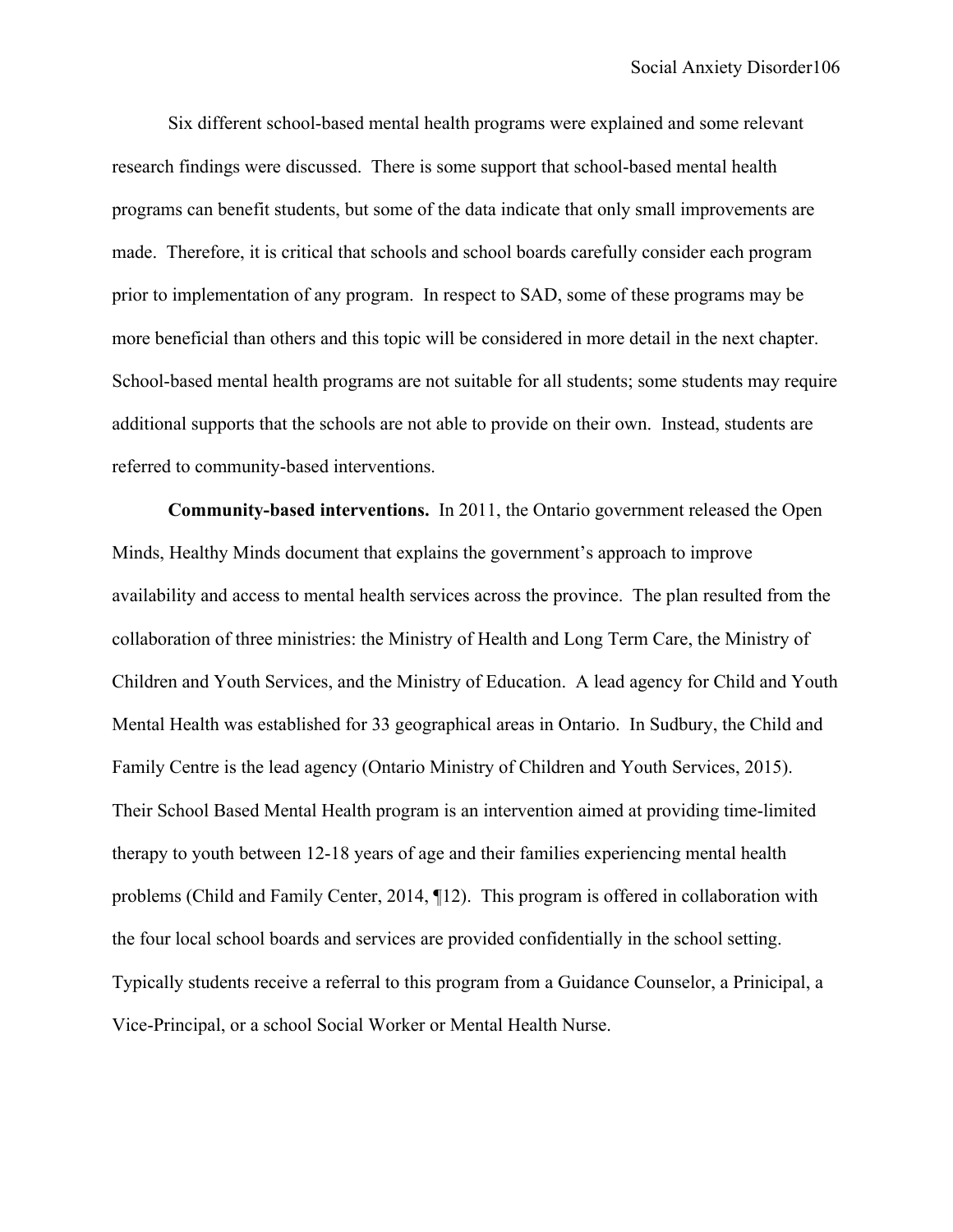Another method that adolescents in the Sudbury, Manitoulin, and Chapleau areas can use to access mental health or addictions support is a smartphone app called Be Safe (Health Sciences North, 2015). It was created through a partnership between the Sudbury-Manitoulin Service Collaborative and the Centre for Addiction and Mental Health. The app provides adolescents with access to services anytime or anywhere and contains information about contacts for services, a personal safety plan, and pocket guide that can be printed and filled out that would provide information to others in the event of a crisis. The app may be particularly helpful for adolescents with SAD because they are worried about negative evaluations of others. Using a device instead of a face-to-face interaction to seek support may prove to be very beneficial.

Another option that exists in Northern Ontario is telepsychiatry. Telepsychiatry involves the use of videoconferencing technology for psychiatric applications such as counseling or education. Myers, Valentine, and Melzer (2008) conducted a study to determine child and adolescent utilization of telepsychiatry and parent satisfaction using a Parent Satisfaction Survey. Psychiatrists at a regional children's hospital provided consultation and management services to participants 2-21 years of age at four different rural sites near Washington. After 12 months, parent satisfaction was surveyed and utilization data were obtained. The authors noted that telepsychiatry use was weighted toward diagnosis and pharmacotherapy and contend that this may have been a reflection of the fact that many of the participants were receiving Medicaid. In Washington, Medicaid only reimburses psychiatric services weighted toward diagnostic assessment and pharmacotherapy. Satisfaction data obtained from parents was high across participant age and was greater for children and adolescents with return appointments. Some researchers have also postulated that telepsychiatry may be more beneficial for certain children given that they may be more forthcoming with telepsychiatry than they are with face-to-face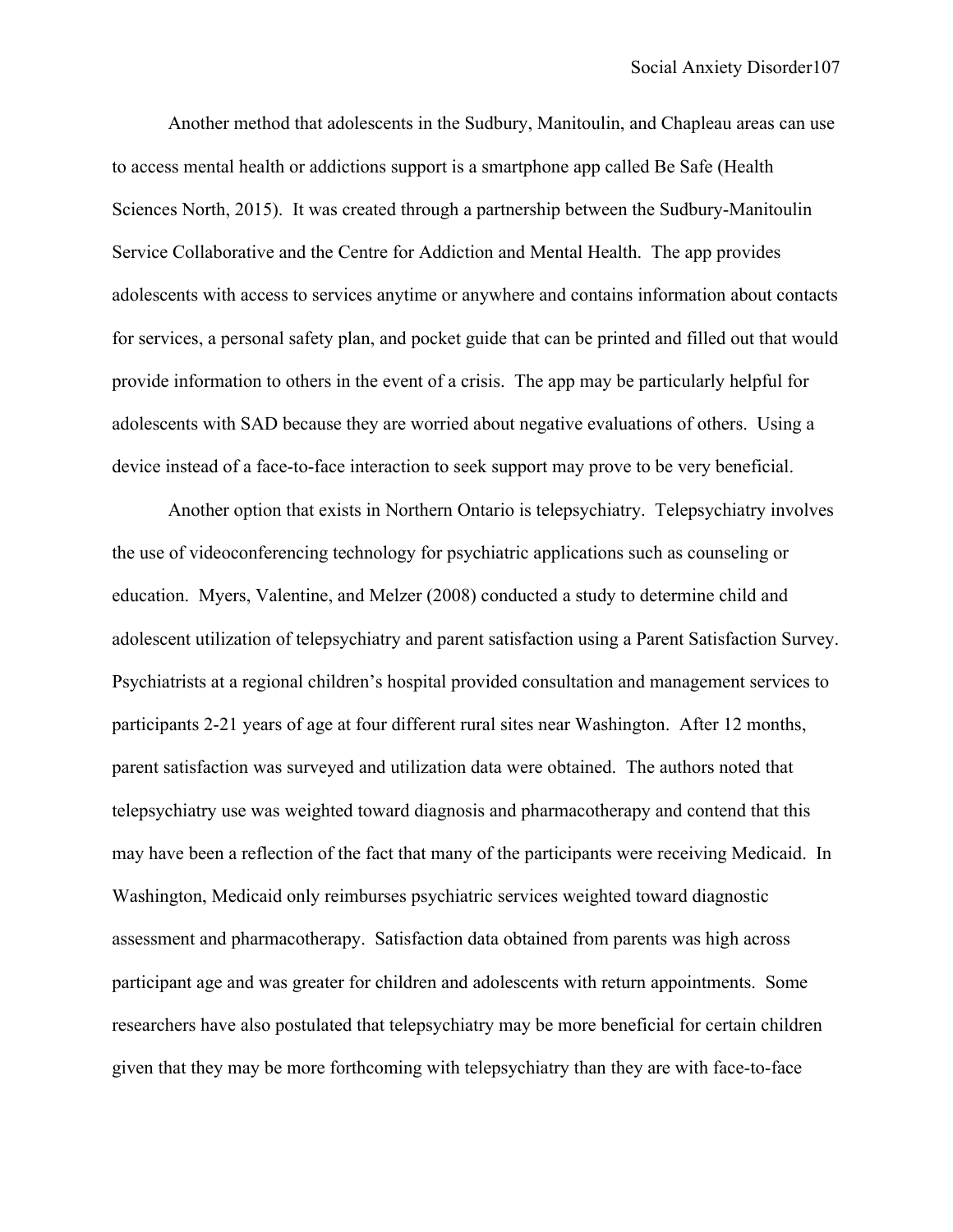counseling (Pakyurek, Yellowlees & Hilty, 2010). It seems possible that adolescents with SAD may be more receptive to telepsychiatry services for this very reason.

However, there are limitations and barriers to accessing telepsychiatry services. Deslich, Stec, Tomblin, and Coustasse (2013) described some of the limitations in their article. They explained that there are concerns about privacy, security, and patient safety. Deslich and colleagues (2013) stated that engaging in telepsychiatry requires an individual to set up the technology for the session and store the data from the session. This represents a potential breach of privacy because someone not directly involved in the care of a patient may be privy to telepsychiatry sessions. Furthermore, as a result of the electronic trail of the session, there is the possibility that someone not involved in treatment in any manner could breach patient confidentiality. Patient safety is also a concern because video and audio sessions lack nonverbal communication, hence, there may be a greater likelihood of misunderstandings between the patient and the provider. Moreover, there are barriers to accessing telepsychiatry services, particularly in northern and remote communities where access to technology may be limited or may not be sufficient.

In the Sudbury area, the Sudbury and District Health Unit is another community-based promotion and prevention service that can be accessed. The School Health Promotion Team consists of a Manager, public health nurses, a dietician, program assistants, health promotion workers, and a health promoter (Sudbury & District Health Unit, 2013). Their goal is to promote resiliency in children and adolescents by working with school partners, parents, and other community agencies. A school health request form can be accessed on their website in order to obtain additional information or services and a number of curriculum resources for teachers are available.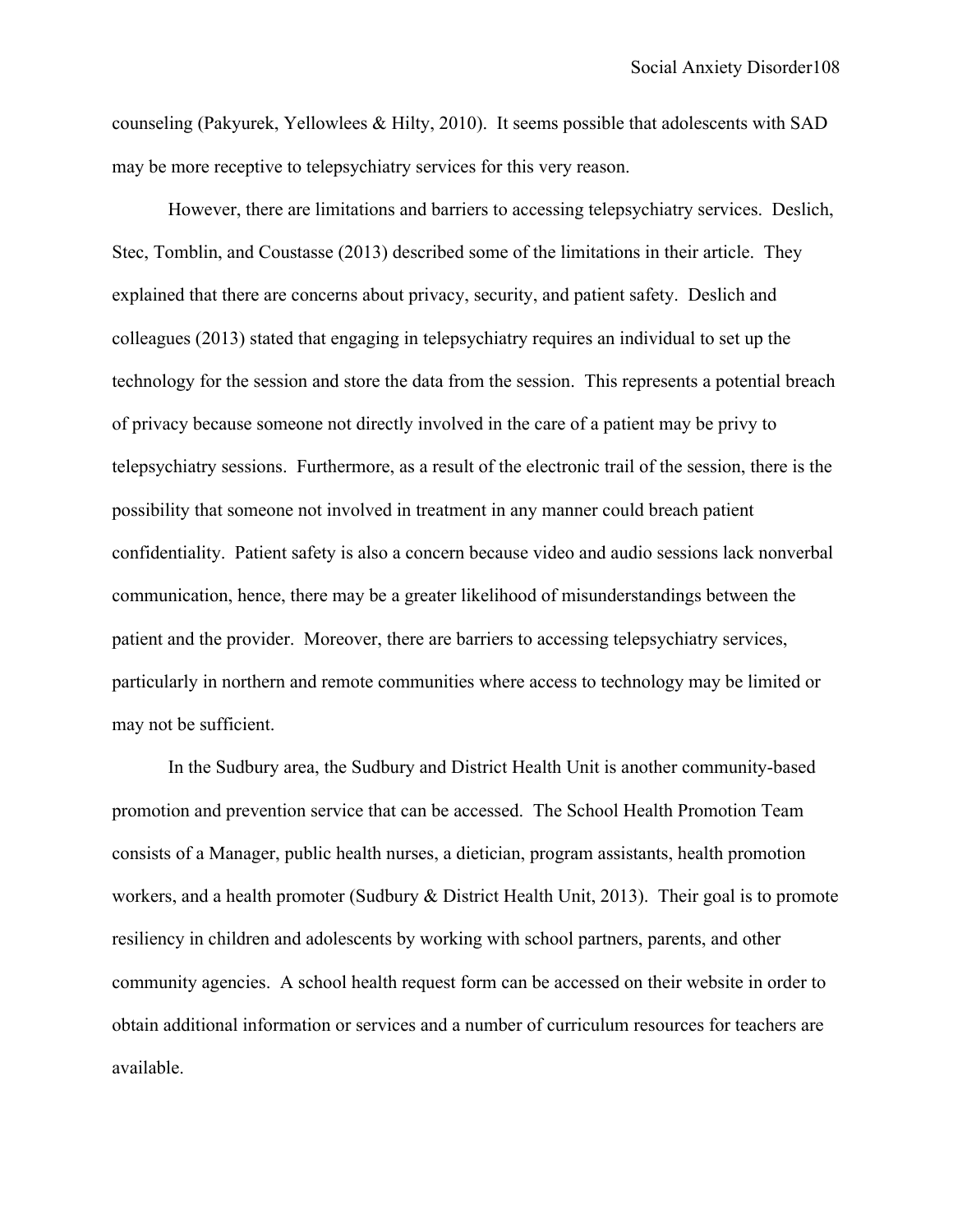In summary, school boards in Ontario are using a three-tiered approach to addressing mental health problems. Prevention and intervention strategies are being used at both Tier one and two levels. Many schools and school boards have implemented prevention and intervention strategies, but careful consideration of prevention strategies that claim to have a solid evidencebase needs to occur. There are some programs that have garnered attention in the literature and are reported to be evidence-based in popular media; however, there are methodological concerns in many of evidence-based prevention studies. Future research will need to address the effectiveness of school-based prevention and intervention programs under more rigorous conditions. Regardless, it appears as though some of the programs confer at least a small benefit.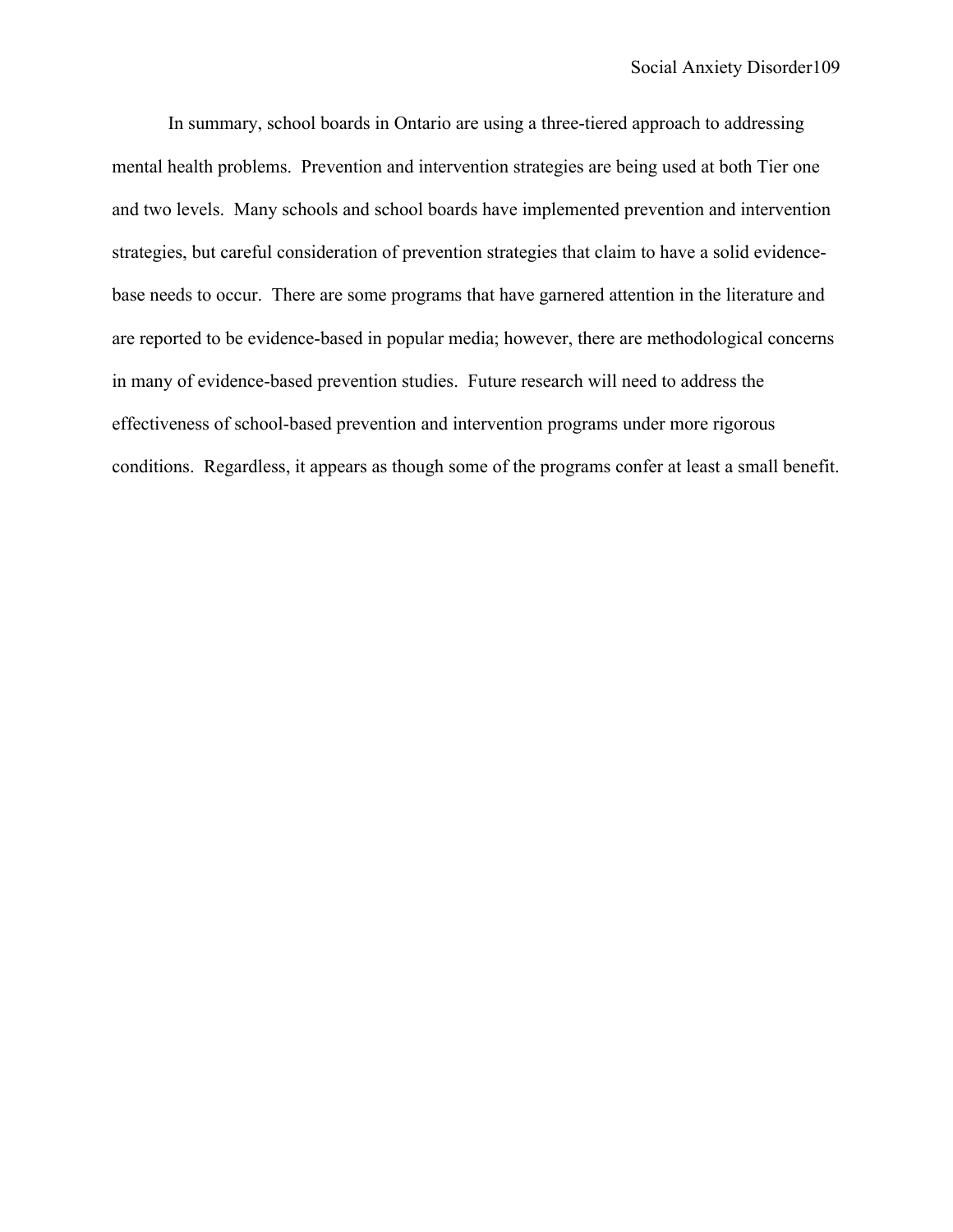### **Chapter 7: Implications for Policy and Practice**

There are two main areas that have the potential to improve access to supports for adolescents dealing with SAD that can be addressed in an educational setting. One strategy is to look critically at current policy and determine if there are changes that can be made to make accessing support easier. Another strategy is to change or improve the manner in which supports are delivered to students by considering current practice in education.

## **Policy**

Changes to educational policy can be made that may help individuals with SAD improve their access to support and may even be helpful to other students. In particular, policies related to labeling adolescents are considered as well as the current categories of exceptionalities as proposed by the Ontario Ministry of Education (2001).

**To label or not to label.** As discussed in chapter five, there is currently no consensus in the literature about labeling students. Instead, there appear to be positive and negative consequences and researchers are not examining large-scale alternatives to labeling. Two of the main arguments for maintaining labels in the school system are that they provide a measure for securing financial resources and are an effective communication tool. However, a strategy that can be used to continue to provide access to resources and foster communication are strengths/needs based assessments. Strengths/needs assessments can be universally applied to all students and secure databases can be maintained to update student records on an ongoing basis. The benefit of this approach is that it addresses many of the negative consequences of labels, but can continue to provide schools with financial support and ease of communication. In fact, strengths/needs assessments may provide superior communication within the school system and between educators and other stakeholders. Strengths/needs based assessments can provide an effective framework for developing targeted interventions for all students and will ensure that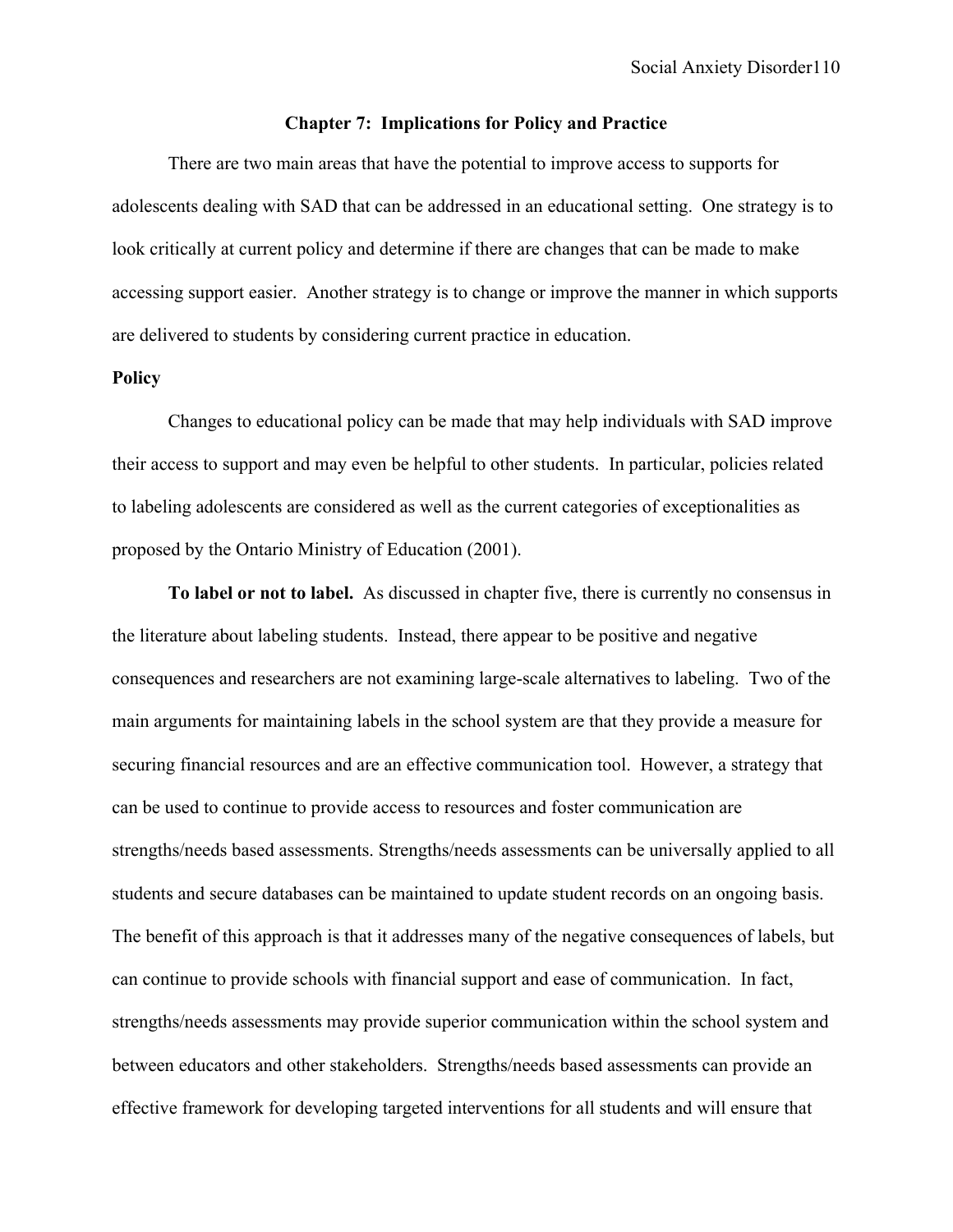educators get to know all of their students, even students who are socially withdrawn. Moreover, strengths/needs based assessments can provide an early warning sign for mental health problems if there are significant changes to a student's needs. Hall (2010) compiled an extensive list of resilience and strength-based assessments for children and youth. From Hall's compendium of measures, I examined the strengths-based measures to determine which ones would be appropriate for administration with secondary school students. The measures obtained were the Behavioural and Emotional Rating Scale (BERS), the Emotional Quotient Inventory (EQ-i:YV), the Search Institute Surveys—Profiles of Student Life-Attitudes and Beahviours Questionnaire (ABQ), the Social Skills Rating Scale (SSRS), and the Strengths Assessment Inventory-Youth Version (SAI-Y). Each of these measures is considered with an emphasis on their suitability for use in a secondary school setting.

*Behavioural and emotional rating scale (BERS).* The BERS is a 52-item scale that was developed to measure strengths in five areas: interpersonal strengths, family involvement, intrapersonal strengths, school functioning, and affective strengths (Hall, 2010). The reliability coefficients for the test-retest and inter-rater reliabilities were both above .80 (Epstein, Harniss, Pearson & Ryser, 1999) and the correlations for the convergent validity were generally found to be moderate to high (Harniss, Epstein, Ryser & Pearson, 1999). The researchers recommended that the BERS was psychometrically sound and could be used easily by educators to assess students and to promote positive programming for students with special education needs.

*Emotional quotient inventory (EQ-i:YV).* The EQ-i:YV has two versions, one with 30 items and one with 60 items (Hall, 2010). The responses to the items are used to assess five primary scales: intrapersonal, interpersonal, stress management, adaptability, and general mood. Hall notes that there are several positive aspects to using the EQ-i:YV. First, it was developed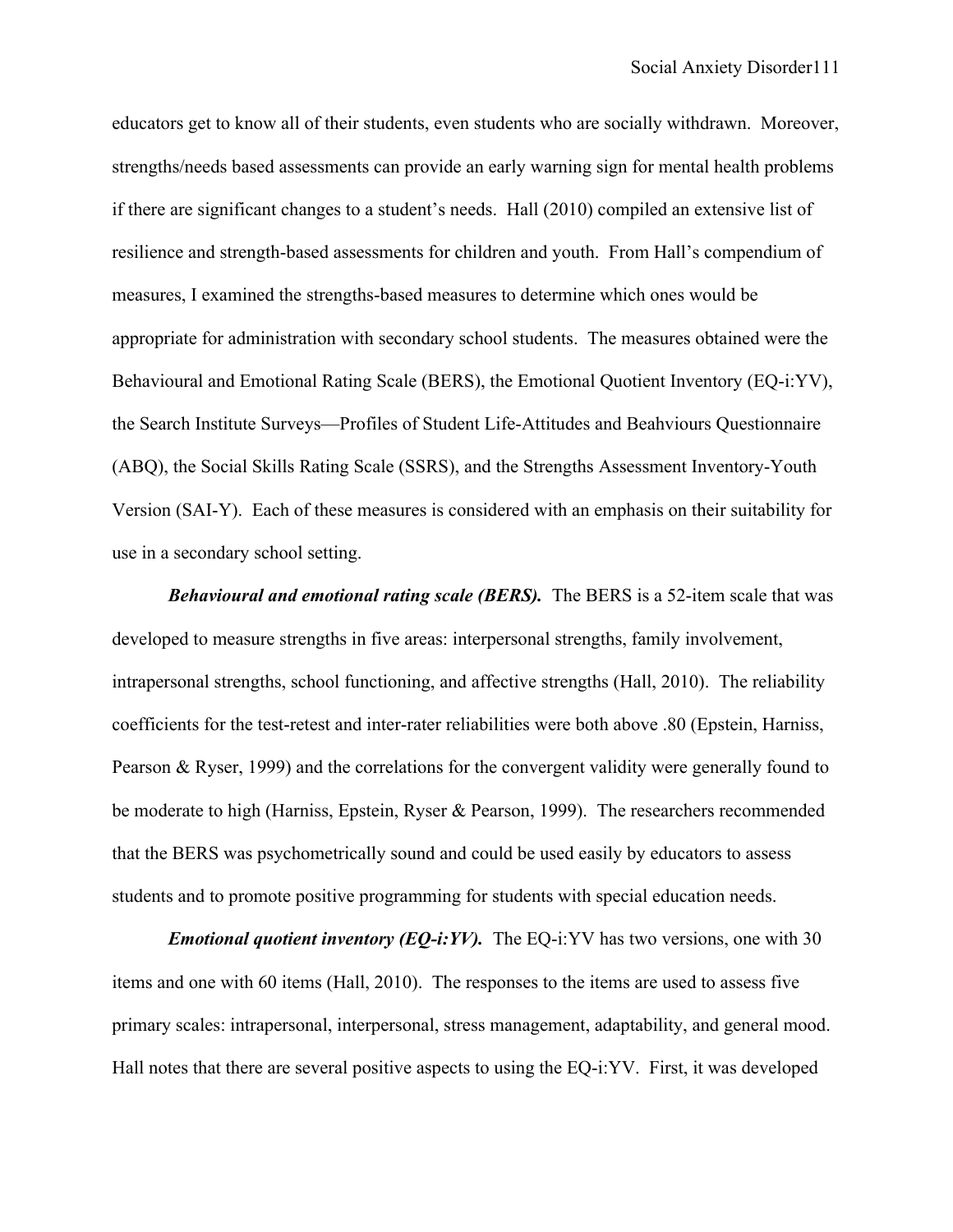and standardized on 10,000 children in Canada and the United States thereby ensuring the results can be generalized to Canadian adolescents. Second, there are both self-report and observer report forms so the EQ-i:YV has the potential to be administered to larger groups of students and is therefore, less onerous to the educator. Lastly, the manual that accompanies the measure also provides strategies that educators can use to improve the emotional and social competence in adolescents.

#### *Search institute surveys—profiles of student life-attitudes and behaviours*

*questionnaire (ABQ).* The ABQ questionnaire is used with adolescents between the ages of 11- 18 years and contains 152 items (Hall, 2010). The questions assess 40 developmental assets that the Search Institute found to be linked to positive outcomes. The developmental assets are divided into two broad categories: external and internal assets. External assets include categories related to support, empowerment, boundaries and expectations, and constructive use of time. On the other hand, internal assets include commitment to learning, positive values, social competence, and positive identity. Price, Dake, and Kucharewski (2002) assessed the psychometric properties of the ABQ and found that the average internal consistency 0.50 with stability reliabilities of 0.45. Hence, this measure has relatively poor psychometric properties. The benefit of the ABQ is that it can be used in a school or educational organization to assess overall functioning of students.

*Social skills rating scale (SSRS).* The SSRS was developed in 1990 by Gresham and Elliott and it was designed to be used as a screening tool to identify children with behaviour problems (Hall, 2010). The SSRS focuses on three measurement areas, namely, social skills, problem behaviours, and academic competence (Community-University Partnership, 2011). Generally, it would take about 15-25 minutes for a secondary school student to complete and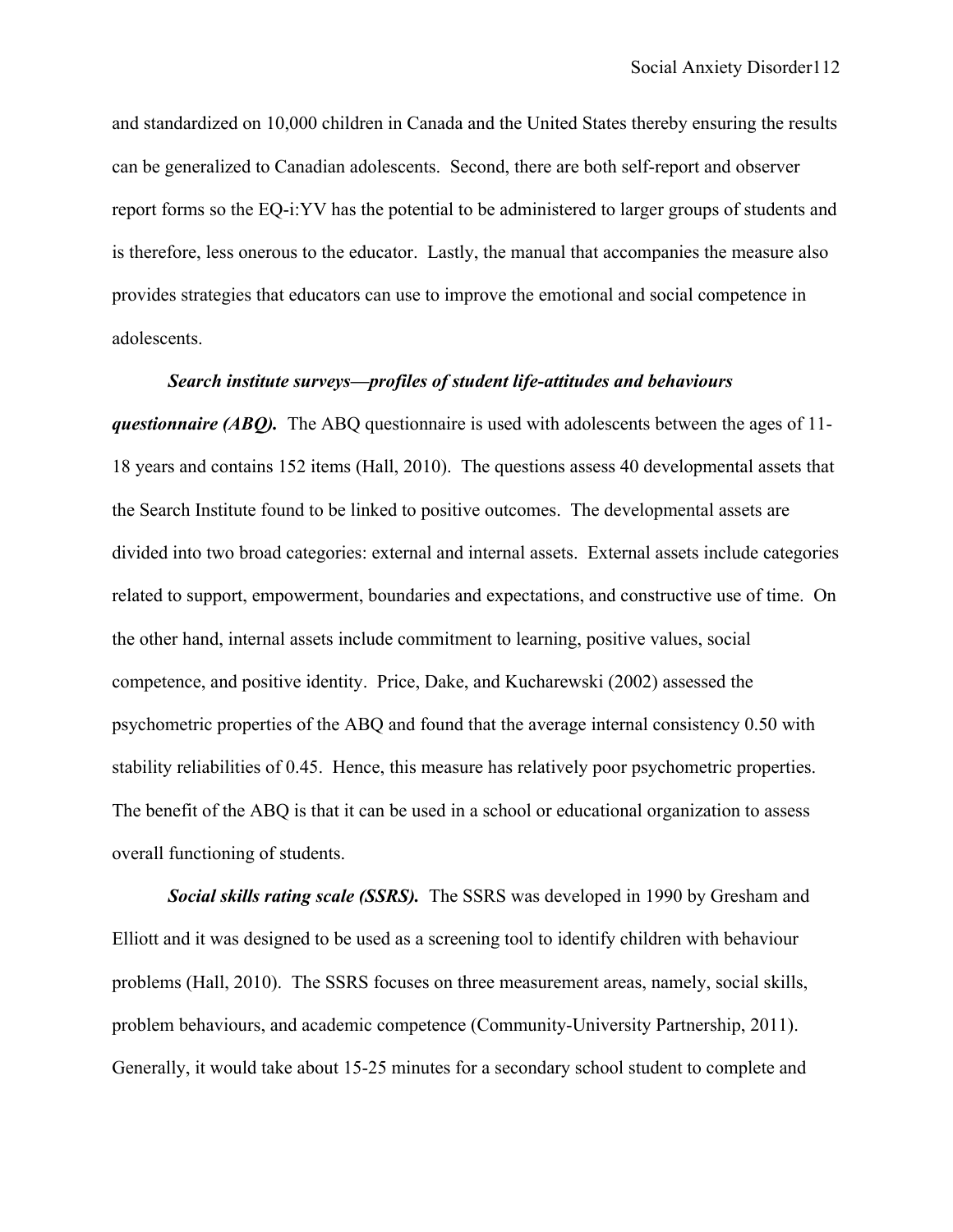scoring would take about five minutes. Therefore, it does not require a significant amount of time from an educator or student to complete the questionnaire. The Community-University Partnership (2011) indicated that internal consistency scores ranged from .84 to .95 on each of the scales and that test-retest reliability using teacher scores ranged between .84 and .93 across the scales. In terms of validity, low to moderate (.20s and .50s) were found across three validation studies.

*Strengths assessment inventory-youth version (SAI-Y).* The SAI-Y is a self-report measure that uses 124 items to assess strengths in children and youth (Hall, 2010). Items are divided into two domains: contextual and developmental. The contextual domain examines the manner in which the adolescent interacts with others such as peers, the family, and interactions with the school, employment, or community. The developmental domain looks at the child's individual functioning by examining personality, personal and physical care, and leisure and recreation. Brazeau, Teatero, Rawana, Brownlee, and Blanchette (2012) conducted a study to determine the psychometric properties of the SAI-Y. The internal consistency estimates ranged from .60 to .96, the test-retest reliability was .86 for the content scale and .85 for the empirical scale.

Admittedly, changing current policy would be a large undertaking but could be phased in beginning in pre-kindergarten. In order to determine if strengths/needs based assessments are a better alternative to current labeling practices, research studies would need to be designed to determine if strengths/needs based assessments provide improved academic and social emotional functioning for students than labeling. The design would need to incorporate methodology and measurement instruments that evaluate the benefit for different subsets of students such as English as a Second Language learners or students with various exceptionalities. Training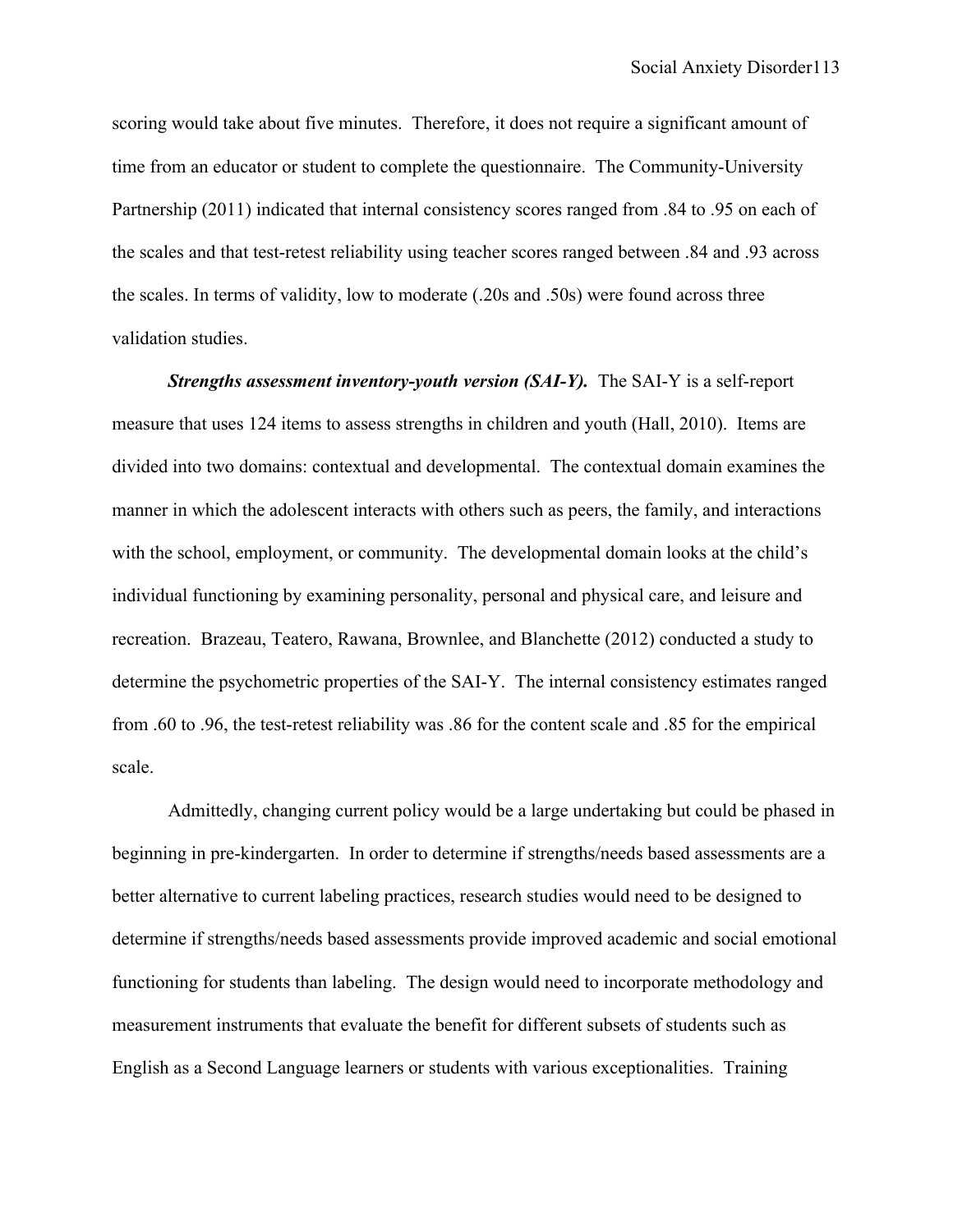programs would need to address the manner in which the Strengths/Needs assessments are being completed and the criteria that would be applied to allocate extra funding. Adoption of a strengths/needs based assessment would eliminate the need to label a student so that he/she can receive extra supports and also be directly involved in their educational plans.

Conducting strengths/needs based assessments could be a challenge for a few reasons. First, there may be additional costs to school boards as a result of purchasing assessment materials and training staff on how to use them. Second, there may also be challenges for teachers to find the time to have adolescents complete the assessments. Third, many of the assessments are self-report measures and it is possible that adolescents may not have a completely accurate view of themselves. However, because the current practice in education is to label adolescents, some suggestions about improving the system are addressed next.

**Changing the behaviour label.** In Ontario, adolescents with SAD are eligible to receive a diagnosis of Behaviour. The term "behaviour" has come to have a negative connotation and many individuals think about externalizing symptoms and not internalizing symptoms when referring to behaviour. Furthermore, there has not been a revision of the categories of exceptionalities since the publication of Special Education: A Guide for Educators, almost 15 years ago. As previously described, there are five broad categories of exceptionalities. However, unlike other categories of exceptionalities, the Behaviour category does not have any subcategories. For instance, the category Communication is subdivided into five categories: Autism, Deaf and Hard of Hearing, Language Impairment, Speech Impairment, and Learning Disability. The Intellectual category is subdivided into three categories: Giftedness, Mild Intellectual Disability, and Developmental Disability. Subdivisions were necessary in order to provide a label that had the potential to communicate more precise information about a student.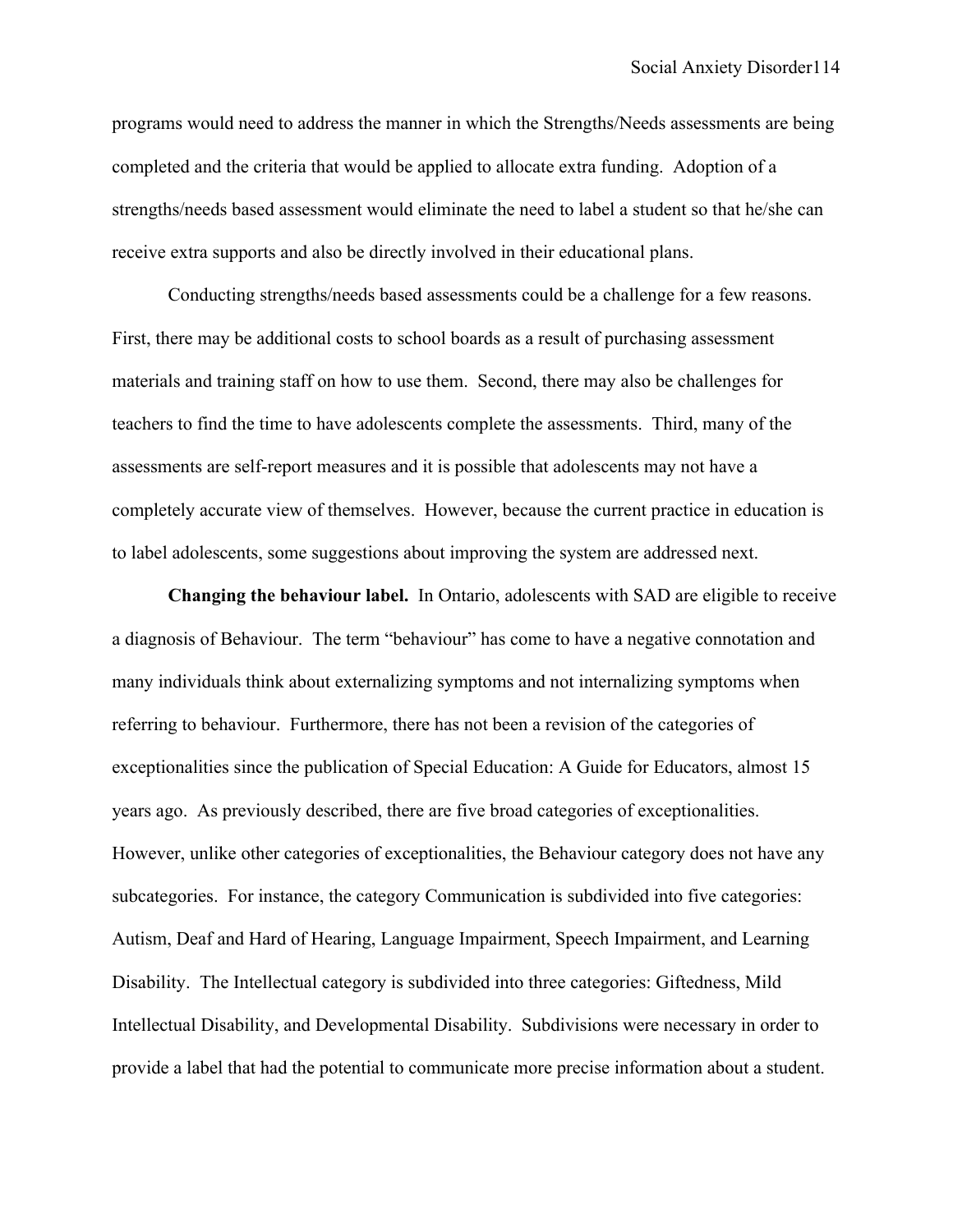The same has not been done for Behaviour, but should be considered. Hence, there are two potential avenues for the Ontario Ministry of Education to explore. The Behaviour category can be renamed to provide a label that is more positively perceived or they can consider subdividing the Behaviour category in order to provide a more specific label. Some variations in terminology that could be considered instead of Behaviour are Social and Emotional Health, Social and Emotional Wellness, Mental Wellness, or even Health Related Exceptionality. Changing the manner in which labels are used in the Behaviour category could benefit students with SAD and other students.

Assigning a label may confer positive or negative consequences for an adolescent with SAD. Instead of using labels, a universal strengths/needs based assessment was proposed as a alternative strategy. Use of strength/needs based assessments may be too difficult to standardize but may present other benefits. However, a change in policy to reflect this is not likely to be undertaken without solid evidence to support its effectiveness. Instead, current policy related to the Behaviour category of exceptionality can be changed. Suggestions were provided to make the label more inclusive and accurate. Next, opportunities to improve current practice are described.

#### **Practice**

There are two processes that will be discussed here that can be employed to improve mental health outcomes for adolescents with SAD. The first area is directed toward increasing educator knowledge. By providing the necessary education and professional development opportunities to current teachers and teacher candidates, it is more likely that prevention efforts can be effective. Additionally, when teachers work with students with SAD, they will be able to implement appropriate classroom accommodations to meet their educational and social and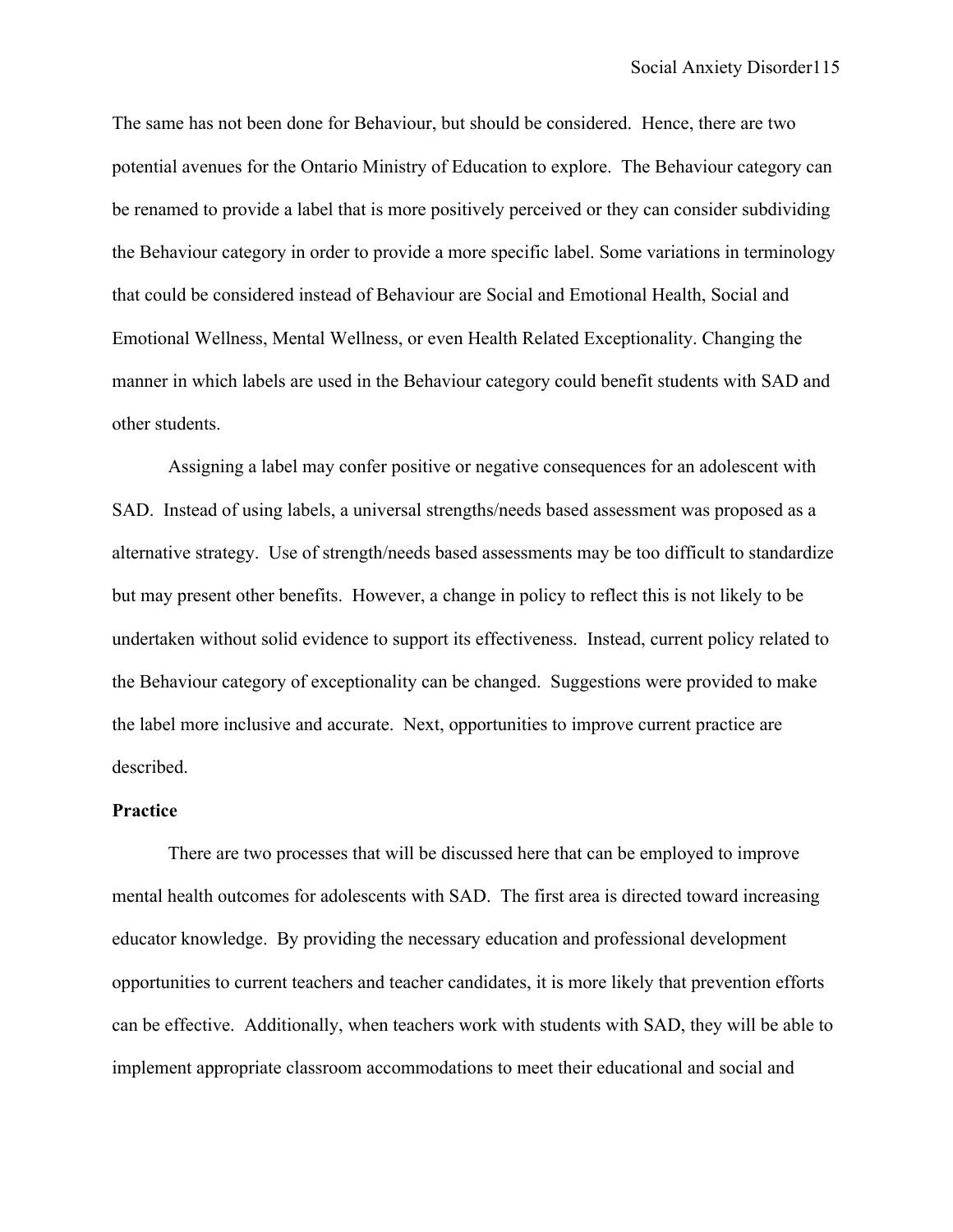emotional needs. The second area relates to selecting an effective school-based mental health prevention and intervention program.

**Educate the future educator.** In a national survey of school mental health use and delivery, The Mental Health Commission of Canada (2013) found that educators were seeking professional development related to mental health promotion and prevention strategies, recognizing the signs and symptoms of various mental health problems, and how to engage families. In order to improve educator knowledge, instruction and training can be provided within the Bachelor of Education program and in employment settings. A process for improving educator knowledge of mental health problems is outlined below.

*Bachelor of education candidates.* Bachelor of Education programs will be required to incorporate mental health curriculum as part of their programs beginning in 2015. According to Diana Coholic, the teacher education program at Laurentian University will be including 18 hours of instruction in this area (personal communication, September 15, 2015). It is therefore necessary to consider what components need to be incorporated into the curriculum. To begin, it would be essential for teacher candidates to understand the importance of considering mental health in an educational context. Therefore, information about prevalence rates and the negative impacts of untreated mental health problems within the school setting and beyond will need to be addressed.

Next, an examination of relevant Ontario Ministry of Education documents such as Supporting Minds (2013) can follow. A course developer can deconstruct this document in order to organize some components of the curriculum. For instance, information from this resource could be used to introduce teacher candidates to promoting positive mental health with students. Teacher candidates can investigate and create a plan as to how they can manage their classrooms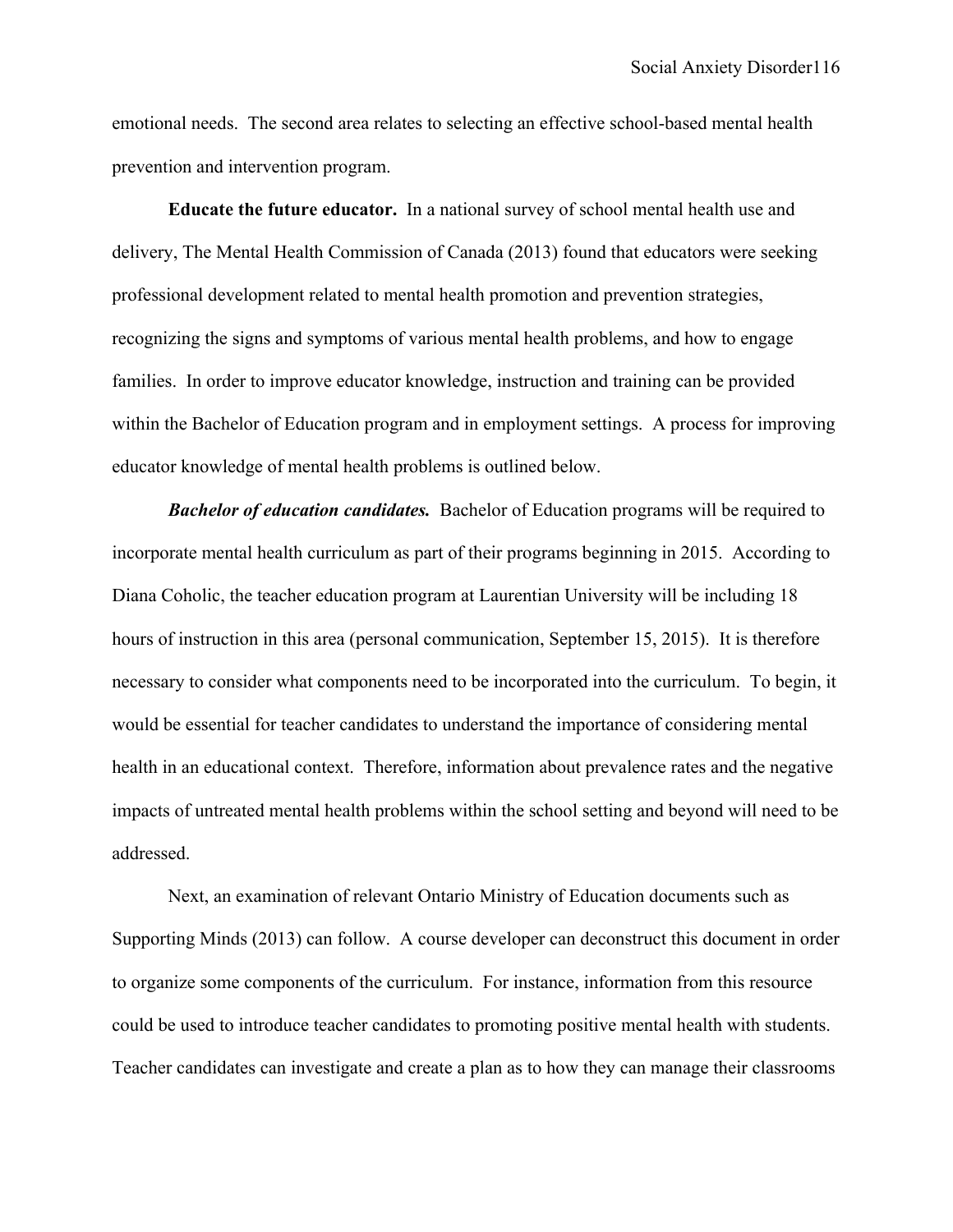to promote positive social and emotional outcomes for their students. They can also consider the manner in which they communicate with students, both verbally and non-verbally. Additionally, as part of the teacher education program, teacher candidates are also required to practice creating lesson plans. With this in mind, the course developer can require that students create a lesson plan for a subject that incorporates mental health content. Teacher candidates will then have a lesson that can be used in the classroom to educate students about mental health issues and to reduce some of the stigma associated with it. Moreover, teacher candidates can be asked to engage in critical appraisal of research studies that address prevention and intervention programs. Teacher candidates will first need to be taught how to critically analyze research, then studies about school-based mental health prevention and intervention programs can be provided to them for critical analysis.

Teacher candidates can also be taught how to identify students who may have mental health problems and how culture can play a role in the expression of symptoms. The Supporting Minds (2013) document can serve as a general introduction to eight different mental health clusters and provides definitions, symptomology, and classroom strategies for each one. Additionally, because Ontario is a diverse province with multicultural needs, instruction about how culture plays a role in the variation in the signs and symptoms of mental health would need to be addressed. Another recommendation would be to discuss mental health problems in specific cultural populations in Ontario such as Indigenous people. Because there are many employment opportunities for new teachers in northern, remote communities, information about cultural variation in mental health expression for Indigenous peoples is very relevant. An effective teaching tool that may be helpful to address this area of the curriculum would be case studies. Case studies present realistic and complex situations that teacher candidates can learn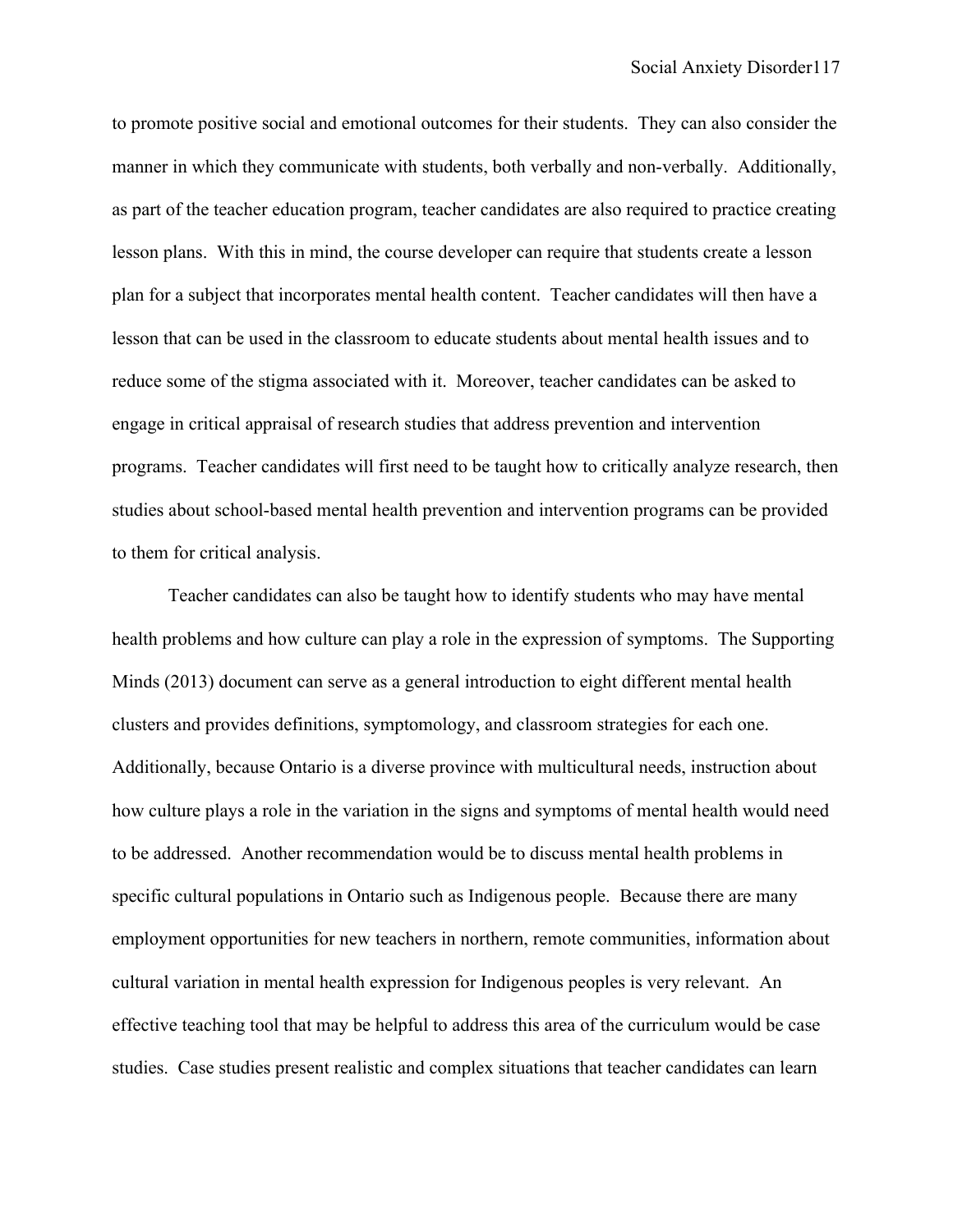from. The use of case studies will allow teacher candidates to identify what the problem may be in a realistic but hypothetical situation, recognize and articulate their position, evaluate a plan of action, and gain an appreciation of the point of view of others.

The Supporting Minds (2013) document indicates that an educator has an important role in connecting students with appropriate mental health services. Teacher candidates can be informed about how to approach the topic of mental health with a student that they are concerned about, about their obligations in terms of confidentiality, and how to approach sensitive topics with parents and guardians. In order to obtain information about the community supports that are accessible, teacher candidates can be asked to comprise or search for a list of the mental health agencies in their home community or where they plan to seek employment. They can also review the websites of community agencies offering mental health supports to locate information about additional programs that may be of interest to them or the school where they will be seeking employment. Conversely, the course developer can have guest speakers from various mental health agencies present in class.

Another important component of the mental health curriculum could be to consider providing teacher candidates with the opportunity to either volunteer or complete a placement with a mental health agency. Teacher candidates can learn about mental health from a different perspective that could increase their capacity to work with students with mental health problems in schools. Furthermore, they could share their experiences with their classmates in engaging presentations so that their peers can learn from their experiences.

Last, the course developer can also consider educating teacher candidates about parent engagement. Parent engagement can be defined as the collaboration process between parents and school staff to support and improve the learning, development, and overall health of children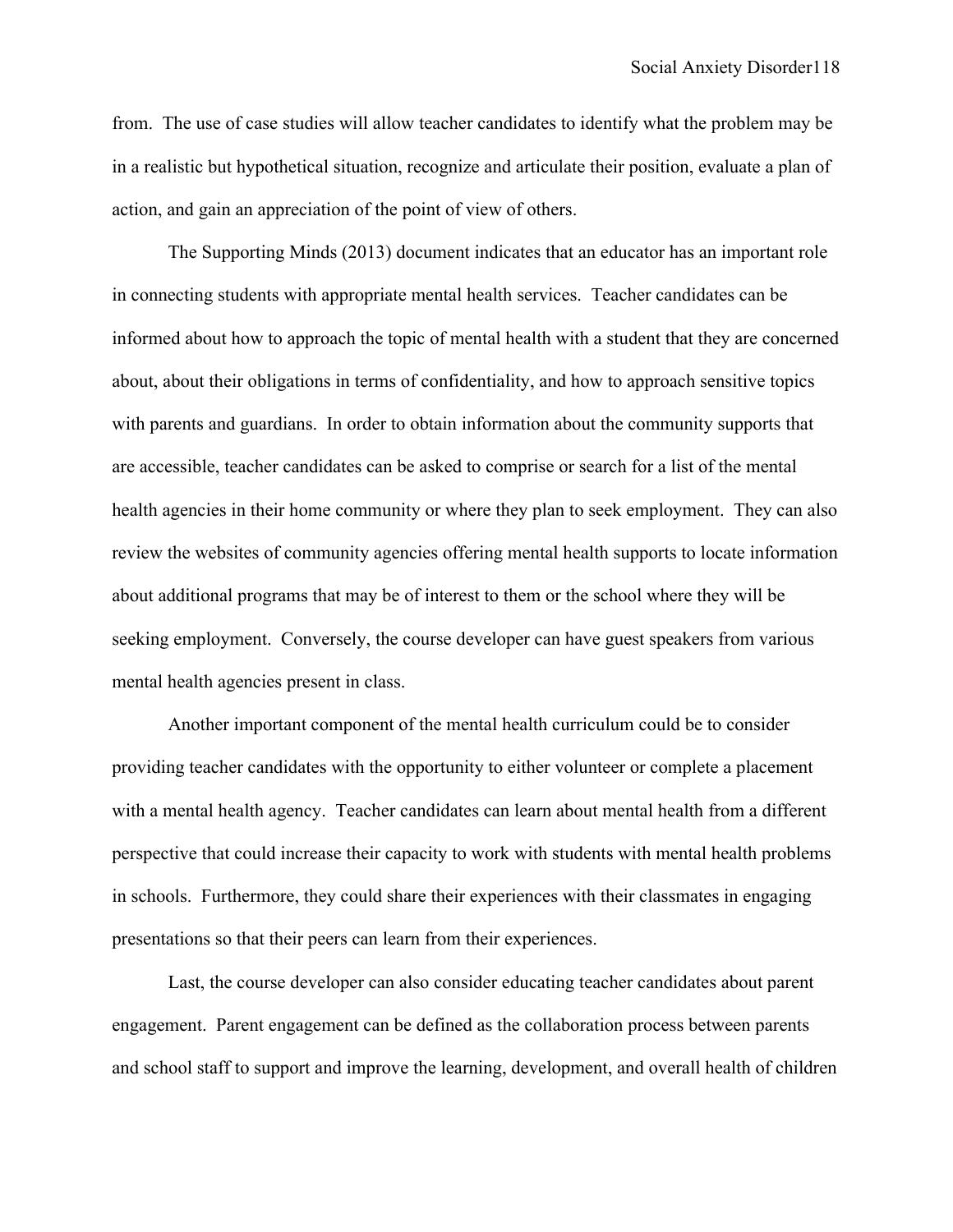and adolescents (Centers for Disease Control and Prevention, 2012). Parent engagement has many benefits such as positively impacting a child's learning, parents find it easier to help their children, and there are more positive and supporting relationships between parents and educators (Council of Ontario Directors of Education, 2012). Even though parent engagement has many positive benefits, the MHCC (2013) reported that many educators felt that parent engagement in mental health was lacking. Additionally, they found that none of the school-developed programs aimed at mental health promotion or prevention involved parents or students in their creation. Therefore, parent engagement at the school level needs to be emphasized with teacher candidates.

In order to address this gap in parent engagement, the course developer can use content from the *Planning Parent Engagement Guide: A Guidebook for Parents and Schools* (Council of Ontario Directors of Education, 2012). Teacher candidates can be taught about changing the culture of parent engagement and how to incorporate the feedback from parents to improve the parent engagement in their classroom or school. In the education system, many teachers and school administrators use contact with parents at home as a way of communicating problems at school, however; more effort directed toward positive interactions may help engage parents in their child's education. Teacher candidates can be instructed on strategies to engage parents such as communication with them and getting families to participate in school-based activities. Additionally, examples of parent satisfaction surveys can be shared with teacher candidates with an explanation about how the results of these surveys can be used to inform their practice. Afterward, students can be asked to develop a parent engagement plan for their first year of teaching.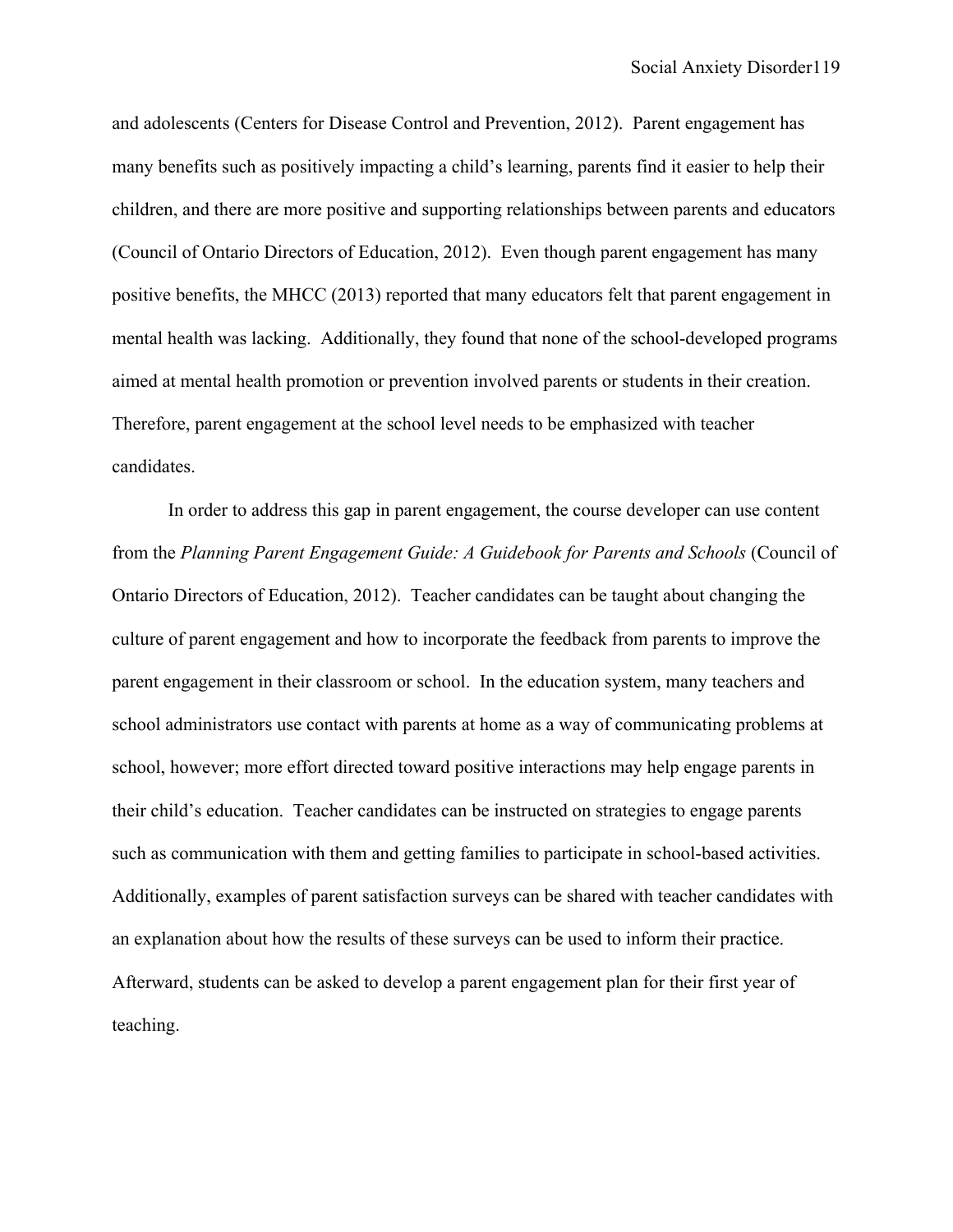Therefore, the mental health curriculum in the Bachelor of Education programs can help teacher candidates to understand the importance of learning about mental health, they can be introduced to resources such as Supporting Minds (2013) and the Counsel of Ontario Directors of Education (2012) documents that can then be used as teaching tools and employment tools. Teacher candidates can be instructed in how to promote positive mental health, learn to identify the signs and symptoms of various mental health problems, how to connect students with appropriate mental health services, provide placement or volunteer opportunities, and provide education about parent engagement. The preceding curriculum recommendations can be helpful in educating teacher candidates about mental health problems, but professional development opportunities also need to be offered to improve the knowledge of current educators.

*Educators in schools.*Many of the curriculum components for mental health education discussed in the previous section can also be used in the professional development of educators who are currently employed. Therefore, the following discussion will focus on opportunities that exist within the current framework of education. In order to effectively address mental health education in the workplace of educators, long-range plans will need to be developed. Longrange plans can consider the various aspects of mental health that can be focus the learning of educators using three existing professional development structures: monthly staff meetings, professional development days, and professional learning communities. Each of these structures will be described next.

*Monthly staff meetings*.In Ontario, staff meetings typically occur monthly in schools and this is an opportunity for staff to engage in professional development. Time could be allocated at these meetings to provide education to secondary school staff about adolescent mental health. Because educators want education to improve their ability to recognize the signs and symptoms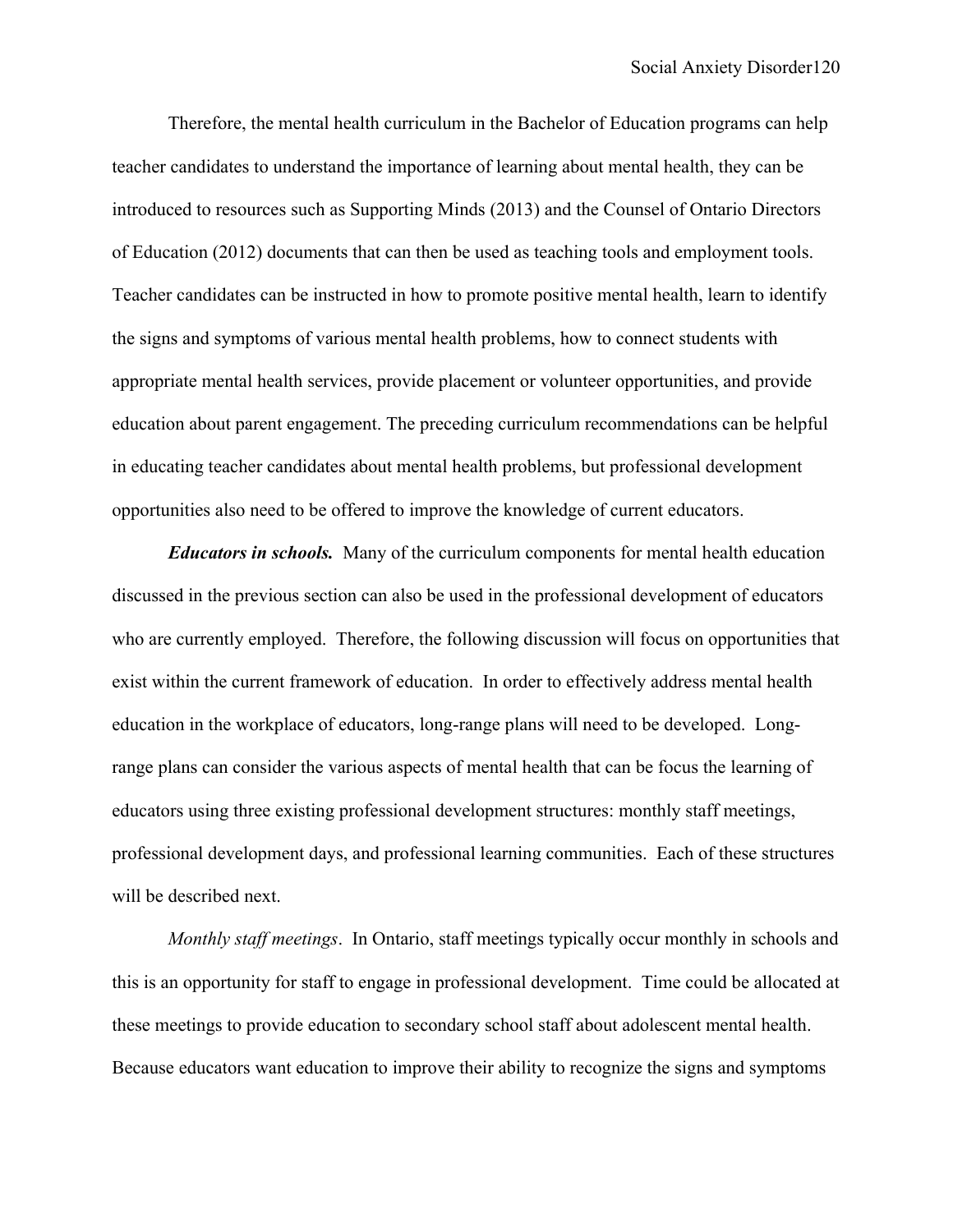of various mental health problems (MHCC, 2013), each monthly staff meeting can focus on one mental health problem. Information can be delivered by a school administrator, a mental health professional, or a guest speaker. Moreover, educators can be directed to other relevant supports for that particular mental health problem contained within the Supporting Minds (2013) document or other resources.

*Professional development days*.Professional development days allow for a greater amount of time to be allocated to a topic. Hence, professional development days may be excellent choices to engage in learning related to mental health literacy. Whitley, Smith, and Vaillancourt (2012) indicate that educator mental health literacy is critical in school-based prevention of mental health problems. Therefore, mental health literacy training for educators would serve two functions: first to increase teacher knowledge of promotion and prevention strategies and second, in learning to recognize the signs and symptoms of mental health problems. Professional development days can be organized in a variety of different ways. For instance, experts can be brought in to provide keynote sessions to large groups of staff members. Alternatively, different sessions can be offered, and educators can have some choice in attending sessions related to mental health topics that are of interest to them. Other options include staff receiving targeted training to implement school- or class-based programs or even taking part in curriculum design of subject-specific mental health promotion and prevention activities.

*Professional learning communities*. Another professional development opportunity where teachers can engage is a Professional Learning Community (PLC: The Building Capacity Series, 2007). Typically, teachers and administrators are involved in the PLC and meetings take place at regularly scheduled intervals within the school setting. Sometimes PLC groups are constructed by request from a school board or school administrators but in other cases, they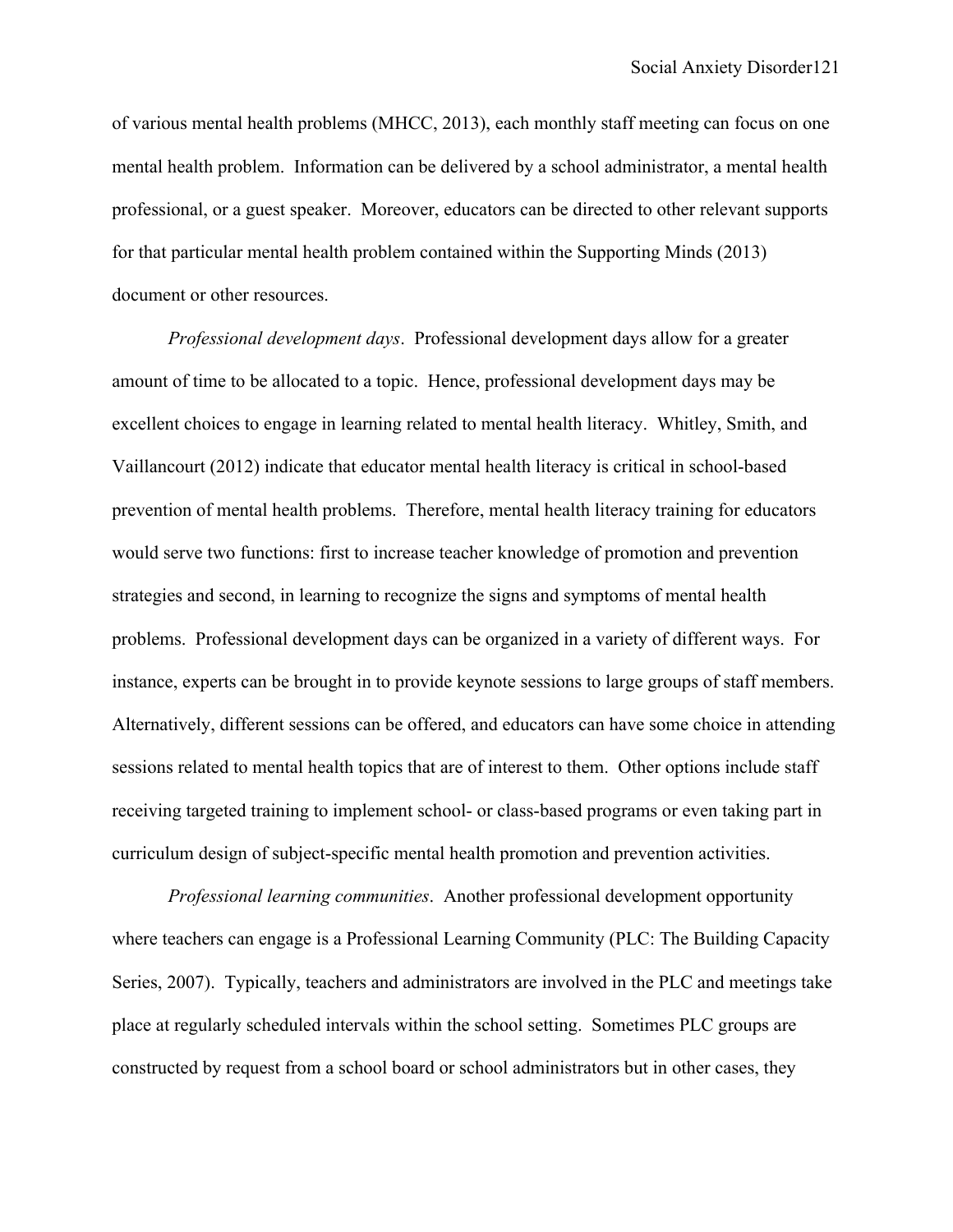develop as a result of educators having a shared vision for improvement in a particular area of education. There are six necessary components to a PLC (The Building Capacity Series, 2007). First, commitment to student learning and fair and equitable instruction from classroom to classroom is at the center of professional learning, decision-making, and action. Second, student attainment and knowledge of skills is the focus rather than teaching. Therefore, educators collect various types of assessment data in their evaluation of the program in order to improve their own teaching practice or intervention materials. Third, a PLC must be based on strong relationships and deep respect because PLCs involve sharing, questioning and inquiry about beliefs and practices, and encouraging feedback. Fourth, PLCs are based on collaborative inquiry involving sharing of practices, student work, and planning. Fifth, leadership is required to foster supportive environments, encourage risk taking, promote reflection, and challenge the status quo when it comes to student learning. Sixth, alignment results when teachers collaborate to promote high levels of learning. The knowledge gained from PLCs is often shared with the entire staff and sometimes within the school board. Next, strategies that can be used in classrooms to support students with SAD are considered.

**Classroom strategies for students with SAD.** With appropriate education and professional development, educators can work towards implementing classroom strategies that may be helpful to students with mental health problems. For students with SAD, the Supporting Minds (2013) document recommends a number of classroom strategies that can be organized into categories: initiating and maintaining communication between the home and school, developing positive classroom strategies, and those based on CBT approaches.

The first category or strategy to support students with SAD is to connect with the student's family. By initiating contact, an educator can determine if the same behaviour occurs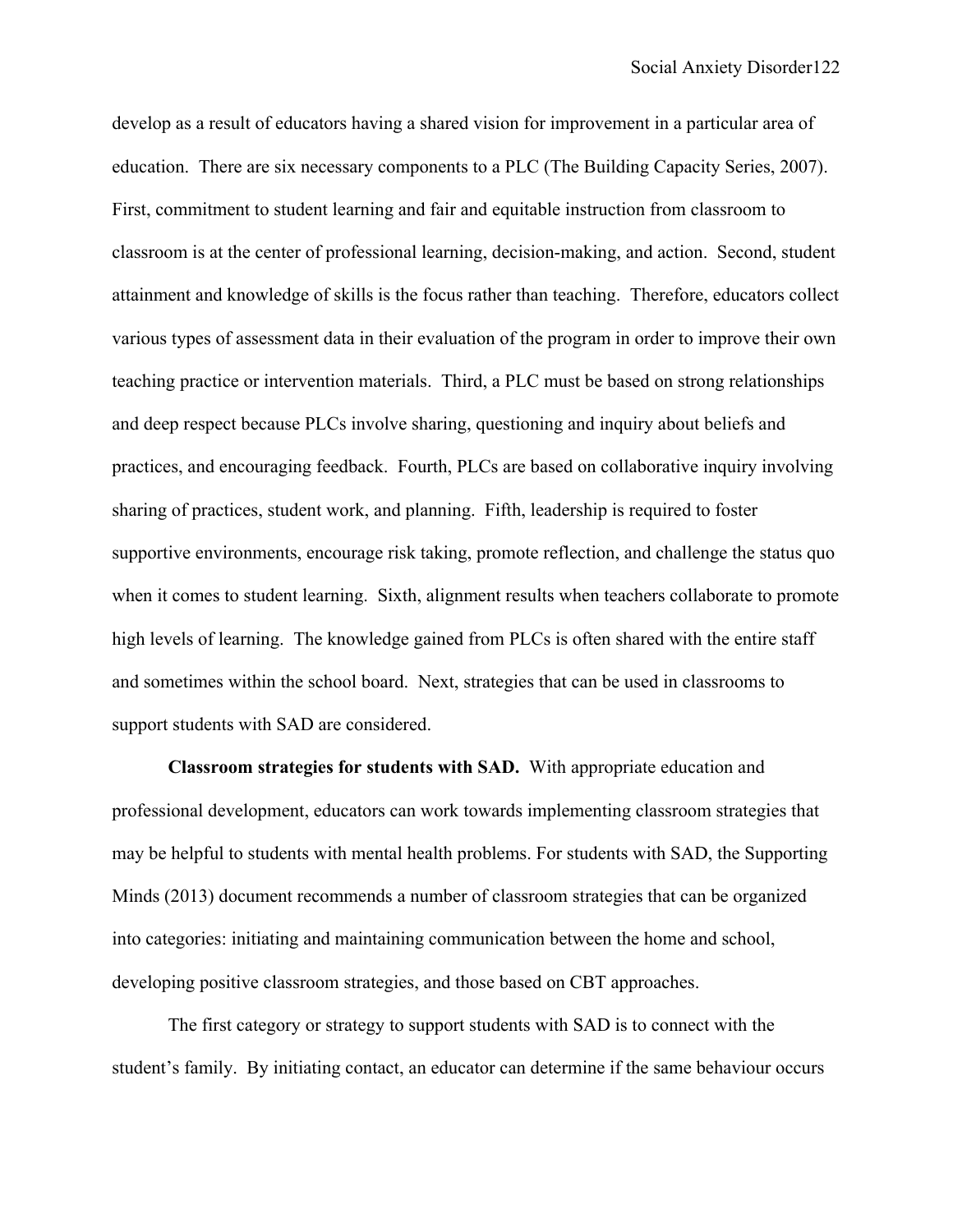at home or in other situations and to ask the family what successful approaches they have used to help their child. Communicating with the family is essential and may provide a teacher with valuable information. However, a teacher may also be communicating with a family that is unaware of their child's internalizing symptoms so an educator will need to be prepared for this.

A second category of strategies to consider when working with adolescents with SAD is to develop an atmosphere of acceptance in the classroom and provide an environment where students feel welcome to speak up and participate (Supporting Minds, 2013). Creating a positive atmosphere is important for the learning of all students, so this strategy has the potential to help more than just the student with SAD (Lewis et al., 2013). An educator can talk openly about the fact that everyone feels nervous about public speaking (Supporting Minds, 2013). Students with SAD fear negative evaluation from others (American Psychiatric Association, 2013) and may take comfort in knowing that they are not alone in their fears of public speaking. However, it is possible that such a statement could also normalize their excessive fears so instead of seeking assistance, an adolescent may think that everyone experiences equivalent levels of anxiety to theirs in public speaking tasks.

A third category of strategies relate to some of the principles involved in CBT (Powers et al., 2010). Educators can resist the pressure to allow the student to avoid social interactions (Supporting Minds, 2013). Instead, recommended accommodations are to provide opportunities for the student to answer yes/no questions instead of open-ended questions, then graduate to providing the student with the answer to the question before class with opportunities to rehearse answers before class to prepare the student to answer out loud in class. In CBT, individuals are exposed to fearful situations a little bit a time and this approach can be supported in a classroom environment using the above-mentioned strategies (Detweiler et al., 2010). In order to aid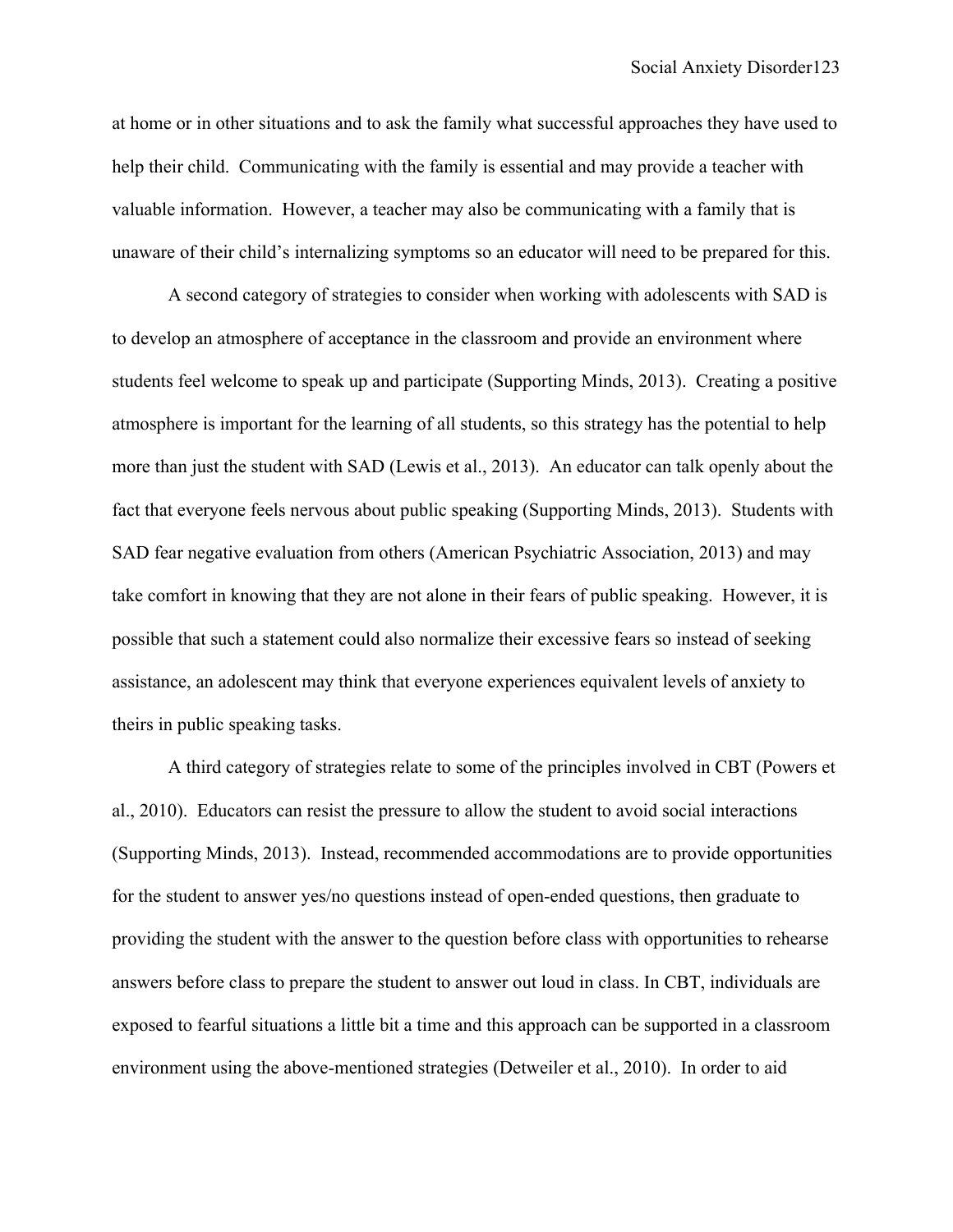students with SAD in working in groups, it is recommended that students work, socialize, and speak in small groups, first with one classmate, then with two, three, or four classmates (Supporting Minds, 2013). This can be a very effective strategy especially if the groups are teacher created because the teacher can pair the student up with classmates who are warm and welcoming. The teacher can also encourage autonomy to help the student develop effective coping and problem-solving skills (Supporting Minds, 2013).

Last, the student can be encouraged to participate in extracurricular activities (Supporting Minds, 2013). Miller, Gilman, and Martens (2007) indicated that there are two types of extracurricular activities: unstructured and structured. Unstructured extracurricular activities such as video gaming and using the Internet often have little or no adult supervision, and do not convey improvements in social emotional functioning. On the other hand, structured extracurricular activities are typically highly structured, collaborative activities that are supervised or guided by competent adults. Structured extracurricular activities have standards of work performance and require that students voluntarily participate in an ongoing manner. Miller et al. (2007) indicated that participation in structured extra-curricular activities has a positive influence on the physical and mental development of adolescents. Furthermore, Guevremont, Findlay and Kohen (2014) found that socioemotional and academic outcomes were improved for adolescents who participated in structured extracurricular activities, no matter what type of extracurricular activity (ex. Sports, music, art, etc.), or whether they were participating in-school or out-of-school. It is likely that individuals with SAD would obtain social emotional benefits from participating in extracurricular activities.

The classroom strategies that are recommended in the Supporting Minds (2013) document can be very beneficial to a student with SAD. The first strategy involved family and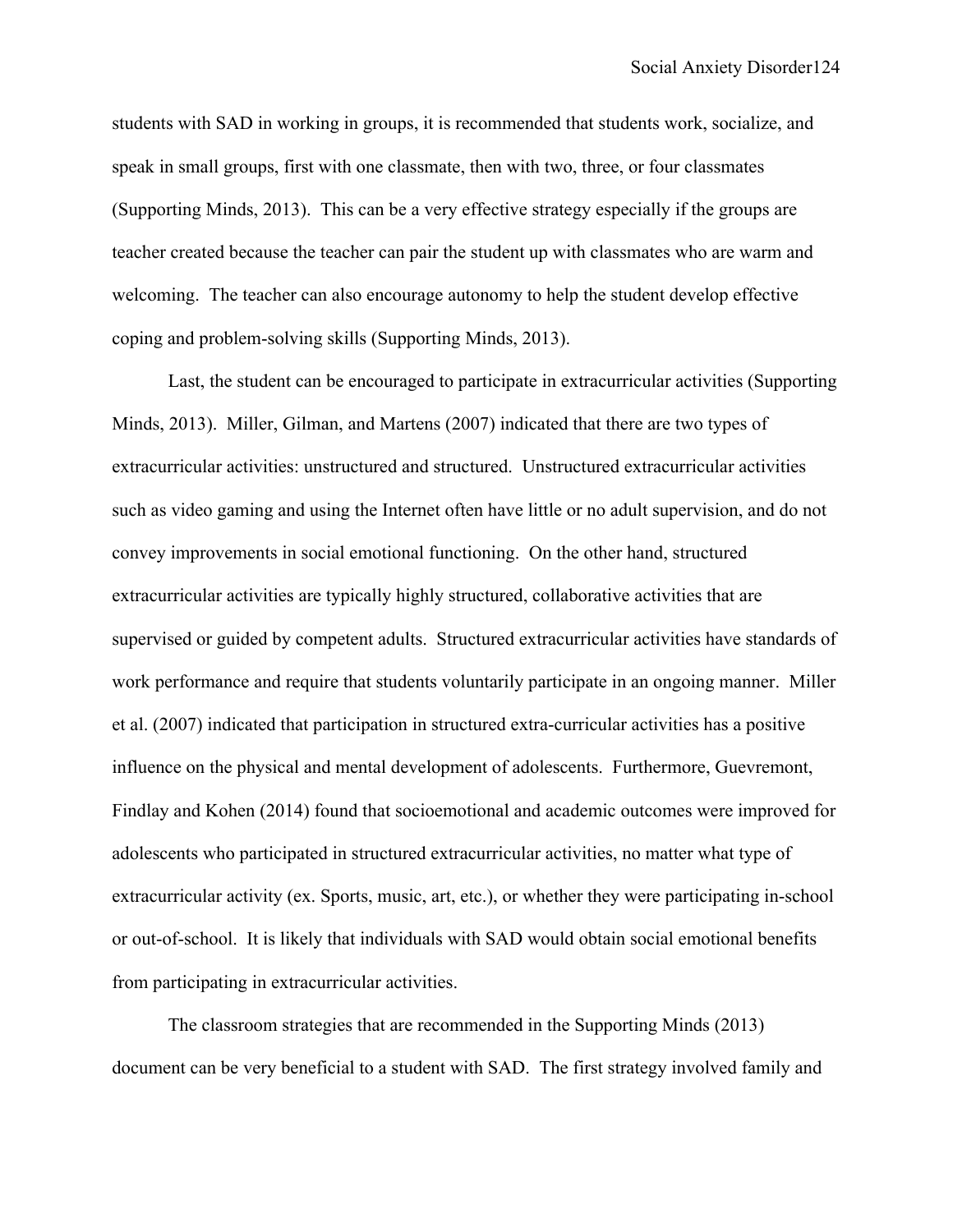educator communication. The second set of strategies involved developing a positive classroom environment and there is evidence to suggest that positive classrooms can reduce internalizing symptoms (Lewis et al., 2013). Third, some of the accommodations are CBT related approaches that have been evaluated as an effective treatment option for SAD (Hofmann & Smits, 2008). However, there are some strategies that have not yet been considered.

I recommend a few other strategies specifically targeted toward oral presentations and public speaking that are not addressed in the Supporting Minds (2013) document. In secondary school, oral presentations are more common than in elementary school, and are often longer in duration, and students may not necessarily be in classes with their supportive peer group. Delivering oral presentations is documented as distressing for students with SAD (Langley et al., 2004). Therefore, there is a need for the use of strategies to support adolescents with SAD in doing oral presentations. Some suggested strategies are to allow the student to sit instead of stand, read from notes instead of cue cards, and present before school, during lunch, or after school to a smaller group of classmates or peers. However, these strategies need to be implemented within an action plan that aims to have the student progress over time. For example, at the beginning of a semester, a student may present to just a teacher at lunch and can read from notes while sitting. Perhaps the next time this student must present or communicate orally to the class, the student will once again read their notes at lunch but will have to stand instead. Each time the student can be encouraged to continue to further his/her skills. Another accommodation that can be made relates to differentiating the assessment of an oral communication assignment. For example, when students present information, teachers are often assessing a student's eye contact, body language, and the tone, fluency, and pace of their voice. Instead of focusing solely on the assessment criteria that need to be demonstrated in public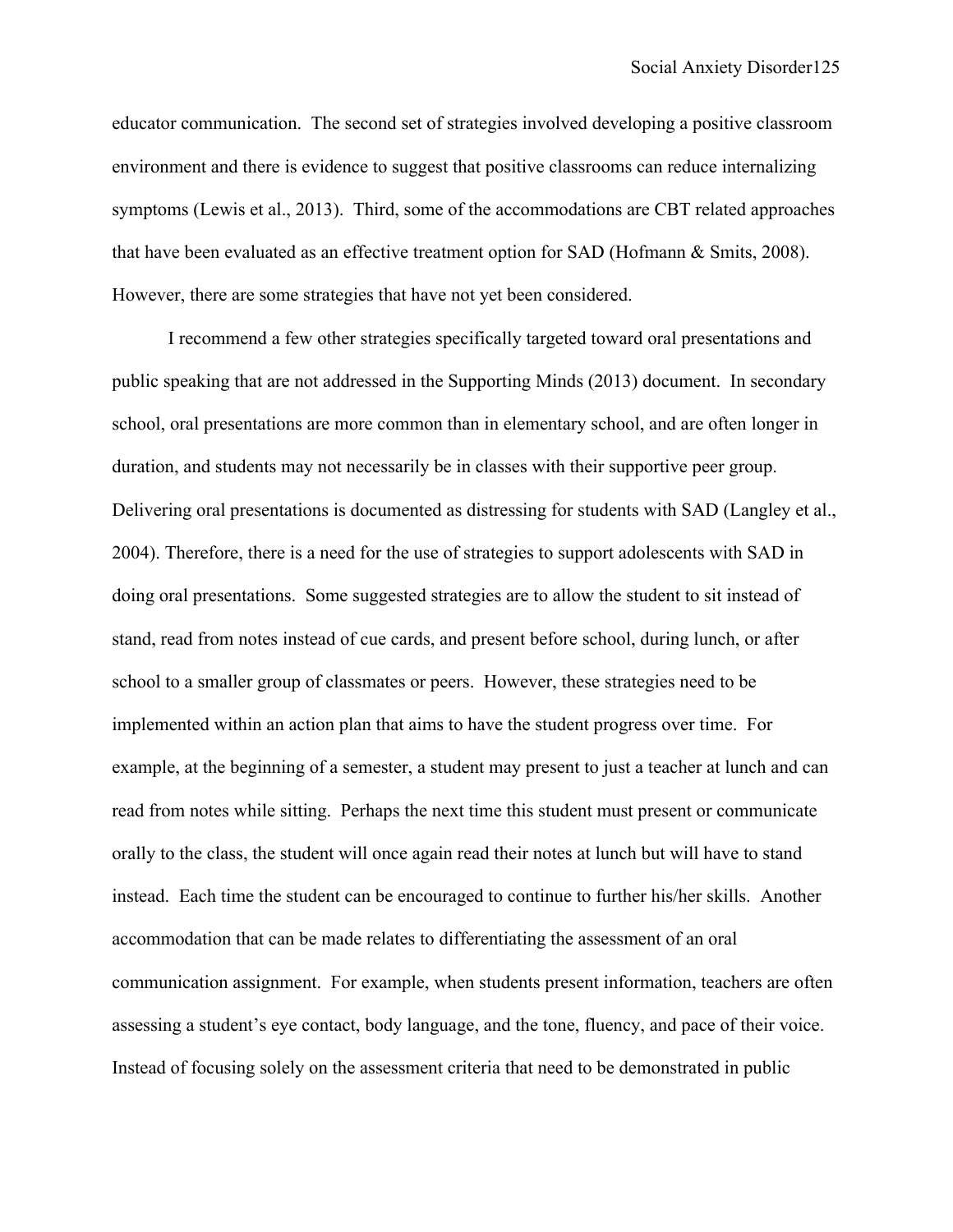speaking, educators can focus on the improvements that the student is making in their oral presentation skills over time.

**Evidence-based mental health program selection.** Ultimately, schools and school boards will need to make a decision as to whether or not to implement a school-based mental health program and if they choose to, they need to which one meets their needs best. In Chapter six, six potential programs were described and some empirical evidence for each was presented. Although many of the studies to date have methodological concerns, there appears to be some preliminary support for all of them. A discussion of the applicability of each program in reducing symptoms of SAD will be presented next.

The Skills for Social Success program demonstrates some promise for reducing symptoms of SAD. One benefit of this program is that it was developed particularly as an intervention for SAD and has shown some strong promise in reducing SAD symptoms. The full version of the program requires a trained interviewer and this may not be feasible for all schools. However, a modified version of the program has been developed in order to ameliorate the need for a trained interviewer and has demonstrated some effectiveness. The Penn Resiliency Program was originally created as an intervention program for depression but can have some beneficial impacts in reducing internalizing symptoms that result from other mental health problems. However, studies evaluating its effectiveness found support from parent reports only, not from teacher or child reports. The Penn Resiliency Program may not be an effective option to pursue for students who have SAD due to the mixed results in reducing internalizing symptoms and because the program does not have a version for children over the age of 14.

The FRIENDS program is another option to consider for mental health prevention that can be administered by educators in their own classrooms; making it a feasible option. The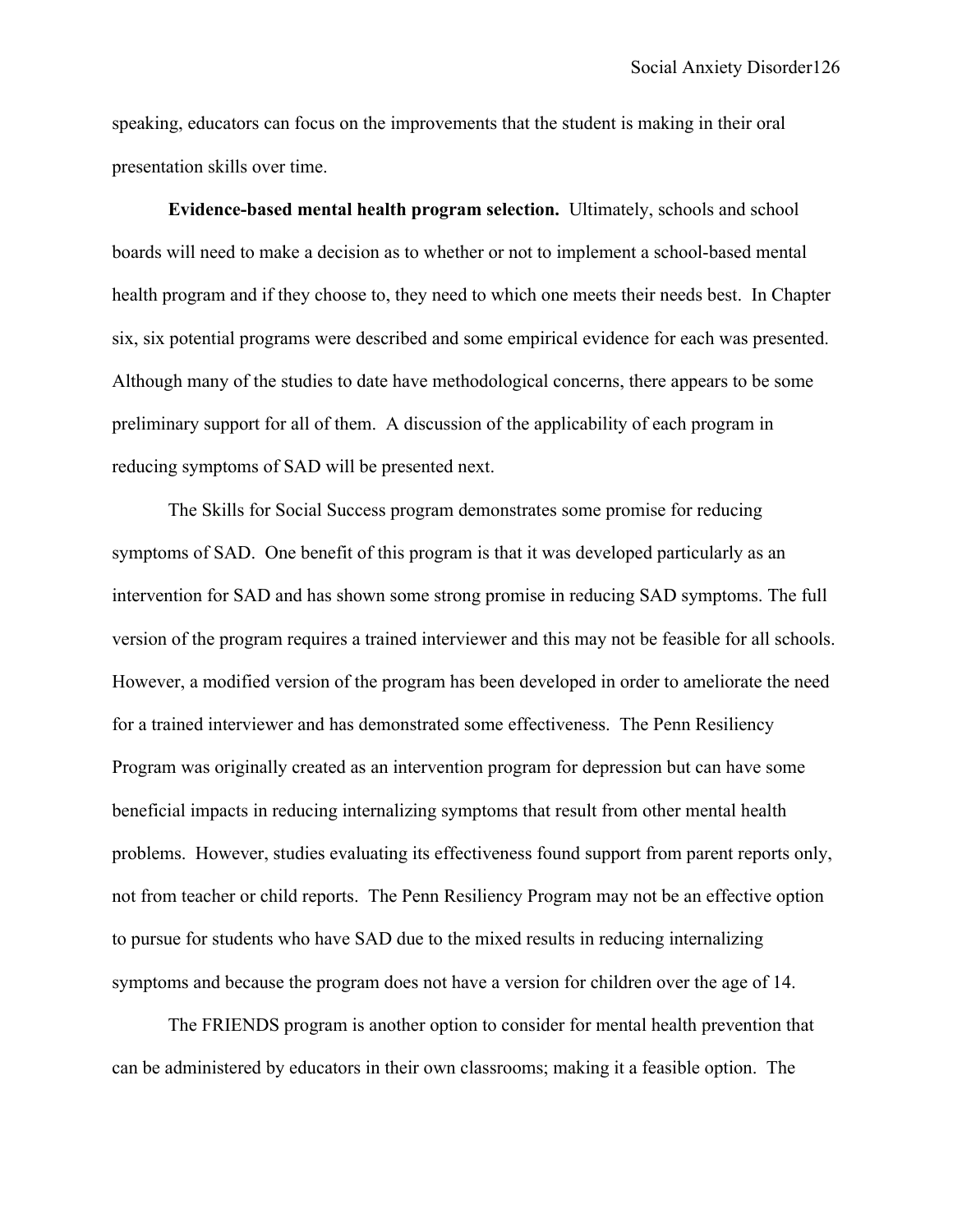program has been shown to reduce anxiety symptoms for adolescents who have a low risk of anxiety. However, the initial gains may only last for 12 months so schools will need to address a loss of positive impacts through booster sessions. The FRIENDS program is a little costly as boards can expect to pay approximately \$300 per educator, with a required recertification every three years that would cost about \$100 (Austin Resilience Development Inc., 2015). Furthermore, classroom supplies must also be purchased. Consequently, some boards may find this option too financially straining. As a school-wide strategy to improve character development, the Positive Action program holds some promise. Some studies have shown that adolescents have seen a reduction in anxiety but only modest improvements were obtained. Additionally, there are no direct measures in the research assessing its effectiveness in reducing symptoms of SAD. However, it is a costly program that may not make it a feasible option for all schools.

The Strong Teens program was developed in response to the need for a school-based mental health program that was not expensive and could be administered to adolescents in secondary school by educational staff. There is some evidence to suggest that internalizing behaviour symptoms decrease as a result of participation in the program, but there is no evidence that looks specifically at a reduction in SAD symptoms. Hence, more research is required to determine its effectiveness with adolescents. Mindfulness programs have demonstrated some effectiveness in increasing cognitive performance, increasing resiliency to stress, and decreasing anxiety symptoms. Furthermore, the curriculum for these programs can be delivered by educators with minimal training and the programs are affordable. It would appear that this would be an excellent choice for some schools. The choice that a school or school board will make will depend on their financial resources and the needs of their school(s).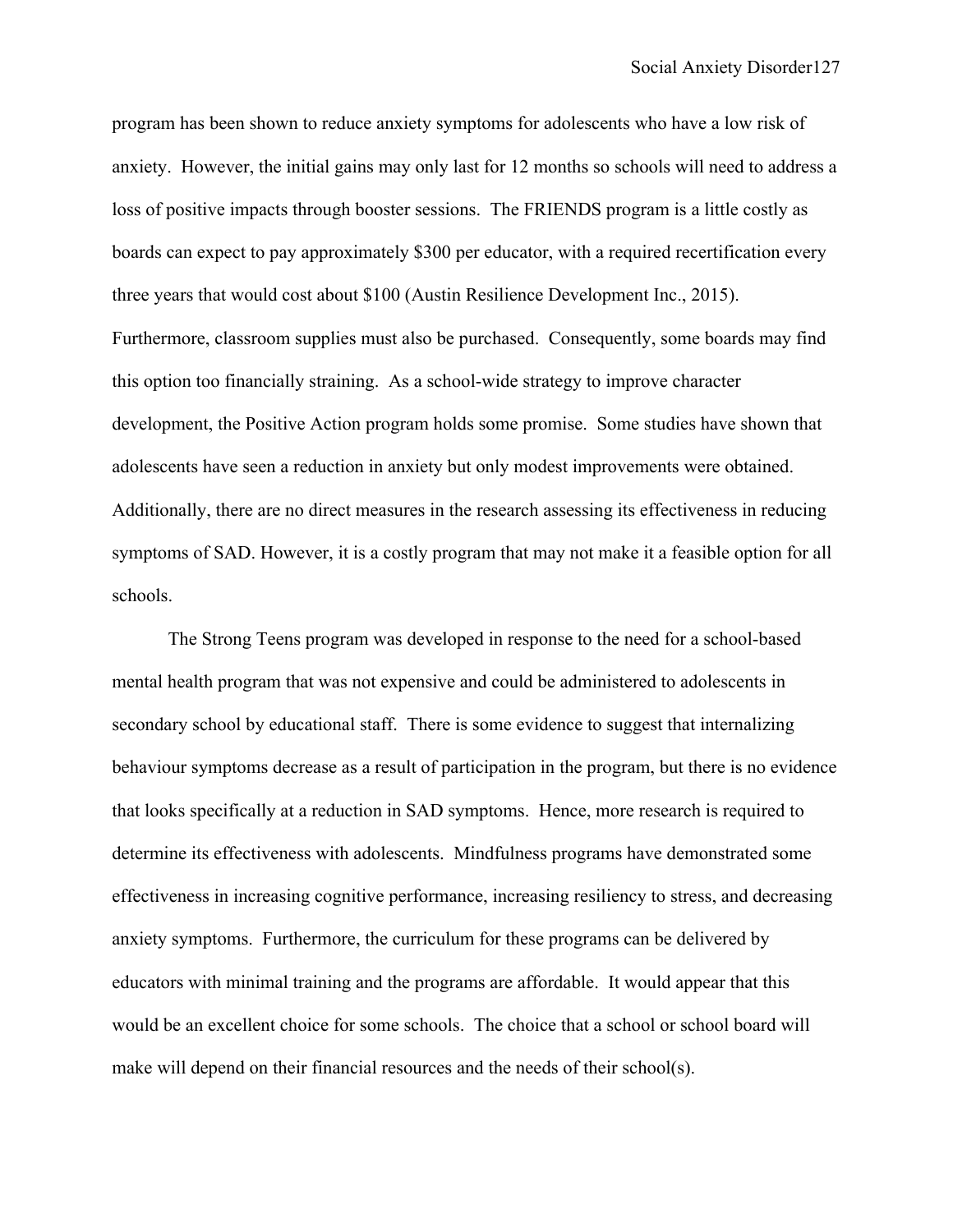## **Conclusion**

In summation, many of the strategies included in the Supporting Minds (2013) document can help a student with SAD perform better academically and may even reduce their internalizing symptoms. Furthermore, the positive impacts of the classroom strategies for SAD are supported in the literature. However, there are some additional strategies that I recommend to better meet the needs of adolescents with SAD who fear public speaking. Because adolescents with SAD do not present for assessment and treatment for a variety of reasons, educators have a very important role in providing support to these students to ensure their academic and social emotional success. School-based mental health programs may be a valuable support to teachers in promoting and preventing mental health problems but future research in this area needs to consider a number of recommendations when planning research designs.

Increasing awareness of SAD is essential for a couple of reasons. First, like many other mental health problems, the stigma attached to having SAD may prevent an adolescent from seeking support. Actually, in the case of SAD, the fear of stigma may be even worse because the core feature of SAD is the fear of negative evaluation or embarrassing oneself. Therefore, educating the public about SAD can reduce the stigma that is associated with it. A second reason that increasing awareness is needed is because some adolescents impacted by SAD may not recognize that they have symptoms consistent with this disorder. Because early identification and intervention lead to better health outcomes, the sooner adolescents with SAD realize that their fears require intervention, the more likely they are to commence treatment and improve their outcomes. The school environment is a critical place to begin increasing awareness because students spend a good majority of their time there and it is during this stage of development that many adolescents begin to experience symptoms of SAD. However,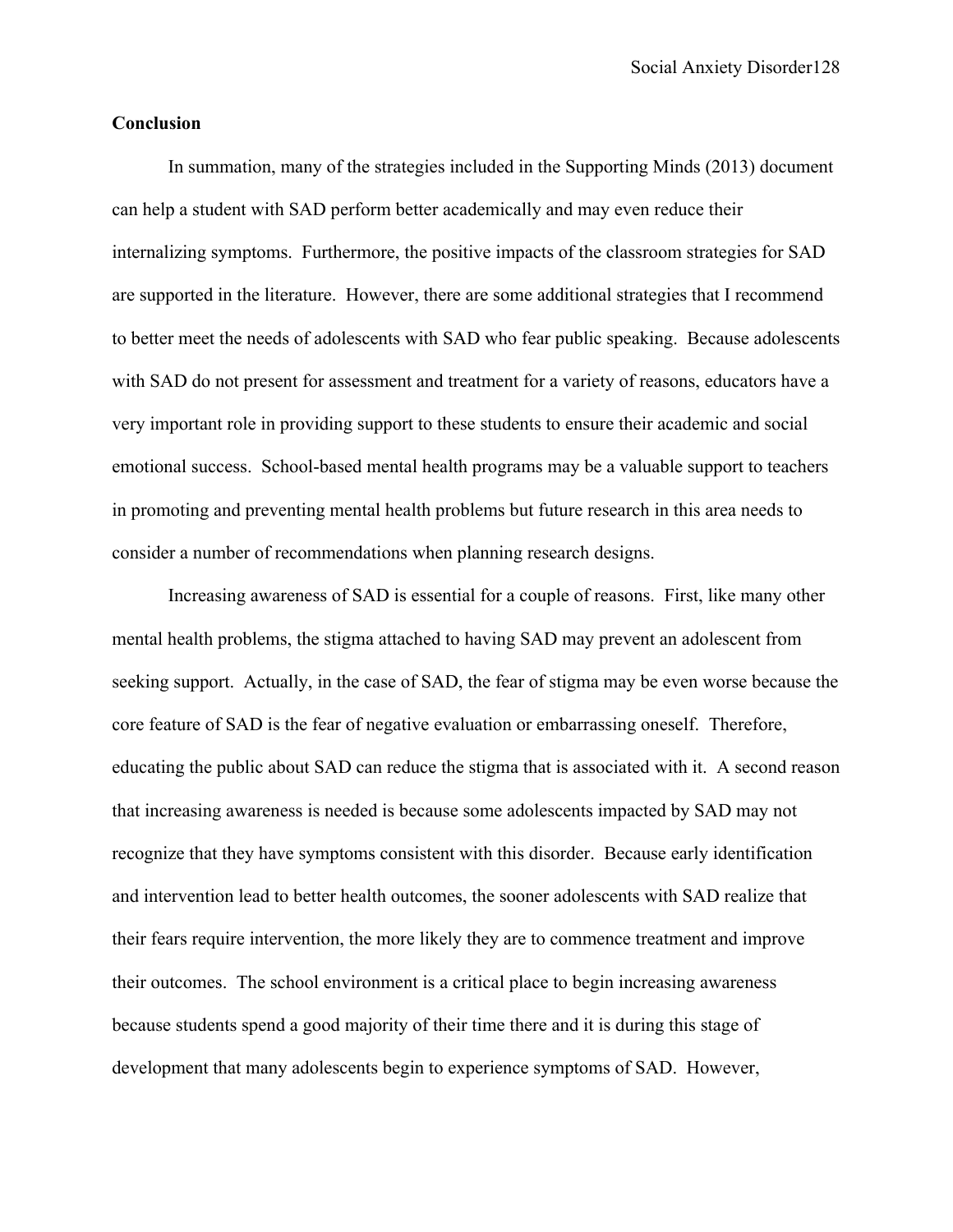awareness campaigns aimed at mental health in general are not likely to provide any benefits.

Instead, a more focused approach is necessary.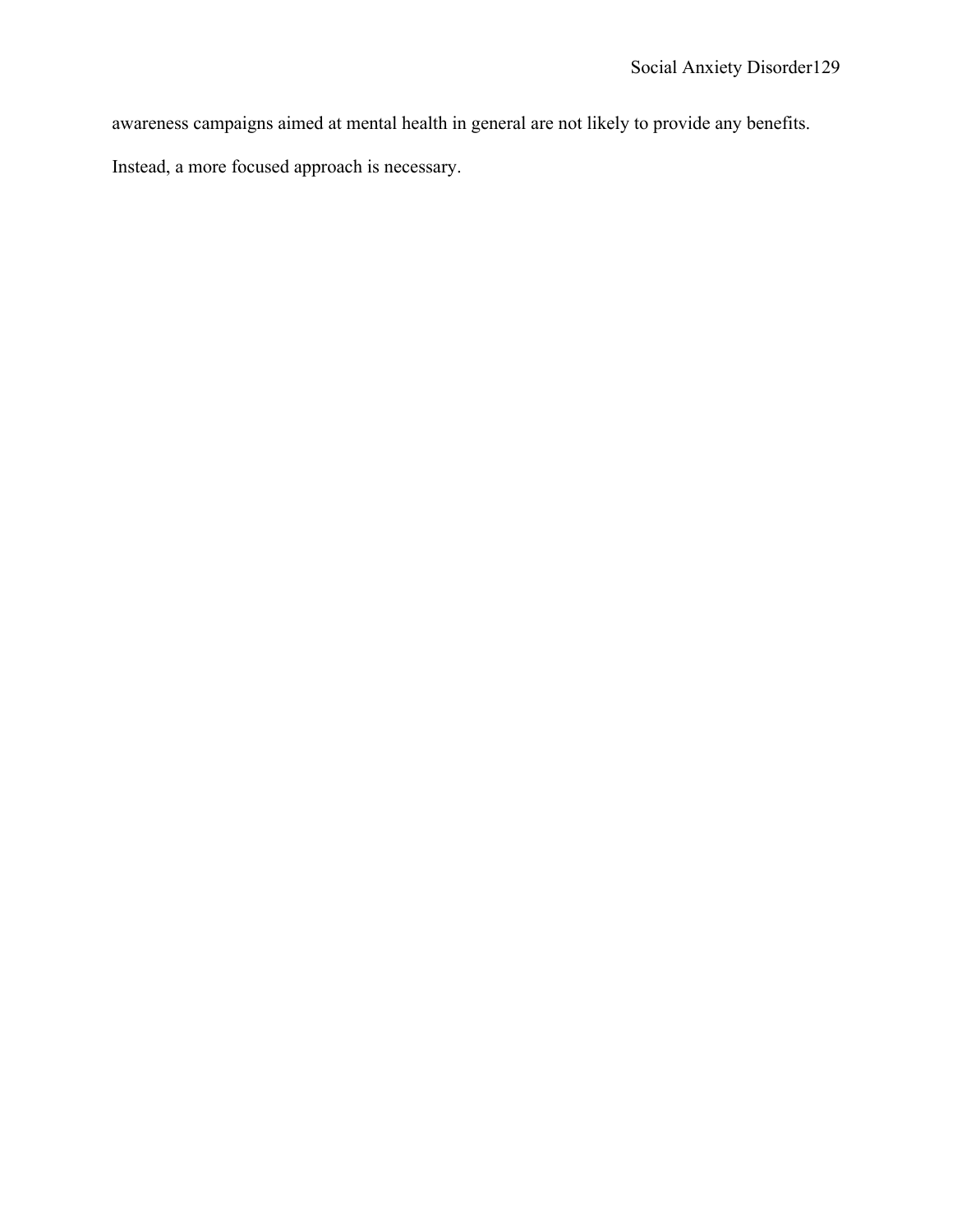## **References**

- Albano, A. M., & Detweiler, M. F. (2001). The development and clinical impact of social anxiety and social phobia in children and adolescents. In S. G. Hofmann and P. M. DiBartolo (Ed.), *Social anxiety to social phobia: Multiple perspectives* (pp. 162-178). Needham Heights, MA, US: Allyn & Bacon. Retrieved from http://search.proquest.com/docview/619910435?accountid=12005
- American Society of Clinical Psychopharmacology. (2015). What is psychopharmacology. Retrieved from https://www.ascpp.org/resources/information-for-patients/what-ispsychopharmacology/ on August 30, 2015.
- American Psychiatric Association. (2013a). *Diagnostic and statistical manual of mental*   $disorders (5<sup>th</sup> ed.).$  Washington, DC: Author.
- American Psychiatric Association. (2013b). Social anxiety disorder. Retrieved from http://www.dsm5.org on August 7, 2015.
- Amir, N., Beard, C., & Przeworski, A. (2005). Resolving ambiguity: The effect of experience on interpretation of ambiguous events in generalized social phobia. *Journal of Abnormal Psychology, 114*(3), 402-408. Retrieved from http://search.proquest.com/docview/1551918675?accountid=12005
- Amir, N., Beard, C., Taylor, C. T., Klumpp, H., Elias, J., Burns, M., & Chen, X. (2009). Attention training in individuals with generalized social phobia: A randomized controlled trial. *Journal of Consulting and Clinical Psychology, 77*(5), 961-973. doi:http://dx.doi.org/10.1037/a0016685
- Amir, N., & Bomyea, J. (2010). Cognitive biases in social anxiety disorder. In S. G. Hofmann & P. M. Dibartolo (Ed.), *Social anxiety: Clinical, developmental, and social perspectives*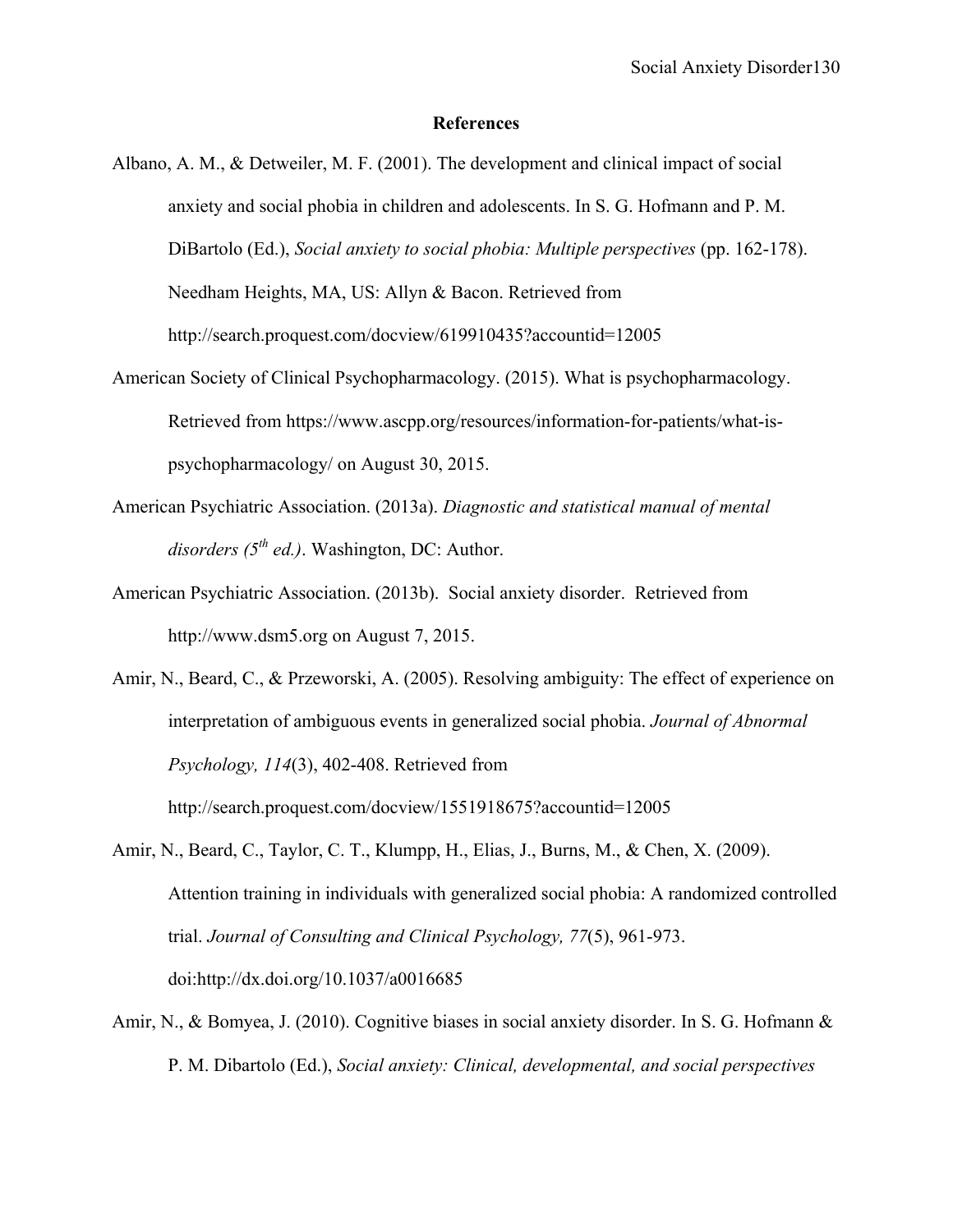*(2nd ed.)* (pp. 373-393). San Diego, CA: Elsevier Academic Press. doi:http://dx.doi.org/10.1016/B978-0-12-375096-9.00014-6

- Amir, N., Foa, E. B., & Coles, M. E. (1998). Automatic activation and strategic avoidance of threat-relevant information in social phobia. *Journal of Abnormal Psychology, 107*(2), 285-290. doi:http://dx.doi.org/10.1037/0021-843X.107.2.285
- Amir, N., Taylor, C. T., & Donohue, M. C. (2011). Predictors of response to an attention modification program in generalized social phobia. *Journal of Consulting and Clinical Psychology, 79*(4), 533-541. doi:http://dx.doi.org/10.1037/a0023808
- Andersson, G., Carlbring, P., Holmström, A., Sparthan, E., Furmark, T., Nilsson-Ihrfelt, E., Buhrman, M., & Ekselius, L. (2006). Internet-based self-help with therapist feedback and in vivo group exposure for social phobia: A randomized controlled trial. *Journal of Consulting and Clinical Psychology, 74*(4), 677-686. doi:http://dx.doi.org/10.1037/0022- 006X.74.4.677
- Arnett, J. J. (2000). Emerging adulthood: A theory of development from the late teens through the twenties. *American Psychologist, 55*(5), 469-480. doi:http://dx.doi.org/10.1037/0003- 066X.55.5.469
- Arnett, J. J. (2004). *Emerging adulthood: The winding road from the late teens through the twenties* Oxford University Press, New York, NY. Retrieved from http://search.proquest.com/docview/620512514?accountid=12005
- Austin Resilience Development Inc. (2015). Preventing and treating anxiety in children and youth. Retrieved from http://www.friendsrt.com on August 29, 2015.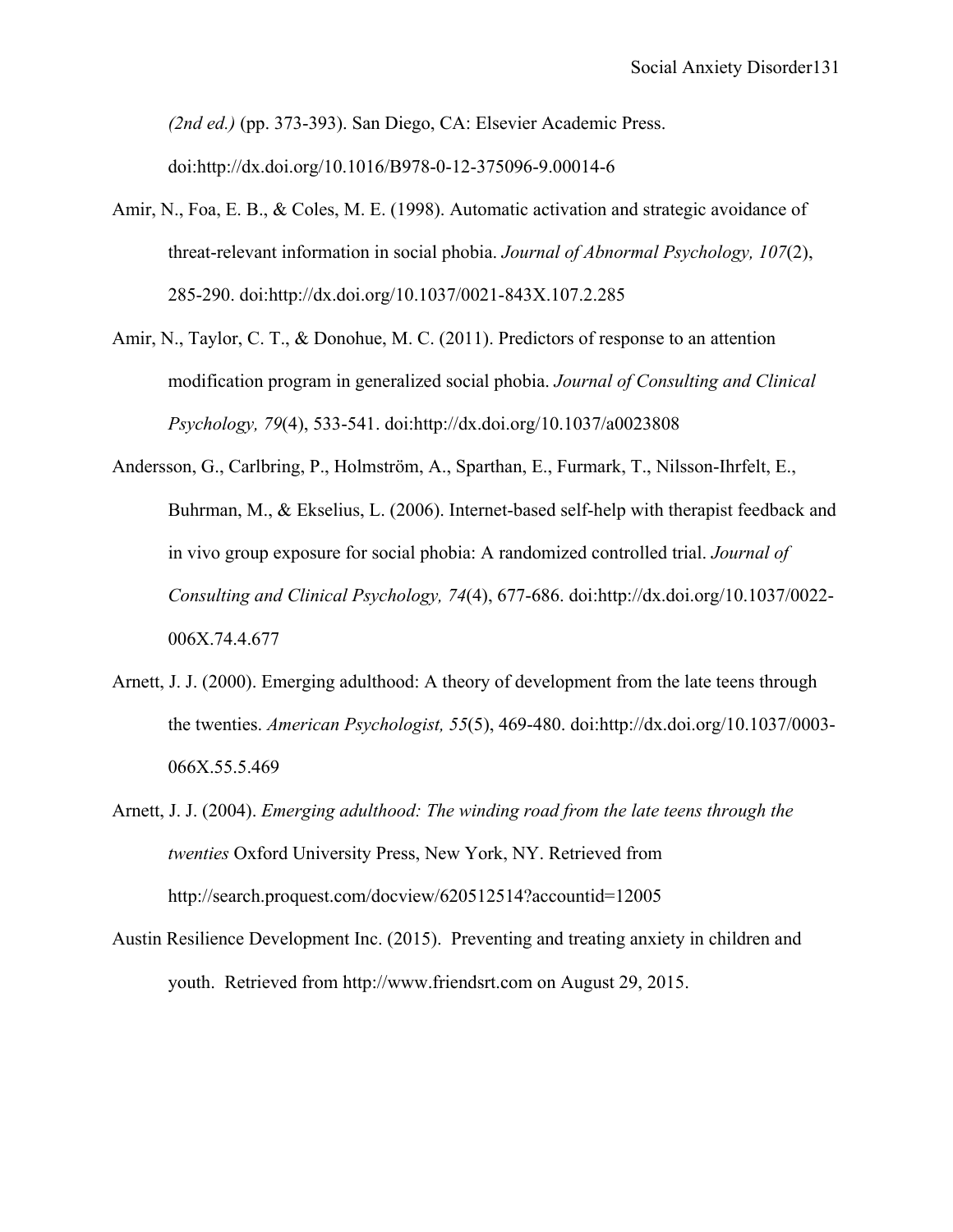- Bagnato, R. (2013). Sudbury Catholic District School Board: Special Education Plan. Retrieved from http://www.scdsb.edu.on.ca/admin/reports/SpecialEducationPlan.pdf on April 22, 2015.
- Beard, C., Moitra, E., Weisberg, R. B., & Keller, M. B. (2010). Characteristics and predictors of social phobia course in a longitudinal study of primary-care patients. *Depression and Anxiety, 27*(9), 839-845. doi:http://dx.doi.org/10.1002/da.20676
- Becker, M. W., Alzahabi, R., & Hopwood, C. J. (2013). Media multitasking is associated with symptoms of depression and social anxiety. *Cyberpsychology, Behavior, and Social Networking, 16*(2), 132-135. doi:http://dx.doi.org/10.1089/cyber.2012.0291
- Beesdo-Baum, K., Knappe, S., Fehm, L., Stein, M. B., Lieb, R., & Wittchen, H. (2011). Social fear and social phobia types among community youth: Differential clinical features and vulnerability factors. *Journal of Psychiatric Research, 45*(1), 111-120. doi:http://dx.doi.org/10.1016/j.jpsychires.2010.05.002
- Beidel, D. C., Alfano, C. A., Kofler, M. J., Rao, P. A., Scharfstein, L., & Sarver, N. W. (2014). The impact of social skills training for social anxiety disorder: A randomized controlled trial. *Journal of Anxiety Disorders, 28*(8), 908-918. doi:http://dx.doi.org/10.1016/j.janxdis.2014.09.016
- Beidel, D. C., Turner, S. M., & Morris, T. L. (1999). Psychopathology of childhood social phobia. *Journal of the American Academy of Child & Adolescent Psychiatry, 38*(6), 643- 650. Retrieved from http://search.proquest.com/docview/619409013?accountid=12005
- Beidel, D. C., Turner, S. M., Young, B., & Paulson, A. (2005). Social effectiveness therapy for children: Three-year follow-up. *Journal of Consulting and Clinical Psychology, 73*(4), 721-725. doi:http://dx.doi.org/10.1037/0022-006X.73.4.721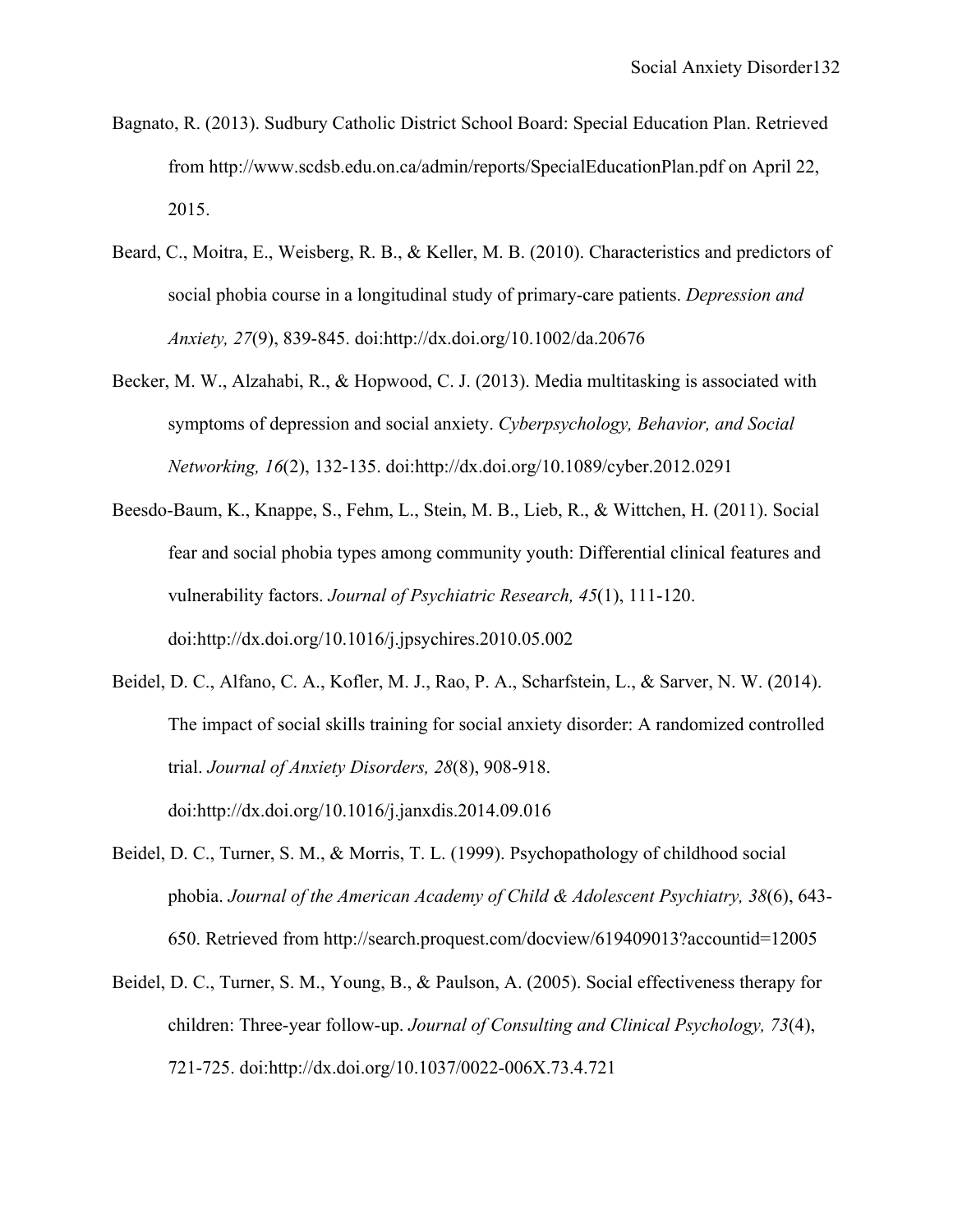- Binelli, C., Ortiz, A., Muñiz, A., Gelabert, E., Ferraz, L., Filho, A. S., Crippa, J. A. S., Nardi, A. E., Subira, S., & Martín‐Santos, R. (2012). Social anxiety and negative early life events in university students. *Revista Brasileira De Psiquiatria, 34*, S69-S74. doi:http://dx.doi.org/10.1016/S1516-4446(12)70055-7
- Björkenstam, C., Möller, J., Ringbäck, G., Salmi, P., Hallqvist, J., & Ljung, R. (2013). An association between initiation of selective serotonin reuptake inhibitors and suicide—A nationwide register based case-crossover study. *PLoS ONE, 8*(9) doi:http://dx.doi.org/10.1371/journal.pone.0073973
- Blair, K. S., Geraci, M., Otero, M., Majestic, C., Odenheimer, S., Jacobs, M., Blair, R. J. R., & Pine, D. S. (2011). Atypical modulation of medial prefrontal cortex to self-referential comments in generalized social phobia. *Psychiatry Research: Neuroimaging, 193*(1), 38- 45. doi:http://dx.doi.org/10.1016/j.pscychresns.2010.12.016
- Boulton, M. J. (2013). Associations between adults' recalled childhood bullying victimization, current social anxiety, coping, and self-blame: Evidence for moderation and indirect effects. *Anxiety, Stress, and Coping, 26*(3), 270-292. doi:http://dx.doi.org/10.1080/10615806.2012.662499
- Brazeau, J. N., Teatero, M. L., Rawana, E. P., Brownlee, K., & Blanchette, L. R. (2012). The strengths assessment inventory: Reliability of a new measure of psychosocial strengths for youth. *Journal of Child and Family Studies, 21*(3), 384-390. doi:http://dx.doi.org/10.1007/s10826-011-9489-5
- Breslau, J., Miller, E., Jin, R., Sampson, N. A., Alonso, J., Andrade, L. H., . . . Kessler, R. C. (2011). A multinational study of mental disorders, marriage, and divoirce. *Acta*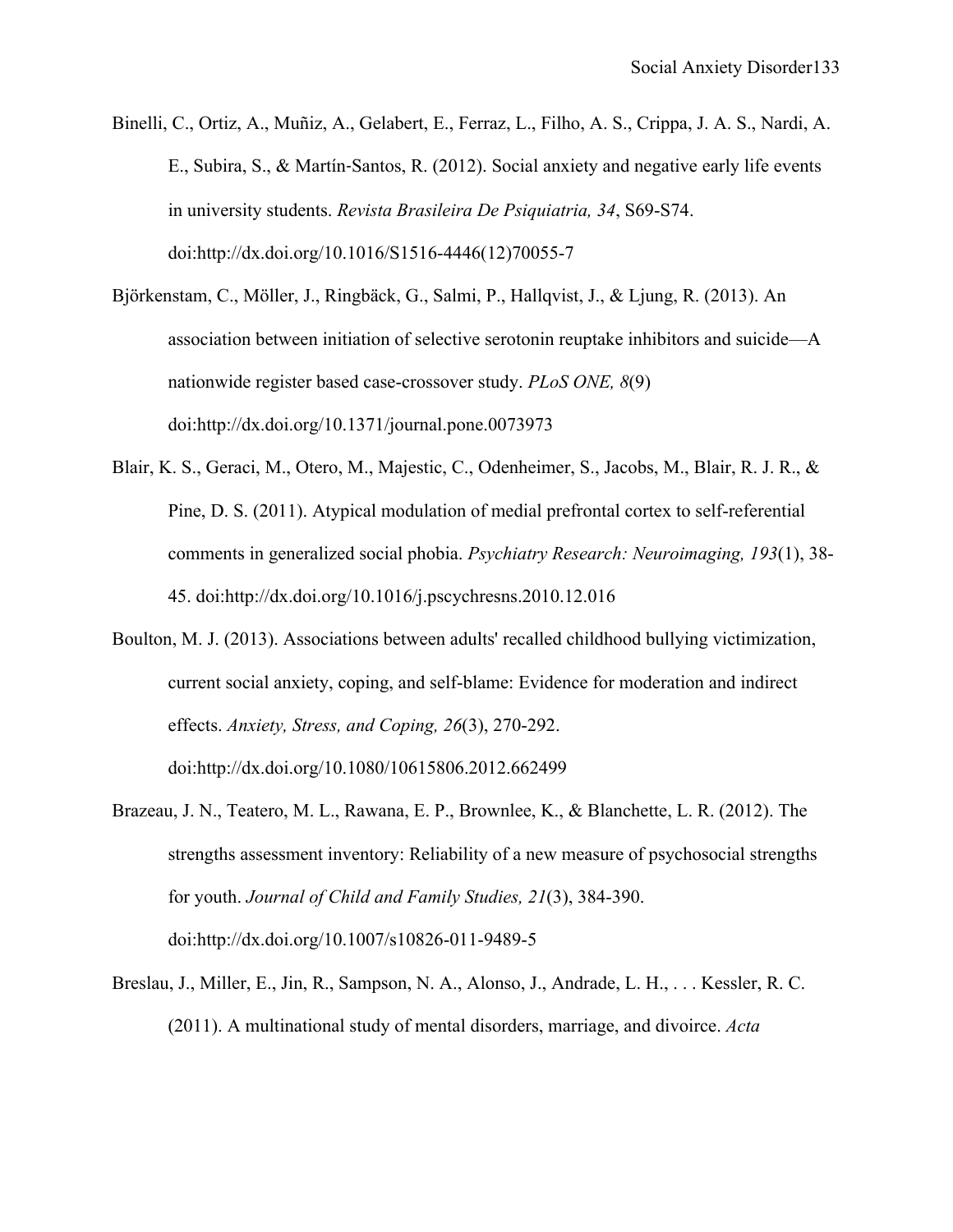*Paediatrica Scandinavica, 124*(6), 474-486. doi:http://dx.doi.org/10.1111/j.1600- 0447.2011.01712.x

- Briesch, A. M., Sanetti, L. M. H., & Briesch, J. M. (2010). Reducing the prevalence of anxiety in children and adolescents: An evaluation of the evidence base for the FRIENDS for life program. *School Mental Health, 2*(4), 155-165. doi:http://dx.doi.org/10.1007/s12310- 010-9042-5
- British Columbia Ministry of Health. (2007). Cognitive Behavioural Therapy: Core Infromation Document. Retrieved from http://www.health.gov.bc.ca/library/publications/year/2007/MHA\_CognitiveBehavioural Therapy.pdf on August 30, 2015.
- Brook, C. A., & Schmidt, L. A. (2008). Social anxiety disorder: A review of environmental risk factors. *Neuropsychiatric Disease and Treatment, 4*(1), 123-143. Retrieved from http://search.proquest.com/docview/621947060?accountid=12005
- Brook, C. A., & Willoughby, T. (2015). The social ties that bind: Social anxiety and academic achievement across the university years. *Journal of Youth and Adolescence,*  doi:http://dx.doi.org/10.1007/s10964-015-0262-8
- Brown, B. B. (2004). Adolescents' relationships with peers. *Handbook of adolescent psychology (2nd ed.).* (pp. 363-394) John Wiley & Sons Inc, Hoboken, NJ. Retrieved from http://search.proquest.com/docview/620378086?accountid=12005
- Bruce, L. C., & Heimberg, R. G. (2014). Social anxiety disorder. In S. G. Hofmann, D. J. A. Dozois, W. Rief, J. A. J. Smits (Ed.), *The Wiley handbook of cognitive behavioral therapy (vols. 1-3).* (pp. 895-915). Philadelphia, PA: Wiley-Blackwell. Retrieved from http://search.proquest.com/docview/1515988865?accountid=12005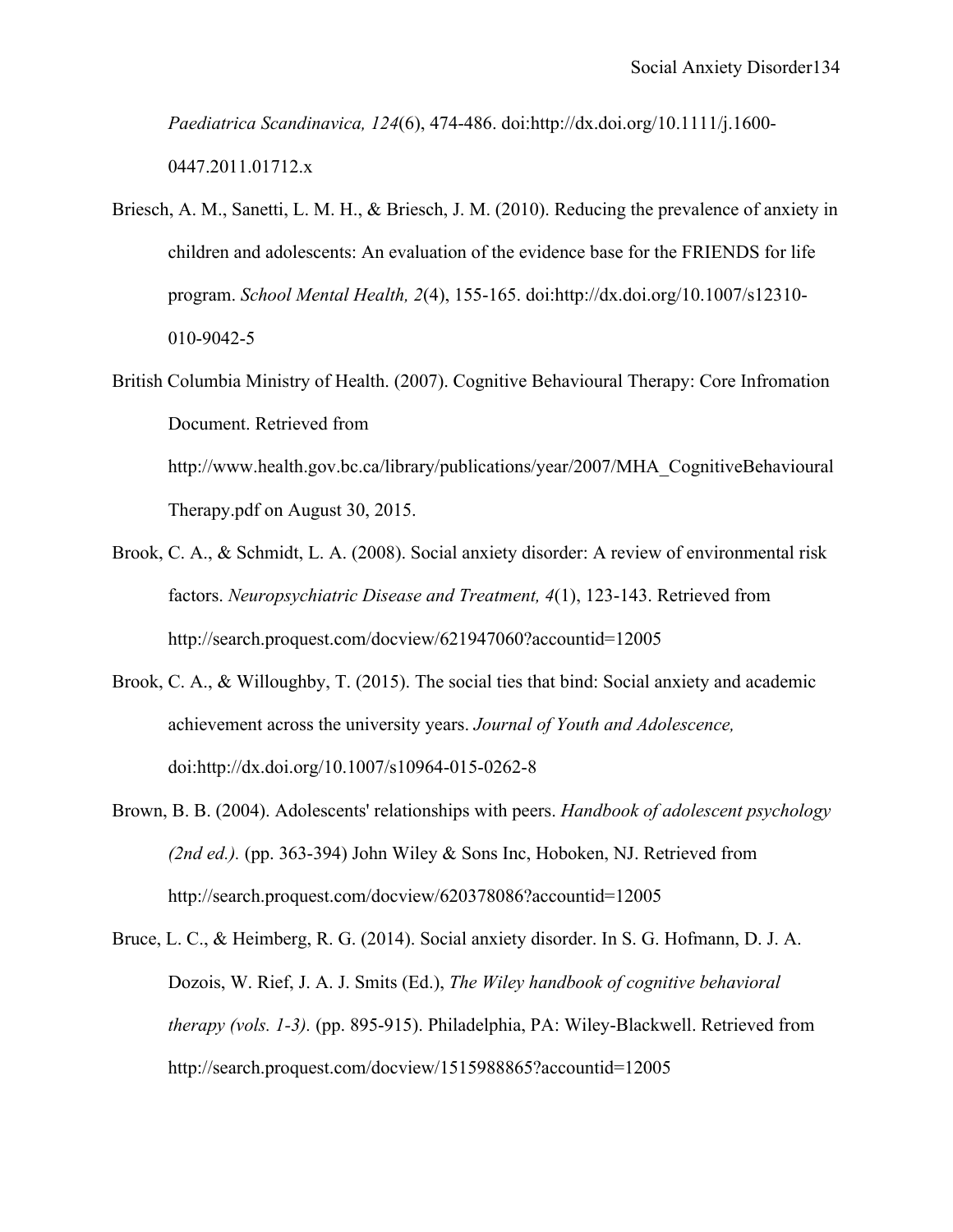- Brunwasser, S. M., Gillham, J. E., & Kim, E. S. (2009). A meta-analytic review of the penn resiliency Program's effect on depressive symptoms. *Journal of Consulting and Clinical Psychology, 77*(6), 1042-1054. doi:http://dx.doi.org/10.1037/a0017671
- Buckner, J. D., Heimberg, R. G., Matthews, R. A., & Silgado, J. (2012). Marijuanarelated problems and social anxiety: The role of marijuana behaviors in social situations. *Psychology of Addictive Behaviors, 26*(1), 151-156. doi:http://dx.doi.org/10.1037/a0025822
- Canadian Mental Health Association, Ontario. (2009). Rural and Northern Community Issues in Mental Health - Canadian Mental Health Association, Ontario Division. Retrieved August 19, 2015, from http://ontario.cmha.ca/public\_policy/rural-and-northerncommunity-issues-in-mental-health/#.Vdmr3YtUP4Q
- Cairney, J., Gandhi, S., Guttmann, A., Iron, K., Khan, S., Kurdyak, P., Lam, K., & Yang, J. (2015). The Mental Health of Children and Youth in Ontario: A Baseline Scorecard. Retrieved from http://www.ices.on.ca/~/media/Files/Atlases-Reports/2015/Mental-Health-of-Children-and-Youth/Summary.ashx on August 29, 2015.
- Canton, J., Scott, K. M., & Glue, P. (2012). Optimal treatment of social phobia: Systematic review and meta-analysis. *Neuropsychiatric Disease and Treatment, 8* Retrieved from http://search.proquest.com/docview/1348794537?accountid=12005
- Centers for Disease Control and Prevention. (2012). Parent engagement: strategies for involving parents in school health. Atlanta, GA: U.S. Department of Health and Human Services.
- Cheeta, S., Schifano, F., Oyefeso, A., Webb, L., & Ghodse, A. H. (2004). Antidepressant-related deaths and antidepressant prescriptions in England and Wales, 1998-2000. *The British Journal of Psychiatry, 184*(1), 41-47. doi:http://dx.doi.org/10.1192/bjp.184.1.41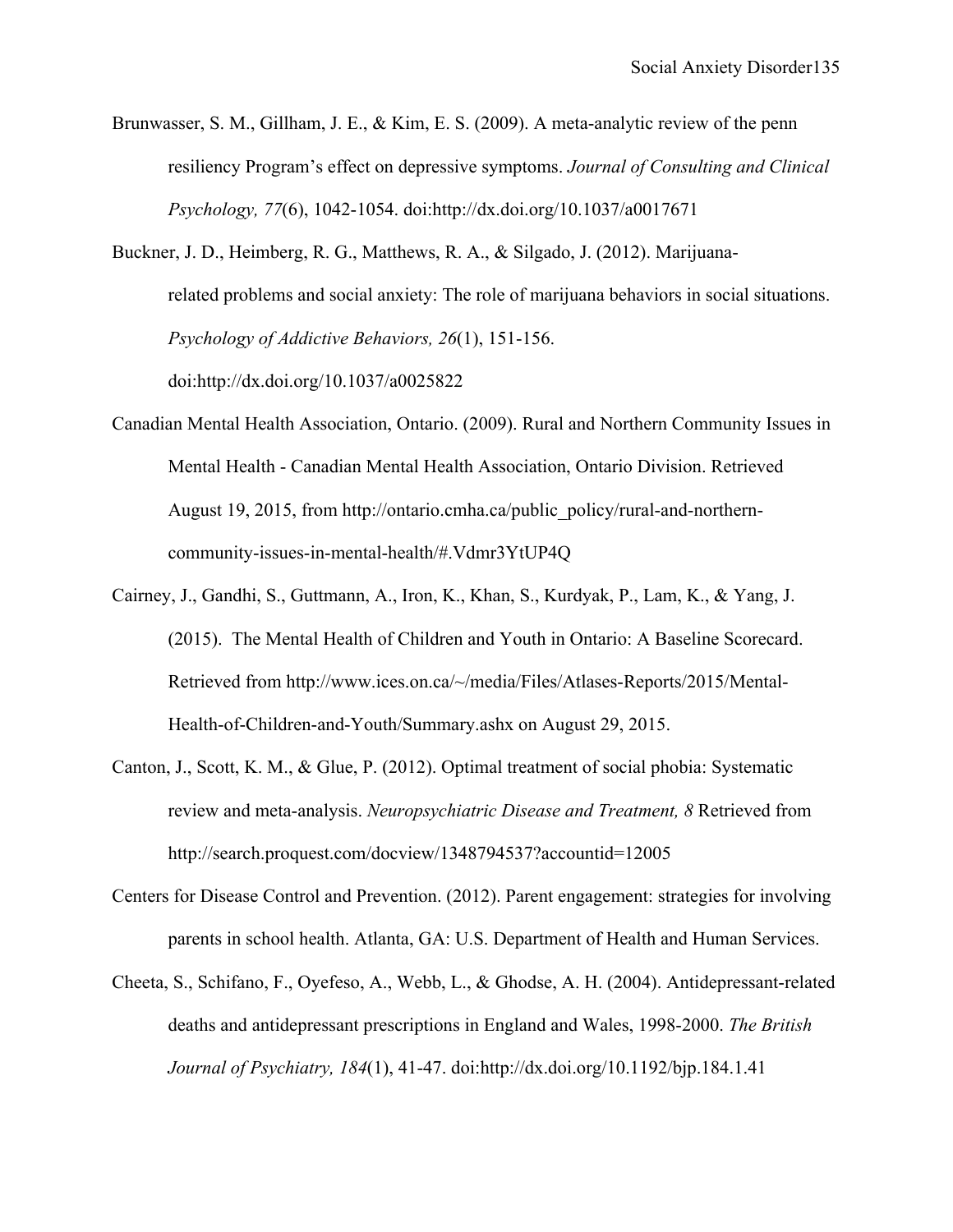- Chen, Y. P., Ehlers, A., Clark, D. M., & Mansell, W. (2002). Patients with generalized social phobia direct their attention away from faces. *Behaviour Research and Therapy, 40*(6), 677-687. doi:http://dx.doi.org/10.1016/S0005-7967(01)00086-9
- Child and Family Center. (2014). Our Programs. Retrieved from http://childandfamilycentre.on.ca/our-programs/?lang=en on August 26, 2015
- Cicchetti, D., & Cohen, D. J. (1995). Perspectives on developmental psychopathology. In D. Cicchetti & D. J. Cohen (Ed.), *Developmental psychopathology, vol. 1: Theory and methods.* (pp. 3-20). Oxford, England: John Wiley & Sons. Retrieved from http://search.proquest.com/docview/618765109?accountid=12005
- Colognori, D., Esseling, P., Stewart, C., Reiss, P., Lu, F., Case, B., & Warner, C. M. (2012). Selfdisclosure and mental health service use in socially anxious adolescents. *School Mental Health,* 4(4), 219-230. doi:http://dx.doi.org/10.1007/s12310-012-9082-0
- Community-University Partnership for the Study of Chidren, Youth, and Families. (2011). Review of the Social Skills Rating System (SSRS). Edmonton, AB, Canada. Retrieved from http://www.cup.ualberta.ca/wp-content/uploads/2012/06/FINAL\_SSRS\_May-2012.pdf on September 3, 2015.
- Connolly, J., Furman, W., & Konarski, R. (2000). The role of peers in the emergence of heterosexual romantic relationships in adolescence. *Child Development, 71*(5), 1395- 1408. Retrieved from http://search.proquest.com/docview/62341779?accountid=12005
- Cougle, J. R., Keough, M. E., Riccardi, C. J., & Sachs-Ericsson, N. (2009). Anxiety disorders and suicidality in the national comorbidity survey-replication. *Journal of Psychiatric Research, 43*(9), 825-829. doi:http://dx.doi.org/10.1016/j.jpsychires.2008.12.004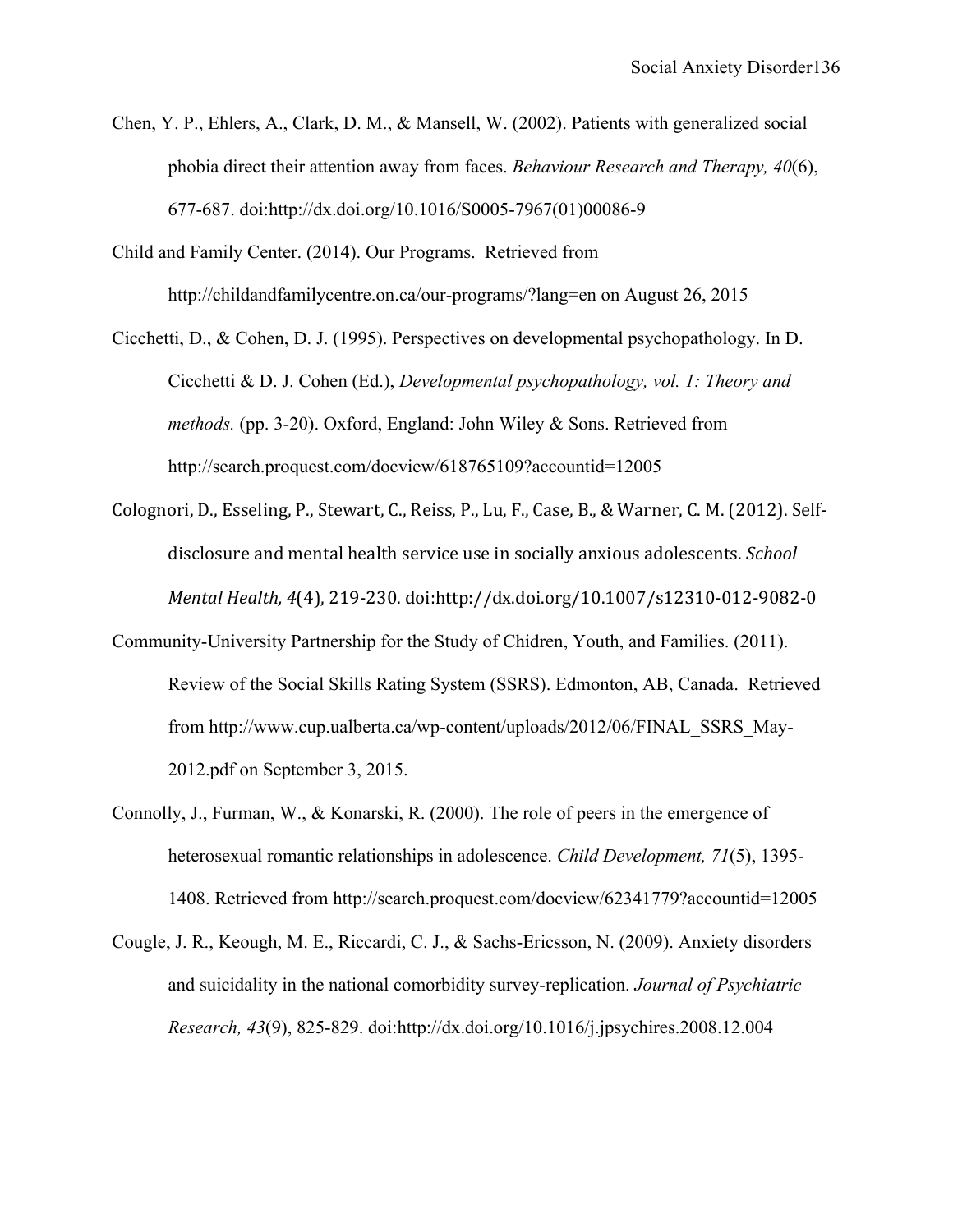Council of Ontario Directors of Education. (2012). Planning Parent Engagement: A Guidebook for Parents and Schools. Retrieved from http://www.ontariodirectors.ca/Parent\_Engagement/PA%20Downloads/34919\_CODE\_G uidebook-ENG\_sm.pdf on August 28, 2015.

Cutuli, J. J., Gillham, J. E., Chaplin, T. M., Reivich, K. J., Seligman, M. E. P., Gallop, R. J., Abenavoli, R. M., & Freres, D. R. (2013). Preventing adolescents' externalizing and internalizing symptoms: Effects of the penn resiliency program. *The International Journal of Emotional Education, 5*(2), 67-79. Retrieved from http://search.proquest.com/docview/1520888657?accountid=12005

- Dalvi, A., & Rodgers, R. J. (2001). Anxiolytic effects of valproate and diazepam in mice are differentially sensitive to picrotoxin antagonism. *Pharmacology, Biochemistry and Behavior, 68*(1), 23-32. doi:http://dx.doi.org/10.1016/S0091-3057(00)00408-1
- Davidson, R. J. (2002). Anxiety and affective style: Role of prefrontal cortex and amygdala. *Biological Psychiatry, 51*(1), 68-80. doi:http://dx.doi.org/10.1016/S0006-3223(01)01328- 2
- Davis, M. (1992). The role of the amygdala in fear and anxiety. *Annual Review of Neuroscience, 15*, 353-375. Retrieved from

http://search.proquest.com/docview/618140926?accountid=12005

- Deslich, S. D., Stec, B., Tomblin, S., & Coustass, A. (2013). Telepsychiatry in the  $21<sup>st</sup>$  century: Transforming health care with technology. *Perspectives in Health Information Management, 10*(Summer), PMCID: PMC3709879.
- Detweiler, M. F., Comer, J. S., & Albano, A. M. (2010). Social anxiety in children and adolescents: Biological, developmental and social considerations. In S. G. Hofmann & P.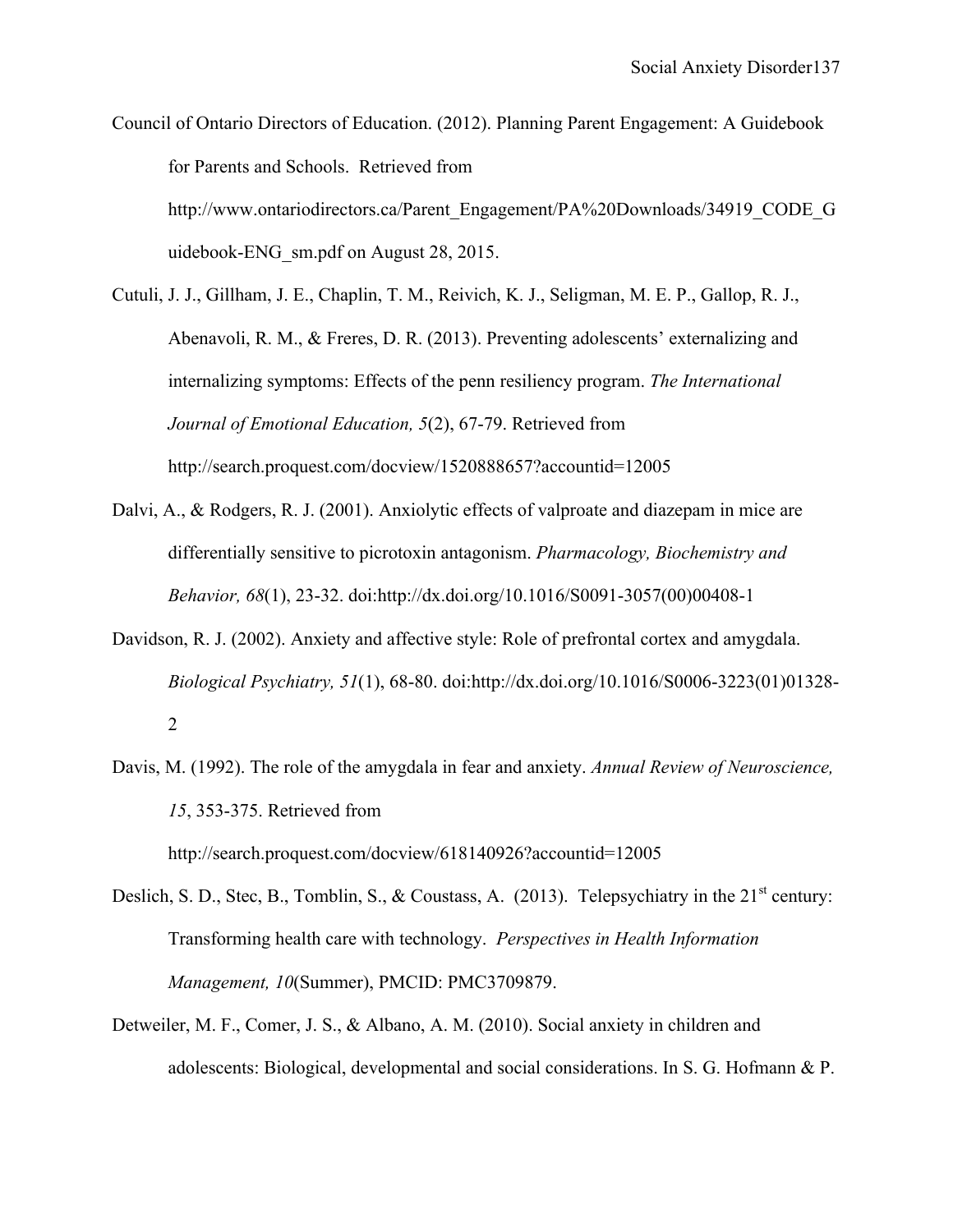M. Dibartolo (Ed.), *Social anxiety: Clinical, developmental, and social perspectives (2nd ed.)* (pp. 223-270). San Diego, CA: Elsevier Academic Press. doi:http://dx.doi.org/10.1016/B978-0-12-375096-9.00009-2

- Durlak, J. A., Weissberg, R. P., Dymnicki, A. B., Taylor, R. D., & Schellinger, K. B. (2011). The impact of enhancing students' social and emotional learning: A meta-analysis of schoolbased universal interventions. *Child Development, 82*(1), 405-432. doi:http://dx.doi.org/10.1111/j.1467-8624.2010.01564.x
- Ebert, D. D., Zarski, A., Christensen, H., Stikkelbroek, Y., Cuijpers, P., Berking, M., & Riper, H. (2015). Internet and computer-based cognitive behavioral therapy for anxiety and depression in youth: A meta-analysis of randomized controlled outcome trials. *PLoS ONE, 10*(3) Retrieved from http://search.proquest.com/docview/1676370287?accounti
- Epstein, M. H., Harniss, M. K., Pearson, N., & Ryser, G. (1999). The behavioral and emotional rating scale: Test-retest and inter-rater reliability. *Journal of Child and Family Studies, 8*(3), 319-327. doi:http://dx.doi.org/10.1023/A:1022067329751
- Essau, C. A., Leung, P. W. L., Koydemir, S., Sasagawa, S., O'Callaghan, J., & Bray, D. (2012). The impact of self-construals and perceived social norms on social anxiety in young adults: A cross-cultural comparison. *International Journal of Culture and Mental Health, 5*(2), 109-120. doi:http://dx.doi.org/10.1080/17542863.2011.563049
- Evans, K. C., Wright, C. I., Wedig, M. M., Gold, A. L., Pollack, M. H., & Rauch, S. L. (2008). A functional MRI study of amygdala responses to angry schematic faces in social anxiety disorder. *Depression and Anxiety, 25*(6), 496-505. doi:http://dx.doi.org/10.1002/da.20347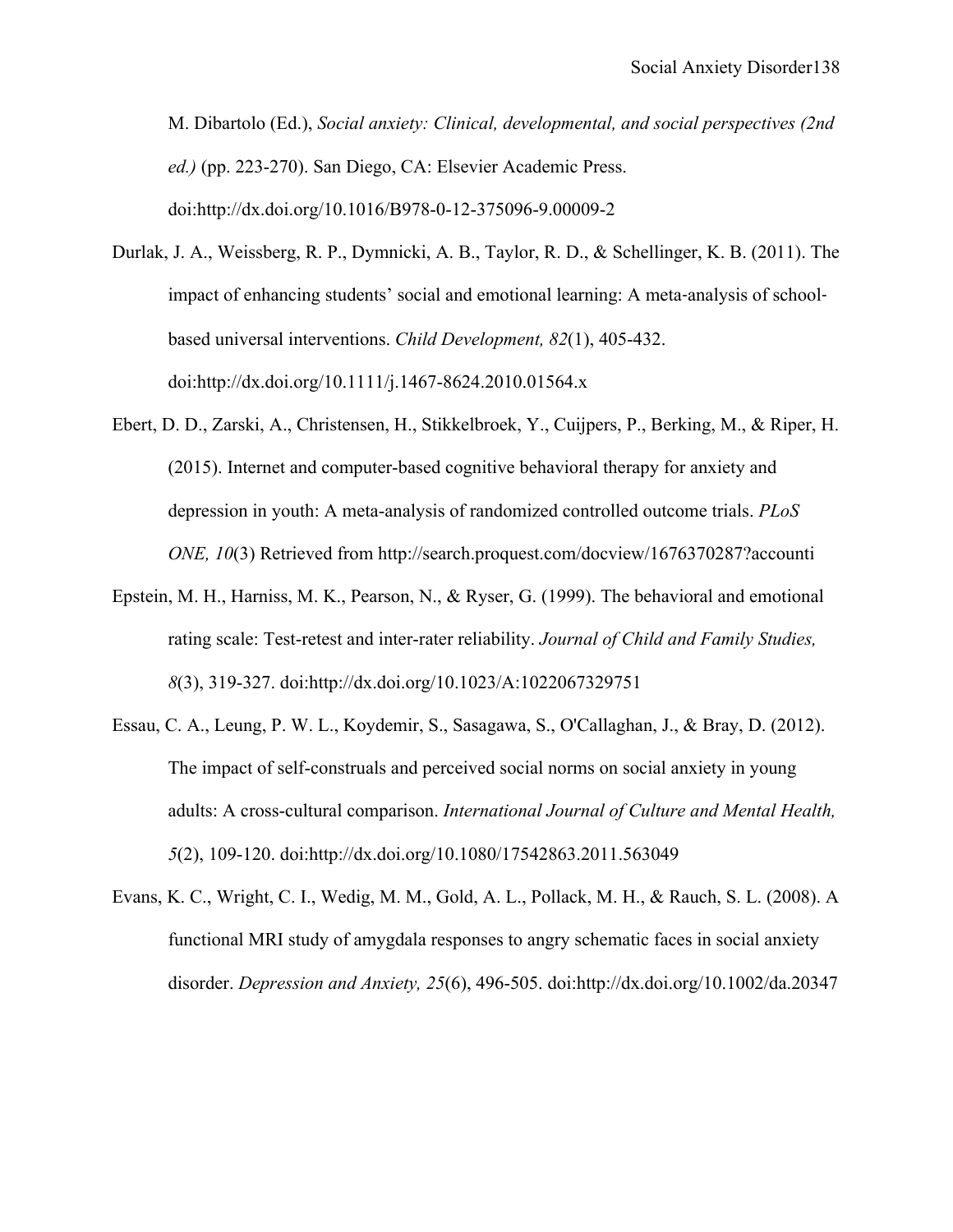- Eysenck, M. W., Mogg, K., May, J., Richards, A., & Mathews, A. (1991). Bias in interpretation of ambiguous sentences related to threat in anxiety. *Journal of Abnormal Psychology, 100*(2), 144-150. doi:http://dx.doi.org/10.1037/0021-843
- Fehm, L., Beesdo, K., Jacobi, F., & Fiedler, A. (2008). Social anxiety disorder above and below the diagnostic threshold: Prevalence, comorbidity and impairment in the general population. *Social Psychiatry and Psychiatric Epidemiology, 43*(4), 257-265. doi:http://dx.doi.org/10.1007/s00127-007-0299-4
- Feuerstein, R., Rand, Y. & Hoffman, M. B. (1979). The Dynamic Assessment of Retarded performers: The Learning Potential Assessment Device, Theory, Instruments and Techniques. Baltimore, MD: University Park Press.
- Finlay, M. & Lyons, E. (1998). Social identity and people with learning difficulties: Implications for self-advocacy groups. *Disability and Society* 13(1), 37-51. Retrieved from https://scholar.google.ca/citations?view\_op=view\_citation&hl=en&user=2aAge78AAAA J&citation\_for\_view=2aAge78AAAAJ:QIV2ME\_5wuYC
- Fisher, P. H., Masia-Warner, C., & Klein, R. G. (2004). Skills for social and academic success: A school-based intervention for social anxiety disorder in adolescents. *Clinical Child and Family Psychology Review, 7*(4), 241-249. doi:http://dx.doi.org/10.1007/s10567-004- 6088-7
- Foa, E. B., Gilboa-Schechtman, E., Amir, N., & Freshman, M. (2000). Memory bias in generalized social phobia: Remembering negative emotional expressions. *Journal of Anxiety Disorders, 14*(5), 501-519. Retrieved from http://search.proquest.com/docview/619461091?accountid=12005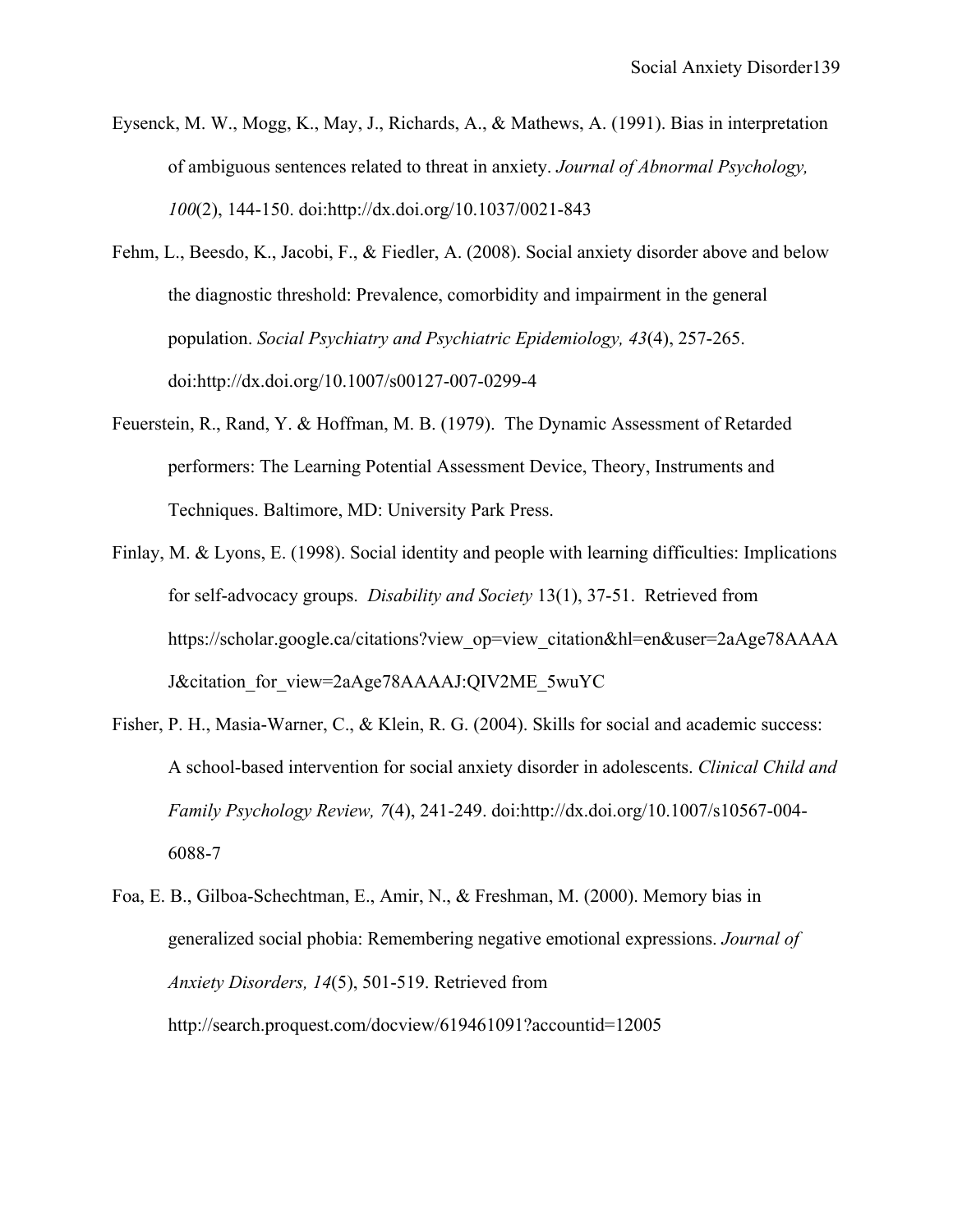- Frodl, T., Meisenzahl, E. M., Zetzsche, T., Born, C., Jäger, M., Groll, C., Bottlender, R., Leinsinger, G., & Möller, H. (2003). Larger amygdala volumes in first depressive episode as compared to recurrent major depression and healthy control subjects. *Biological Psychiatry, 53*(4), 338-344. doi:http://dx.doi.org/10.1016/S0006-3223(02)01474-9
- Furman, W., & Buhrmester, D. (1992). Age and sex differences in perceptions of networks of personal relationships. *Child Development, 63*(1), 103-115. Retrieved from http://search.proquest.com/docview/62943779?accountid=12005
- Furman, W., & Hand, L. S. (2006). The slippery nature of romantic relationships: Issues in definition and differentiation. *Romance and sex in adolescence and emerging adulthood: Risks and opportunities.* (pp. 171-178) Lawrence Erlbaum Associates Publishers, Mahwah, NJ. Retrieved from

http://search.proquest.com/docview/620981889?accountid=12005

- Furman, W., Simon, V. A., Shaffer, L., & Bouchey, H. A. (2002). Adolescents' working models and styles for relationships with parents, friends, and romantic partners. *Child Development, 73*(1), 241-255. doi:http://dx.doi.org/10.1111/1467-8624.00403
- Geddes, J. R., Barbui, C., & Cipriani, A. (2009). Risk of suicidal behaviour in adults taking antidepressants. *British Medical Journal, 339*(7718), 411. Retrieved from http://search.proquest.com/docview/204044729?accountid=12005
- Gewertz, C. (2006). Getting down to the core: The chicago school district takes an "intentional approach" to high school courses. *Education Week, 26*(13), 26-29. Retrieved from http://search.proquest.com/docview/62030631?accountid=12005
- Gillman, M., Heyman, B., & Swain, J. (2000). What's in a name? the implications of diagnosis for people with learning difficulties and their family carers. *Disability & Society, 15*(3),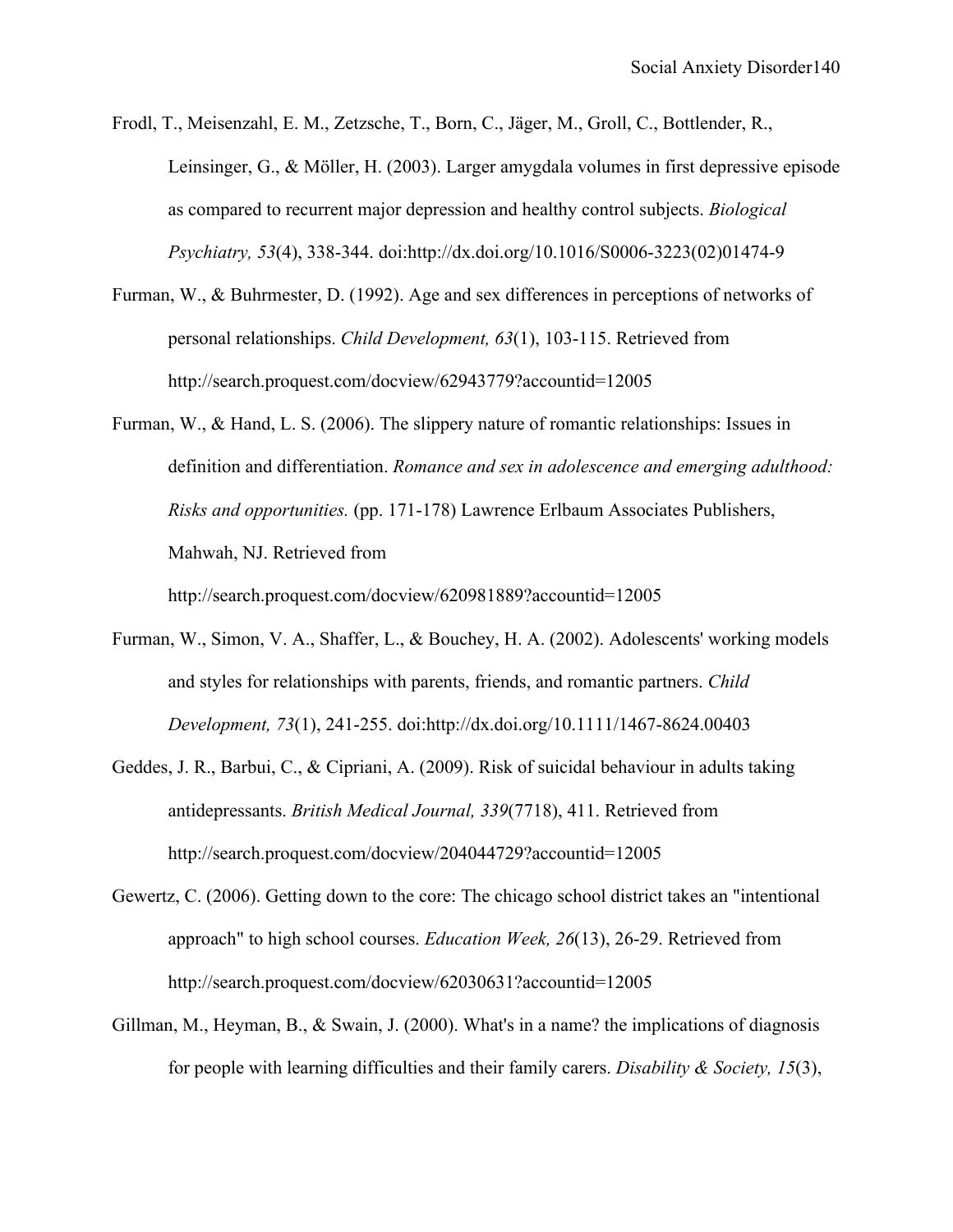389-409. Retrieved from

# http://search.proquest.com/docview/619486544?accountid=12005

- Ginsburg, G. S., LaGreca, A. M., &Silverman, W. K. (1997). Social anxiety in adolescents with anxiety disorders: Utility of the Social Anxiety Scale for Adolescents. Paper presented at the annual meeting of the Association for Advancement of Behaviour Therapy, Miami Beach, FL.
- Glover, V. (2011). Annual research review: Prenatal stress and the origins of psychopathology- an evolutionary perspective. *Journal of Child Psychology and Psychiatry, 52*(4), 356-367. Retrieved f
- Goldin, P. R., Manber-Ball, T., Werner, K., Heimberg, R., & Gross, J. J. (2009). Neural mechanisms of cognitive reappraisal of negative self-beliefs in social anxiety disorder. *Biological Psychiatry, 66*(12), 1091-1099.

doi:http://dx.doi.org/10.1016/j.biopsych.2009.07.014

- Gottman, J. M., Katz, L. F., & Hooven, C. (1997). *Meta-emotion: How families communicate emotionally* Lawrence Erlbaum Associates, Inc, Hillsdale, NJ. Retrieved from http://search.proquest.com/docview/619265813?accountid=12005
- Guèvremont, A., Findlay, L., & Kohen, D. (2014). Organized extracurricular activities: Are inschool and out-of-school activities associated with different outcomes for canadian youth? Journal of School Health, 84(5), 317-325. Retrieved from http://search.proquest.com/docview/1651838613?accountid=12005
- Gus, L. (2000). Autism: Promoting peer understanding. *Educational Psychology in Practice, 16*(4), 461-468. doi:http://dx.doi.org/10.1080/713666109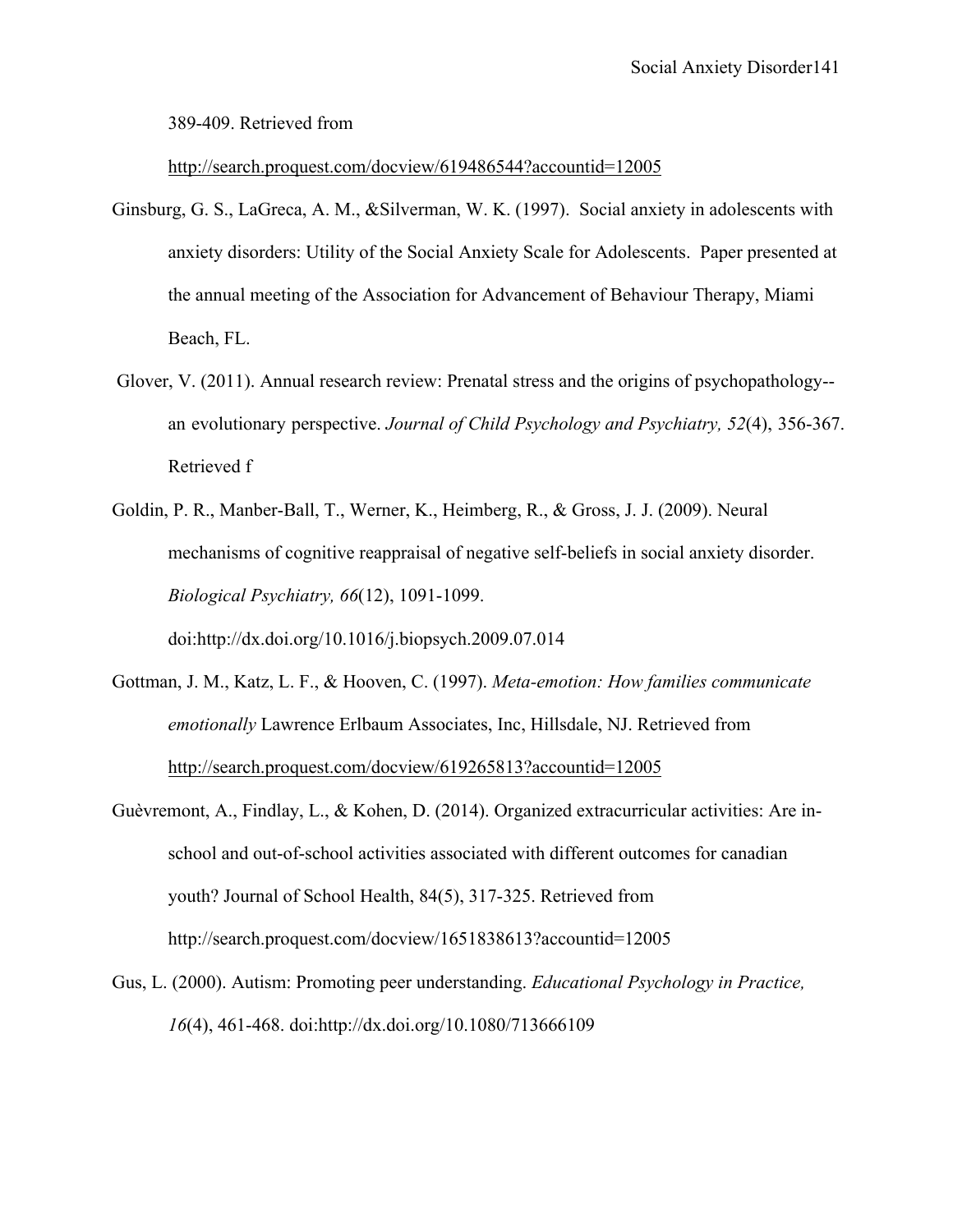Hall, K. (2010). *Compendium of selected resilience and related measures for children and youth*. Reaching IN . . . Reaching OUT. Retrieved from http://www.reachinginreachingout.com/documents/APPENDIX%20E%20- %20Annotated%20Compendium%20of%20Resilience%20Measures.pdf on September 3, 2015.

- Hanish, L. D., Martin, C. L., Fabes, R. A., Leonard, S., & Herzog, M. (2005). Exposure to externalizing peers in early childhood: Homophily and peer contagion processes. *Journal of Abnormal Child Psychology, 33*(3), 267-281. doi:http://dx.doi.org/10.1007/s10802- 005-3564-6
- Harniss, M. K., Epstein, M. H., Ryser, G., & Pearson, N. (1999). The behavioral and emotional rating scale: Convergent validity. *Journal of Psychoeducational Assessment, 17*(1), 4-14. Retrieved from http://search.proquest.com/docview/619428408?accountid=12005.
- Havighurst, S. S., Wilson, K. R., Harley, A. E., Kehoe, C., Efron, D., & Prior, M. R. (2013). "Tuning into kids": Reducing young children's behavior problems using an emotion coaching parenting program. *Child Psychiatry and Human Development, 44*(2), 247-264. doi:http://dx.doi.org/10.1007/s10578-012-0322-1
- Hayes, S. C., Strosahl, K. D., & Wilson, K. G. (1999). *Acceptance and commitment therapy: An experiential approach to behavior change.* New York, NY: Guilford Press. Retrieved from http://search.proquest.com/docview/619405442?accountid=12005
- Headley, C. J., & Campbell, M. A. (2011). Teachers' recognition and referral of anxiety disorders in primary school children. *Australian Journal of Educational & Developmental Psychology, 11*, 78-90. Retrieved from http://search.proquest.com/docview/1011399595?accountid=12005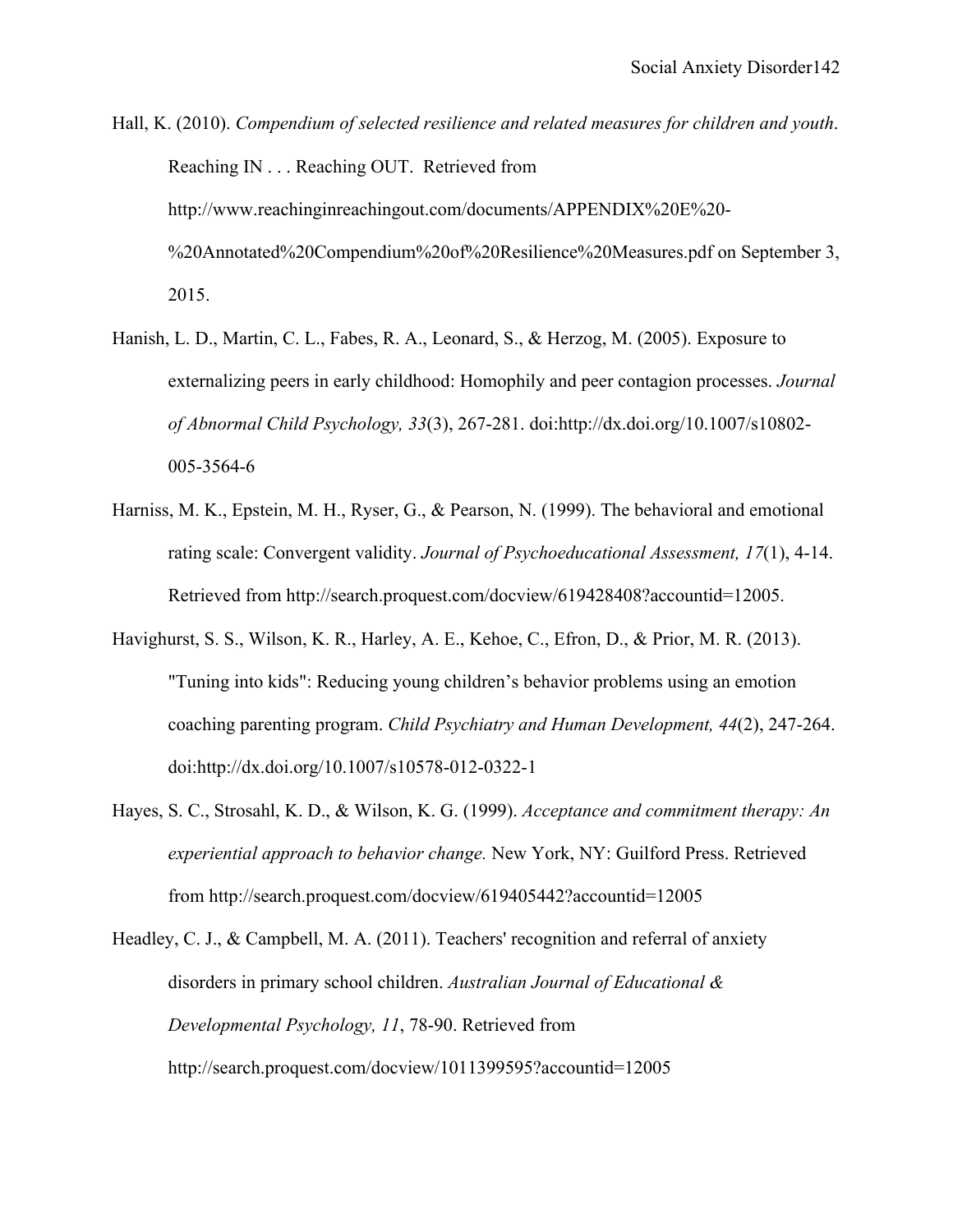Health Sciences North. (2015). New app for youth with mental health and addictions needs in Sudbury, Manitoulin, and Chaplea. Retrieved from http://www.hsnsudbury.ca/portalen/NewsEvents/LatestNewsMediaReleases/tabid/196/ent ryid/253/new-app-for-youth-with-mental-health-and-addiction-needs-in-sudburymanitoulin-and-chapleau.aspx on August 26, 2015.

Hebert, K. R., Fales, J., Nangle, D. W., Papadakis, A. A., & Grover, R. L. (2013). Linking social anxiety and adolescent romantic relationship functioning: Indirect effects and the importance of peers. *Journal of Youth and Adolescence, 42*(11), 1708-1720. doi:http://dx.doi.org/10.1007/s10964-012-9878-0

Heinrichs, N., Rapee, R. M., Alden, L. A., Bögels, S., Hofmann, S. G., Oh, K. J., & Sakano, Y. (2006). Cultural differences in perceived social norms and social anxiety. *Behaviour Research and Therapy, 44*(8), 1187-1197. doi:http://dx.doi.org/10.1016/j.brat.2005.09.006

- Helfinstein, S. M., White, L. K., Bar-Haim, Y., & Fox, N. A. (2008). Affective primes suppress attention bias to threat in socially anxious individuals. *Behaviour Research and Therapy, 46*(7), 799-810. doi:http://dx.doi.org/10.1016/j.brat.2008.03.011
- Herbert, J. D., Crittenden, K., & Dalrymple, K. L. (2004). Knowledge of social anxiety disorder relative to attention deficit hyperactivity disorder among educational professionals. *Journal of Clinical Child and Adolescent Psychology, 33*(2), 366-372. doi:http://dx.doi.org/10.1207/s15374424jccp3302\_18
- Herbert, J. D., Gaudiano, B. A., Rheingold, A. A., Moitra, E., Myers, V. H., Dalrymple, K. L., & Brandsma, L. L. (2009). Cognitive behavior therapy for generalized social anxiety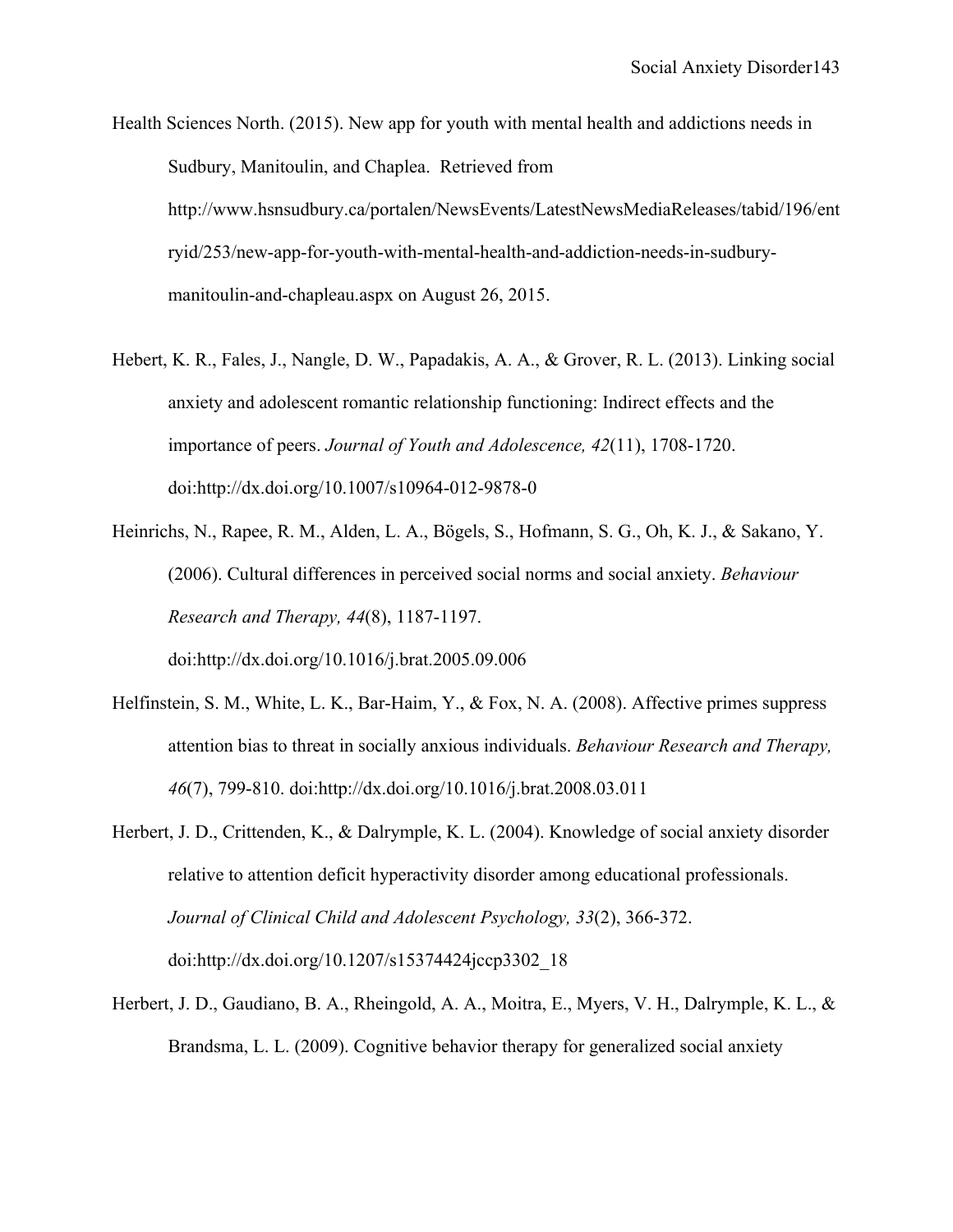disorder in adolescents: A randomized controlled trial. *Journal of Anxiety Disorders, 23*(2), 167-177. doi:http://dx.doi.org/10.1016/j.janxdis.2008.06.004

- Herbert, J. D., Rheingold, A. A., & Brandsma, L. L. (2010). Assessment of social anxiety and social phobia. *Social anxiety: Clinical, developmental, and social perspectives (2nd ed.).* (pp. 23-64) Elsevier Academic Press, San Diego, CA. doi:http://dx.doi.org/10.1016/B978-0-12-375096-9.00002-X
- Himle, J. A., Weaver, A., Bybee, D., O'Donnell, L., Vlnka, S., Laviolette, W., Steinberger, E., Golenberg, Z., & Levine, D. S. (2014). Employment barriers, skills, and aspirations among unemployed job seekers with and without social anxiety disorder. *Psychiatric Services, 65*(7), 924-930. doi:http://dx.doi.org/10.1176/appi.ps.201300201
- Hofmann, S. G., Asnaani, A., & Hinton, D. E. (2010). Cultural aspects in social anxiety and social anxiety disorder. *Depression and Anxiety, 27*(12), 1117-1127. doi:http://dx.doi.org/10.1002/da.20759
- Hofmann, S. G., & Smits, J. A. J. (2008). Cognitive-behavioral therapy for adult anxiety disorders: A meta-analysis of randomized placebo-controlled trials. *Journal of Clinical Psychiatry, 69*(4), 621-632. doi:http://dx.doi.org/10.4088/JCP.v69n0415
- Horley, K., Williams, L. M., Gonsalvez, C., & Gordon, E. (2004). Face to face: Visual scanpath evidence for abnormal processing of facial expressions in social phobia. *Psychiatry Research, 127*(1-2), 43-53. doi:http://dx.doi.org/10.1016/j.psychres.2004.02.016
- Irle, E., Ruhleder, M., Lange, C., Seidler-Brandler, U., Salzer, S., M.S., Dechent, P., Weniger, G., & Leichsenring, F. (2010). Reduced amygdalar and hippocampal size in adults with generalized social phobia. *Journal of Psychiatry & Neuroscience, 35*(2), 126-131. Retrieved from http://search.proquest.com/docview/217290359?accountid=12005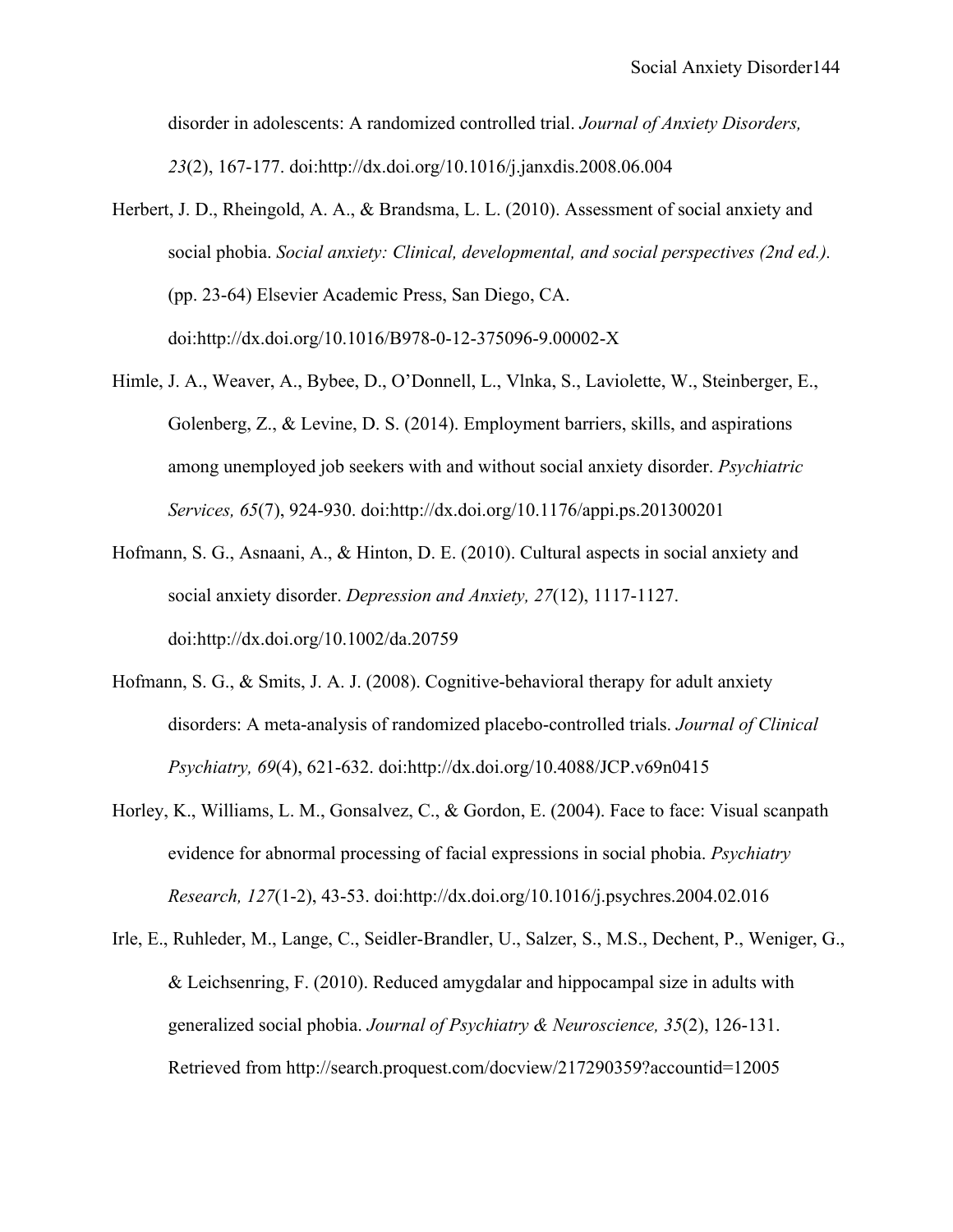- Jongerden, L., & Bögels, S. M. (2015). Parenting, family functioning and anxiety-disordered children: Comparisons to controls, changes after family versus child CBT. *Journal of Child and Family Studies, 24*(7), 2046-2059. doi:http://dx.doi.org/10.1007/s10826-014- 0005-6
- Kabat-Zinn, J. (2003). Mindfulness-based stress reduction (MBSR). *Constructivism in the Human Sciences,* 8, 73-107.
- Karanges, E. & McGregor, I. S. (2011). Antidepressants and adolescent brain development. *Future Neurology, 6(6)*, 783-808. Retrieved from http://www.medscape.com/viewarticle/753055\_6
- Kashdan, T. B., & Herbert, J. D. (2001). Social anxiety disorder in childhood and adolescence: current status and future directions. *Clinical Child and Family Psychology Review*, 4.1, 37-61. Retrieved from

http://search.proquest.com.librweb.laurentian.ca/docview/619695866?accountid= Kearney, C. A., & Silverman, W. K. (1996). The evolution and reconciliation of taxonomic strategies for school refusal behavior. *Clinical Psychology: Science and Practice, 3*(4), 339-354. Retrieved from

http://search.proquest.com/docview/618890064?accountid=12005

- Kearney, C. A. (2001). Characteristics of youth with school refusal behavior. *School refusal behavior in youth: A functional approach to assessment and treatment.* (pp. 25-58) American Psychological Association. doi:http://dx.doi.org/10.1037/10426-002
- Kearney, C. A., & Silverman, W. K. (1996). The evolution and reconciliation of taxonomic strategies for school refusal behavior. *Clinical Psychology: Science and Practice, 3*(4),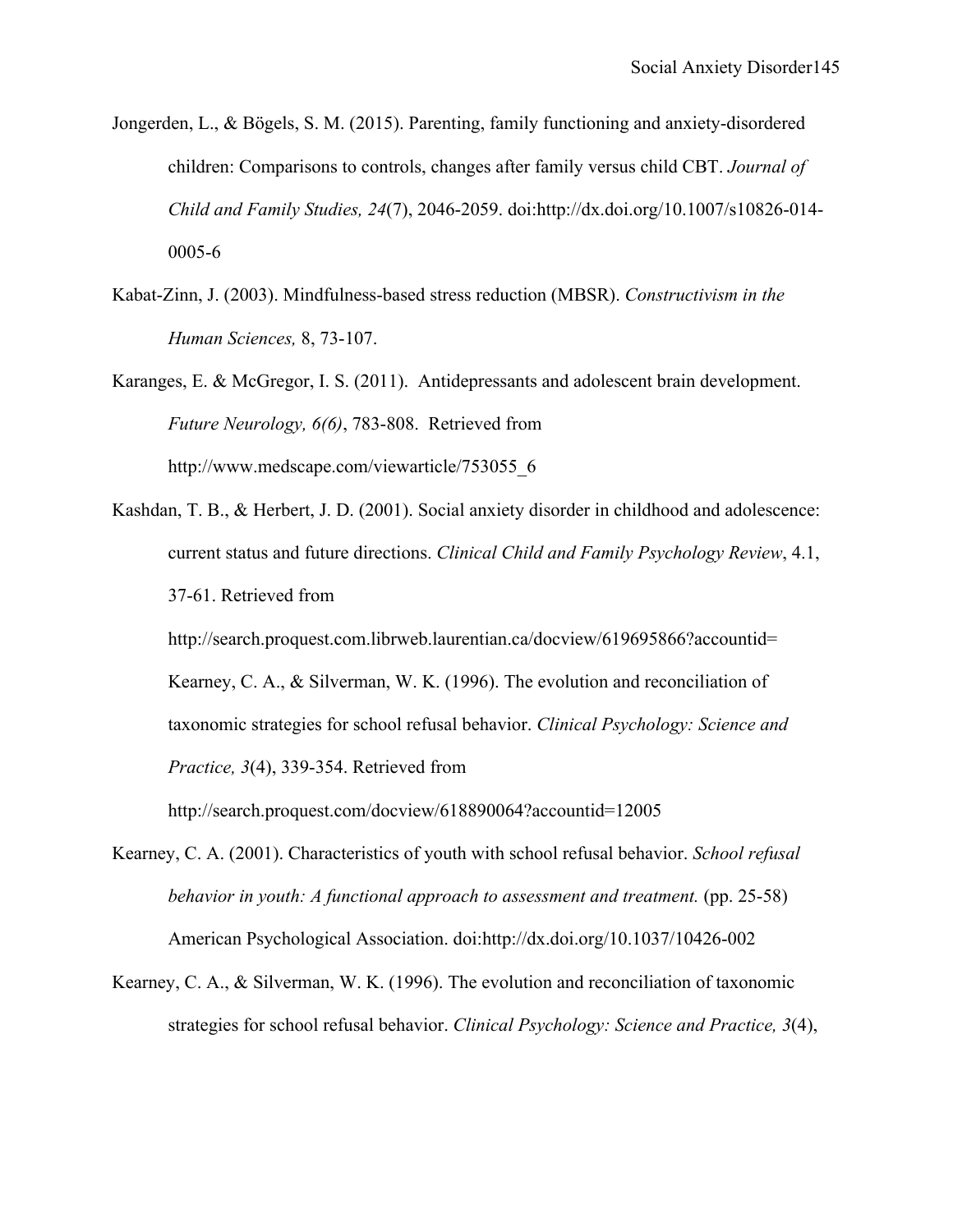339-354. Retrieved from

http://search.proquest.com/docview/618890064?accountid=12005

- Kershaw, P., & Sonuga-Barke, E. (1998). Emotional and behavioural difficulties: Is this a useful category? the implications of clustering and co-morbidity—the relevance of a taxonomic approach. *Educational and Child Psychology, 15*(4), 45-55. Retrieved from http://search.proquest.com/docview/619384102?accountid=12005
- Knappe, S., Lieb, R., Beesdo, K., Fehm, L., Low, N. C. P., Gloster, A. T., & Wittchen, H. (2009). The role of parental psychopathology and family environment for social phobia in the first three decades of life. *Depression and Anxiety, 26*(4), 363-370. doi:http://dx.doi.org/10.1002/da.20527
- Kocovski, N. L., Fleming, J. E., Hawley, L. L., Huta, V., & Antony, M. M. (2013). Mindfulness and acceptance-based group therapy versus traditional cognitive behavioral group therapy for social anxiety disorder: A randomized controlled trial. *Behaviour Research and Therapy, 51*(12), 889-898. doi:http://dx.doi.org/10.1016/j.brat.2013.10.007
- Kocovski, N. L., Fleming, J. E., & Rector, N. A. (2009). Mindfulness and acceptance-based group therapy for social anxiety disorder: An open trial. *Cognitive and Behavioral Practice, 16*(3), 276-289. doi:http://dx.doi.org/10.1016/j.cbpra.2008.12.004
- Kuo, J. R., Goldin, P. R., Werner, K., Heimberg, R. G., & Gross, J. J. (2011). Childhood trauma and current psychological functioning in adults with social anxiety disorder. *Journal of Anxiety Disorders, 25*(4), 467-473. doi:http://dx.doi.org/10.1016/j.janxdis.2010.11.011
- Kramer, T. J., Caldarella, P., Young, K. R., Fischer, L., & Warren, J. S. (2014). Implementing strong kids school-wide to reduce internalizing behaviors and increase prosocial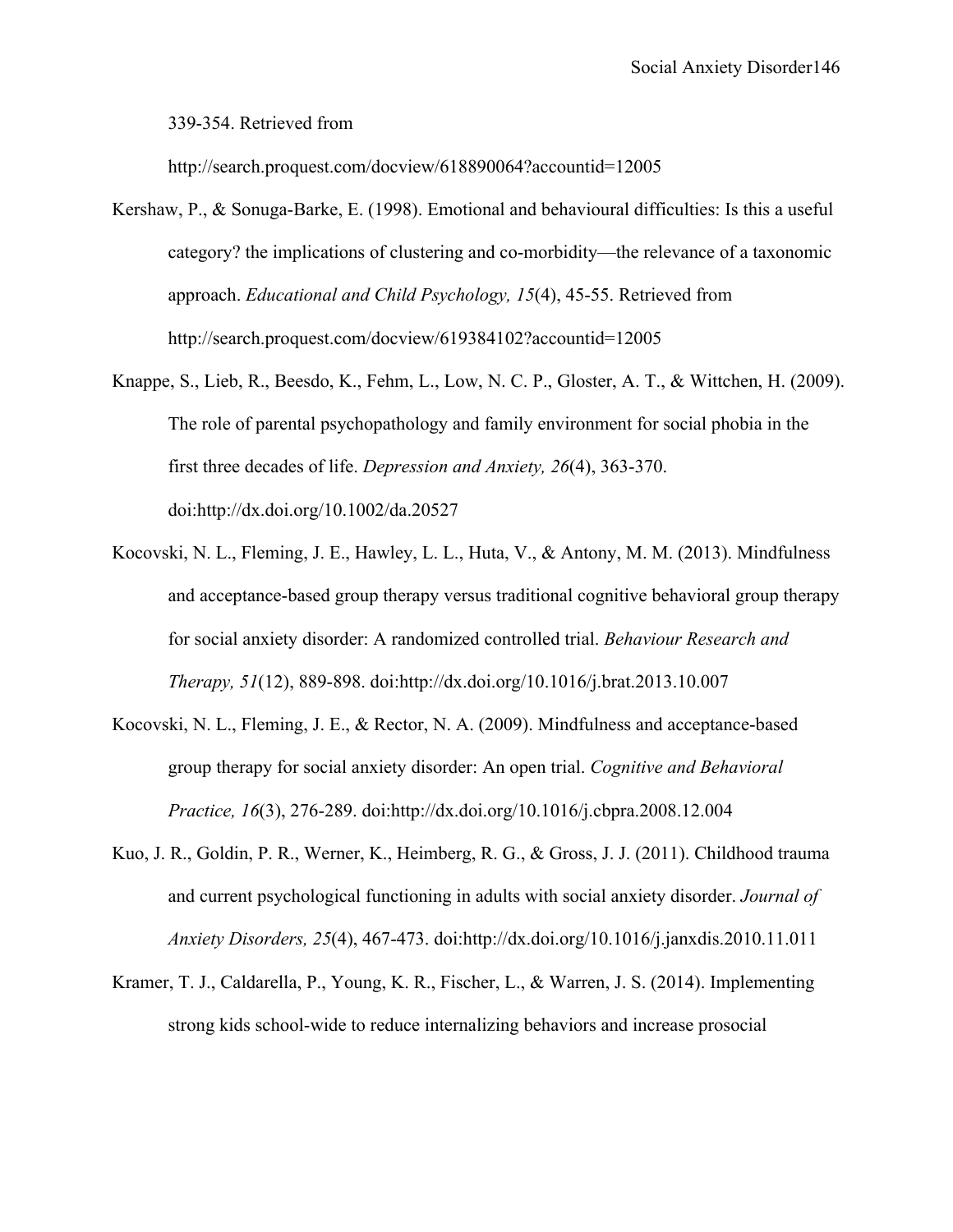behaviors. *Education & Treatment of Children, 37*(4), 659-680. doi:http://dx.doi.org/10.1353/etc.2014.0031

- Kringelbach, M. L.,  $\&$  Rolls, E. T. (2004). The functional neuroanatomy of the human orbitofrontal cortex: evidence from neuroimaging and neuropsychology. *Progress in Neurobiology*, 72, 341-372.
- Kristensen, H., & Torgersen, S. (2006). Social anxiety disorder in 11-12-year-old children: The efficacy of screening and issues in parent-child agreement. European Child Adolescent Psychiatry, 15, 163-171. PMID: 16447028
- LaGreca, A. M., & Stone, W. L. (1993). Social Anxiety Scale for Children—Revised: Factor structure and concurrent validity. *Journal of Clinical Child Psychology*, 22, 17-27. doi:10.1207/s15374424jccp2201\_2
- Langley, A. K., Bergman, R., McCracken, J., & Piacentini, J. C. (2004). Impairment in childhood anxiety disorders: Preliminary examination of the child anxiety impact scaleparent version. *Journal of Child and Adolescent Psychopharmacology, 14*(1), 105-14. doi:http://dx.doi.org/10.1089/104454604773840544
- Lanzenberger, R. R., Mitterhauser, M., Spindelegger, C., Wadsak, W., Klein, N., Mien, L., Holik, A., Attarbaschi, T., Mossaheb, N., Sacher, J., Geiss-Granadia, T., Kletter, K., Kasper, S., & Tauscher, J. (2007). Reduced serotonin-1A receptor binding in social anxiety disorder. *Biological Psychiatry, 61*(9), 1081-1089.

doi:http://dx.doi.org/10.1016/j.biopsych.2006.05.022

Lauchlan, F., & Boyle, C. (2007). Is the use of labels in special education helpful? *Support for Learning, 22*(1), 36-42. doi:http://dx.doi.org/10.1111/j.1467-9604.2007.00443.x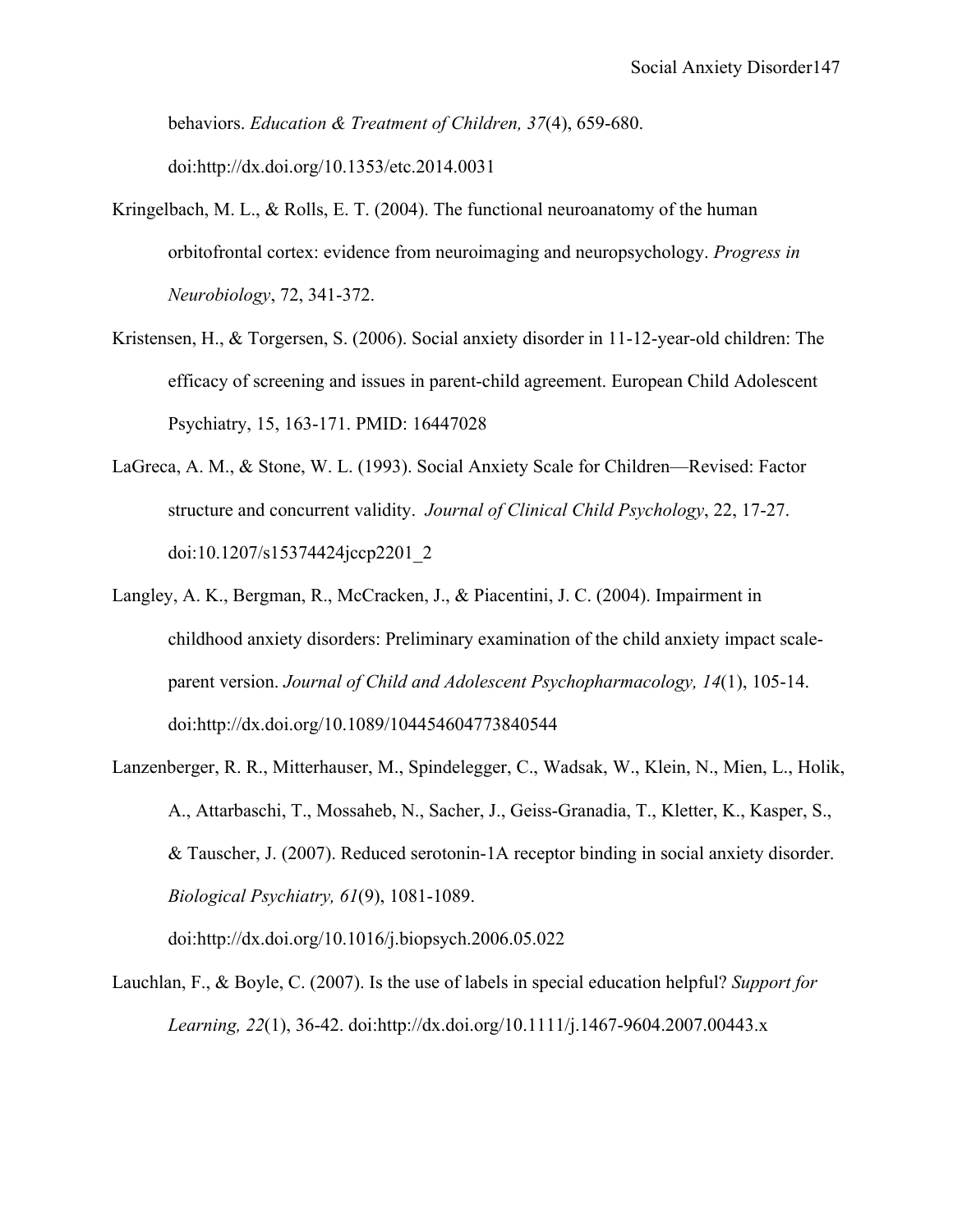- Lean D. S. & Colucci , V. A. (2010). *Barriers to learning: The case for integrated mental health services in schools.* Plymouth, UK: Rowman & Little field Education.
- Lewis, K. M., DuBois, D. L., Bavarian, N., Acock, A., Silverthorn, N., Day, J., Ji, P., Vuchinich, S., & Flay, B. R. (2013). Effects of positive action on the emotional health of urban youth: A cluster-randomized trial. *Journal of Adolescent Health, 53*(6), 706-711. doi:http://dx.doi.org/10.1016/j.jadohealth.2013.06.012
- Leitenberg, H. (Ed). Handbook of social and evaluation anxiety (1990). New York, NY: Plenum Press. Retrieved from http://search.proquest.com/docview/617862792?accountid=12005
- Loades, M. E., & Mastroyannopoulou, K. (2010). Teachers recognition of children's mental health problems. *Child and Adolescent Mental Health, 15*(3), 150-156. doi:http://dx.doi.org/10.1111/j.1475-3588.2009.00551.x
- Machado-de-Sousa, J. P., Osório, F. d., Jackowski, A. P., Bressan, R. A., Chagas, M. H. N., Torro-Alves, N., DePaula, A. L., Crippa, J. A. S., & Hallak, J. E. C. (2014). Increased amygdalar and hippocampal volumes in young adults with social anxiety. *PLoS One, 9*(2), 1-5. doi:http://dx.doi.org/10.1371/journal.pone.0088523
- MacLeod, C., Mathews, A., & Tata, P. (1986). Attentional bias in emotional disorders. *Journal of Abnormal Psychology, 95*(1), 15-20. doi:http://dx.doi.org/10.1037/0021-843X.95.1.15
- Maid, R., Smokowski, P., & Bacallao, M. (2008). Family treatment of childhood anxiety. *Child and Family Social Work, 13*(4), 433-442. doi:http://dx.doi.org/10.1111/j.1365- 2206.2008.00574.x
- Maggin, D. M., & Johnson, A. H. (2014). A meta-analytic evaluation of the FRIENDS program for preventing anxiety in student populations. *Education & Treatment of Children, 37*(2), 277-306. doi:http://dx.doi.org/10.1353/etc.2014.0018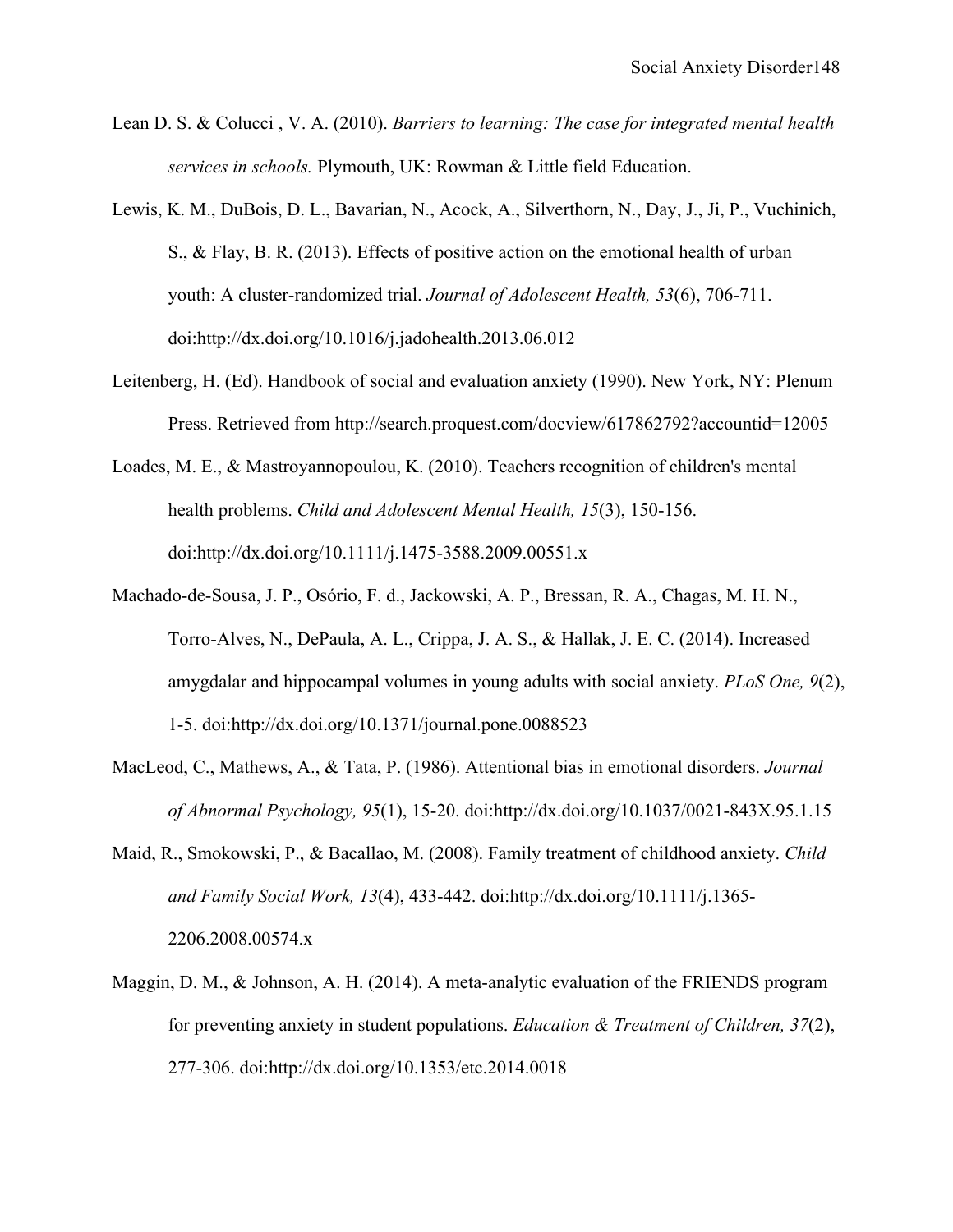- Majdandzic, M., Moller, E. L., Vente, W., Bogels, S. M., & Boom, D. C. (2014). Fathers' challenging parenting behavior prevents social anxiety development in their 4-year-old children: A longitudinal observational study. *Journal of Abnormal Child Psychology, 42*(2), 301-310. doi:http://dx.doi.org/10.1007/s10802-013-9774-4
- Marmorstein, N. R. (2012). Anxiety disorders and substance use disorders: Different associations by anxiety disorder. *Journal of Anxiety Disorders, 26*(1), 88-94. doi:http://dx.doi.org/10.1016/j.janxdis.2011.09.005
- Masia-Warner, C., Klein, R. G., Dent, H. C., Fisher, P. H., Alvir, J., Albano, A. M., & Guardino, M. (2005). School-based intervention for adolescents with social anxiety disorder: Results of a controlled study. *Journal of Abnormal Child Psychology, 33*(6), 707-722. doi:http://dx.doi.org/10.1007/s10802-005-7649-z
- Masia-Warner, C., Storch, E. A., Pincus, D. B., Klein, R. G., Heimberg, R. G., & Liebowitz, M. R. (2003). The liebowitz social anxiety scale for children and adolescents: An initial psychometric investigation. *Journal of the American Academy of Child & Adolescent Psychiatry, 42*(9), 1076-1084.

doi:http://dx.doi.org/10.1097/01.CHI.0000070249.24125.89

- McMahon, W. W., & Oketch, M. (2013). Education's effects on individual life chances and on development: An overview. *British Journal of Educational Studies, 61*(1), 79-107. Retrieved from http://search.proquest.com/docview/1322240221?accountid=12005
- McNamara, C. B., Nelson, L. J., & Christofferson, J. L. (2013). Asocial and afraid: An examination of shyness and anxiety in emerging adulthood. *Journal of Family Studies, 19*(1), 2-18. Retrieved from

http://search.proquest.com/docview/1494750726?accountid=12005McNeil, D. W.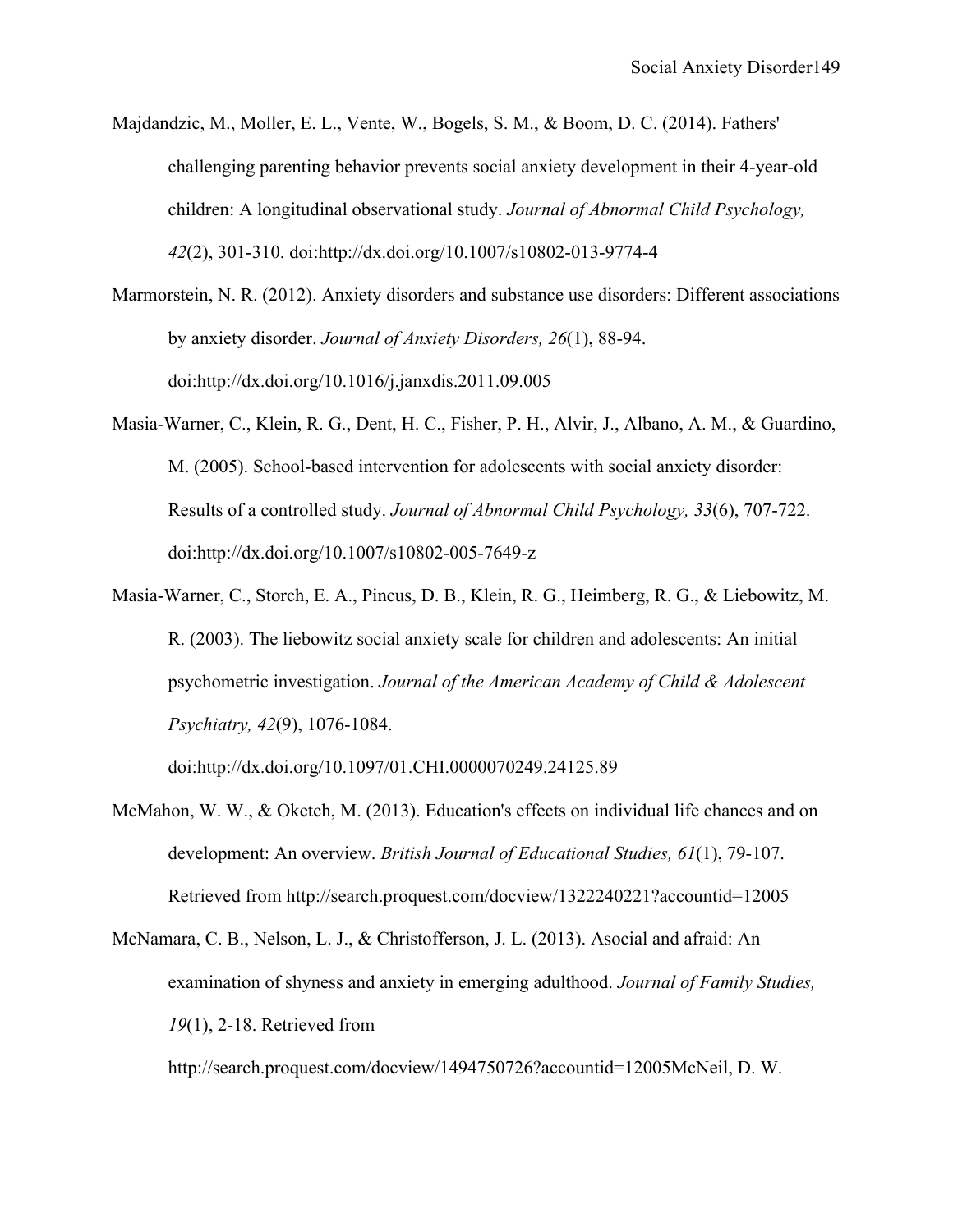(2010). Evolution of terminology and constructs in social anxiety and its disorders. *Social anxiety: Clinical, developmental, and social perspectives (2nd ed.).* (pp. 3-21) Elsevier Academic Press, San Diego, CA. doi:http://dx.doi.org/10.1016/B978-0-12-375096- 9.00001-8

- McShane, G., Walter, G., & Rey, J. M. (2001). Characteristics of adolescents with school refusal. *Australian and New Zealand Journal of Psychiatry, 35*(6), 822-826. doi:http://dx.doi.org/10.1046/j.1440-1614.2001.00955.x
- Mental Health Commission of Canada. (2013). School-based mental health in Canada: a final report. Retrieved from https://www.mentalhealthcommission.ca/English/system/files/private/document/ChildYo

uth\_School\_Based\_Mental\_Health\_Canada\_Final\_Report\_ENG.pdf on August 25, 2015.

- Merikangas, K. R., He, J., Burstein, M., Swanson, S. A., Avenevoli, S., Cui, L., Benjet, C., Georgiades, K., & Swendsen, J. D. (2010). Lifetime prevalence of mental disorders in U.S. adolescents: Results from the national comorbidity study-adolescent supplement (NCS-A). *Journal of the American Academy of Child and Adolescent Psychiatry, 49*(10), 980-989. doi:http://dx.doi.org/10.1016/j.jaac.2010.05.017
- Merrell, K. W. (2008). *Helping students overcome depression and anxiety: A practical guide. second edition* Guilford Press. 72 Spring Street, New York, NY 10012. Retrieved from http://search.proquest.com/docview/62053202?accountid=12005
- Merrell, K. W., Juskelis, M. P., Tran, O. K., & Buchanan, R. (2008). Social and emotional learning in the classroom: Evaluation of strong kids and strong teens on students' socialemotional knowledge and symptoms. *Journal of Applied School Psychology, 24*(2), 209- 224. doi:http://dx.doi.org/10.1080/15377900802089981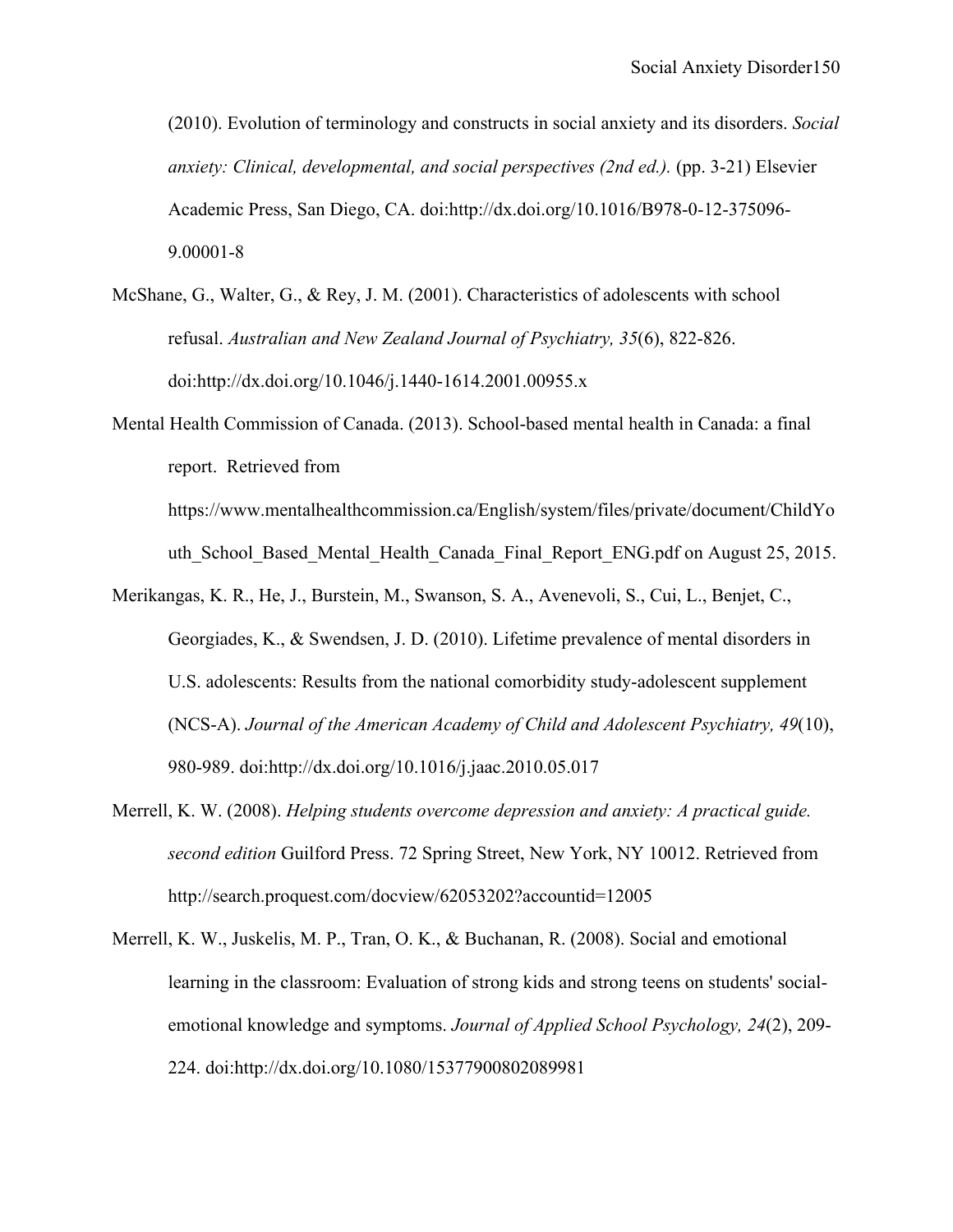- Milad, M. R., Wright, C. I., Orr, S. P., Pitman, R. K., Quirk, G. J., & Rauch, S. L. (2007). Recall of fear extinction in humans activates the ventromedial prefrontal cortex and hippocampus in concert. *Biological Psychiatry, 62*(5), 446-454. doi:http://dx.doi.org/10.1016/j.biopsych.2006.10.011
- Millar, G. M., Lean, D., Sweet, S. D., Moraes, S. C., & Nelson, V. (2013). The psychology school mental health initiative: An innovative approach to the delivery of school-based intervention services. *Canadian Journal of School Psychology, 28*(1), 103-118. doi:http://dx.doi.org/10.1177/0829573512468858
- Miller, D. N., Gilman, R., & Martens, M. P. (2007). Wellness promotion in the schools: Enhancing students' mental and physical health. *Psychology in the Schools, 45*(1), 5-15. Retrieved from http://search.proquest.com/docview/62056018?accountid=12005.
- Miller, L. D., Gold, S., Laye-Gindhu, A., Martinez, Y. J., Yu, C. M., & Waechtler, V. (2011). Transporting a school-based intervention for social anxiety in canadian adolescents. *Canadian Journal of Behavioural Science/Revue Canadienne Des Sciences Du Comportement, 43*(4), 287-296. doi:http://dx.doi.org/10.1037/a0023174
- Mogg, K., Philippot, P., & Bradley, B. P. (2004). Selective attention to angry faces in clinical social phobia. *Journal of Abnormal Psychology, 113*(1), 160-165. doi:http://dx.doi.org/10.1037/0021-843X.113.1.160
- Mood Disorders Society of Canada. (2009). Quck facts: mental illness and addiction in Canada. Retrieved form

http://www.mooddisorderscanada.ca/documents/Media%20Room/Quick%20Facts%203r d%20Edition%20Referenced%20Plain%20Text.pdf on August 6, 2015.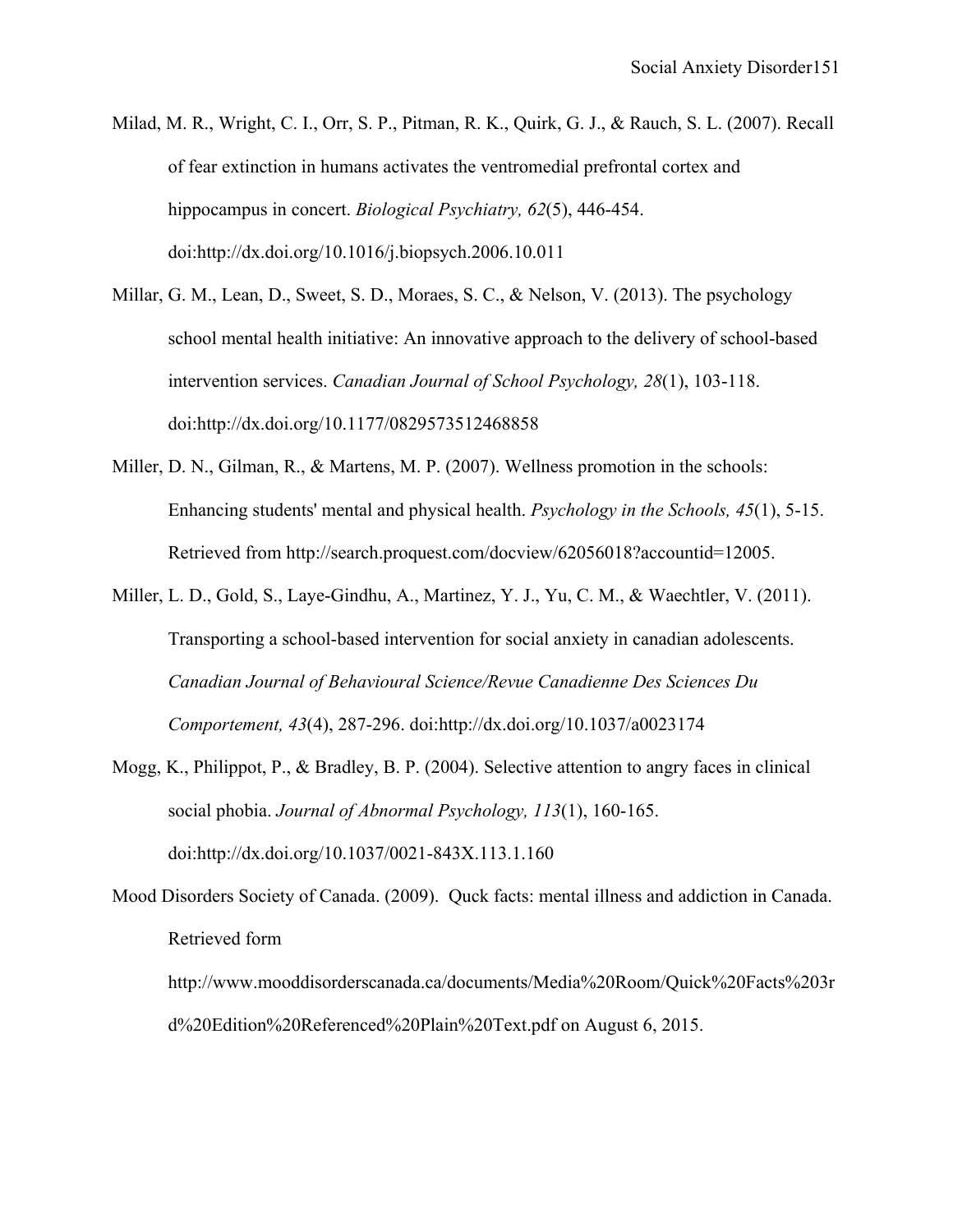Mueller, E. M., Hofmann, S. G., Santesso, D. L., Meuret, A. E., Bitran, S., & Pizzagalli, D. A. (2009). Electrophysiological evidence of attentional biases in social anxiety disorder. *Psychological Medicine, 39*(7), 1141-1152. doi:http://dx.doi.org/10.1017/S0033291708004820

Musa, C., Lépine, J., Clark, D. M., Mansell, W., & Ehlers, A. (2003). Selective attention in social phobia and the moderating effect of a concurrent depressive disorder. *Behaviour Research and Therapy, 41*(9), 1043-1054. doi:http://dx.doi.org/10.1016/S0005- 7967(02)00212-7

- Myers, K. M., Valentine, J. M., & Melzer, S. M. (2008). Child and adolescent telepsychiatry: Utilization and satisfaction. *Telemedicine and e-Health, 14*(2), 131-137. Retrieved from http://search.proquest.com/docview/622184499?accountid=12005
- Nowakowski, M. E., & Antony, M. M. (2013). Reactions to teasing in social anxiety. *Cognitive Therapy and Research, 37*(6), 1091-1100. doi:http://dx.doi.org/10.1007/s10608-013- 9551-2
- O'Keane, V., & Scott, J. (2005). From 'obstetric complications' to a maternal-foetal origin hypothesis of mood disorder. *The British Journal of Psychiatry, 186*(5), 367-368. doi:http://dx.doi.org/10.1192/bjp.186.5.367
- Olfson, M., Guardino, M., Struening, E., Schneier, F. R., Hellman, F., & Klein, D. F. (2000). Barriers to the treatment of social anxiety. *The American Journal of Psychiatry, 157*(4), 521-7. Retrieved from http://search.proquest.com/docview/220457629?accountid=12005
- Ontario College of Teachers. (2013). College helps shape new initial teacher education programs. Retrieved from https://www.oct.ca/public/media/announcements/ministervisit on August 23, 2015.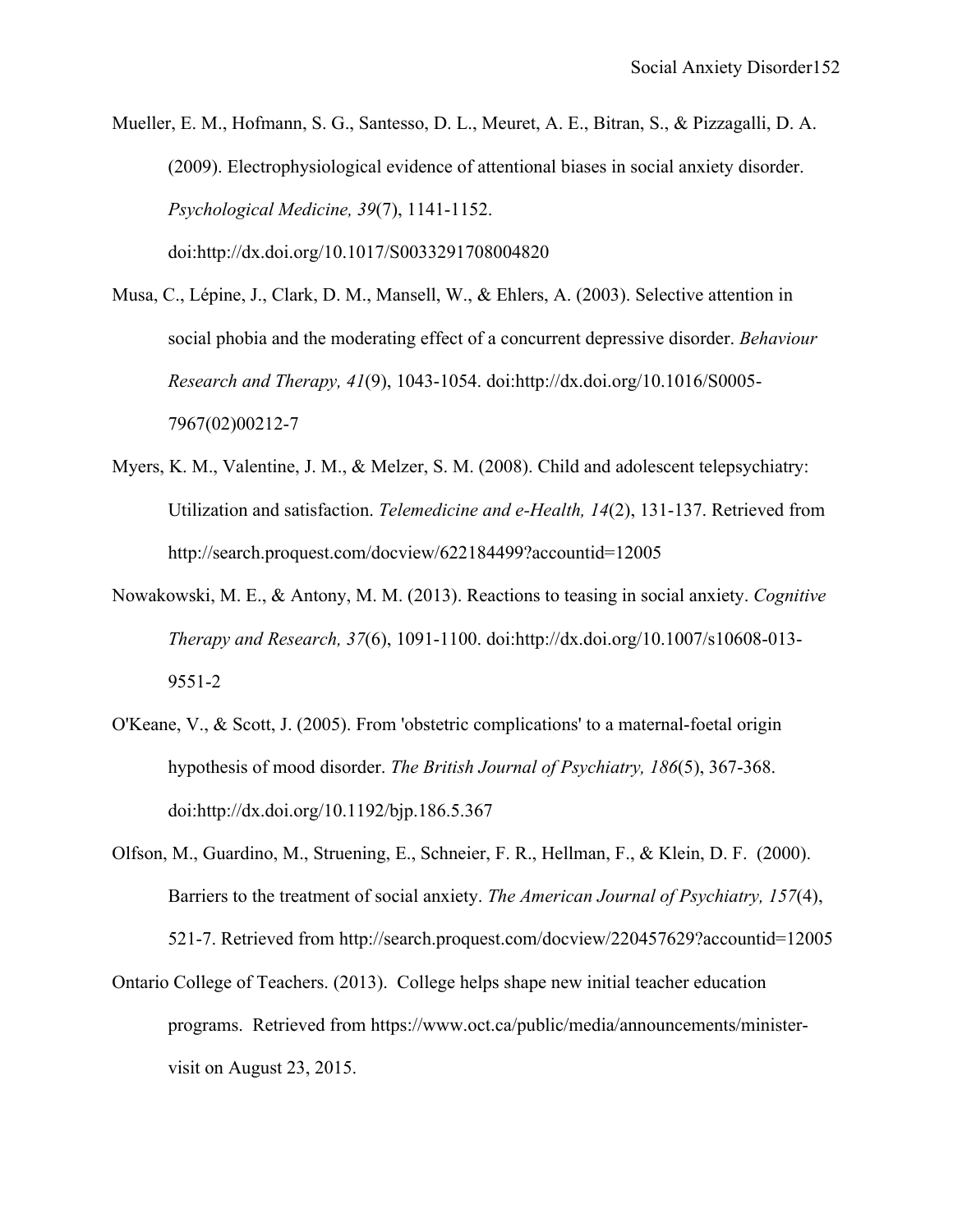Ontario Ministry of Child and Youth Services. (2015). Moving on Mental Health. Retrieved from

http://www.children.gov.on.ca/htdocs/English/topics/specialneeds/mentalhealth/movingon-mental-health.aspx on August 26, 2015.

Ontario Ministry of Education. (2001). Special Education: A Guide for Special Educators.

Ontario. Retrieved from

https://www.edu.gov.on.ca/eng/general/elemsec/speced/guide.html on May 2, 2015.

- Ontario Ministry of Education (2004). The Individual Education Plan (IEP), A Resource Guide. August 24, 2015.
- Ontario Ministry of Education. (2011). Memorandum: Categories of Exceptionalities. Retrieved from http://www.edu.gov.on.ca/eng/general/elemsec/speced/2011categoryexception.pdf on May 2, 2015.
- Ontario Ministry of Education. (2013). Supporting minds: An educator's guide to promoting students' mental health and well-being. Retrieved from https://www.edu.gov.on.ca/eng/document/reports/SupportingMinds.pdf on August 25, 2015.
- Ontario Ministry of Education. (2015). 2015-16 Education Funding: A Guide to the Grants for Students Needs. Retrieved from

http://www.edu.gov.on.ca/eng/policyfunding/funding.html on August 26, 2015.

Ontario Ministry of Health and Long-Term Care. (2011). Open Minds, Healthy Minds.

Retrieved from

http://www.health.gov.on.ca/en/common/ministry/publications/reports/mental\_health201 1/mentalhealth.aspx on August 29, 2015.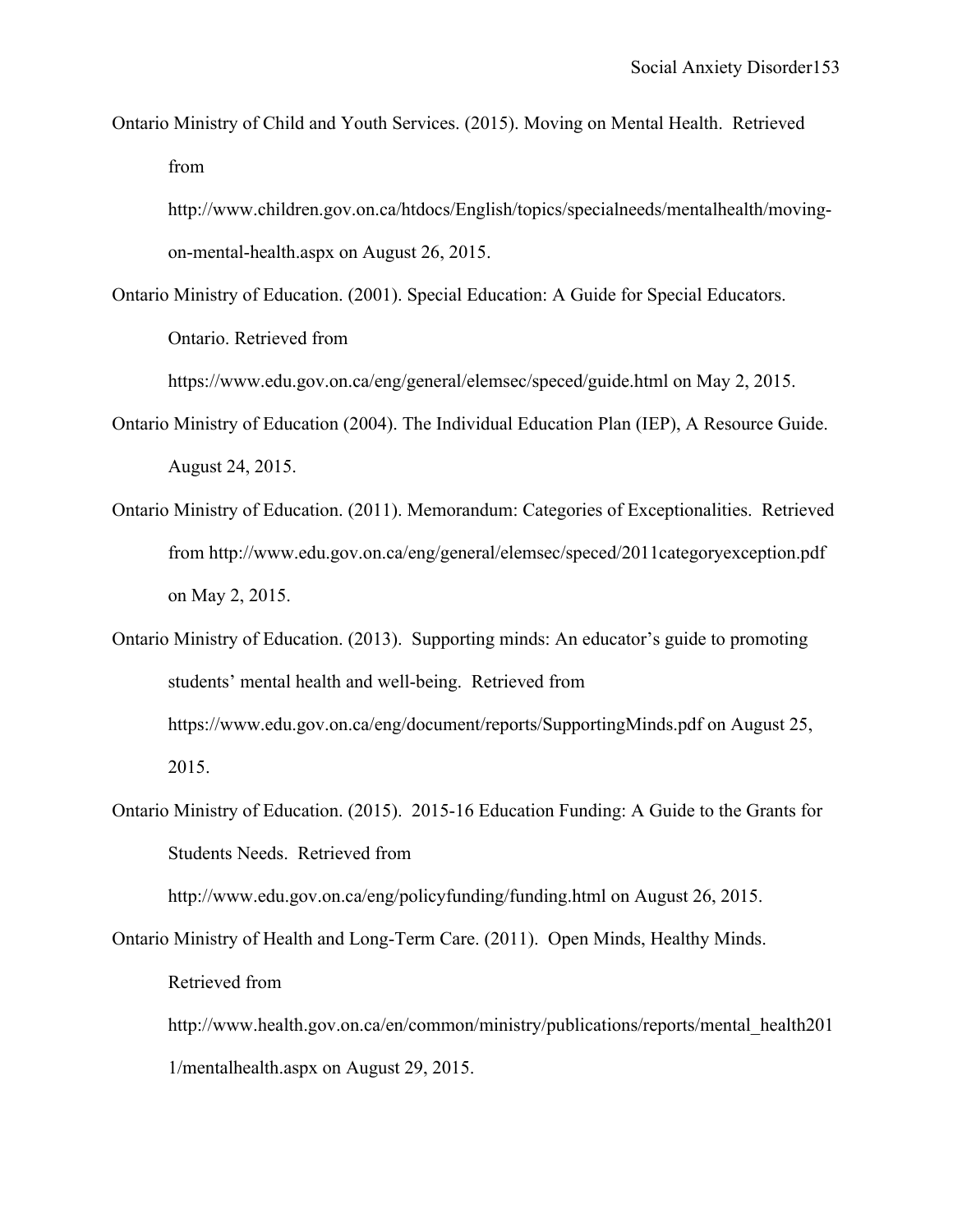- Pakyurek, M., Yellowlees, P., & Hilty, D. (2010). The child and adolescent telepsychiatry consultation: Can it be a more effective clinical process for certain patients than conventional practice? *Telemedicine and e-Health, 16*(3), 289-292. doi:http://dx.doi.org/10.1089/tmj.2009.0130
- Papandrea, K., & Winefield, H. (2011). It's not just the squeaky wheels that need the oil: Examining teachers' views on the disparity between referral rates for students with internalizing versus externalizing problems. *School Mental Health, 3*(4), 222-235. doi:http://dx.doi.org/10.1007/s12310-011-906
- Pea, R., Nass, C., Meheula, L., Rance, M., Kumar, A., Bamford, H., Nass, M., Simha, A., Stillerman, B., Yang, S., & Zhou, M. (2012). Media use, face-to-face communication, media multitasking, and social well-being among 8- to 12-year-old girls. *Developmental Psychology, 48*(2), 327-336. doi:http://dx.doi.org/10.1037/a0027030
- Pew Resarch Centre. (2015). Teens, social media & technology overview 2015. Retrieved from http://www.pewinternet.org/2015/04/09/teens-social-media-technology-2015/ on August 11, 2015.
- Ping, E. Y., Laplante, D. P., Elgbeili, G., Hillerer, K. M., Brunet, A., O'Hara, M. W., & King, S. (2015). Prenatal maternal stress predicts stress reactivity at 21⁄2 years of age: The iowa flood study. *Psychoneuroendocrinology, 56*, 62-78. doi:http://dx.doi.org/10.1016/j.psyneuen.2015.02.015
- Pollack, M. H., Jensen, J. E., Simon, N. M., Kaufman, R. E., & Renshaw, P. F. (2008). Highfield MRS study of GABA, glutamate and glutamine in social anxiety disorder: Response to treatment with levetiracetam. *Progress in Neuro-Psychopharmacology & Biological Psychiatry, 32*(3), 739-743. doi:http://dx.doi.org/10.1016/j.pnpbp.2007.11.023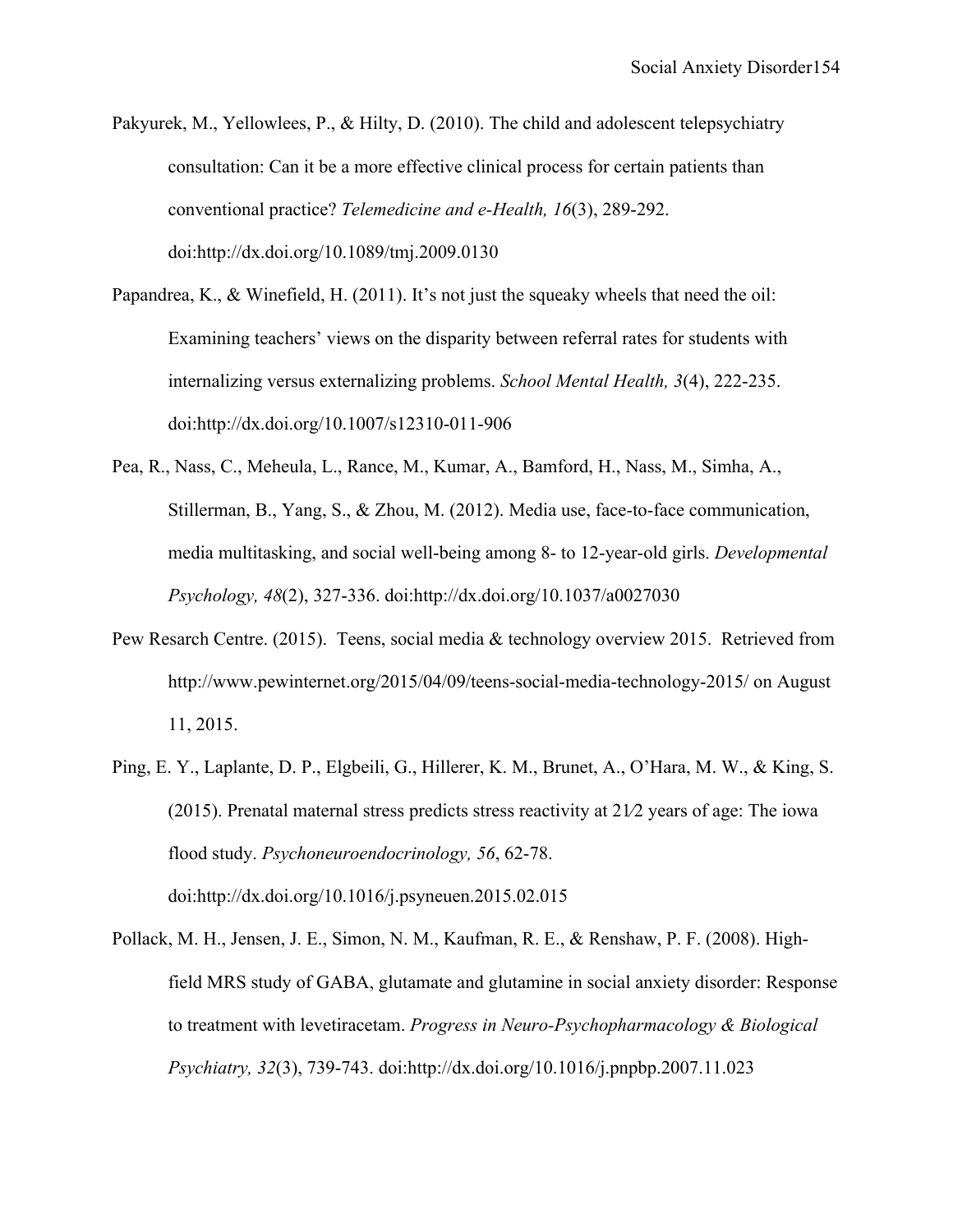Porter, E., & Chambless, D. L. (2014). Shying away from a good thing: Social anxiety in romantic relationships. *Journal of Clinical Psychology, 70*(6), 546-561. doi:http://dx.doi.org/10.1002/jclp.22048

Positive Action. nd. Retrieved from https://www.positiveaction.net on August 26, 2015.

- Powers, M. B., Capozzoli, M., Handelsman, P., & Smits, J. A. J. (2010). Comparison between psychosocial and pharmacological treatments. In S. G. Hofmann & P. M. Dibartolo (Ed.), *Social anxiety: Clinical, developmental, and social perspectives (2nd ed.)* (pp. 555-575). San Diego, CA: Elsevier Academic Press. doi:http://dx.doi.org/10.1016/B978-0-12- 375096-9.00021-3
- Price, J. H., Dake, J. A., & Kucharewski, R. (2002). Assessing assets in racially diverse, innercity youths: Psychometric properties of the search institute asset questionnaire. *Family and Community Health, 25*(3), 1-9. Retrieved from http://search.proquest.com/docview/223375654?accountid=12005
- Promising Practices Network. (2006). Coping Cat. Retrieved from http://www.promisingpractices.net/program.asp?programid=153 on August 26, 2015.
- Puar, S. S. (2012). Academic achievement of high school students in relation to non-cognitive variables. *Indian Journal of Community Psychology, 8*(2), 401-408. Retrieved from http://search.proquest.com/docview/1114701042?accountid=12005
- Rainbow District School Board. (2014). Special Education Plan. Retrieved from http://www.rainbowschools.ca/programs/SpecialEducation/specEdPlan.php on April 22, 2015.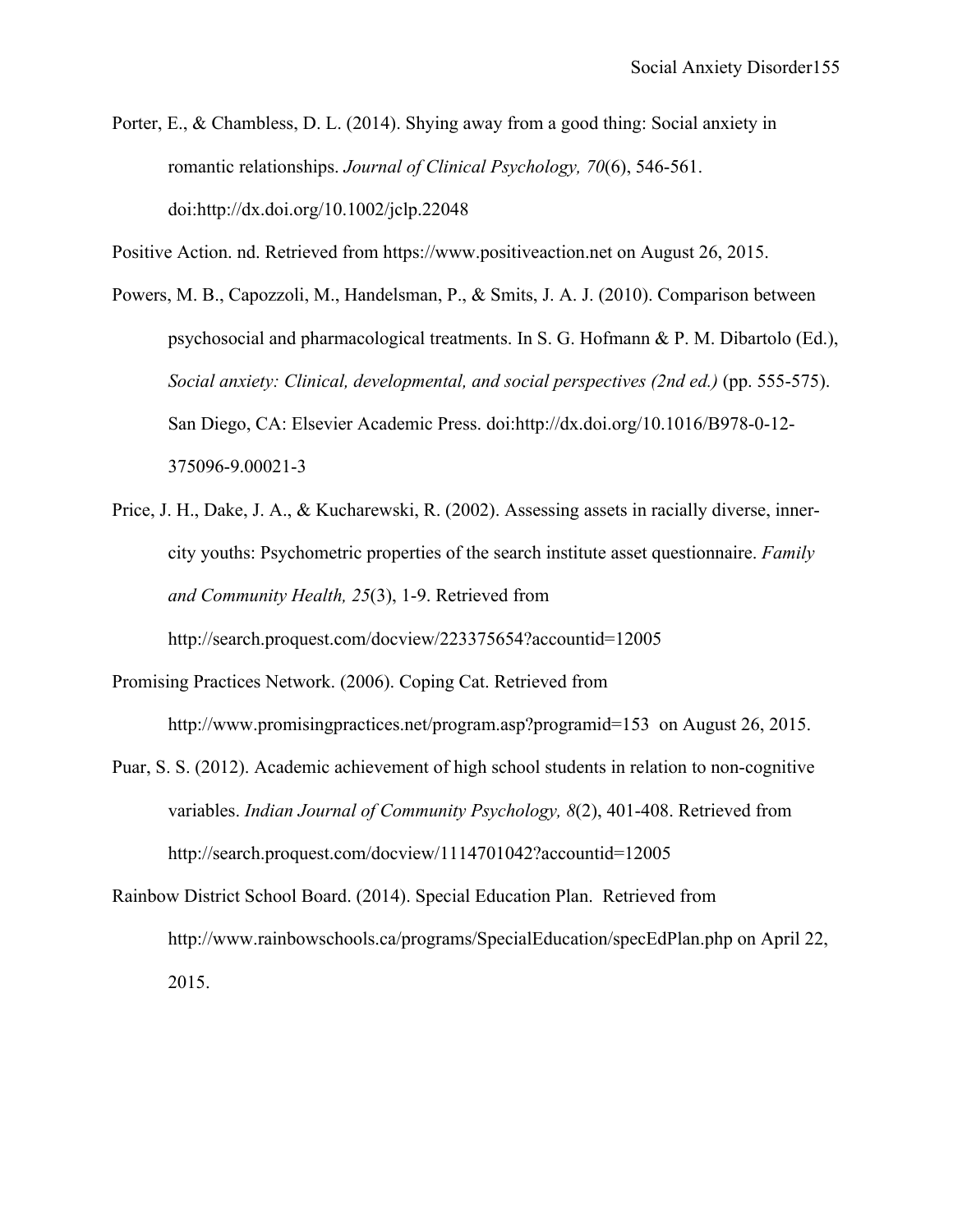- Rasmussen, P. R., & Dover, G. J. (2006). The purposefulness of anxiety and depression: Adlerian and evolutionary views. *The Journal of Individual Psychology, 62*(4), 366-396. Retrieved from http://search.proquest.com/docview/621667904?accountid=12005
- Reiss, F. (2013). Socioeconomic inequalities and mental health problems in children and adolescents: A systematic review. *Social Science & Medicine, 90*, 24-31. doi:http://dx.doi.org/10.1016/j.socscimed.2013.04.026
- Richards, A., Reynolds, A., & French, C. C. (1993). Anxiety and the spelling and use in sentences of threat/neutral homophones. *Current Psychology: A Journal for Diverse Perspectives on Diverse Psychological Issues, 12*(1), 18-25. Retrieved from http://search.proquest.com/docview/618340322?accountid=12005
- Riddick, B. (2000). An examination of the relationship between labelling and stigmatisation with special reference to dyslexia. *Disability & Society, 15*(4), 653-667. Retrieved from http://search.proquest.com/docview/619462473?accountid=12005
- Riediger, M., Wrzus, C., Klipker, K., Müller, V., Schmiedek, F., & Wagner, G. G. (2014). Outside of the laboratory: Associations of working-memory performance with psychological and physiological arousal vary with age. *Psychology and Aging, 29*(1), 103-114. doi:http://dx.doi.org/10.1037/a0035766
- Rinck, M., & Becker, E. S. (2005). A comparison of attentional biases and memory biases in women with social phobia and major depression. *Journal of Abnormal Psychology, 114*(1), 62-74. Retrieved from

http://search.proquest.com/docview/1551922413?accountid=12005

Roberge, P., Fournier, L., Duhoux, A., Nguyen, C. T., & Smolders, M. (2011). Mental health service use and treatment adequacy for anxiety disorders in canada. *Social Psychiatry*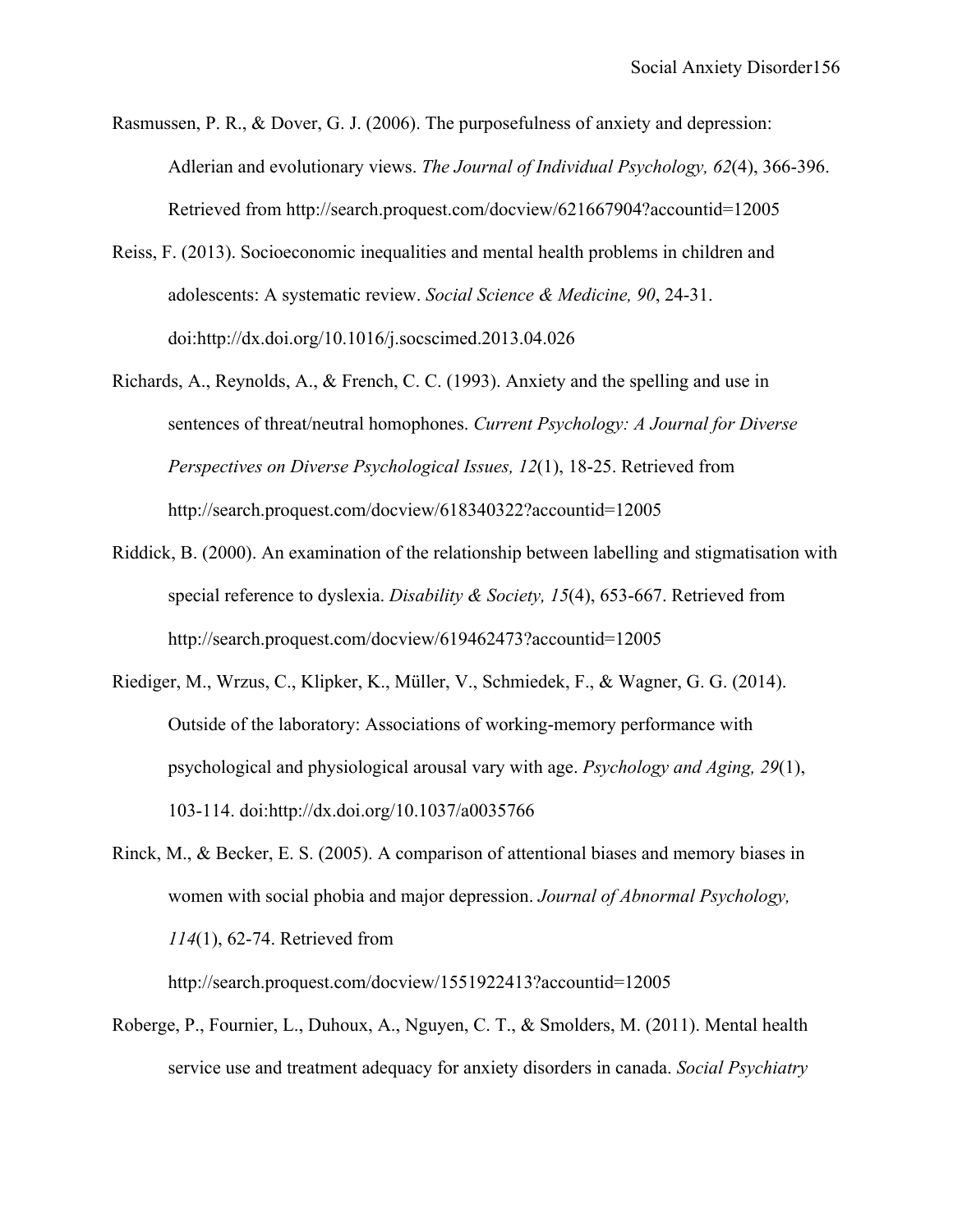*and Psychiatric Epidemiology, 46*(4), 321-330. doi:http://dx.doi.org/10.1007/s00127- 010-0186-2

- Rosellini, A. J., Rutter, L. A., Bourgeois, M. L., Emmert-Aronson, B., & Brown, T. A. (2013). The relevance of age of onset to the psychopathology of social phobia. *Journal of Psychopathology and Behavioral Assessment, 35*(3), 356-365. doi:http://dx.doi.org/10.1007/s10862-013-9338-5
- Rubin, K. H., Stewart, S. L., & Coplan, R. J. (1995). Social withdrawal in childhood: Conceptual and empirical perspectives. *Advances in Clinical Child Psychology, 17*, 157-196. Retrieved from http://search.proquest.com/docview/618644642?accountid=12005
- Russell, G., & Topham, P. (2012). The impact of social anxiety on student learning and wellbeing in higher education. *Journal of Mental Health, 21*(4), 375-385. doi:http://dx.doi.org/10.3109/09638237.2012.694505
- Ryan, R. M., Lynch, M. F., Vansteenkiste, M., & Deci, E. L. (2011). Motivation and autonomy in counseling, psychotherapy, and behavior change: A look at theory and practice 1 psi 7. *Counseling Psychologist, 39*(2), 193-260.

doi:http://dx.doi.org/10.1177/0011000009359313

- Ryan, J. L., & Warner, C. M. (2012). Treating adolescents with social anxiety disorder in schools. *Child and Adolescent Psychiatric Clinics of North America, 21*(1), 105-118. doi:http://dx.doi.org/10.1016/j.chc.2011.08.011
- Schmidt, N. B., Richey, J. A., Buckner, J. D., & Timpano, K. R. (2009). Attention training for generalized social anxiety disorder. *Journal of Abnormal Psychology, 118*(1), 5-14. doi:http://dx.doi.org/10.1037/a0013643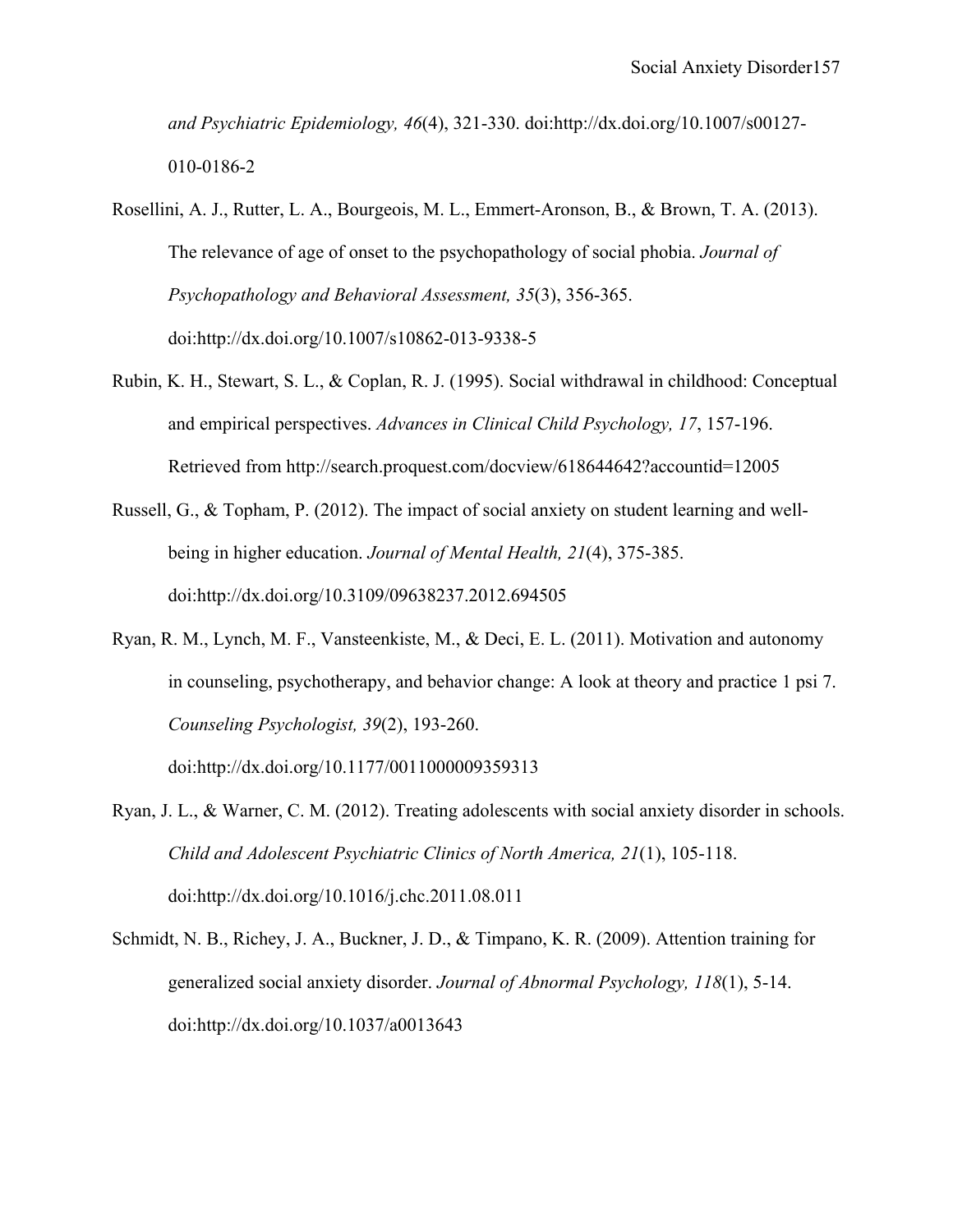Schneier, F. R., Abi-Dargham, A., Martinez, D., Slifstein, M., Hwang, D., Liebowitz, M. R., & Laraelle, M. (2009). Dopamine transporters, D2 receptors, and dopamine release in generalized social anxiety disorder. *Depression and Anxiety, 26*(5), 411-418. doi:http://dx.doi.org/10.1002/da.20543

Schneider, S., Blatter-Meunier, J., Herren, C., In-Albon, T., Adornetto, C., Meyer, A., & Lavallee, K. L. (2013). The efficacy of a family-based cognitive-behavioral treatment for separation anxiety disorder in children aged 8–13: A randomized comparison with a general anxiety program. *Journal of Consulting and Clinical Psychology, 81*(5), 932-940. doi:http://dx.doi.org/10.1037/a0032678

- School Based Mental Health and Substance Abuse Consortium. (2011). Retrieved from http://www.excellenceforchildandyouth.ca/sites/scandb/?page\_id=1325 on August 25, 2015.
- Semple, R. J., & Lee, J. (2008). Treating anxiety with mindfulness: Mindfulness-based cognitive therapy for children. *Acceptance and mindfulness treatments for children and adolescents: A practitioner's guide.* (pp. 63-87) New Harbinger Publications, Oakland, CA. Retrieved from http://search.proquest.com/docview/622093617?accountid=12005
- Semple, R. J., Lee, J., Rosa, D., & Miller, L. F. (2010). A randomized trial of mindfulness-based cognitive therapy for children: Promoting mindful attention to enhance social-emotional resiliency in children. *Journal of Child and Family Studies, 19*(2), 218-229. doi:http://dx.doi.org/10.1007/s10826-009-9301-y
- Smith, P. K., & Brain, P. (2000). Bullying in schools: Lessons from two decades of research. *Aggressive Behavior, 26*(1), 1-9. Retrieved from http://search.proquest.com/docview/619509603?accountid=12005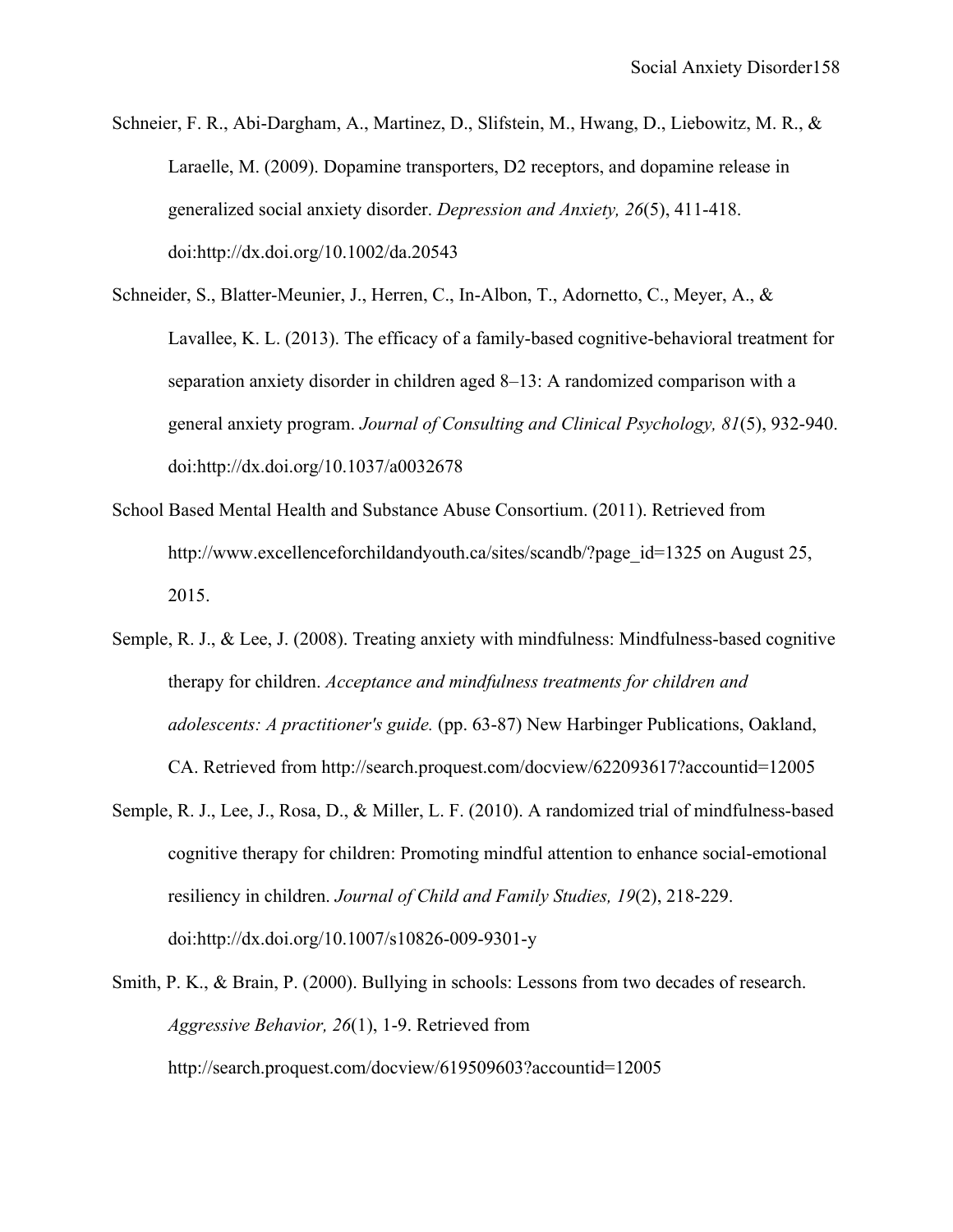- Smith, S. R., & Handler, L. (2007). The clinical practice of child and adolescent assessment. *The clinical assessment of children and adolescents: A practitioner's handbook.* (pp. 1-15) Lawrence Erlbaum Associates Publishers, Mahwah, NJ. Retrieved from http://search.proquest.com/docview/621429953?accountid=12005
- Smoller, J. W., Paulus, M. P., Fagerness, J. A., Purcell, S., Yamaki, L. H., Hirshfeld-Becker, D., Biederman, J., Rosenbaum, J. F., Gelernter, J., & Stein, M. B. (2008). Influence of RGS2 on anxiety-related temperament, personality, and brain function. *Archives of General Psychiatry, 65*(3), 298-308. doi:http://dx.doi.org/10.1001/archgenpsychiatry.2007.48
- Spector, I., Pecknold, J. C., & Libman, E. (2003). Selective attentional bias related to the noticeability aspect of anxiety symptoms in generalized social phobia. *Journal of Anxiety Disorders, 17*(5), 517-531. doi:http://dx.doi.org/10.1016/S0887-6185(02)00232-3
- Statistics Canada. (2012). Canadian Community Health Survey (CCHS) Mental Health and Well-being Profile. Retrieved from http://www.statcan.gc.ca/pub/82-617-x/4067678 eng.htm in August, 2014
- Statistics Canada. (2013). Women in teaching related professions, Canada, 1996-2006. Retrieved from http://www.statcan.gc.ca/pub/89-503-x/2010001/article/11542/tbl/tbl013 eng.htm on August 22, 2015.
- Stein, M. B., & Kean, Y. M. (2000). Disability and quality of life in social phobia: Epidemiologic findings. *The American Journal of Psychiatry, 157*(10), 1606-13. Retrieved from http://search.proquest.com/docview/220496430?accountid=12005
- Stevenson, J., Batten, N., & Cherner, M. (1992). Fears and fearfulness in children and adolescents: A genetic analysis of twin data. *Child Psychology & Psychiatry & Allied*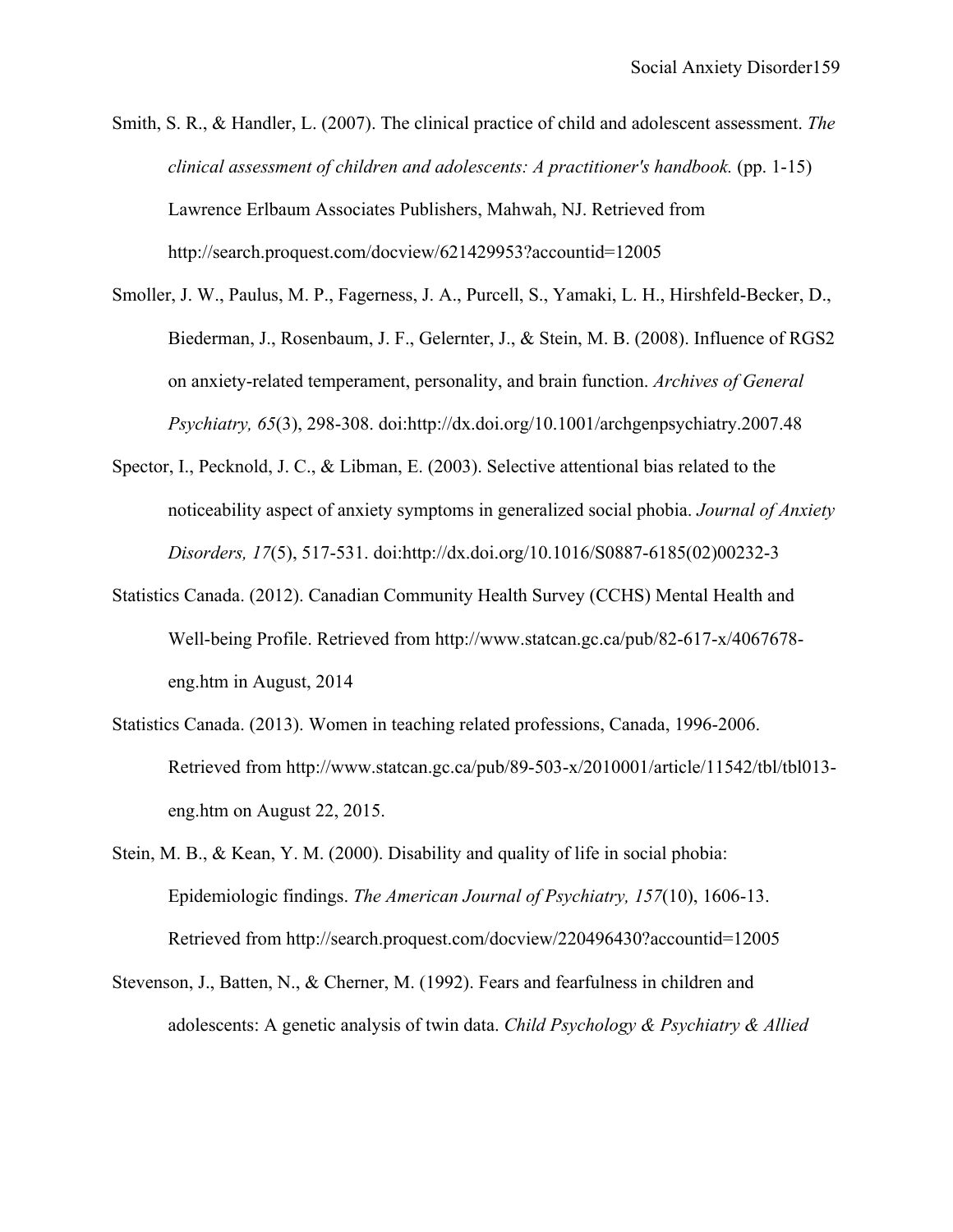*Disciplines, 33*(6), 977-985. Retrieved from

http://search.proquest.com/docview/618254290?accountid=12005

- Storch, E. A., Masia-Warner, C., Dent, H. C., Roberti, J. W., & Fisher, P. H. (2004). Psychometric evaluation of the social anxiety scale for adolescents and the social phobia and anxiety inventory for children: Construct validity and normative data. *Journal of Anxiety Disorders, 18*(5), 665-679. doi:http://dx.doi.org/10.1016/j.janxdis.2003.09.002
- Storch, E. A., Masia-Warner, C., Heidgerken, A. D., Fisher, P. H., Pincus, D. B., & Liebowitz, M. R. (2006). Factor structure of the liebowitz social anxiety scale for children and adolescents. *Child Psychiatry and Human Development, 37*(1), 25-37. doi:http://dx.doi.org/10.1007/s10578-006-0017-6
- Sudbury & District Health Unit. (2013). Educators. Retrieved from https://www.sdhu.com/professionals/educators-2 on September 20, 2015.
- Syal, S., Hattingh, C. J., Fouché, J., Spottiswoode, B., Carey, P. D., Lochner, C., & Stein, D. J. (2012). Grey matter abnormalities in social anxiety disorder: A pilot study. *Metabolic Brain Disease, 27*(3), 299-309. doi:http://dx.doi.org/10.1007/s11011-012-9299-5
- Taylor, Z. E., Doane, L. D., & Eisenberg, N. (2014). Transitioning from high school to college: Relations of social support, ego-resiliency, and maladjustment during emerging adulthood. *Emerging Adulthood, 2*(2), 105-115. doi:http://dx.doi.org/10.1177/2167696813506885
- Tiihonen, J., Kuikka, J., Bergstrom, K., Lepola, U., Koponen, H., & Leinonen, E. (1997). Dopamine reuptake site densities in patients with social phobia. *The American Journal of Psychiatry, 154*(2), 239-42. Retrieved from http://search.proquest.com/docview/220473462?accountid=12005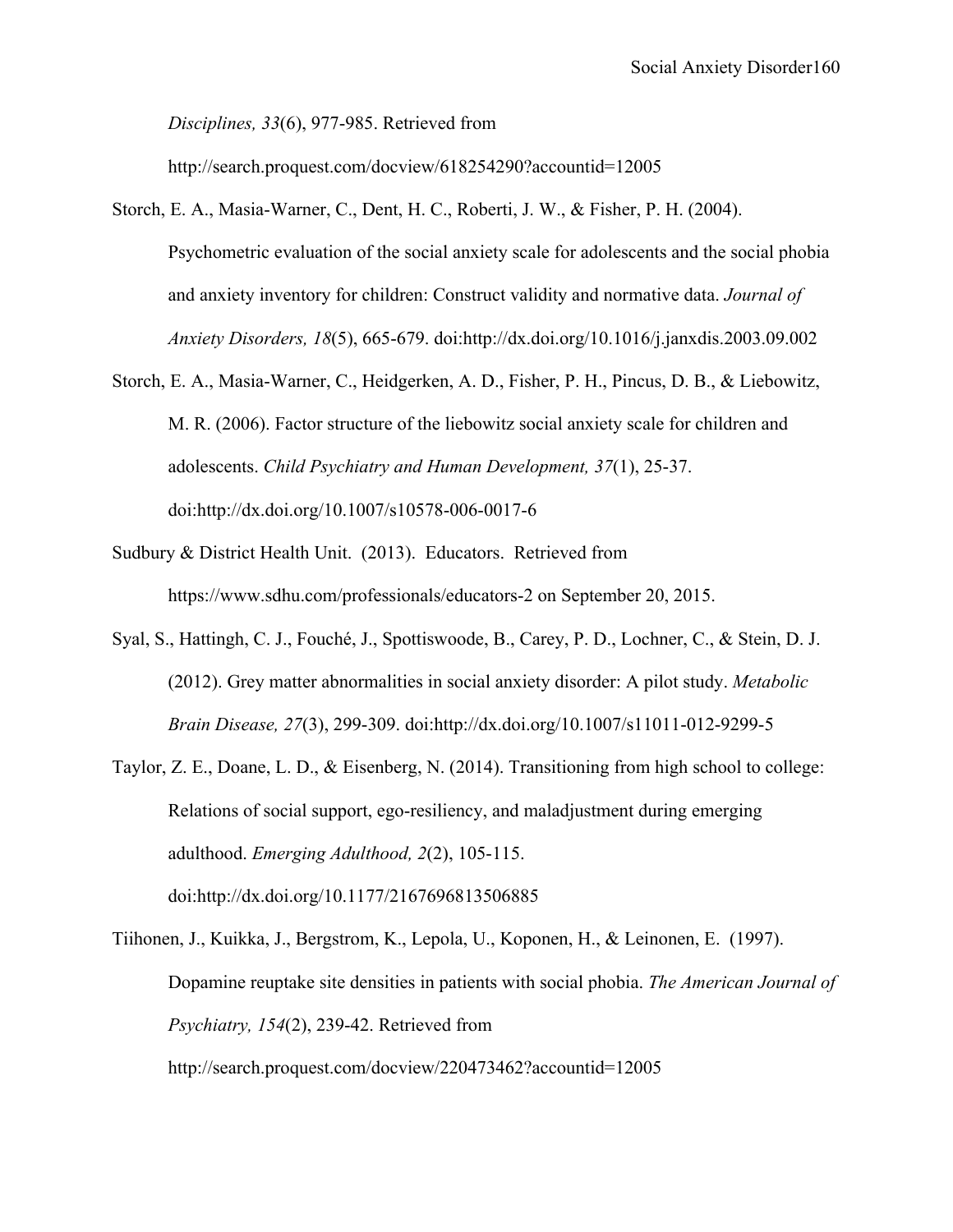Tillfors, M., Furmark, T., Marteinsdottir, I., Fischer, H., Pissiota, A., Langstrom, B., & Fredrikson, M. (2001). Cerebral blood flow in subjects with social phobia during stressful speaking tasks: A PET study. *The American Journal of Psychiatry, 158*(8), 1220-6. Retrieved from http://search.proquest.com/docview/220456443?accountid=12005

Tillfors, M., Persson, S., Willen, M., & Burk, W. J. (2012). Prospective links between social anxiety and adolescent peer relations. *Journal of Adolescence, 35*(5), 1255-1263. doi:http://dx.doi.org/10.1016/j.adolescence.2012.04.008

The Building Capacity Series. (2007). Professional learning communities: a model for Ontario schools. Retrieved from http://www.edu.gov.on.ca/eng/literacynumeracy/inspire/research/plc.pdf on August 28, 2015.

- The Hawn Foundation. (2015). Mindup. Retrieved from http://thehawnfoundation.org/mindup/ on August 26, 2015
- The PATHS Curriculum. (2012). Retrieved from

http://www.pathstraining.com/main/curriculum/ on August 26, 2015.

Turner, S. M., Beidel, D. C., & Townsley, R. M. (1990). Social phobia: Relationship to shyness. *Behaviour Research and Therapy, 28*(6), 497-505. Retrieved from http://search.proquest.com/docview/617935556?accountid=12005

Twenge, J. M. (2000). The age of anxiety? The birth cohort change in anxiety and neuroticism, 1952–1993. *Journal of Personality and Social Psychology, 79*(6), 1007-1021. doi:http://dx.doi.org/10.1037/0022-3514.79.6.1007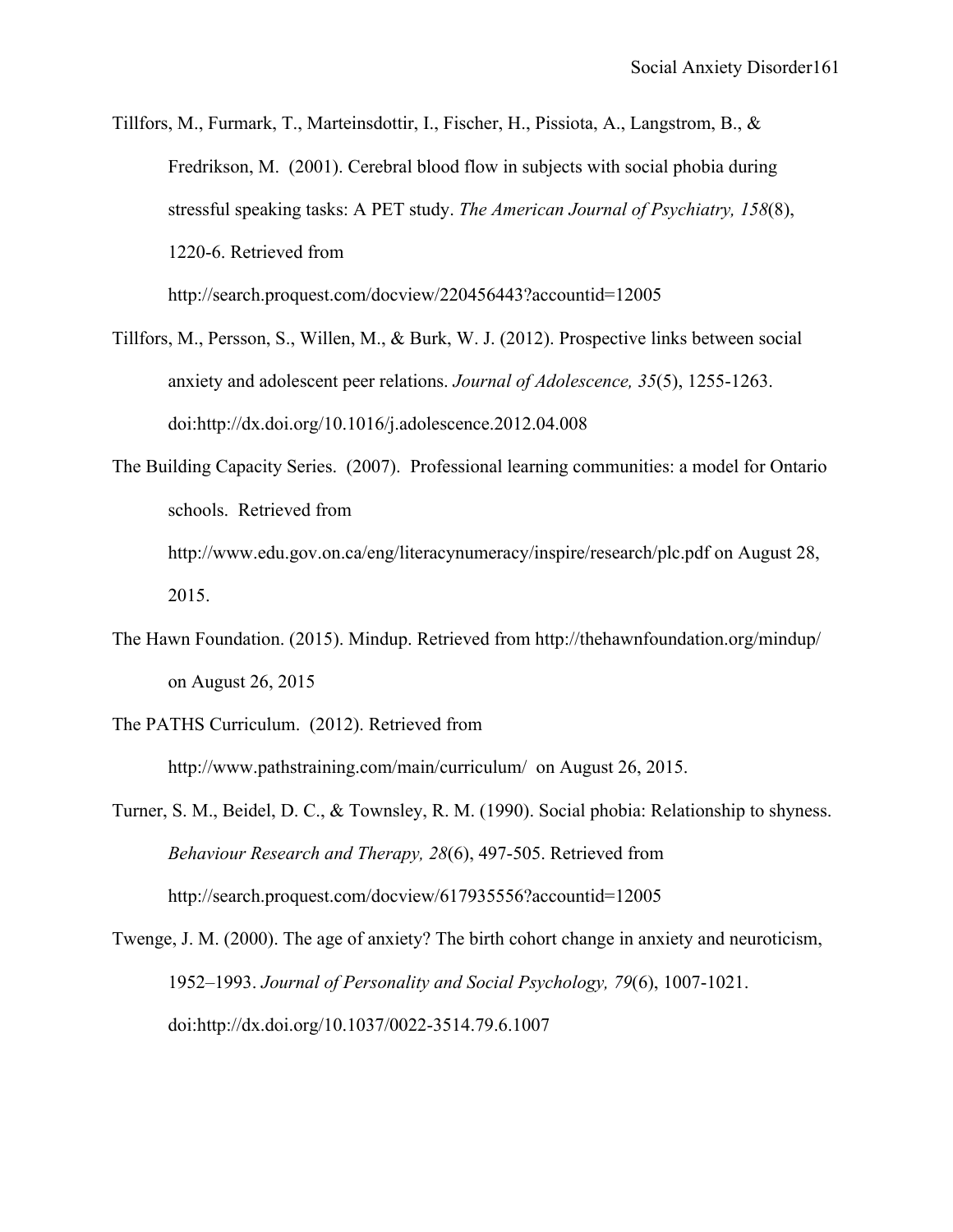- Van Acker, R. & Mayer, M. J. (2009). Historical roots, theoretical and applied developments, and critical issues in cognitive-behavior modification. *Cognitive-behavioral interventions for emotional and behavioral disorders: School-based practice.* (pp. 3-28) Guilford Press, New York, NY. Retrieved from http://search.proquest.com/docview/621607042?accountid=12005
- Vasile, R. G., Bruce, S. E., Goisman, R. M., Pagano, M., & Keller, M. B. (2005). Results of a naturalistic longitudinal study of benzodiazepine and SSRI use in the treatment of generalized anxiety disorder and social phobia. *Depression and Anxiety, 22*(2), 59-67. doi:http://dx.doi.org/10.1002/da.20089
- Vassilopoulos, S. P. (2006). Interpretation and judgmental biases in socially anxious and nonanxious individuals. *Behavioural and Cognitive Psychotherapy, 34*(2), 243-254. doi:http://dx.doi.org/10.1017/S1352465805002687
- Vyas, A., & Chattarji, S. (2004). Modulation of different states of anxiety-like behavior by chronic stress. *Behavioral Neuroscience, 118*(6), 1450-1454. doi:http://dx.doi.org/10.1037/0735-7044.118.6.1450
- Waghorn, G., Chant, D., White, P., & Whiteford, H. (2005). Disability, employment and work performance among people with ICD-10 anxiety disorders. *Australian and New Zealand Journal of Psychiatry, 39*(1-2), 55-66. doi:http://dx.doi.org/10.1111/j.1440- 1614.2005.01510.x
- Ward, M. (2005). Short Report #5: Mental Health in Northern Ontario. Northern Health Information Partnership.
- Warwick, J. M., Carey, P. D., Cassimjee, N., Lochner, C., Hemmings, S., Moolman-Smook, H., Beetge, E., Dupont, P., & Stein, D. J. (2012). Dopamine transporter binding in social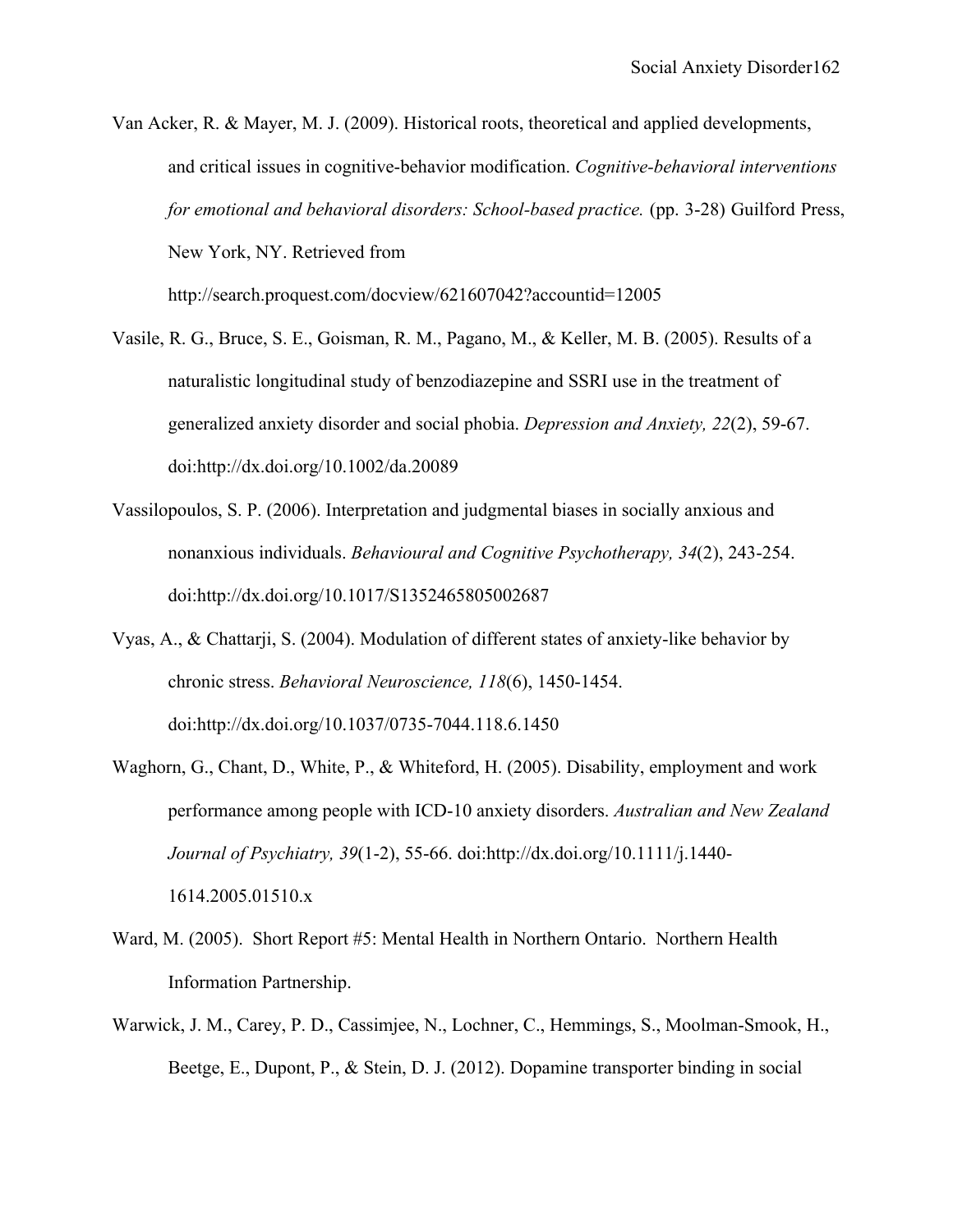anxiety disorder: The effect of treatment with escitalopram. *Metabolic Brain Disease, 27*(2), 151-158. doi:http://dx.doi.org/10.1007/s11011-012-9280-3

- Wee, N. J., Veen, J. F., Stevens, H., Vliet, I. M., Rijk, P. P., & Westenberg, H. G. (2008). Increased serotonin and dopamine transporter binding in psychotropic medication-naïve patients with generalized social anxiety disorder shown by ^sup 123^I-beta]-(4 iodophenyl)-tropane SPECT. *The Journal of Nuclear Medicine, 49*(5), 757-63. Retrieved from http://search.proquest.com/docview/219221989?accountid=12005
- Weierich, M. R., Treat, T. A., & Hollingworth, A. (2008). Theories and measurement of visual attentional processing in anxiety. *Cognition and Emotion, 22*(6), 985-1018. doi:http://dx.doi.org/10.1080/02699930701597601
- Wenzel, A., & Holt, C. S. (2002). Memory bias against threat in social phobia. *The British Journal of Clinical Psychology, 41*, 73-9. Retrieved from http://search.proquest.com/docview/218633887?accountid=12005
- Whitley, J., Smith, J. D., & Vaillancourt, T. (2013). Promoting mental health literacy among educators: Critical in school-based prevention and intervention. *Canadian Journal of School Psychology, 28*(1), 56-70. doi:http://dx.doi.org/10.1177/0829573512468852
- Wigelsworth, M., Humphrey, N., & Lendrum, A. (2013). Evaluation of a school-wide preventive intervention for adolescents: The secondary social and emotional aspects of learning (SEAL) programme. *School Mental Health, 5*(2), 96-109. doi:http://dx.doi.org/10.1007/s12310-012-9085-x
- Williams, J. M., Mathews, A. M., & MacLeod, C. (1996). The emotional stroop task and psychopathology. *Psychological Bulletin, 120*(1), 3-24. doi:http://dx.doi.org/10.1037//0033-2909.120.1.3